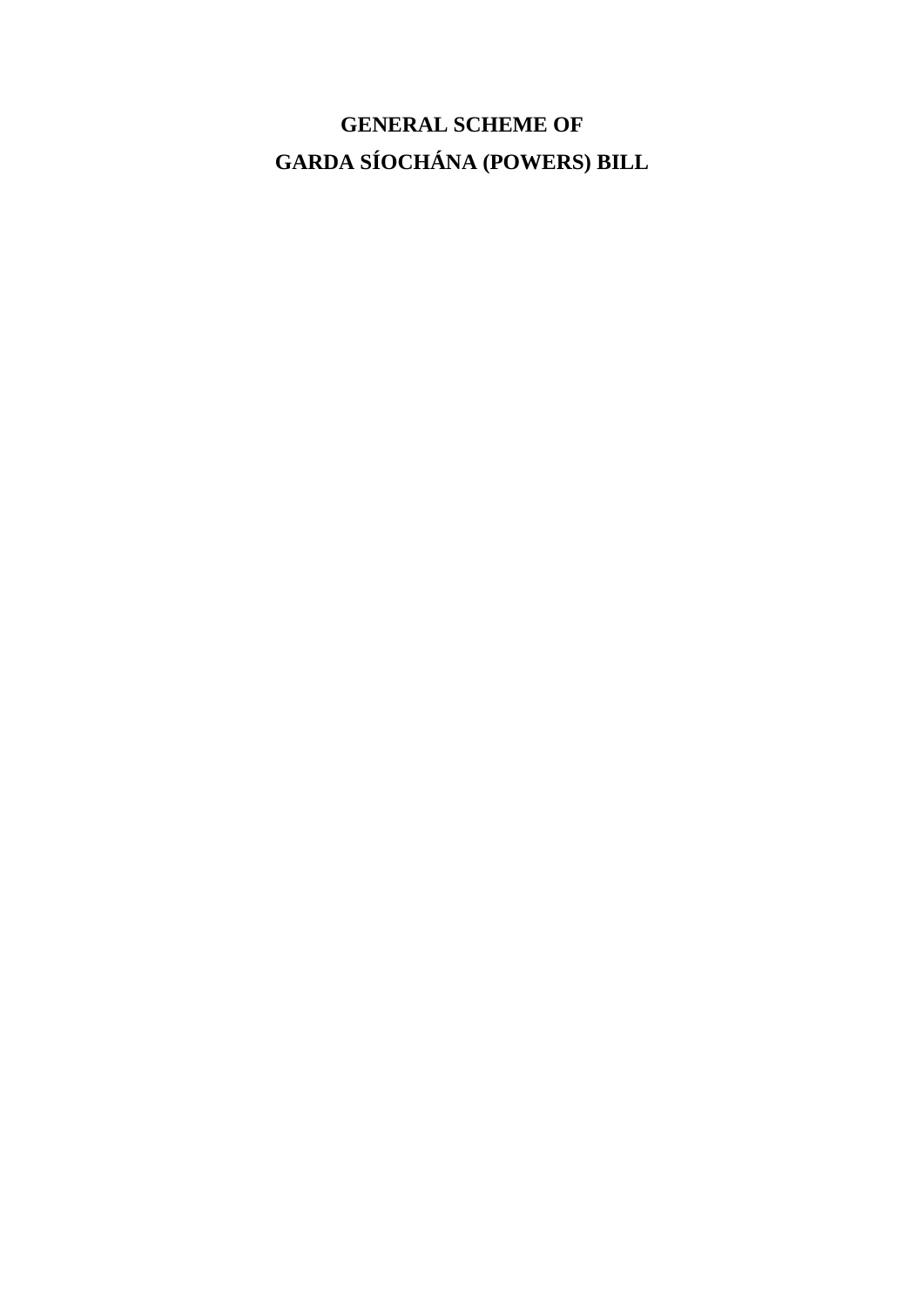#### **General Scheme of Garda Síochána (Powers) Bill**

#### **Part 1 – Preliminary and General**

- **Head 1 – Short title and Commencement**
- **Head 2 – Interpretation**
- **Head 3 – Savings and transitional provisions**
- **Head 4 – Repeals**
- **Head 5 – Regulations**

#### **Part 2 - Protection of Fundamental Rights**

- **Head 6 – Obligation to respect fundamental rights**
- **Head 7 – Protection of the rights of children**
- **Head 8 – Protection of the rights of persons with impaired capacity**

#### **Part 3 - Stop and Search**

- **Head 9 – Power to stop and search for possession of prescribed articles**
- **Head 10 – Power to search vehicles and persons in vehicles for evidence of offence**
- **Head 11 – Right to be informed of the reason for a search**
- **Head 12 – Record to be made of a search**
- **Head 13 – Code of Practice on searches**

#### **Part 4 – Search of premises**

- **Head 14 – Interpretation [Part 4]**
- **Head 15 – Application and issuing of warrant**
- **Head 16 – Powers under search warrant**
- **Head 17 – Period of validity of search warrant**
- **Head 18 – Right to be informed of search**
- **Head 19 – Saving for privileged information**
- **Head 20 – Extended power of seizure**
- **Head 21 – Application for search warrant in urgent circumstances**
- **Head 22 – Code of Practice on search warrants**

#### **Part 5 – Arrest**

- **Head 23 – Arrest without warrant by member of the Garda Síochána**
- **Head 24 – Arrest for breach of the peace**
- **Head 25 – Arrest without warrant by other persons**
- **Head 26 – Arrest on warrant**
- **Head 27 – Obligation to administer caution**
- **Head 28 – Information to be given on arrest**
- **Head 29 – Entry and search of premises to effect an arrest**
- **Head 30 – Search and seizure on arrest**
- **Head 31 – Rearrest for serious offence**
- **Head 32 – Arrest of prisoner or child detainee**
- **Head 33 – Code of Practice on arrest**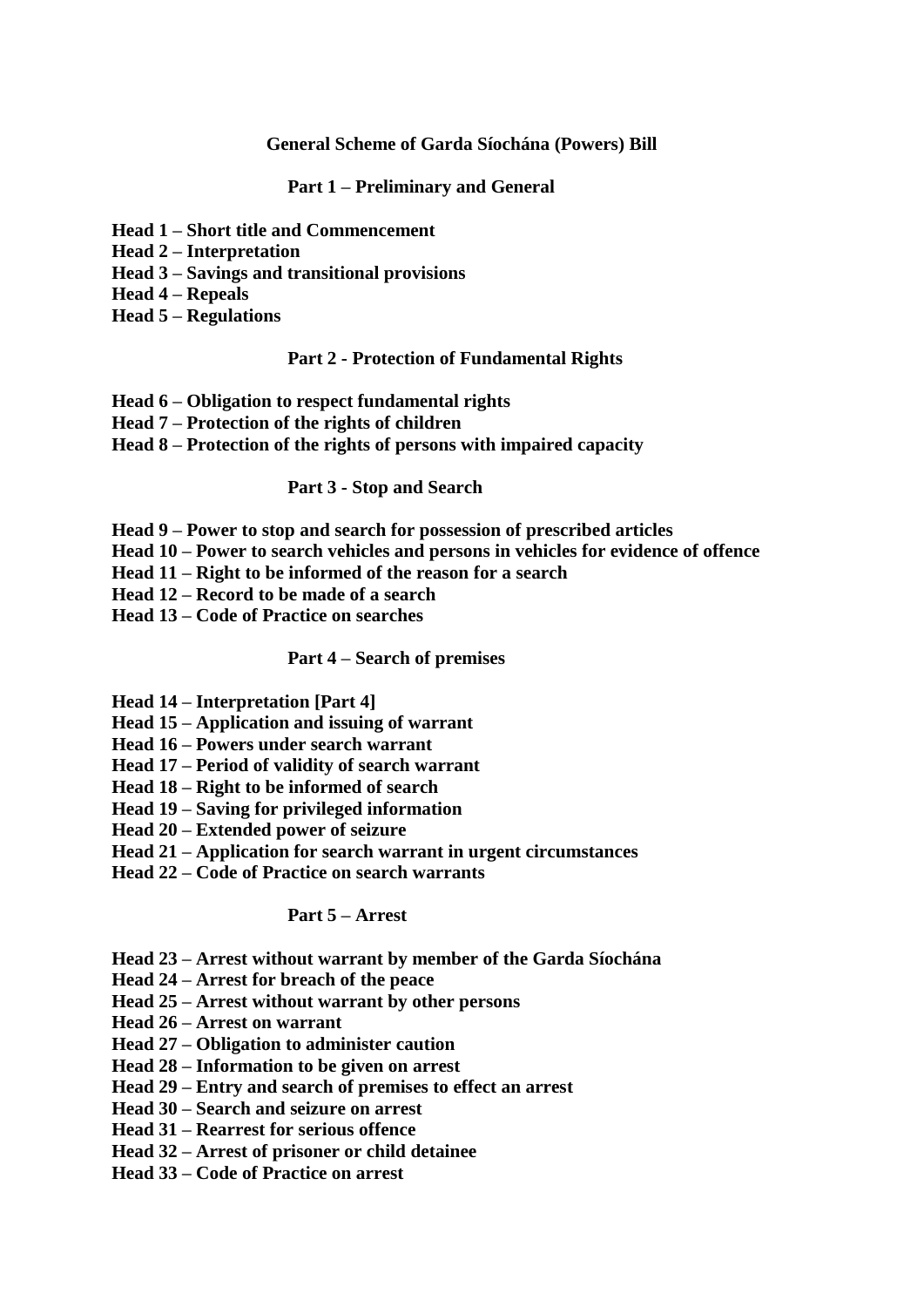#### **Part 6 – Persons in Garda Custody**

**Head 34 – Interpretation (Part 6)** 

#### **Chapter 1 – Persons taken to Garda custody facility after arrest**

- **Head 35 – Custody officer**
- **Head 36 - Arrested person to be taken to Garda custody facility**
- **Head 37 – Search of person in Garda custody facility following arrest**

**Chapter 2 - Rights of persons in Garda custody**

- **Head 38 – Information to be given to a person in Garda custody following arrest**
- **Head 39 – Rest periods**
- **Head 40 – Access to medical attention**
- **Head 41 – Notification to third persons and consular services**
- **Head 42 – Access to legal representation**
- **Head 43 – Questioning of an accused person prior to legal advice**

#### **Chapter 3 – Powers of detention**

- **Head 44 – Detention after arrest for investigation of serious offence**
- **Head 45 – Maximum period of detention**
- **Head 46 – Record of direction extending detention**
- **Head 47 – Extended period of detention for Schedule 5 offences**
- **Head 48 – Judicial Powers on Hearing Applications for Detention Extension**
- **Head 49 – Reckoning the period of detention**
- **Head 50 – Release from detention**

**Chapter 4 – Powers in relation to detained persons**

- **Head 51 – Power to take photograph, fingerprint and palm print**
- **Head 52 – Use of force to take photograph, fingerprint and palm print**

**Chapter 5 – Suspension of detention**

- **Head 53 – Suspension of detention**
- **Head 54 – Power to arrest and return person for purpose of continuation of detention**
- **Head 55 - Offence of failing to return to Garda custody facility**

#### **Chapter 6 – Detention following re-arrest**

- **Head 56 – Detention following re-arrest under Head 31**
- **Head 57 – Detention following arrest of prisoner or child detainee**
- **Head 58 – Amendment of Criminal Procedure Act 2010**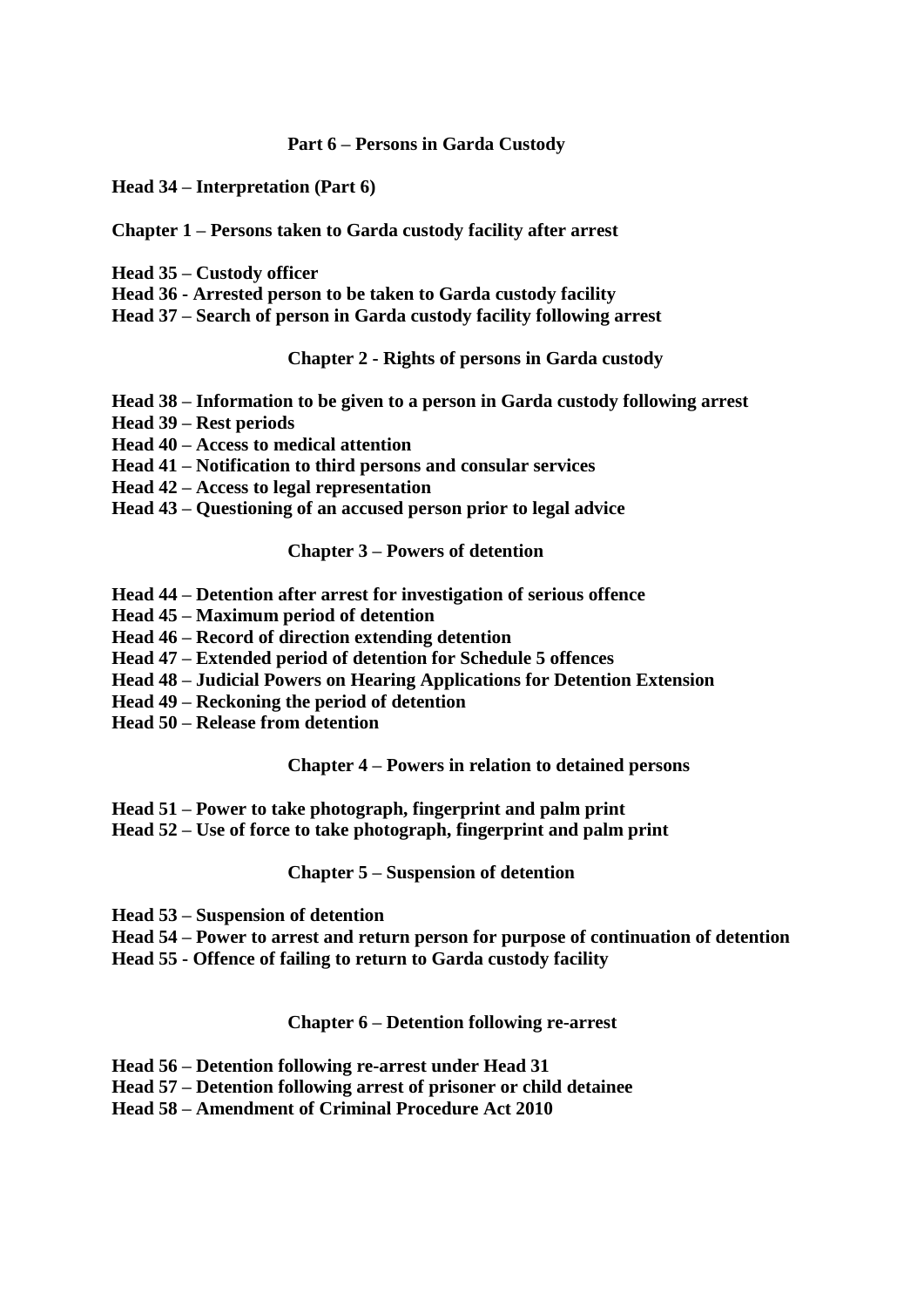#### **Chapter 7 – Other detention provisions**

- **Head 59 – Custody Record**
- **Head 60 – Electronic Recording of Interviews**
- **Head 61 – Supplementary Note**
- **Head 62 – Authorised Officers**
- **Head 63 – Savings and exceptions**
- **Head 64 – Code of Practice on custody and detention**

# **Part 7 – Miscellaneous Provisions**

- **Head 65 – Use of Reasonable force**
- **Head 66 – Power to seize and retain evidence**
- **Head 67 – Provision of information and obstruction**
- **Head 68 – Effect of failure to comply with Act on admissibility of evidence**

**Schedule 1 Schedule 2 Schedule 3 Schedule 4**

**Schedule 5**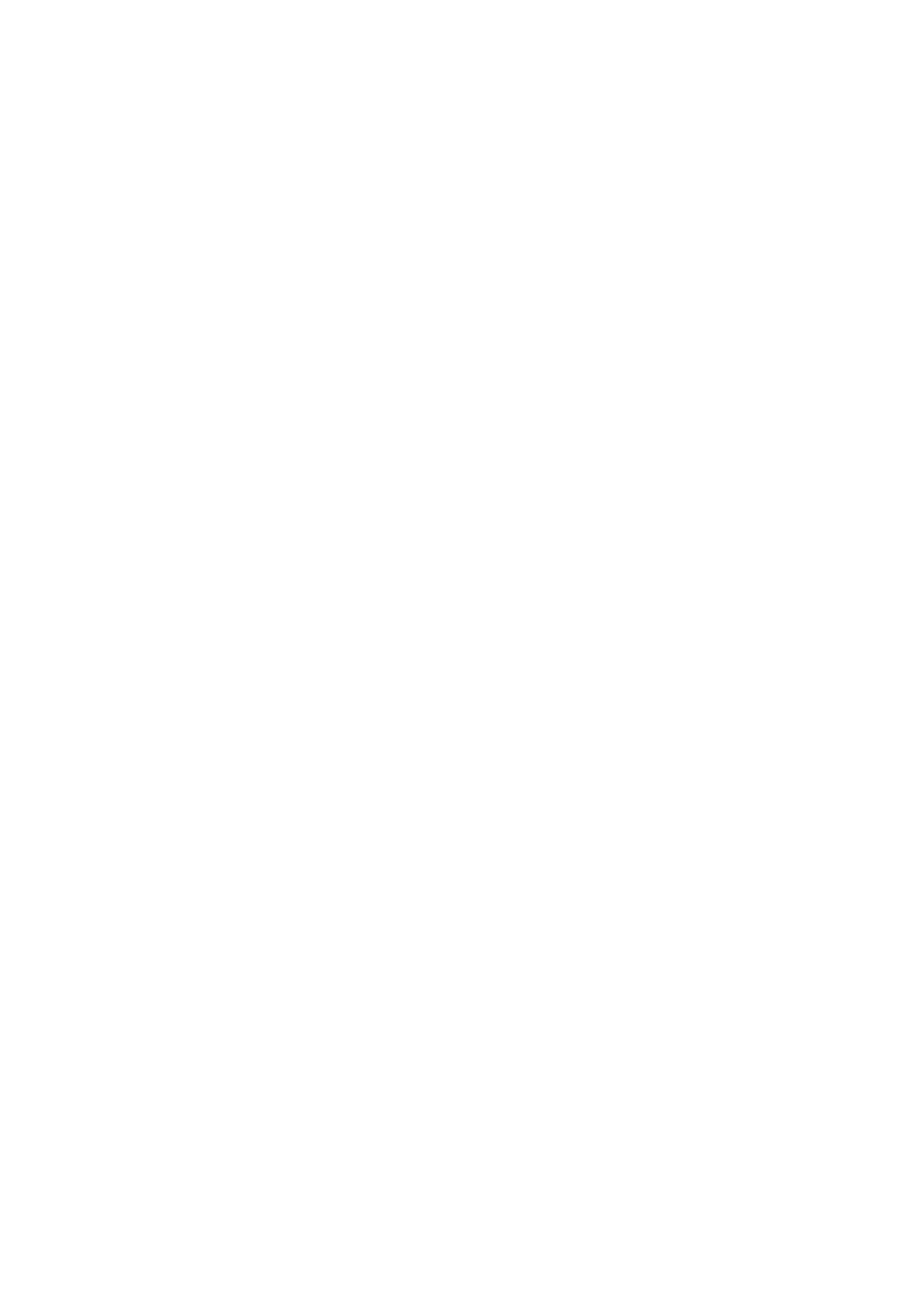# **Part 1 – Preliminary and General**

### **Head 1 – Short title and commencement**

# **Provide that:**

(1) This Act may be cited as the Garda Síochána (Powers) Act 2021.

(2) This Act shall come into operation on such day or days as the Minister may by order or orders appoint either generally or with reference to any particular purpose or provision and different days may be so appointed for different purposes or different provisions.

#### Explanatory note

This is a standard Head to provide for the short title and commencement.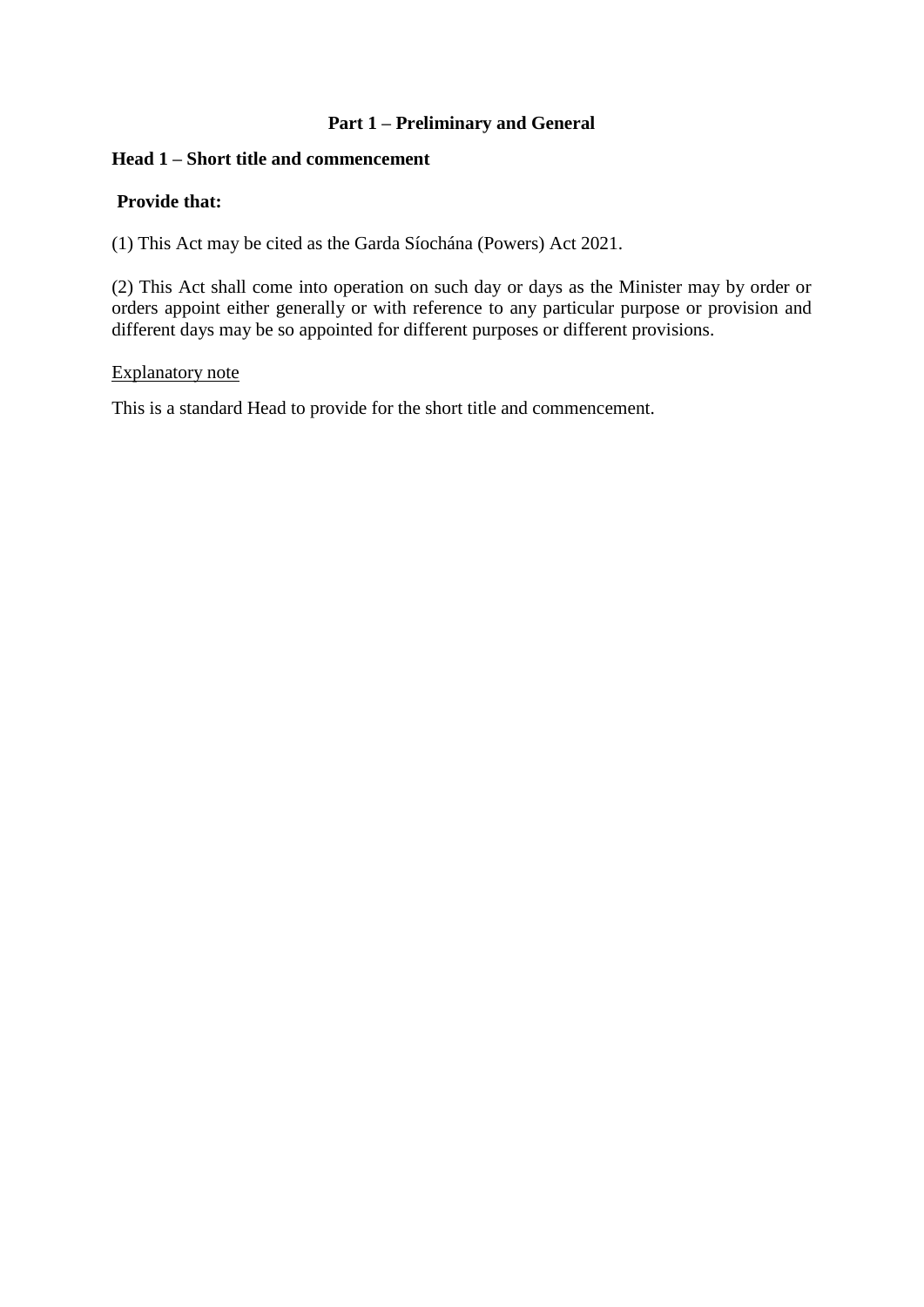# **Head 2 – Interpretation**

#### **Provide that:**

(1) In this Act—

"Act of 1984" means the Criminal Justice Act 1984;

"Act of 2001" means the Children Act 2001;

"child" means a person under the age of 18;

"Commissioner" means the Commissioner of the Garda Síochána;

"electronic recording" means a record on a recording medium of—

(a) an oral communication, statement or utterance, or

(b) a series of visual images which, when reproduced appear as a moving picture, or both;

"Minister" means the Minister for Justice;

"public place" includes—

# (a) any highway,

(b) any outdoor area to which at the material time members of the public have or are permitted to have access, whether as of right or as a trespasser or otherwise, and which is used for public recreational purposes,

(c) any cemetery or churchyard,

(d) any premises or other place to which at the material time members of the public have or are permitted to have access, whether as of right or by express or implied permission, or whether on payment or otherwise, and

(e) any train, vessel or vehicle used for the carriage of persons for reward.

"recording medium" means any electronic or secure network-based medium that records an audio or visual representation or holds audio or visual data for the purpose of being accessed or reproduced, with or without the aid of some other instrument.

"serious offence" means an offence for which a person of full capacity and not previously convicted may, under or by virtue of any enactment or the common law, be punished by imprisonment for a term of five years or by a more severe penalty and includes an attempt to commit any such offence, or an offence specified in *Schedule 5*.

"vehicle" includes—

- (a) a road or rail vehicle, whether mechanically propelled or not,
- (b) a vessel, whether sea-going or not,
- (c) an aircraft, whether capable of operation or not, and
- (d) a hovercraft.

(2) For the purposes of this Bill, a person reasonably suspects something at a relevant time if he or she, acting in good faith, has grounds at the time for the suspicion and those grounds, when judged objectively, are reasonable.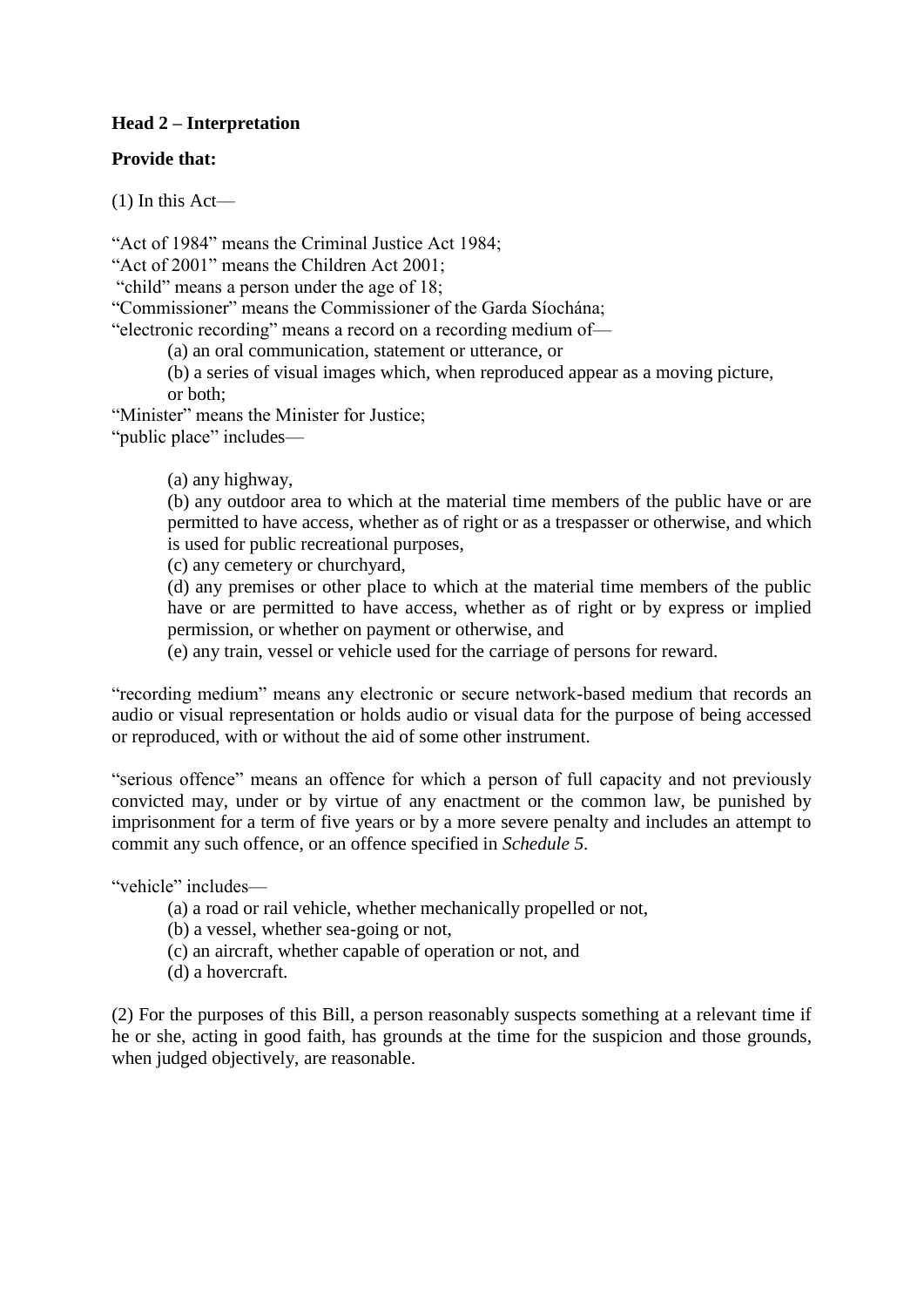#### Explanatory note

This Head will provide for definitions which will be used throughout the Bill. The definitions section will be further developed during drafting.

A definition of "reasonable suspicion" has been included for the purpose of clarity. It is intended to reflect the current case law.

The definition of "public place" is modelled on the definition contained in the Criminal Justice (Public Order) Act 1994.

The definition of "electronic recording" is based on the definition used in Regulation 3 of the Criminal Justice Act 1984 (Electronic Recording of Interviews) (Amendment) Regulations 2010 (S.I. No. 560 of 2010).

The definition of "serious offence" is based on the definition of "arrestable offence" in the Criminal Law Act 1997, but with the additional reference to offences in Schedule 5 (the offences for which a person can be detained for over 48 hours). The inclusion of these offences within the definition of 'serious offence' will ensure that the power to detain under Head 48, will apply to them. Most of these additional offences have penalties of 5 years or more, but they are mentioned here for completeness.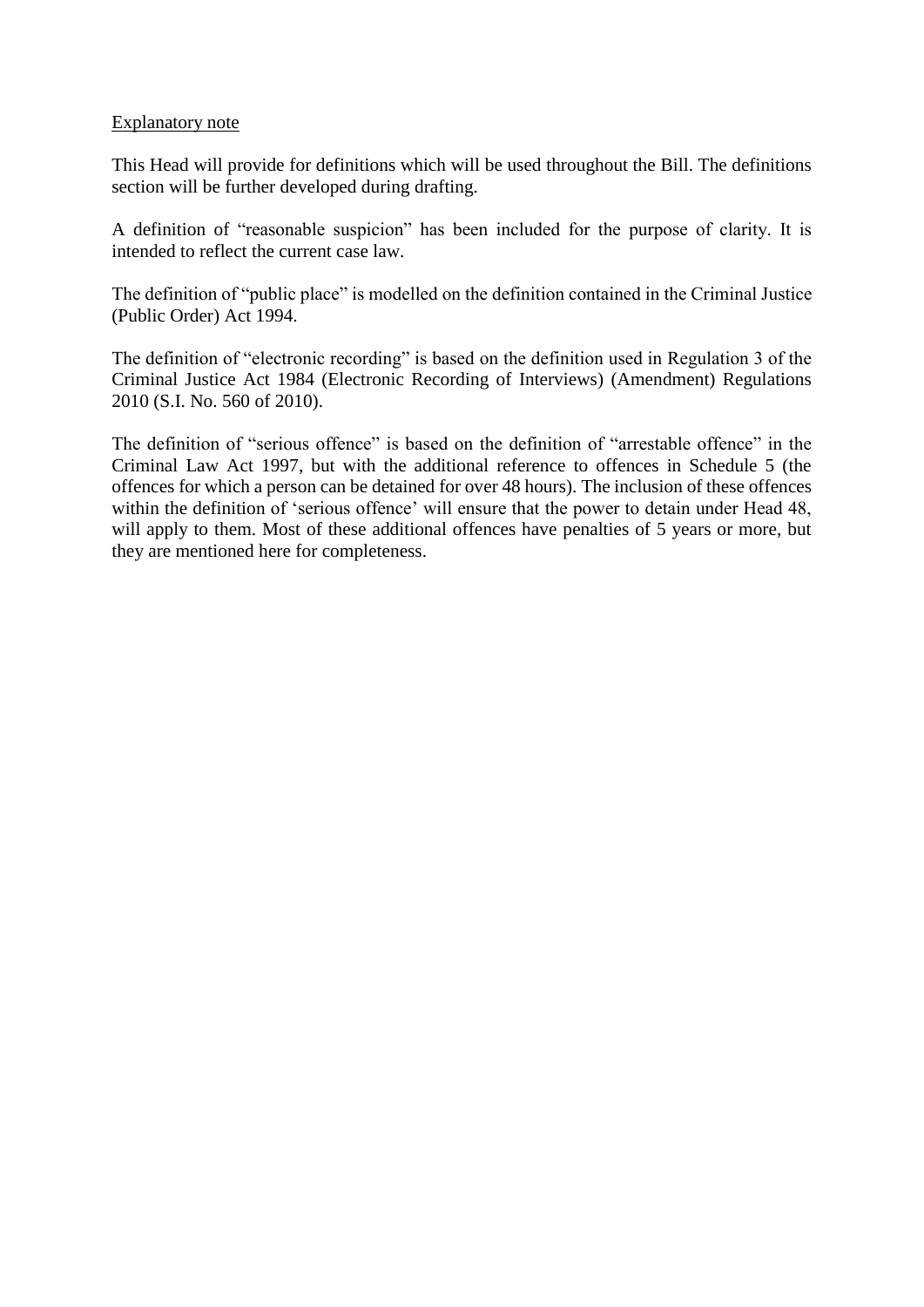# **Head 3 – Savings and transitional provisions**

## **Provide that:**

Provide that any powers of search, arrest and detention provided for in the Bill, which were exercised prior to the entry into force of the Bill, and any subsequent proceedings, are unaffected by the entry into force of the provisions of the Bill.

Provide that the abolition of a common law power under this Bill shall not affect the validity of any power exercised before its abolition or the admissibility of evidence gathering through or following the use of such power.

Provide that the powers provided for in this Bill may be exercised in respect of offences suspected or committed on or after the date of commencement, and in relation to offences suspected or committed prior to that date.

Provide for any other necessary transitional provisions (this may be provided for here or may need to be provided separately in the substantive Parts below).

#### Explanatory note

The purpose of this Head is to ensure that powers exercised prior to the commencement of the Bill, and subsequently amended or repealed by this Bill, are not affected and that any evidence gathered on foot of such powers can be used in subsequent proceedings.

It also includes a saving provision for common law powers exercised before the power was abolished. The Scheme abolishes the common law powers to arrest a person for breach of the peace, and to search an arrested person.

The provision will clarify that the powers under the Bill apply to offences committed both after and before the commencement of the Bill. In the case of offences committed before commencement, specific transitional provisions may be required to provide that ongoing investigations would continue under the existing law.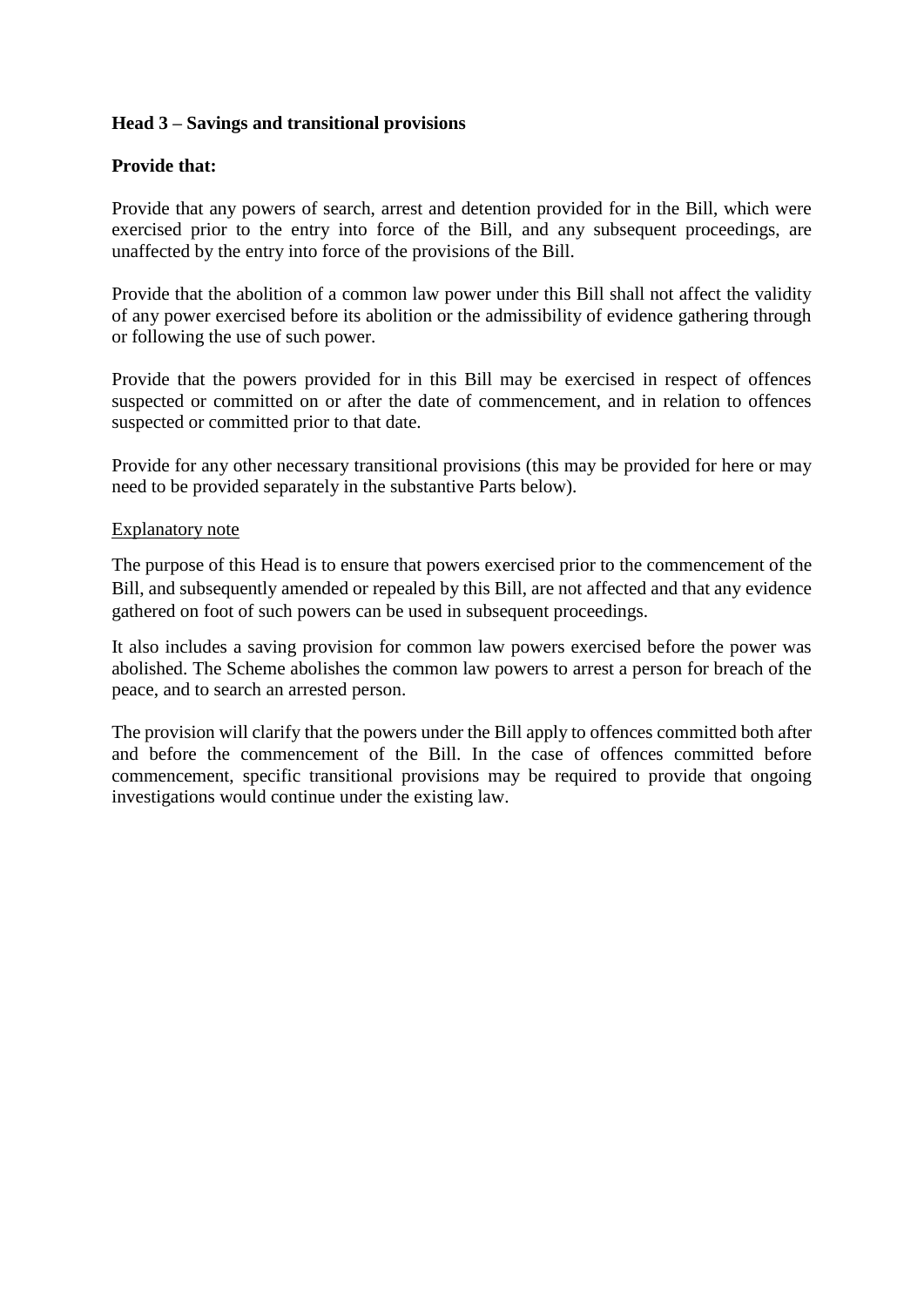# **Head 4 – Repeals**

# **Provide that:**

(1) The Acts specified in *Schedule 1* are repealed to the extent specified in the third column of that Schedule.

## Explanatory note

This Head provides for repeals, to be listed in Schedule 1. The Bill will repeal and replace many of the existing provisions relating to police powers. The enactments currently listed in the Schedule are indicative only.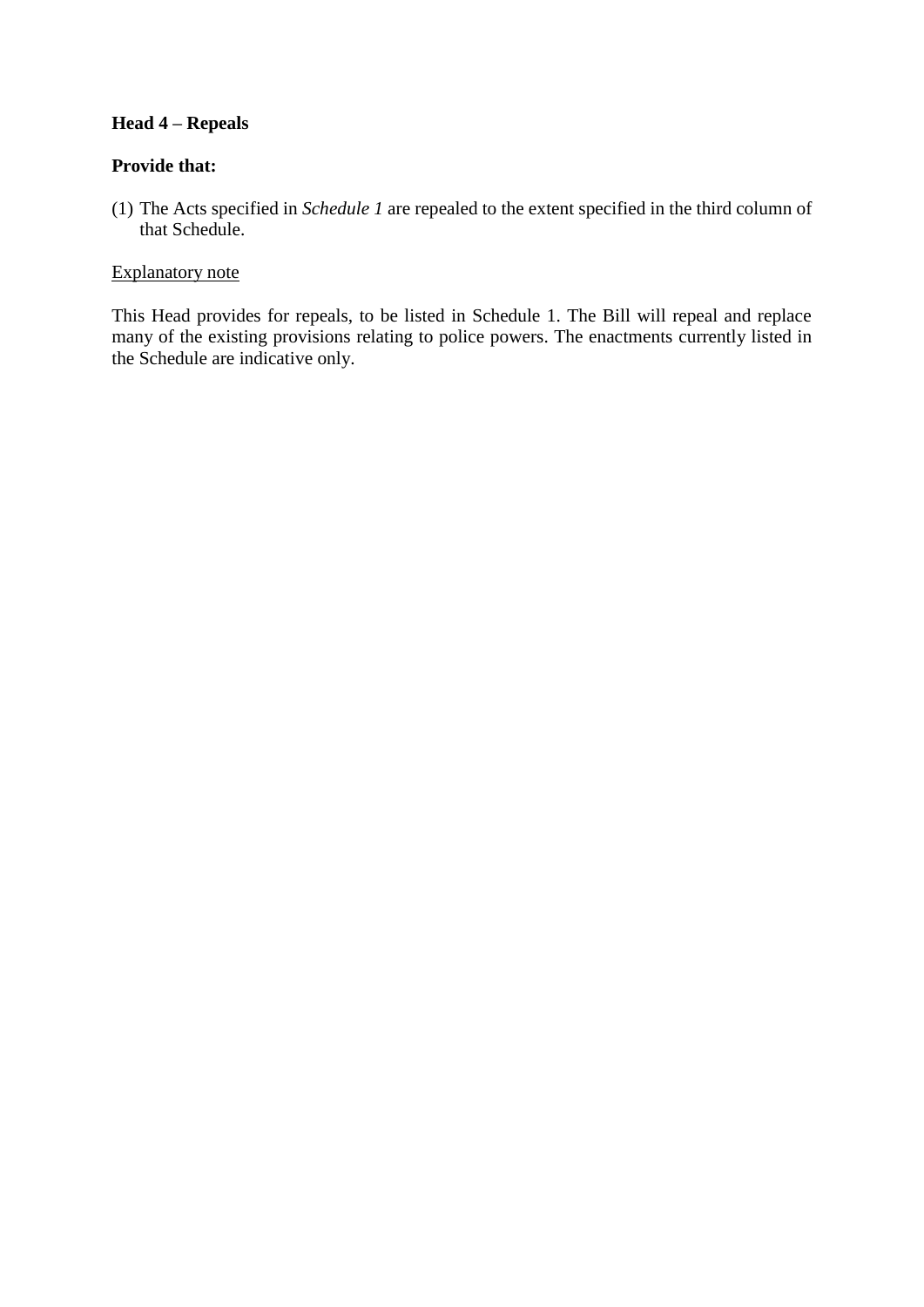# **Head 5 – Regulations**

# **Provide that:**

(1) Provide a regulation making power for anything in the Act to be prescribed. Specific provisions are included for the statutory codes of practice.

(2) Provide for the laying of any Regulations and Codes of Practice made under this Ace before the Houses of the Oireachtas.

#### Explanatory note

This Head sets out a regulation making for any matters that require to be prescribed by Regulations. It also provides for any Regulations and Codes of Practice made to be laid before the Houses of the Oireachtas.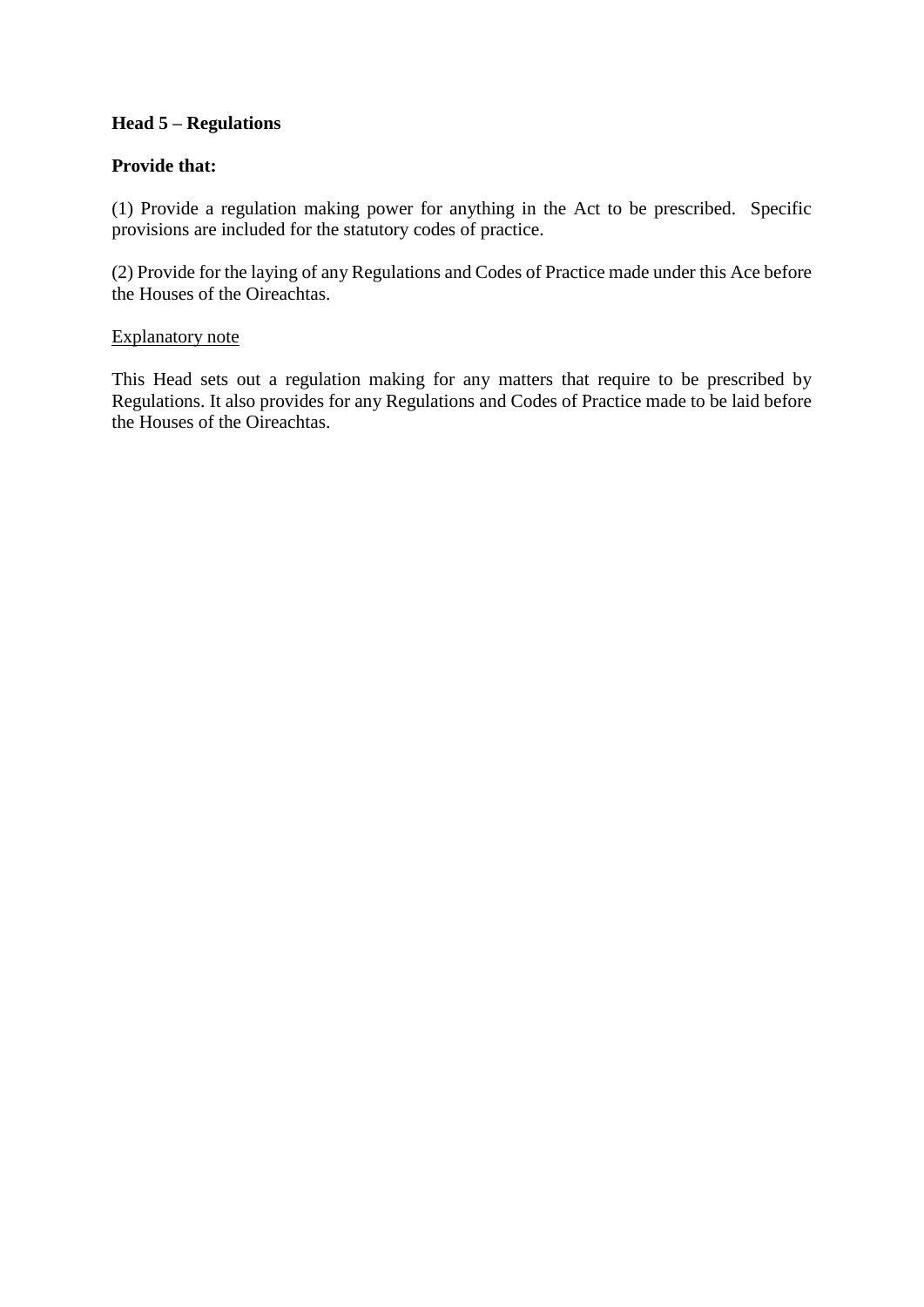# **Part 2 – Protection of Fundamental Rights**

## **Head 6 – Obligation to respect fundamental rights**

# **Provide that:**

- (1) In exercising their powers under this Bill, members of the Garda Síochána shall act with due respect for—
	- (a) the fundamental rights of the person or persons in respect of whom the said power is being or is to be exercised, and
	- (b) the fundamental principles of fairness and non-discrimination,

while complying with the obligation to act with diligence and determination in the investigation of crime and the protection and vindication of the rights of victims and the protection of the public.

(2) It shall not be lawful to exercise any power provided for under this Bill in a manner that amounts to inhuman or degrading treatment.

#### Explanatory note

The purpose of this Head is to recognise the fundamental rights principles which underpin the exercise of investigative powers provided for in the Bill by members of the Garda Síochána and to provide that members of an Garda Síochána should act with due regard to those principles when exercising any powers.

The Head is based on existing constitutional and international human rights and is not intended to alter existing law, merely to place it on a statutory footing.

The wording for subhead (1) is loosely modelled on a provision in section 55 of the Children Act 2001 which provides for principles applying to the treatment of child suspects.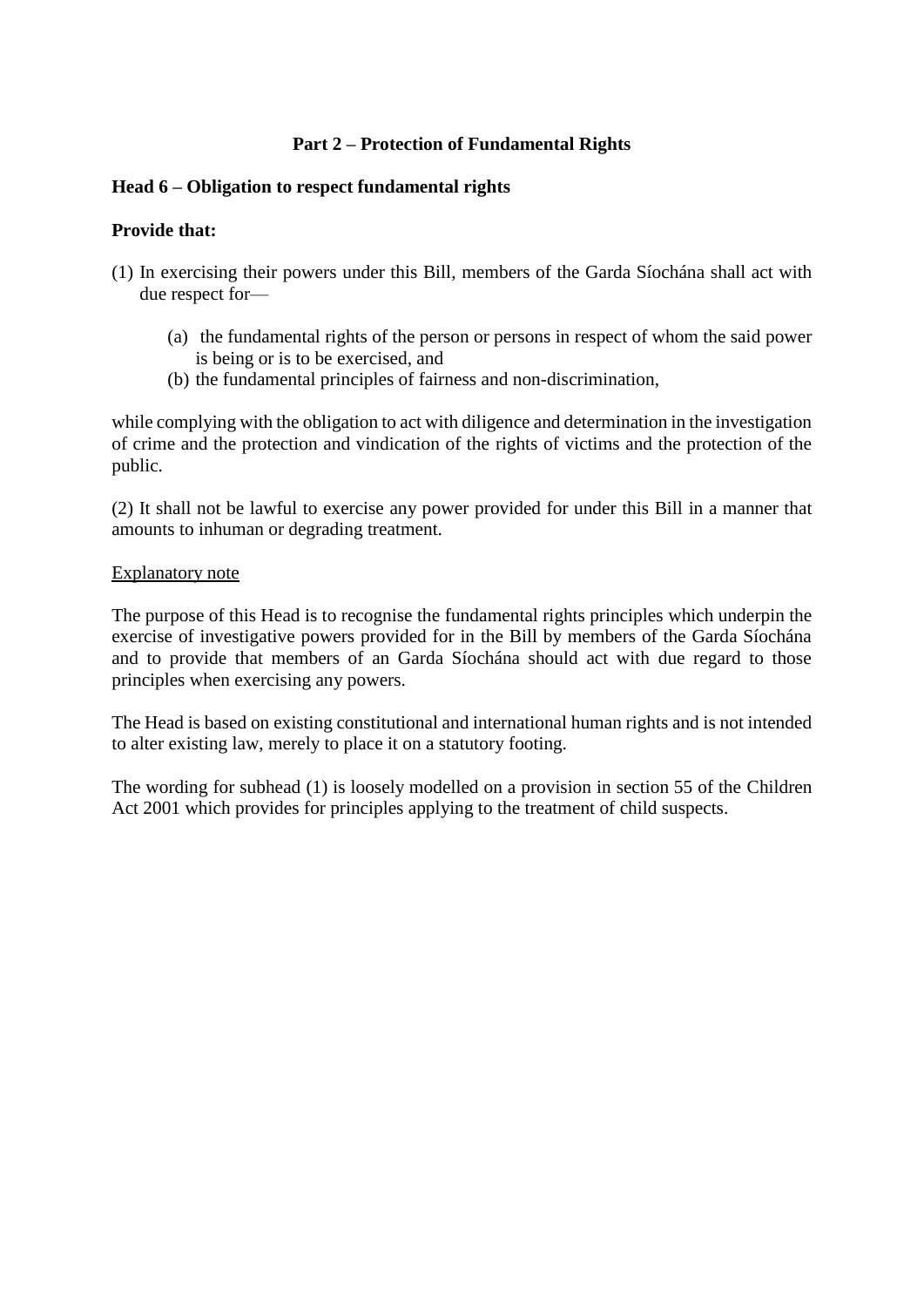# **Head 7 – Protection of the Rights of Children**

# **Provide that:**

- (1) Without prejudice to section 58 of the Children Act 2001, where a member of the Garda Síochána is exercising any of the powers provided for under this Bill, and he or she knows or suspects that the person in respect of whom the power is being, or is to be, exercised is a child, the member shall, before, or as soon as practicable after, exercising the power—
	- (i) notify an appropriate person that the power is to be, or has been, exercised in respect of the child,
	- (ii) record the fact that the power has been exercised in respect of a child and the circumstances of the matter, and
	- (iii) take any measures necessary and appropriate to protect the rights of the child that the child, owing to his or her age and level of maturity, may not be capable of taking himself or herself.
- (2) A child shall not be deemed to have consented to the use of any power provided for under this Bill, without the consent of a parent or guardian of the child.
- (3) The Minister may make Regulations prescribing—
	- (a) the measures referred to in *subhead (1)(iii)* that are necessary and appropriate to protect the rights of the child;
	- (b) any other measures or actions that a member of the Garda Síochána must take to safeguard children who are subject to powers under this Bill.
- (4) In this Head, "appropriate person" means a parent or guardian of the child or, where a parent or guardian of the child cannot be contacted, another adult reasonably named by the child.

#### Explanatory note

The aim of this Head is to provide additional safeguards for the treatment of children. The Children Act 2001 already provides certain protections for the treatment of children in criminal investigations and in Garda custody. The purpose of this Head is to provide similar protections for the use of Garda powers, other than those provided for under the Children Act, in respect of children, while ensuring that criminal investigations are not unduly hindered.

Subhead (1) aims to ensure that an appropriate person is notified before, or as soon as possible after, any of the powers under the Act are exercised in respect of a child. The subhead is without prejudice to section 58 of the Children Act 2001 which already provides for a child's parent or guardian to be notified on the arrest of a child. This subhead also provides that the use of the power shall be recorded and that the Garda exercising the power shall ensure that the person is not prejudiced by the fact that he or she is unable to understand or exercise his or her rights on his or her own behalf.

Subhead (2) provides that a child cannot consent to the use of a Garda power (where it requires consent) without also having the consent of a parent or guardian of the child.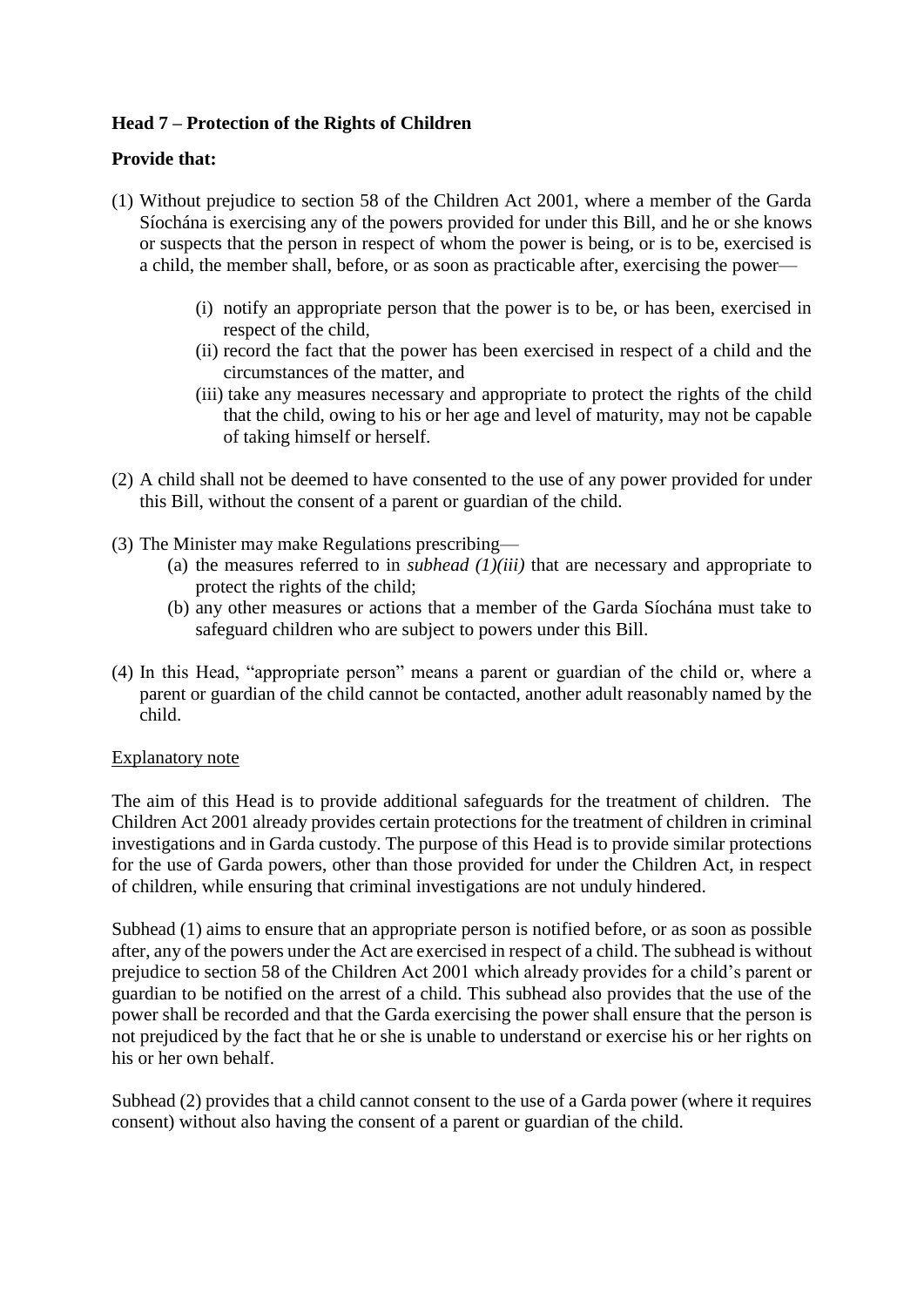Subhead (3) is a separate regulation making power for addressing the use of Garda powers in respect of children.

Subhead (4) provides a definition for "appropriate person".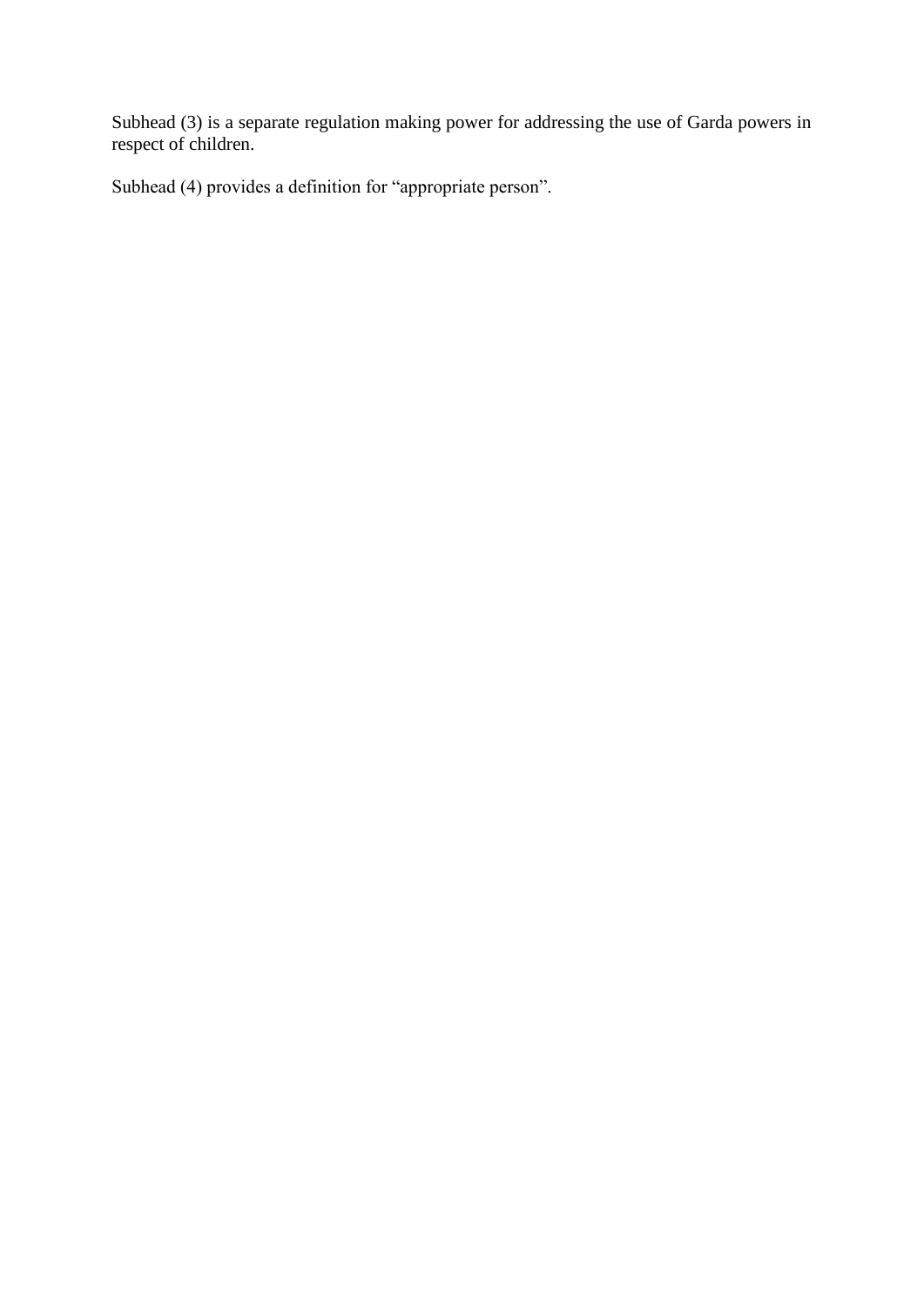# **Head 8 – Protection of the Rights of Persons with Impaired Capacity**

# **Provide that:**

- (1) Where a member of the Garda Síochána is exercising, or considering exercising any of the powers provided for under this Act, and he or she knows or suspects that the person in respect of whom the power is being, or is to be, exercised is a person with impaired capacity the member may take any measures which he or she deems necessary and appropriate to protect the rights of the relevant person that the person may not be capable of taking himself or herself.
- (2) The Garda Commissioner, with the consent of the Minister, may issue guidelines for the treatment of persons with impaired capacity when such persons are subject to the powers provided for in this Bill.
- (3) The guidelines referred to in *subhead (2)* may, in particular, include—
	- (a) the steps which a member of the Garda Síochána may take to identify a person with impaired capacity;
	- (b) the measures referred to in *subhead (1)* that are necessary and appropriate to protect the rights of such persons;
	- (c) any other measures which a member of the Garda Síochána may take to safeguard persons with impaired capacity who are subject to enforcement powers under this Bill.
- (4) In this Head, "impaired capacity" includes any person who is at the time at which the power is being or is to be exercised in relation to him or her—
	- (a) suffering from a disorder of the mind, intellectual disability or physical disability which renders him or her, at the time—
		- (i) unable to understand what is happening or to make decisions;
		- (ii) unable to understand a caution;
		- (iii) unable to act in their own best interests during interview;
		- (iv) unusually suggestible or compliant; or
		- (v) unable to communicate effectively with members of the Garda Síochána.
	- (b) under the influence of any substance which renders him or her, at the time, unable to understand what is happening or to make decisions affecting his or her rights or treatment.

#### Explanatory note

The aim of this Head is to provide additional safeguards for the treatment of persons with impaired capacity while ensuring that criminal investigations are not unduly hindered.

The proposed definition of a person with impaired capacity is intended to include persons who are unable to understand what is happening at the time the power is being exercised against them either owing to a mental disorder or other mental health condition or because the person is under the influence of alcohol or drugs to the extent that the person is unable to understand what is happening or to make appropriate decisions to protect their rights. Because of the range of powers provided for in the Heads, some of which may be exercised at first contact and in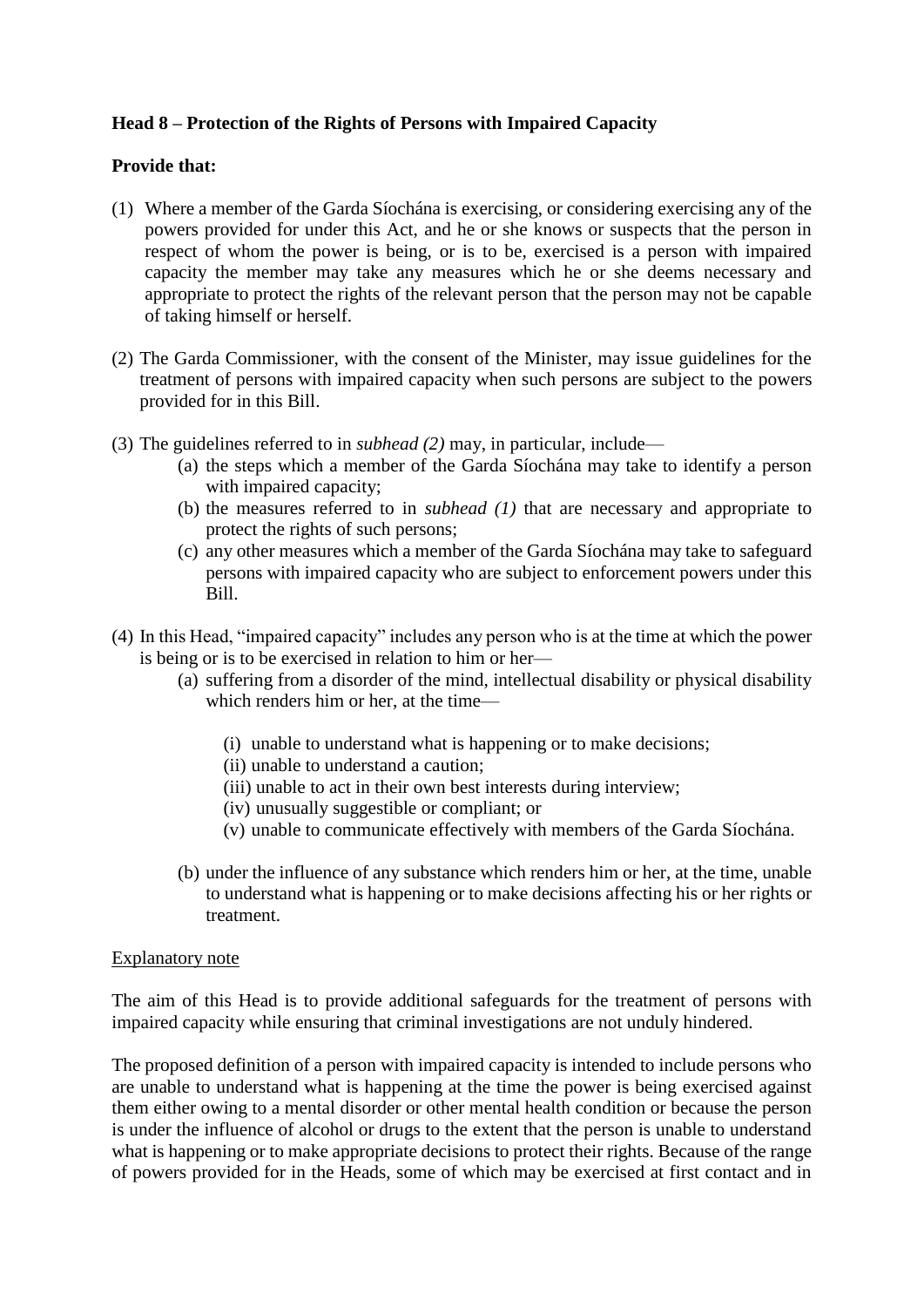highly charged circumstances and the range of different impairments which may arise, it is considered appropriate that this should be addressed by way of guidelines that can address the different circumstances in the necessary detail and allowing for the necessary discretion on the part of Garda members on the ground.

Subhead (1) provides that a Garda may take any measures which he or she deems necessary and appropriate to protect the rights of a person with impaired capacity when exercising any of the powers under the Act in relation to that person.

Subhead (2) provides that the Garda Commissioner may issue guidelines for the treatment of persons with impaired capacity when such persons are subject to the powers provided for in this Act and subhead (3) provides that the guidelines may include the steps a member should take to identify a person with impaired capacity and the steps he or she may reasonably take to safeguard the person's rights.

Subhead (4) defines a person with impaired capacity so as to include both persons suffering from disorders of the mind or an intellectual disability that impair their capacity to understand the information given to them or to properly safeguard their rights and persons who are under the influence of any substance to the extent that at the time the person is incapable understanding information give to them or of safeguarding their rights. The definition draws on other legislation, such as the National Vetting Bureau (Children and Vulnerable Person Act 2012, the Criminal Justice (Forensic Evidence and DNA Database System) Act 2014, the Criminal Law (Sexual Offences) Act 2017, legislation and codes of practice in the UK, as well as a submission made to the Smyth committee.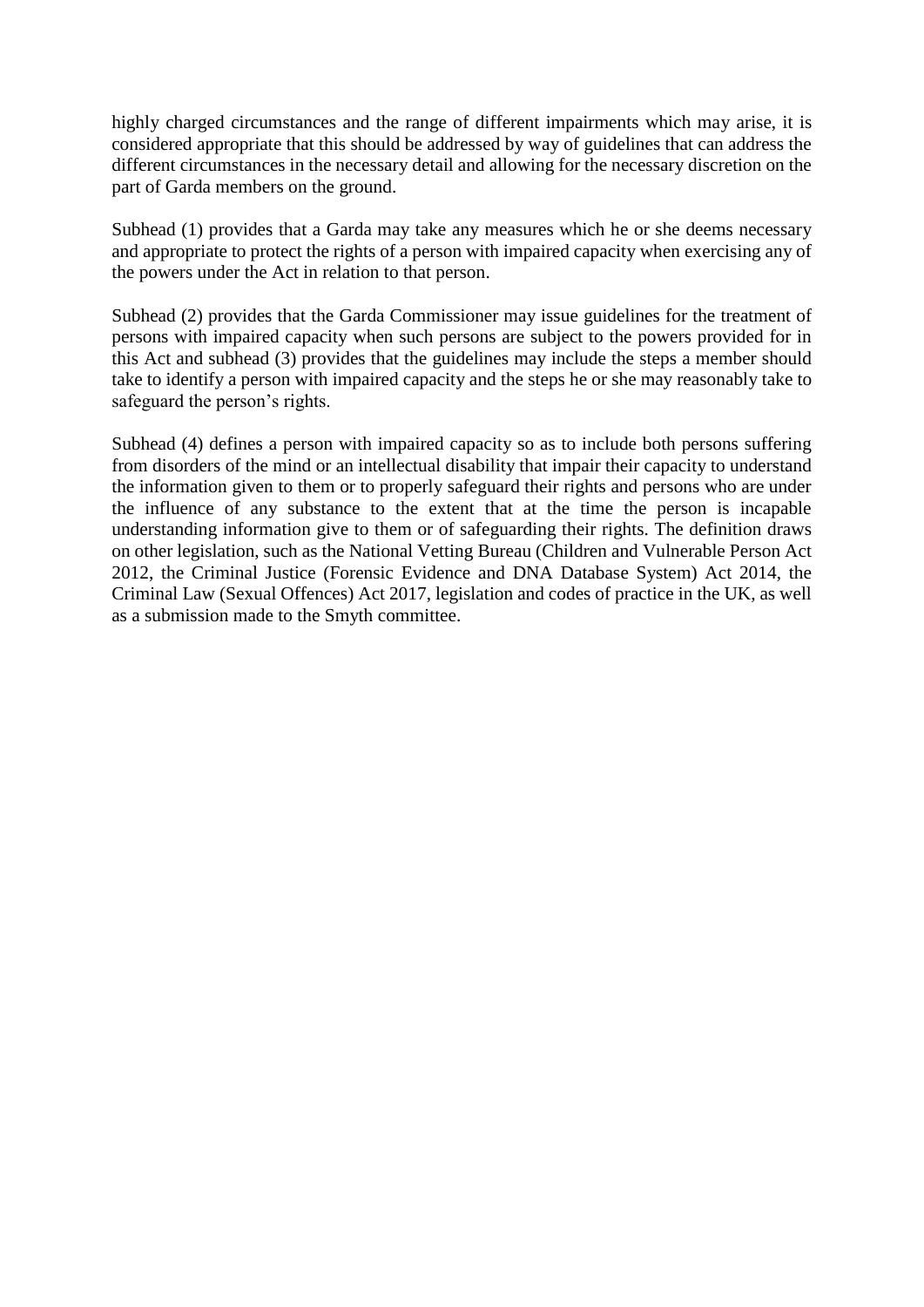# **Part 3: Stop and Search**

## **Head 9 – Power to stop and search for possession of prescribed articles**

# **Provide that:**

(1) Where a member of the Garda Síochána who is in—

- (a) a public place, or
- (b) any other place under a power of entry authorised by law or to which or in which he or she was expressly or impliedly invited or permitted to be,

has reasonable grounds to suspect that a person is in possession of, or using or carrying, a relevant article, he or she may without warrant—

- (i) stop and search the person, or cause the person to be stopped and searched and, if he or she considers it necessary for that purpose, detain the person, or cause the person to be detained, for such time as is reasonably necessary for making the search, or
- (ii) stop and search, or cause to be stopped and searched, any vehicle in which he or she suspects that relevant article may be found and for the purpose of carrying out the search may, if he or she thinks fit, require the person who for the time being is in control of such vehicle (in this Head, the "driver") to bring it to a stop and when stopped to refrain from moving it, or in case such vehicle is already stationary, to refrain from moving it.

(2) Where a member of the Garda Síochána decides to search a person under this Head, he or she may require the person to accompany him or her to a Garda custody facility for the purpose of being so searched at that facility.

(3) Where a member of the Garda Síochána decides to search a vehicle under this Head he or she may –

- (a) require the driver, pending the commencement of the search, not to remove from the vehicle, as may be appropriate, any substance, article or other thing,
- (b) where the place at which he or she finds the vehicle is in the member's reasonable opinion unsuitable for such search, take the vehicle or cause it to be taken or require the driver forthwith to take the vehicle to a specified place which he considers suitable for such search,
- (c) require the driver to be in or on or to accompany the vehicle, as may be appropriate, for so long as is necessary to complete the search.

(4) Where a requirement is made of a person under this Head—

- (*a*) in case the requirement is a requirement mentioned in *paragraph (c)* of *subhead (3)*, if at any time while the requirement is in force the person of whom it was made is neither in nor on nor accompanying the vehicle in relation to which the requirement was made, he shall be guilty of an offence,
- (b) in case of any other requirement under this Head the person who fails to comply with the requirement shall be guilty of an offence.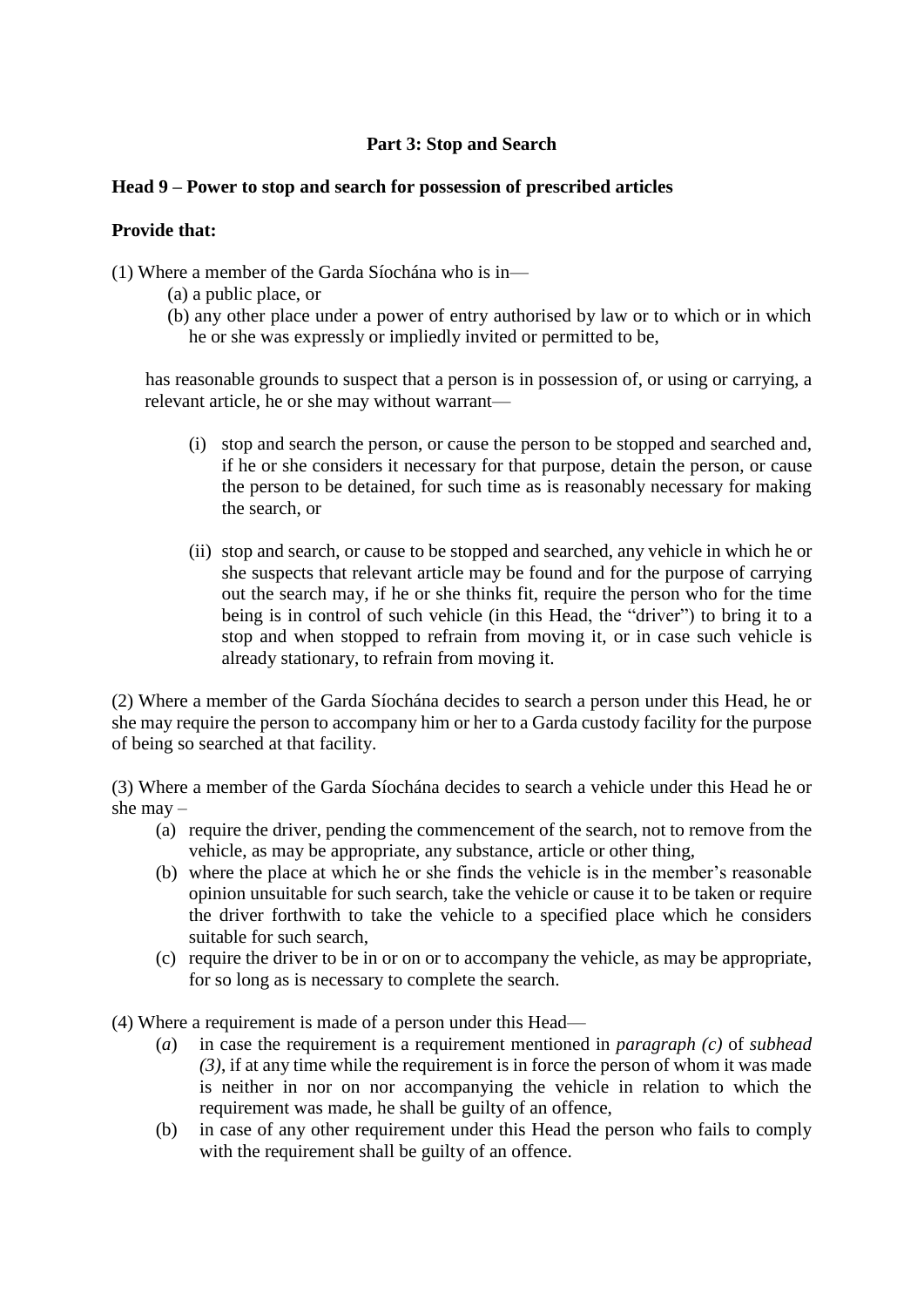(5) Where a requirement described in *paragraph (a)* of *subhead (3)* is made of a person, the search in relation to which the requirement is made shall be carried out as soon as is practicable.

(6) In this Head, "relevant article" means—

- (a) anything stolen or obtained unlawfully;
- (b) a controlled drug (within the meaning of section 2 of the Misuse of Drugs Act 1977) in contravention of the [Misuse of Drugs Act 1977;](http://www.irishstatutebook.ie/eli/1977/act/12/enacted/en/html)
- (c) a firearm or ammunition in contravention of the [Firearms Act 1925;](http://www.irishstatutebook.ie/eli/1925/act/17/enacted/en/html)
- (d) in a public place, any article in contravention of section 9 or [9A of the Firearms](http://www.irishstatutebook.ie/eli/1990/act/12/section/9/enacted/en/html)  [and Offensive Weapons Act 1990;](http://www.irishstatutebook.ie/eli/1990/act/12/section/9/enacted/en/html)
- (e) in a public place, a syringe, or any blood in a container intended by him or her unlawfully to cause or to threaten to cause injury to or to intimidate another; and
- (f) any article intended for use in the commission of an offence, if possession of that article in the said circumstances constitutes an offence.

#### Explanatory note

Head 9 provides a power for a member of the Garda Síochána to stop and search a person or a vehicle where the member has reasonable grounds to suspect the person has in his or her possession any one of a list of specified unlawful objects, listed in subhead (6). These objects include stolen goods, illegal drugs, firearms and offensive weapons, syringes and blood containers and any object which is intended for use in a theft or fraud offence (e.g. crow bar, computer hacking equipment, etc.). The power can be exercised in a public place or any other place where the Garda has a right to be at the time.

Subhead (2) provides that a member may take the person to a Garda custody facility or another suitable place if the place where the stop occurs is unsuitable for the search. This may be, for example, to protect the privacy of the person or because the location is unsafe or uncomfortable.

Subhead (3) provides that a member may require the person not to remove anything from the vehicle, to move the vehicle to a more suitable location for the search, or to remain with the vehicle until the search is completed. The Garda also has the power to move the vehicle to a more suitable place himself or herself.

Subhead (4) makes it an offence for a person to fail to comply with the requirements under subheads  $(2)$  or  $(3)$ .

These provisions will replace similar powers in a range of other acts.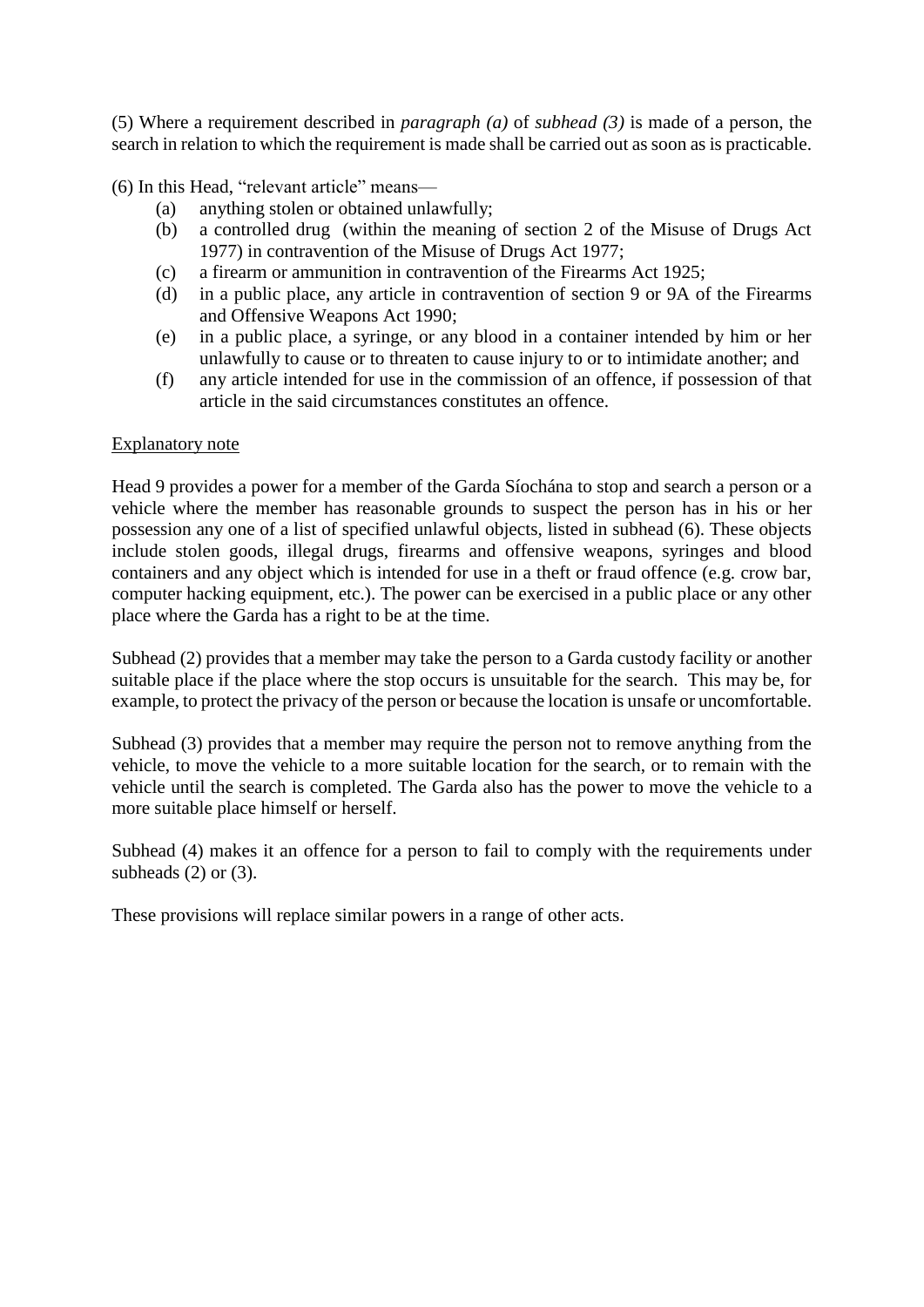# **Head 10 – Power to search vehicles and persons in vehicles for evidence of offence**

## **Provide that:**

(1) Where a member of the Garda Síochána who is in—

(a) a public place, or

(b) any other place under a power of entry authorised by law or to which or in which he or she was expressly or impliedly invited or permitted to be,

has reasonable grounds to suspect that an offence under *Schedule 2* has been, is being or is about to be committed, her or she may require a person to stop a vehicle with a view to ascertaining whether—

(i) any person in or accompanying the vehicle has committed, is committing or is about to commit the offence, or

(ii) evidence relating to the commission or intended commission of the offence by any person is in or on the vehicle or on any person in or accompanying it,

and the member may search the vehicle, and if whether before or after the commencement of the search, he or she suspects with reasonable grounds that any of the facts mentioned in *paragraph (i)* or *(ii)* above exists, he may search any person in or accompanying the vehicle.

(2) Any reference in *subhead (1)* of this Head to an offence includes a reference to attempting or conspiring to commit the offence.

#### Explanatory note

Head 10 provides a power for a Garda to stop and search a vehicle and any persons in the vehicle where the member has reasonable grounds to suspect that a specified serous or terrorist offence is occurring or is about to occur for evidence of that offence. The Garda does not need to reasonably suspect that the vehicle or person being searched is involved in the offence. This power allows for random searches, for instance at roadblocks. The power can be exercised in a public place or any other place where the member is, at that time, entitled to be.

The provision is modelled on section 8 of the Criminal Law Act 1976 and will replace that provision. The wording has been changed slightly from section 8 to make it clear that a member has the power to require the vehicle to stop.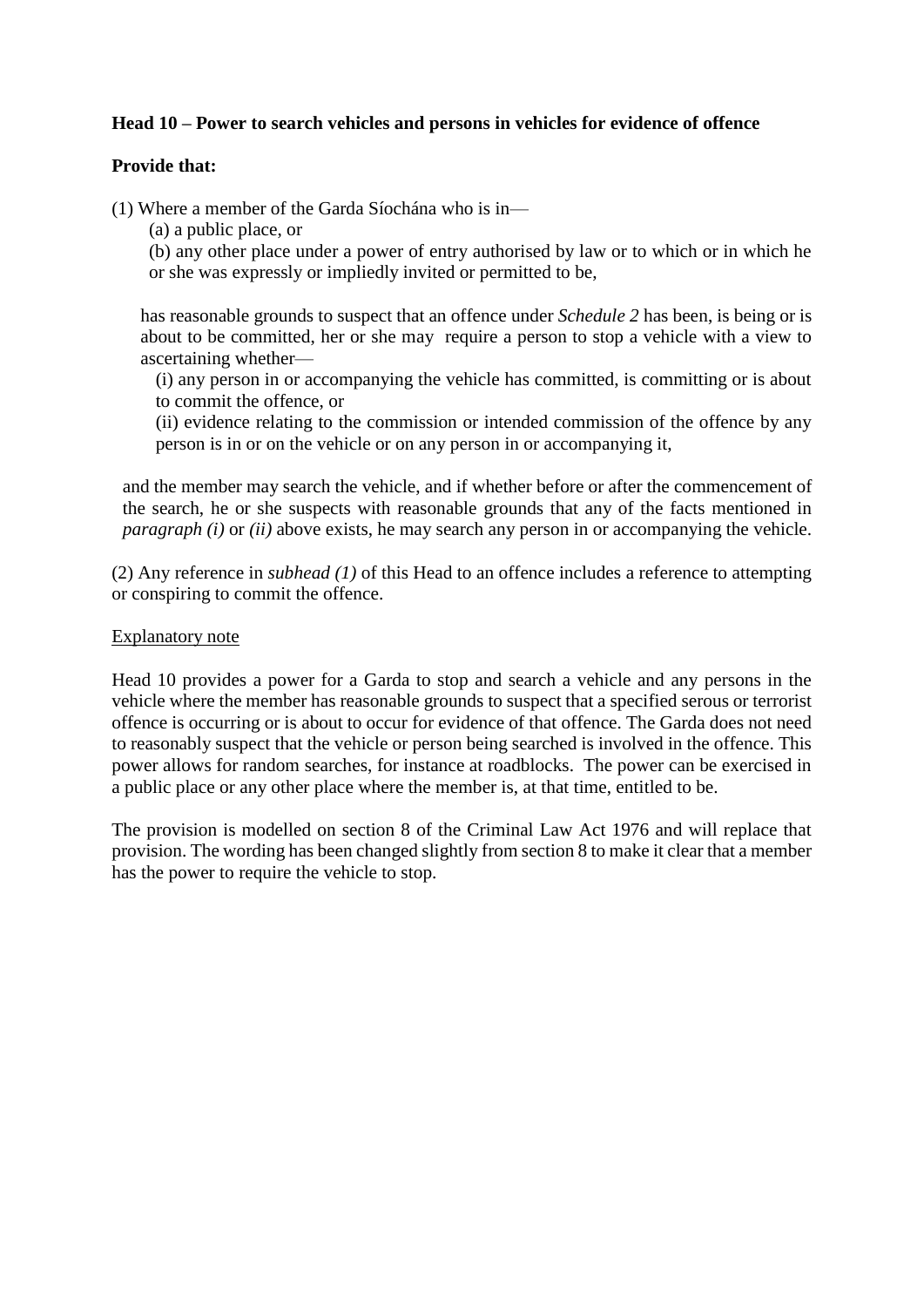# **Head 11 – Right to be informed of the reason for a search**

#### **Provide that:**

- (1) Prior to carrying out a search under *Head 9 or 10*, the member of the Garda Síochána conducting the search, shall inform, or cause to be informed, the person who is being, or is to be, searched—
	- (a) that he or she, or his or her vehicle as he case may be, is about to be searched;
	- (b) the reason or reasons for the search; and
	- (c) the legal basis for the search.

#### Explanatory note

Head 11 provides that a person must be informed that he or she is to be searched, why he or she is being searched and on what basis the Garda is entitled to do so. This is right is a constitutional right established in the case of *DPP v Rooney* [1992]. The person must also be informed of the same information if his or her vehicle is being searched. The latter goes a little further than the rights currently established by the Court in *DPP (Higgins) v Farrell* [2009] which found that the legal basis was sufficient where a vehicle was concerned. It is, however, proposed here to extend to vehicles the right to be informed of the reasons for the search.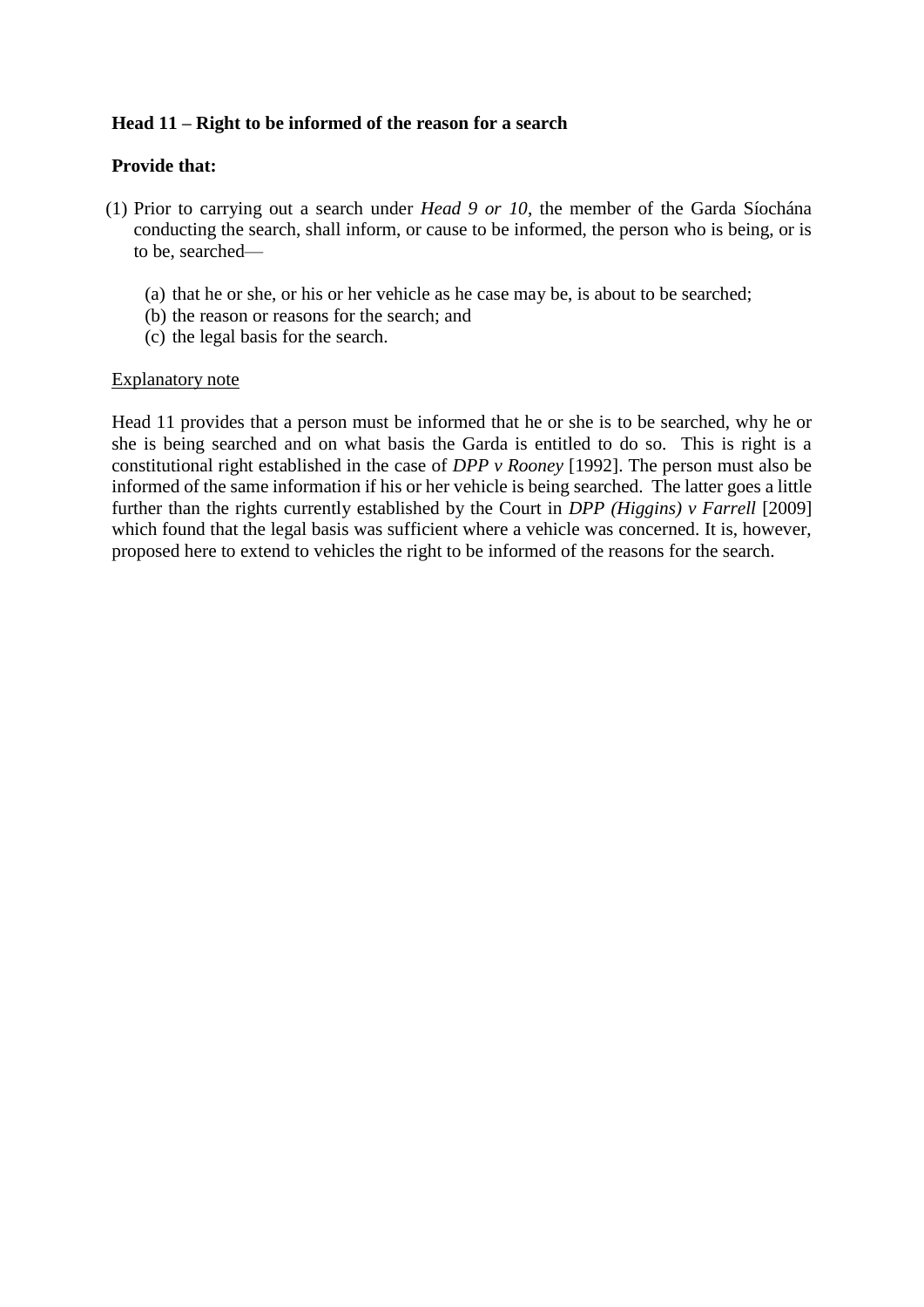# **Head 12 – Record to be made of a search**

# **Provide that:**

- (1) A member of the Garda Síochána shall make a record of any search conducted under *Head 9* or *10*.
- (2) A record made under *subhead (1)* shall contain the following information—
	- (a) the name, address and date of birth of the person, where known;
	- (b) the time and date of the search;
	- (c) the reason for the search;
	- (d) the power under which the search was conducted;
	- (e) the outcome of the search; and
	- (f) such other information as is provided for in the Code of Practice under *Head 13*.
- (3) The person who is the subject of the search concerned shall be entitled to a copy of the record, on request in writing, at any time before the record is destroyed under *subhead (5)*.
- (4) Where a search results in the seizure of a prohibited article or evidence of an offence, the record made under *subhead (1)*, shall be retained in accordance with the procedures established in the Code of Practice under *Head 13*.
- (5) Where a search does not result in the seizure of a prohibited article or evidence of an offence, the record made under *subhead (1)*, shall be retained for a period established in the Code of Practice under *Head 13* and destroyed in accordance with the procedures established therein.

#### Explanatory note

The purpose of this Head is to provide that a record of all searches must be maintained.

Subhead (3) provides that the person who is the subject of the search is entitled to receive a record of the search if he or she asks for it.

Subheads (4) and (5) provide for the retention and destruction of the record of the search. These subheads may not be necessary here as they are to be prescribed in the Code of Practice under Head 13, and their inclusion in the Code of Practice is required by that Head.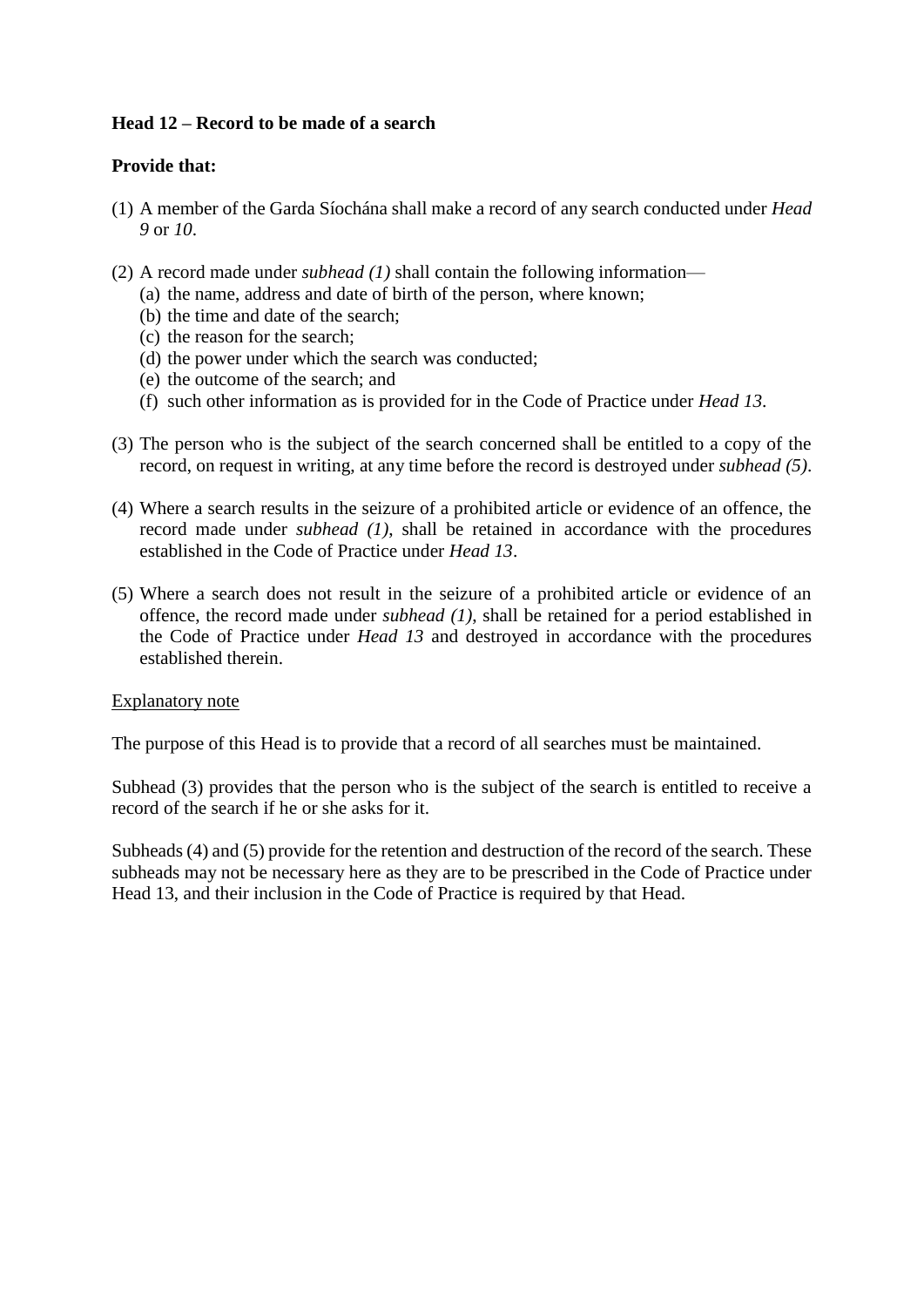# **Head 13 – Code of Practice on searches**

## **Provide that:**

- (1) The Commissioner shall, as soon as practicable after the commencement of this section and following consultation with—
	- (a) the Policing Authority
	- (b) the Garda Síochána Inspectorate, and
	- (c) the Irish Human Rights and Equality Commission,
	- (d) such other persons as the Commissioner considers appropriate,

prepare for submission to the Minister a draft Code of Practice for the purposes of providing practical guidance for the carrying out of searches of persons and vehicles by members of the Garda Síochána, under *Heads 9* and *10*.

(2) In particular, the Code of Practice referred to in *subhead (1)* shall set out—

- (a) the circumstances in which a search may be conducted,
- (b) the procedure to be followed in conducting a search,
- (c) the scope and extent of the search,
- (d) the particular safeguards to apply when the subject of a search is a child or a person with impaired capacity, and
- (e) such other matters related to the search as the Commissioner deems appropriate.

(3) In relation to the record of search, referred to in *Head 12*, the Code of Practice shall set out—

- (a) the information to be recorded,
- (b) the means of recording and storing the information,
- (c) the circumstances under which the record may be retained, disclosed and destroyed and the procedures for such retention, disclosure and destruction.

(4) When preparing a Code of Practice under this Head, the Commissioner shall have regard to the following—

(a) the obligation on members of the Garda Síochána to act with diligence and determination in the investigation of crime and the protection and vindication of the rights of victims and the protection of the public;

(b) the fact that every search of a person or his or her belongings is an interference in the person's right to privacy;

(c) any such search must be necessary and proportionate to the legitimate objectives to be achieved; and

(d) any decision to search a person or his or her vehicle must be based on fair and objective grounds that do not discriminate between persons on the basis of personal characteristics.

(5) A Code of Practice prepared under this section shall be submitted to the Minister for approval.

(6) The Minister may approve, or approve subject to modifications, a Code of Practice submitted to the Minister under *subsection (5)* and, when a Code of Practice has been so approved, it shall apply and have effect in accordance with its terms.

(7)(a) A Code of Practice approved under this Head may be amended or revoked.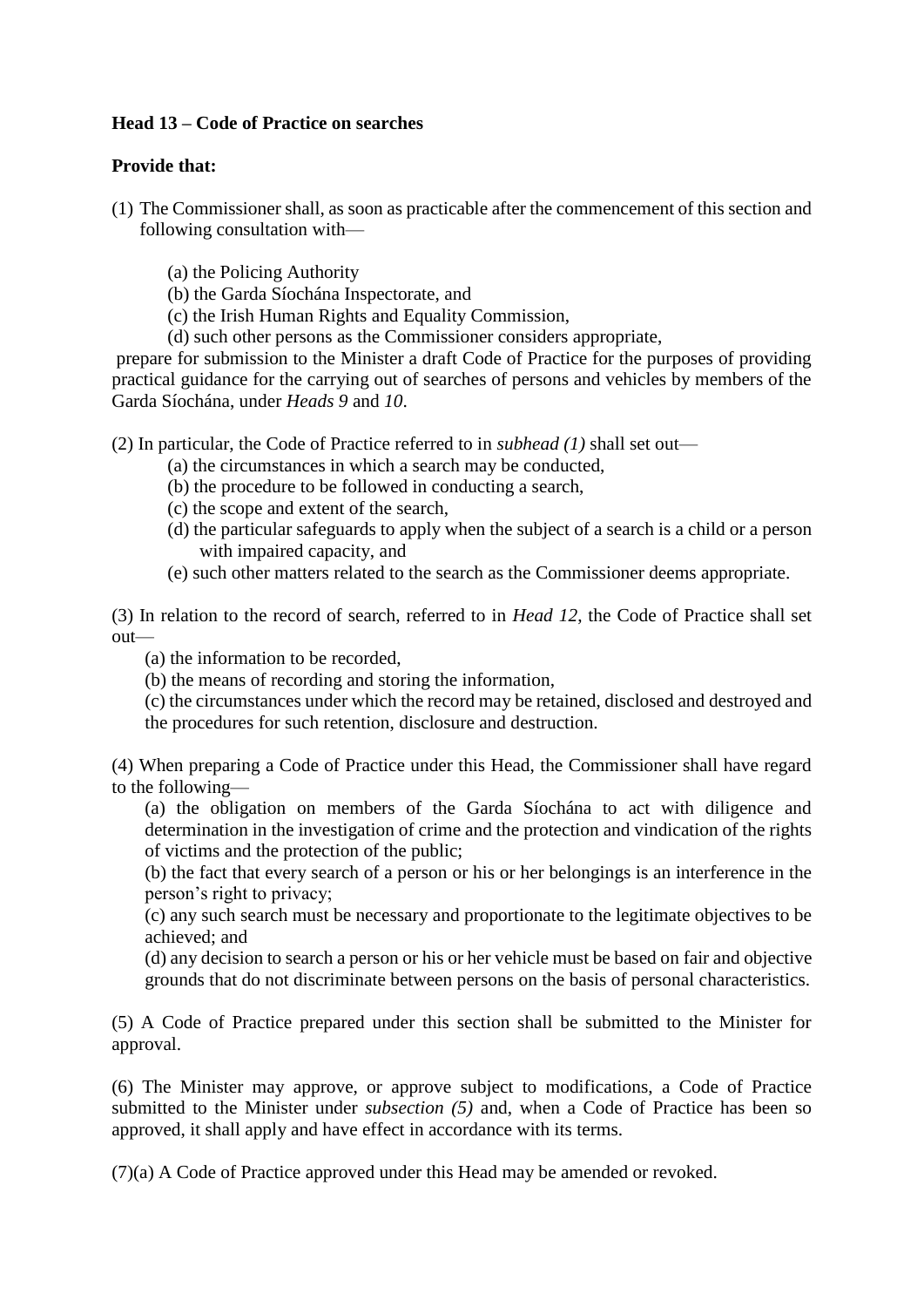(b) Amendments to such a Code of Practice, other than amendments of a minor or technical nature, shall be submitted to the Minister for approval.

(c) If it is proposed to revoke a Code of Practice approved under this section, the proposed revocation shall be submitted to the Minister for approval.

(8) The Minister may approve, or approve subject to modifications, an amended Code of Practice submitted to the Minister under *subhead (7)(b)* and, when such a Code of Practice has been so approved, it shall apply and have effect in accordance with its terms.

(9) The Minister may approve the revocation of a Code of Practice.

(10) A Code of Practice, or an amended Code of Practice, approved by the Minister under this section shall be made publicly available by the Commissioner.

(11) A failure on the part of any member or civilian staff of the Garda Síochána to observe any provision of the Code of Practice shall not of itself render that person liable to any criminal or civil proceedings or of itself affect the admissibility in evidence thereby obtained.

(12) A failure on the part of any member or civilian staff of the Garda Síochána to observe any provision of the Code of Practice shall render him or her liable to disciplinary proceedings.

#### Explanatory note

Head 13 provides that a Code of Practice shall be made by the Commissioner with the approval of the Minister. It is based on section 157 of the Criminal Justice (Forensic Evidence and DNA Database System) Act 2014.

Subhead (1) provides for the power. Subheads (2) and (3) sets out some of the requirements of that Code of Practice, in particular the procedures for conducting searches and provisions around the recording of searches. Subhead (4) aims to provide the principles which govern the making of Codes of Practice. Subheads (5) to (10) relate to the approval, modification and revocation of Codes of Practice, and their publication. Subheads (11) and (12) are based on section 164 of the 2014 Act, and section 7 of the Criminal Justice Act 1984.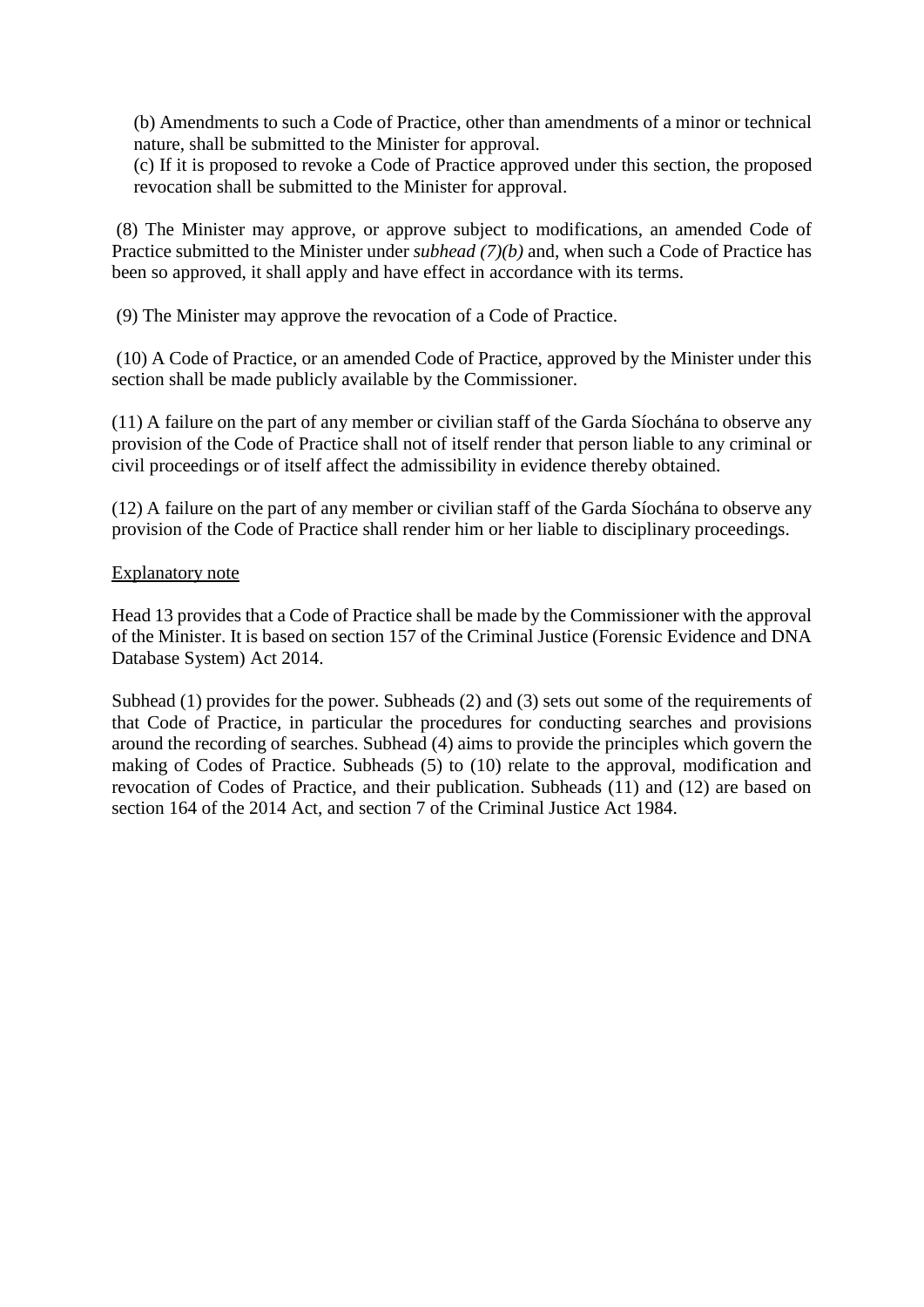# **Part 4 – Search of premises**

## **Head 14 – Interpretation [Part 4]**

## **Provide that:**

In this *Part*—

"applicant" means—

(a) in the case of an application referred to in *Head 15(1)(a)*, or *Head 21(2)(a)(i)(I)* or *(II)*,

(i) a member of the Garda Síochána,

(ii) an authorised officer of the Competition and Consumer Protection Commission, or

(ii) a designated officer of the Office of the Director of Corporate Enforcement;

(b) in the case of an application referred to in *Head 15(1)(b)*—

(i) an authorised officer of the Competition and Consumer Protection Commission, or

(ii) a designated officer of the Office of the Director of Corporate Enforcement;

(c) in the case of an application referred to in *Head 21*, a member of the Garda Síochána.

"live television link" means any communication technology facility which the Court is satisfied is of sufficient integrity and reliability to enable a person who is not present before the Court to see and hear the Court and to be seen and heard by the Court;

"material" means any tangible or intangible thing and includes a copy of the thing;

"place" means a physical location and includes—

(a) a dwelling, residence, building or abode,

(b) a vehicle, or

(c) any land, and any building, structure or any other thing constructed, erected, placed or made on, in or under any land.

#### Explanatory note

The definition of "applicant" sets out who can apply for a search warrant. The Law Reform Commission proposed that their Bill apply not just to An Garda Síochána, but also to all of the agencies who currently have a power to apply for search warrants. It is intended that this Part of the Bill will apply to AGS, the CCPC and the ODCE. This definition provides that a member of An Garda Síochána not below the rank of sergeant or relevant officers of the CCPC and the ODCE can apply for a warrant where there is evidence of an offence. A warrant which is required for the purposes of facilitating the applicant in the performance of his or her functions (where there is no requirement of reasonable suspicion of evidence of an offence) can be applied for by relevant officers of the CCPC and the ODCE.

The definition of "live television link" is relevant to Head 21 relating to the issuance of warrants in urgent cases. It allows warrants to be applied for using video link.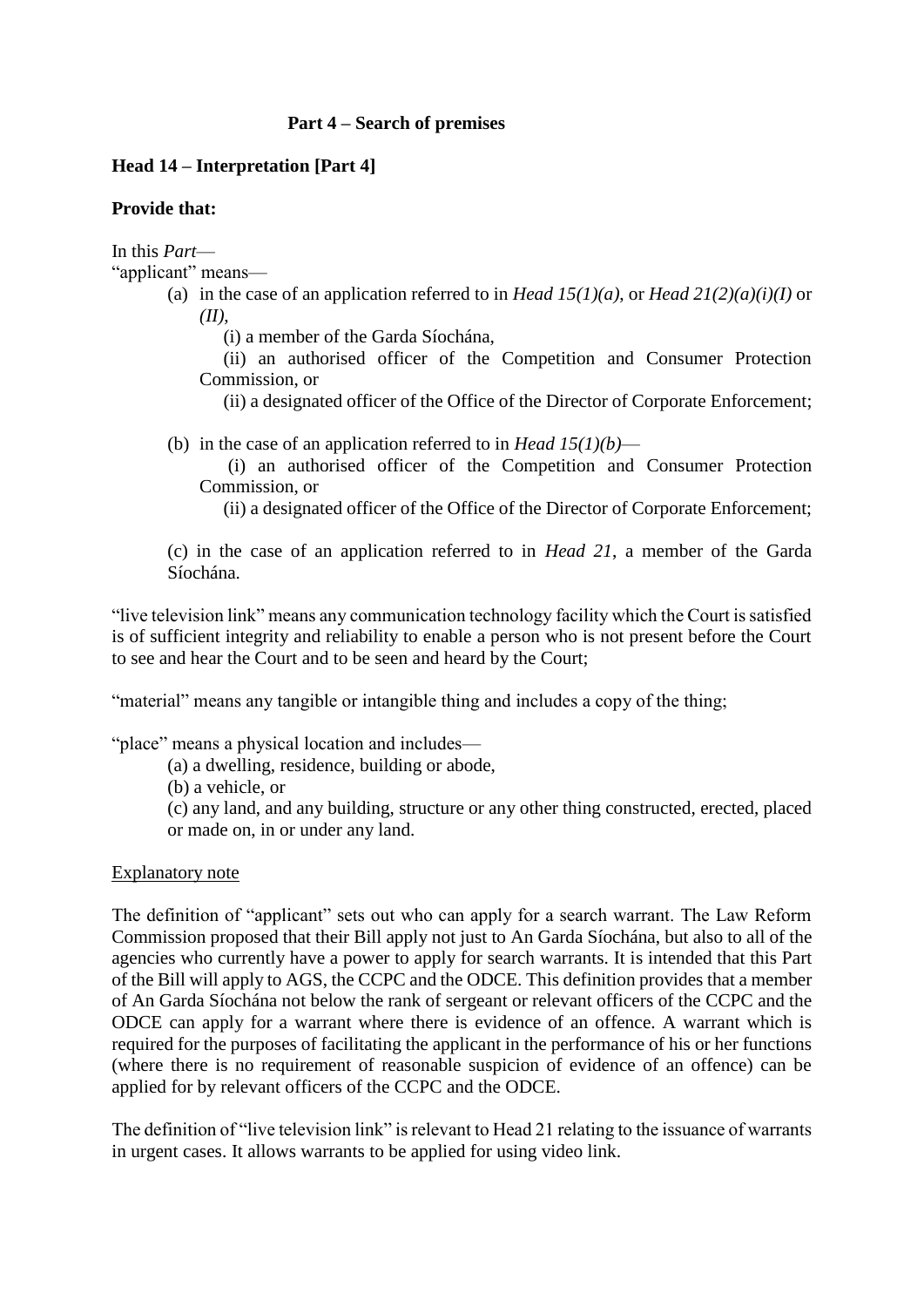The definition of "material" is relevant to the provisions setting out what can be searched for and seized.

The definition of "place" is taken from section 10 of the Criminal Justice (Miscellaneous Provisions) Act 1997 with the addition of paragraph (f) which is taken from section 26 of the Misuse of Drugs Act 1977 and amended to rely on the definition of vehicle contained in Head 2.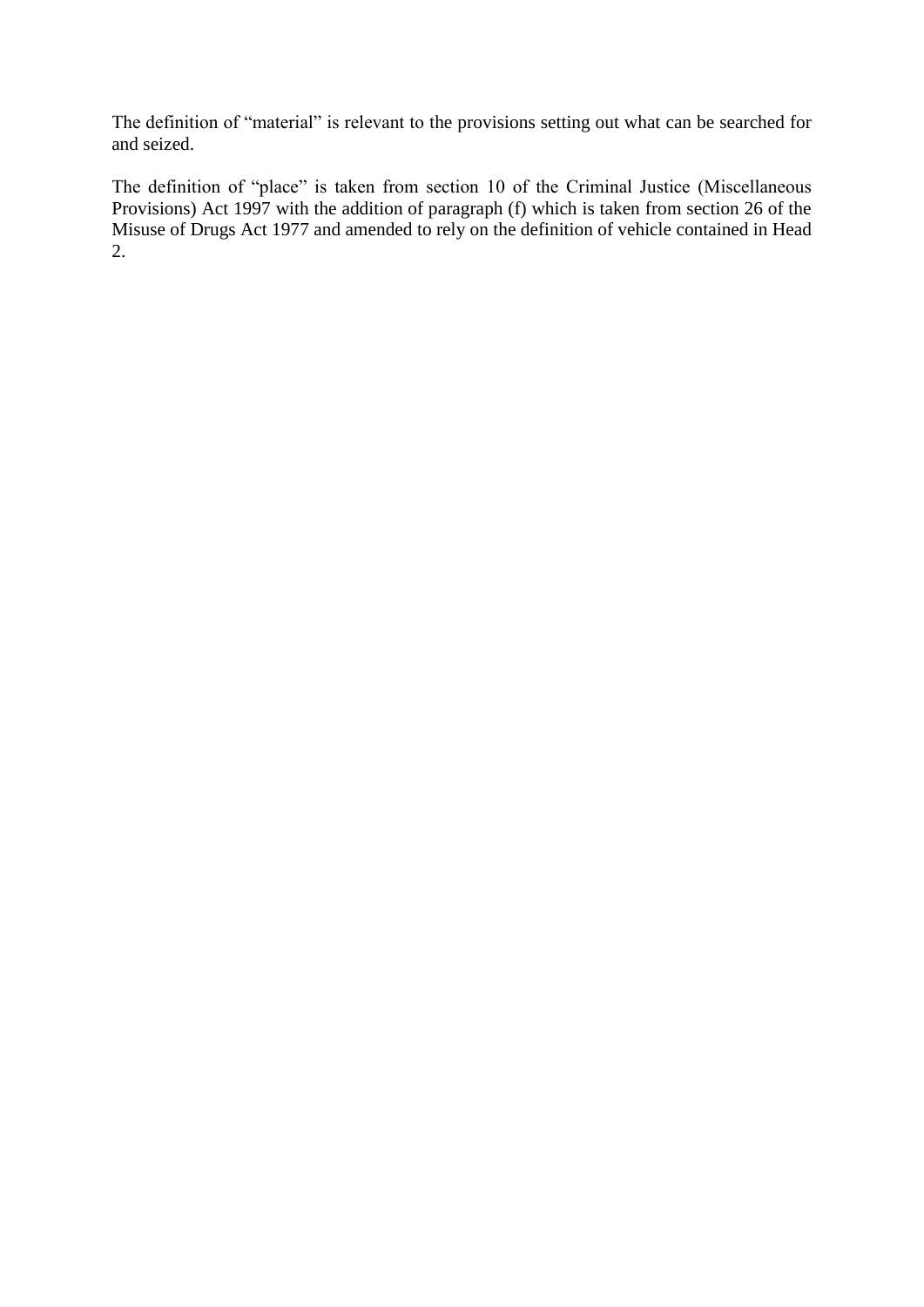# **Head 15 – Application and issuing of warrant**

# **Provide that:**

(1) If a judge of the District Court is satisfied by information on oath and in writing provided by an applicant—

(a) that there are reasonable grounds for suspecting that evidence of or relating to the commission of—

(i) an indictable offence may be found at a specified place

(ii) a summary offence under the provisions of any enactment specified in *Schedule 3* may be found at a specified place,

(b) that a search warrant is required to facilitate the applicant in the performance of his or her functions under the provisions of any enactment specified in *Schedule 4,*

the judge may issue a search warrant for the search of that place.

(2) Subject to *Head 21*, an application for a search warrant shall be made using the search warrant information form which shall be prescribed by rules of court.

(3) The applicant shall provide any additional information which the judge of the District Court requests so as to ground the application.

(4) A search warrant issued under this section shall be in the prescribed form.

(5) A designated officer of the Director of Corporate Enforcement or an authorised officer of the Competition and Consumer Protection Commission may apply for a warrant under *subhead (1)(a)* only where the offence concerned relates to the functions of that body.

(6) A judge of the District Court may issue a search warrant under this Head without the applicant having appeared in person where the Court is satisfied that the circumstances of urgency giving rise to the immediate need for a search warrant mean that the delay involved in the applicant appearing in person would frustrate the effective execution of the warrant.

(7) In an application referred to in *subhead (6)*, the applicant shall communicate orally with the Court by live television link or telephone.

(8) Where an applicant has made an application referred to in *subhead (6)*, the applicant shall, as soon as practicable, and, in any case, not later than 24 hours after the warrant has been issued, file a written record of the warrant application with the Court.

#### Explanatory note

This Head provides for section 3 and part of section 4 of the LRC draft Bill. Subhead (1) sets out the circumstances under which a search warrant can be granted.

At present, a search warrant can be granted under section 10 of the Criminal Justice (Miscellaneous Provisions) Act 1997 where there is a reasonable suspicion that evidence relating to an arrestable offence is to be found at any place. There are, in addition, numerous provisions on the statute book providing for the granting of search warrants in relation to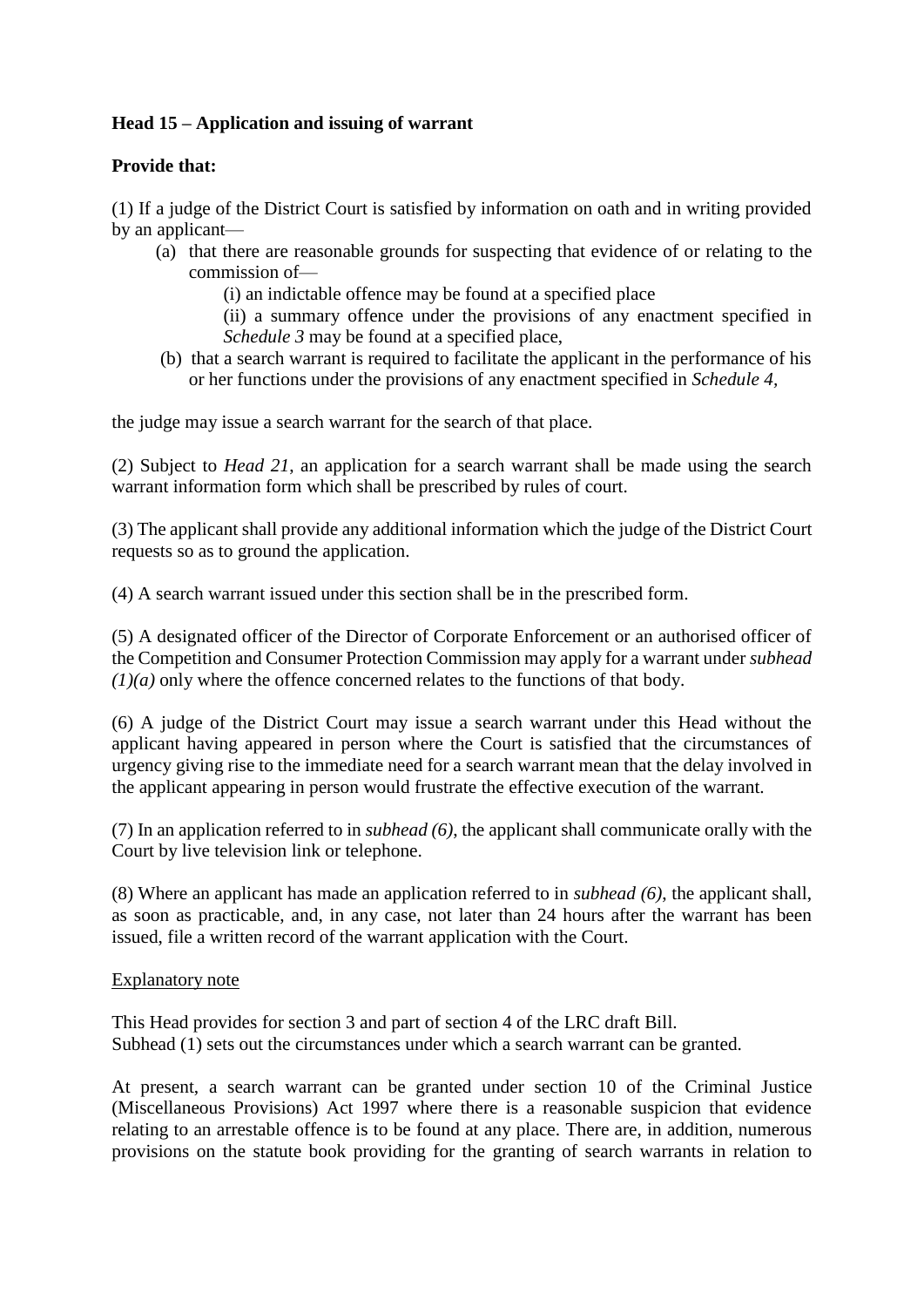specific offences. The Law Reform Commission recommends the introduction of a general search warrant provision, under which a warrant can be granted in the following circumstances:

- Where there is a reasonable suspicion that evidence relating to any indictable offence can found at a place (paragraph 2.40 of the Report).
- Where there is a reasonable suspicion that evidence relating to certain summary offences can be found at a place. This will only apply to summary offences for which there is already a search warrant provision on the statute book (paragraph 2.40 of the Report).
- Where a search warrant is required to facilitate the applicant in the performance of their functions. This is to provide for search warrants, where no offence is suspected (paragraph 2.71 of the Report). The General Scheme applies this to the CCPC and ODCE.

Subhead (2) implements the recommendation at paragraph 3.63 of the Report that a standard search warrant form should be used when applying for a search warrant.

Subhead (3) implements the recommendation at paragraph 3.110 that the District Court may request further information from the applicant.

Subhead (4) implements the recommendation at paragraph 4.56 of the Report that a search warrant shall be issued in the prescribed form.

Subhead (5) is intended to make it clear that officers of the ODCE or CCPC may apply for a warrant under subhead (1) only for offences under their remit and not for other offences.

Subhead (6) provides that applications for warrants may be made electronically in urgent circumstances. This subhead, and subheads (7) and (8), are based on section 9 of the Law Reform Commission's draft Bill, but provide for the application to be made to a judge of the District Court, rather than the High Court.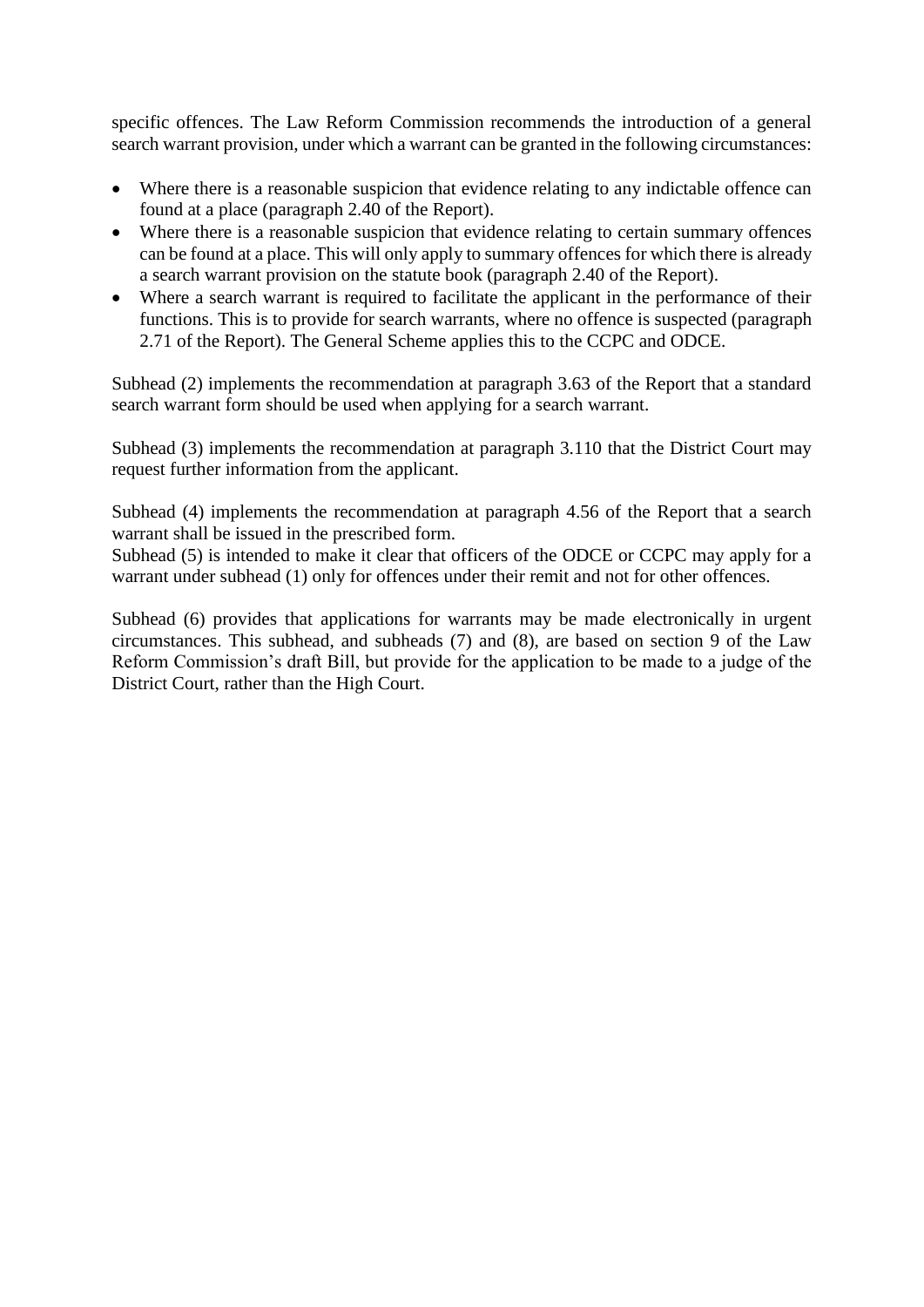# **Head 16 – Powers under search warrant**

# **Provide that:**

(1) A warrant under *Head 15* shall be expressed to and shall operate to authorise a named member of the Garda Síochána, an authorised officer of the Competition and Consumer Protection Commission, or a designated officer of the Office of the Director of Corporate Enforcement, as the case may be, (in this Bill, referred to as "the person acting under the authority of the warrant"), accompanied by such member or members of the Garda Síochána or persons or both as the person acting under the authority of the warrant considers necessary—

- (a) to enter, at any reasonable time or times, within the validity period of the warrant, the place named on the warrant,
- (b) to search the place,
- (c) where the person acting under the authority of the warrant is a member of the Garda Síochána, to search any persons present (which power may also be exercised by a person accompanying the person who is also a member of the Garda Síochána), and
- (d) to seize any material found at that place or in the possession of a person present at the place at the time of the search which—
	- (i) the person acting under the authority of the warrant reasonably believes to be evidence of, or relating to, the commission of an offence to which the search warrant relates (and the material so seized may be retained for use in any criminal proceedings,), or
	- (ii) may be seized in accordance with the provisions of an enactment listed in *Schedule 4,*
- (e) (i) to require any person present at the place where the search is carried out to give to him or her his or her name and address,
	- (ii) to request assistance from persons present so as to gain access to material sought under the search warrant,
	- (iii) to operate any computer at the place which is being searched or cause any such computer to be operated by a person accompanying the

person acting under the authority of the warrant, including by use of any password or other information found in the course of the search

(iv) to require any person at that place to provide to the authorised officer any books, documents or records which are in that person's power or control, if the books, documents or records are accessible from that place,

(v) to require any person at that place who appears to him or her to have access to or to have under his power or control the information held in any such computer or which can be accessed by the use of that computer—

- (I) to give to him or her any password or encryption key necessary to operate it,
- (II) to otherwise enable him or her to examine the information accessible by the computer in a form in which the information is visible and legible,
- (III) to produce the information in a form in which it can be removed and in which it is, or can be made, visible and legible.

(3) The authority to seize material under this section includes the authority—

(a) to make and retain a copy of any document, record or electronically stored information,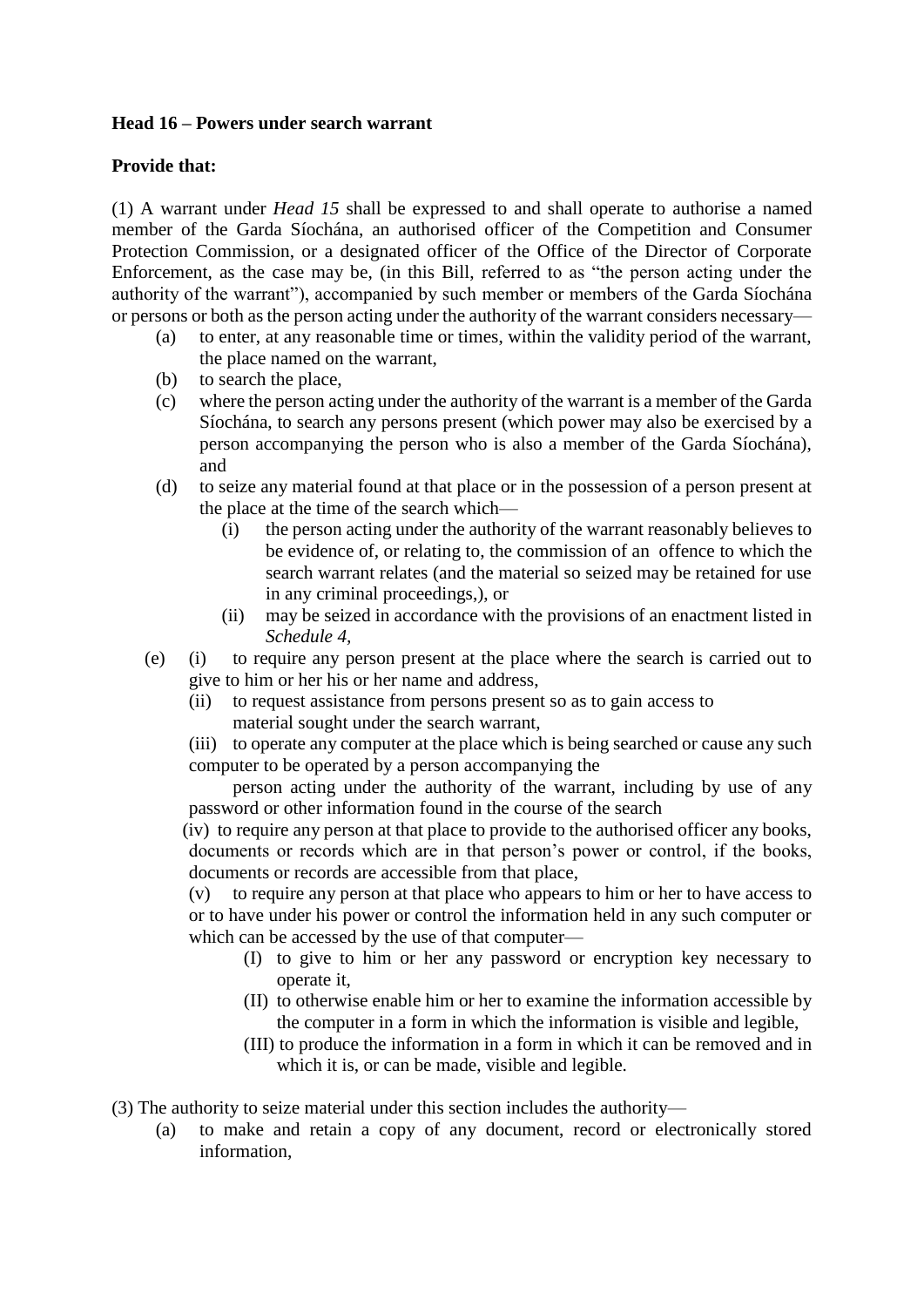- (b) where necessary, to use electronic equipment to [search for and] copy electronically stored information, and
- (c) where necessary, to seize and retain any computer or other storage medium in which any record is kept.

#### (4) In this Head—

"computer" means any electronic device used for the information storage or retrieval and includes a mobile phone or any other electronic means of information storage or retrieval.

"computer at the place that is being searched" includes any other computer, whether at the place being searched or at any other place, which is lawfully accessible by means of that computer.

#### Explanatory note

This Head sets out the powers that can be exercised by a person executing a search warrant. It reflects part of sections 4 and 6 of the LRC draft Bill.

Subhead (1) allows the warrant to be executed by 'a named member of the Garda Síochána'. This reflects existing search warrant provisions, including section 10 of the Criminal Justice (Miscellaneous Provisions) Act 1997.

This Head allows the person executing the warrant to be accompanied by other persons, as is currently the case in many existing search warrant provisions. The Law Reform Commission had recommended that authorisation be sought for accompanying persons at the time of the issuing of the warrant. However, the consultation process indicated that this requirement would not be practicable.

Paragraph (a) allows the person to enter at any reasonable time or times. The Law Reform Commission recommended that a provision requiring a warrant to be executed at a 'reasonable time'. This requirement is retained here, on the basis that what is to be considered a reasonable time will be determined according to the circumstances. It may be reasonable and necessary to enter a place at night time in certain circumstances. On this basis, it not considered necessary to include the proposed provision for an exception to be granted to this requirement.

Paragraph (c) allows a Garda to search persons present at the place. This power is common in existing search warrant provisions and was recommended by the Law Reform Commission at paragraph 5.77 of its Report.

Paragraph (d) provides for a power of seizure, of any material that is evidence of an offence. Where the warrant has been issued to a person for the performance of their functions, the person may seize anything that may be seized in accordance with the relevant legislation.

Paragraph (e) implements the recommendations of the Law Reform Commission that a person executing a search warrant should have certain powers in relation to the persons present at the place. These include the power to request a person's name and address and the power to request a person's assistance in gaining access to materials. It also includes the power to require a person to give passwords, and to produce material in a visible and legible form. Similar powers are provided in many existing search warrant provisions, including the Criminal Justice (Theft and Fraud Offences) Act 2001. They are not provided for under section 10 of the Criminal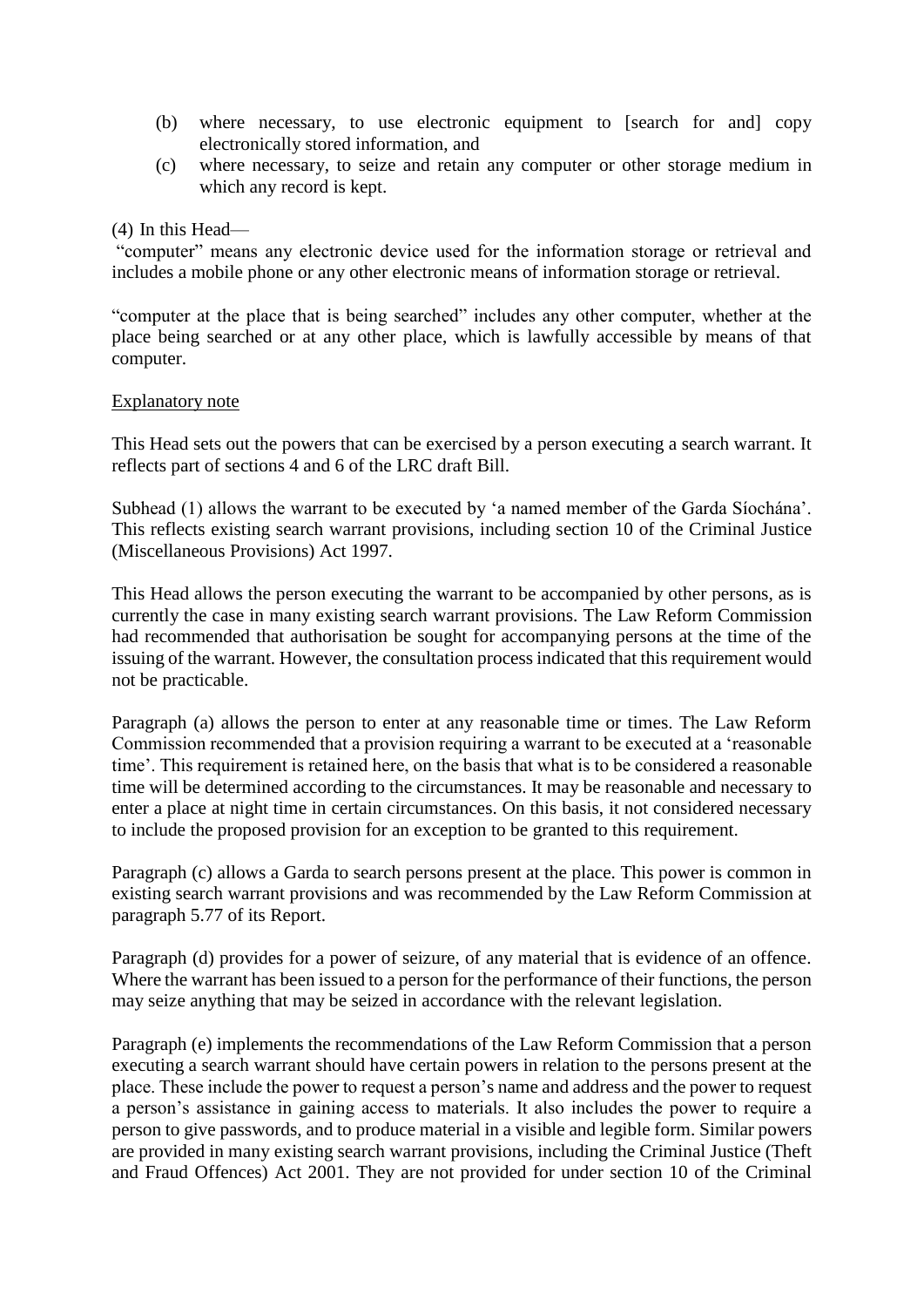Justice (Miscellaneous Provisions) Act 1997, and as such, this power is being extended to a much wider range of offences. The words in "including by use of" make it clear that the person searching may use passwords or other information that they have found themselves during the course of the search- for example passwords found on mobile phones- to access other devices. Paragraph (e)(iv) includes a power that is currently provided for under section 37 of the Competition and Consumer Protection Act 2014 to compel the production of material under a person's power or control, but with the qualification that they must be accessible to the search site- as a search warrant is primarily for the search of a place.

Subhead (3) is from the Criminal Justice (Theft and Fraud Offences) Act 2001 and provides that the power to seize includes a power to make and seize copies of documents, to copy electronically stored material, and to seize devices. The words in square brackets make it clear that it is possible to use electronic equipment to search for material. This would include a situation where the person searching uses their own devices to connect to computers on the search site to search for and copy material.

Subhead (4) provides a definition of computer. The term is not defined in the equivalent provision of the Criminal Justice (Theft and Fraud Offences) Act 2001. The proposed definition is taken from section 133 of the Finance Act 2001, inserted by the Finance Act 2015. It also provides for a definition of "computer at the place that is being searched". This is taken from the Criminal Justice (Offences Against Information Systems) Act 2017.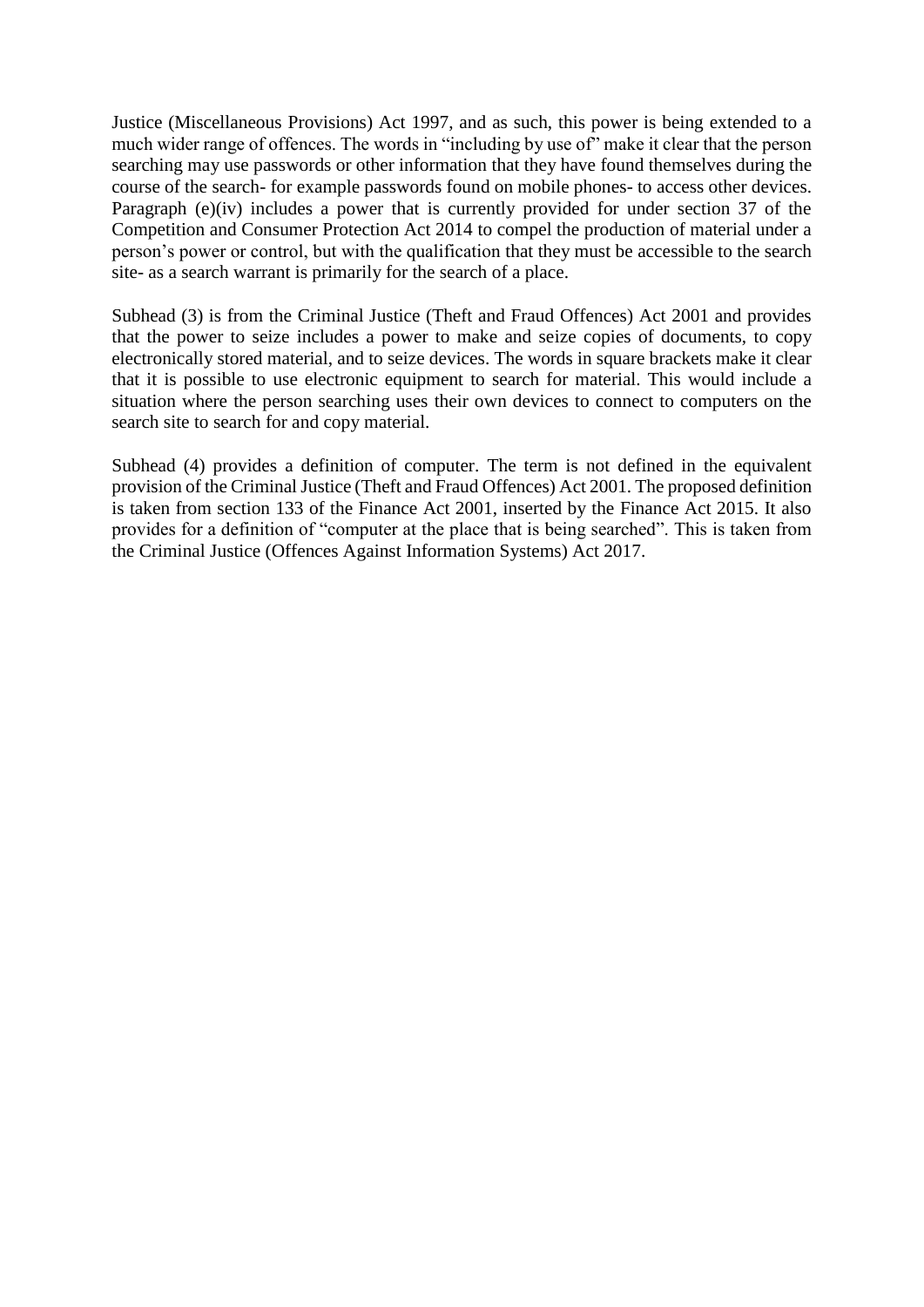# **Head 17 – Period of validity of search warrant**

# **Provide that:**

(1) Subject to *subheads (3)* and *(6)*, the period of validity of a warrant issued under *Head 15*  shall be 7 days from its date of issue.

(2) An applicant may, during the period of validity of a search warrant apply to the District Court for an order extending the period of validity of the warrant and such an application shall be grounded on information on oath and in writing provided by the applicant stating, by reference to the purpose for which the warrant was issued, the reasons why the applicant considers the extension to be necessary.

(3) If the District Court is satisfied that there are reasonable grounds for believing, that further time is needed so that the purpose or purposes for which the warrant was issued can be fulfilled, the judge may make an order extending the period of validity of the warrant by a period of 7 days and, cause the warrant to be endorsed accordingly.

(4) No more than 3 orders extending the validity of a search warrant under *subhead (3)* shall be made.

(5) Nothing in the preceding subsections prevents a District Court from issuing, on foot of a fresh application made under *Head 15*, a further search warrant under that Head in relation to the same premises.

(6) The period of validity of a warrant issued under— (a) *Head 15(1)(a)* to a member of an Garda Síochána where the offence referred to in that Head is an offence under the Misuse of Drugs Act 1977, or (b) *Head 15(1)(b)* to an authorised officer of the Office of the Director of Corporate Enforcement, shall be 30 days.

#### Explanatory note

Subhead (1) implements the recommendation in paragraph 5.05 of the Report that the standard validity period of a search warrant should be seven days. This is the position in section 10 of the Criminal Justice (Miscellaneous Provisions) Act 1997.

Subheads (2) to (4) implements the recommendation in paragraph 5.15 of the Report that there should be a procedure for extending the validity period of the warrant where necessary. An extension can be granted if the District Court is satisfied that there are reasonable grounds for believing that further time is needed to fulfil the purpose for which the warrant was granted.

Subhead (5) provides that this section does not prejudice the power of the District Court to issue a further warrant in relation to the same premises.

Subhead (6) implements the recommendation at paragraph 5.19 of the Report that longer validity periods may be required for certain investigations. This will apply to warrants issued to authorised officers of the ODCE.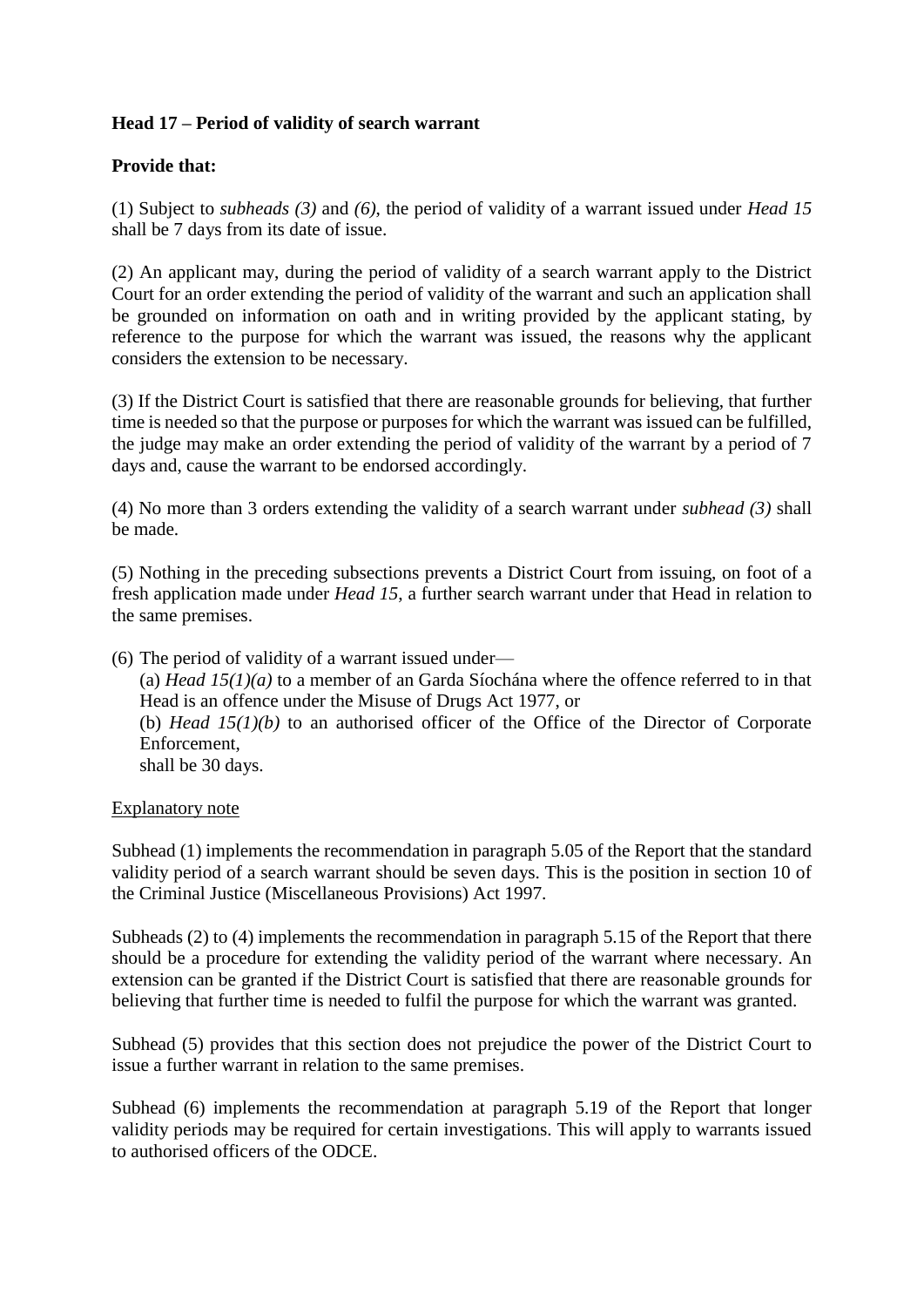# **Head 18 – Right to be informed of search**

# **Provide that:**

- (1) Subject to *subhead (2)*, a person acting under the authority of a warrant shall have the search warrant in his or her possession and show it to the occupier of the place named in the warrant who is present at that place prior to the commencement of the search.
- (2) Where a search warrant has been issued following an application to a judge of the District Court by electronic means, the person acting under the authority of the search warrant shall have in his or her possession and show to the occupier of the place named in the warrant either of the following—
	- (a) a search warrant transmitted from the judge of the District Court to the applicant by reliable electronic means, or
	- (b) a printout of a search warrant transmitted from the judge of the District Court to the applicant by reliable electronic means.
- (3) A person acting under the authority of a warrant shall provide a notice to the occupier of the place named in the warrant who is present at that place setting out:
	- (a) a summary of the powers which may be exercised under *Head 16*,
	- (b) an explanation of the rights and obligations of the occupier and owner of any property seized,
	- (c) an explanation of the procedure for seizing material under the search warrant,
	- (d) an explanation that reasonable force may be used, if necessary, during the course of the execution of the warrant, and
	- (e) a statement that any material seized will be securely wrapped and labelled and securely stored when removed from the location .
	- (f) an explanation of the offence under *Head 67*, and
	- (g) an explanation of the procedure under *Head 19*.
- (4) Where a copy of the search warrant is not given to the occupier or person in control of the place in accordance with *subhead (1)*, the occupier or person in control of the place may apply to the District Court within 7 days for a copy of the warrant.
- (5) A person acting under the authority of a search warrant issued under *Head 15* or *Head 21* shall—
	- (a) ensure that any material seized during the search shall be secured and clearly marked before being removed from the place, and
	- (b) make an inventory of any material seized,
	- (c) as soon as practicable after any material is seized, provide the occupier or person in control of the place with an inventory of the material seized, and
	- (d) if some of the material is returned, amend the inventory to reflect this.

# Explanatory note

This Head relates to the right of the occupier to be informed about the search. It consists of provisions implementing the following recommendations of the Law Reform Commission:

Subhead (1) implements the recommendation at paragraph 4.78 of the Report that the occupier should be shown a copy of the warrant on entry to the premises.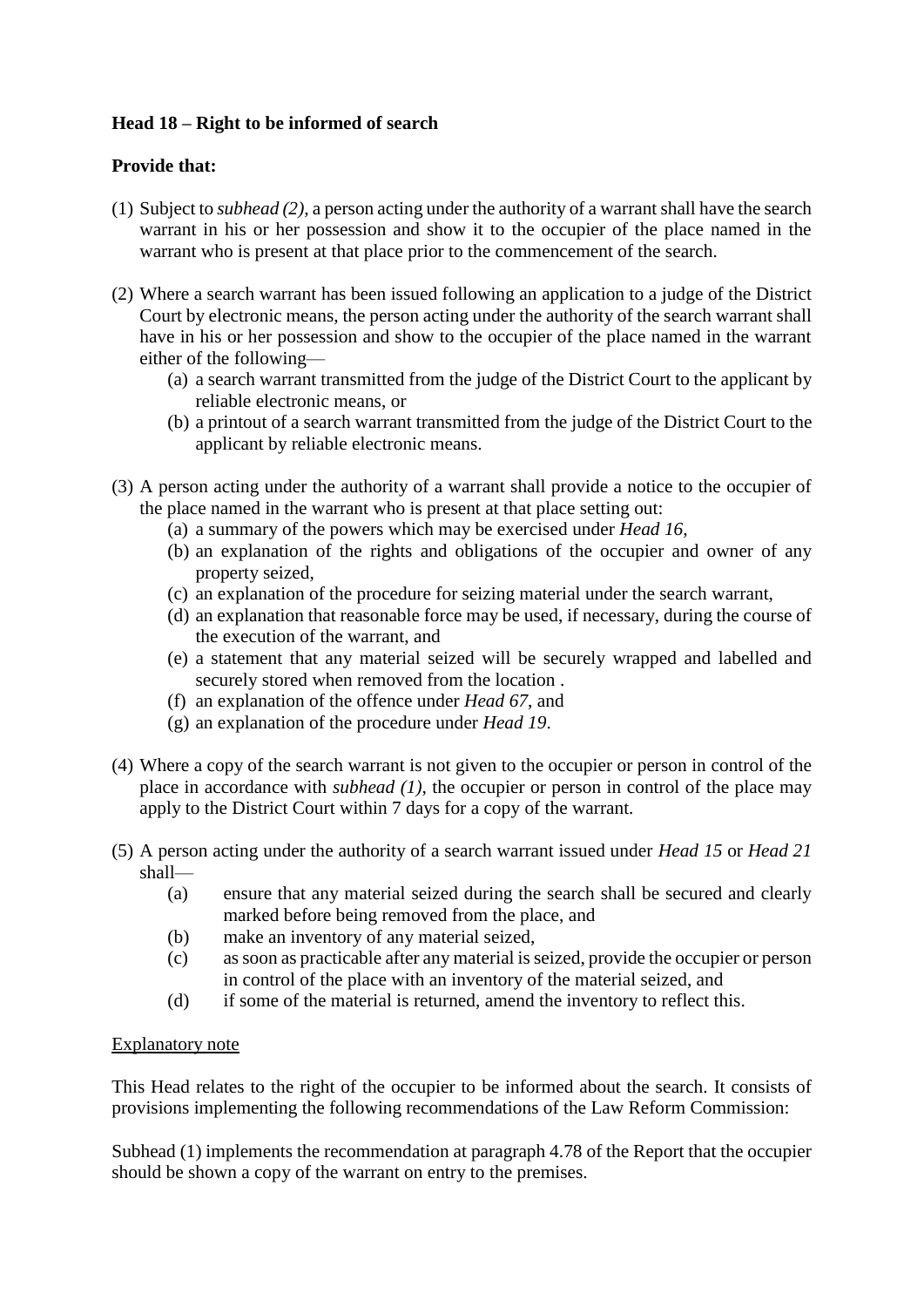Subhead (2) implements the recommendation at paragraph 5.79 of the Report that, where the warrant has been issued under the urgent procedure, the person can show the occupier the warrant on a device or a printed copy.

Subhead (3) implements the recommendation at paragraph 5.63 that the occupier should be given an occupiers' notice, setting out information such as procedures to be followed and relevant rights and obligations, etc.

Subhead (4) provides that the occupier may apply to the District Court if they are not given a copy of the warrant.

Subhead (5) implements the recommendation at paragraph 5.122 of the Report that an inventory of the material seized should be made and a copy should be given to the occupier.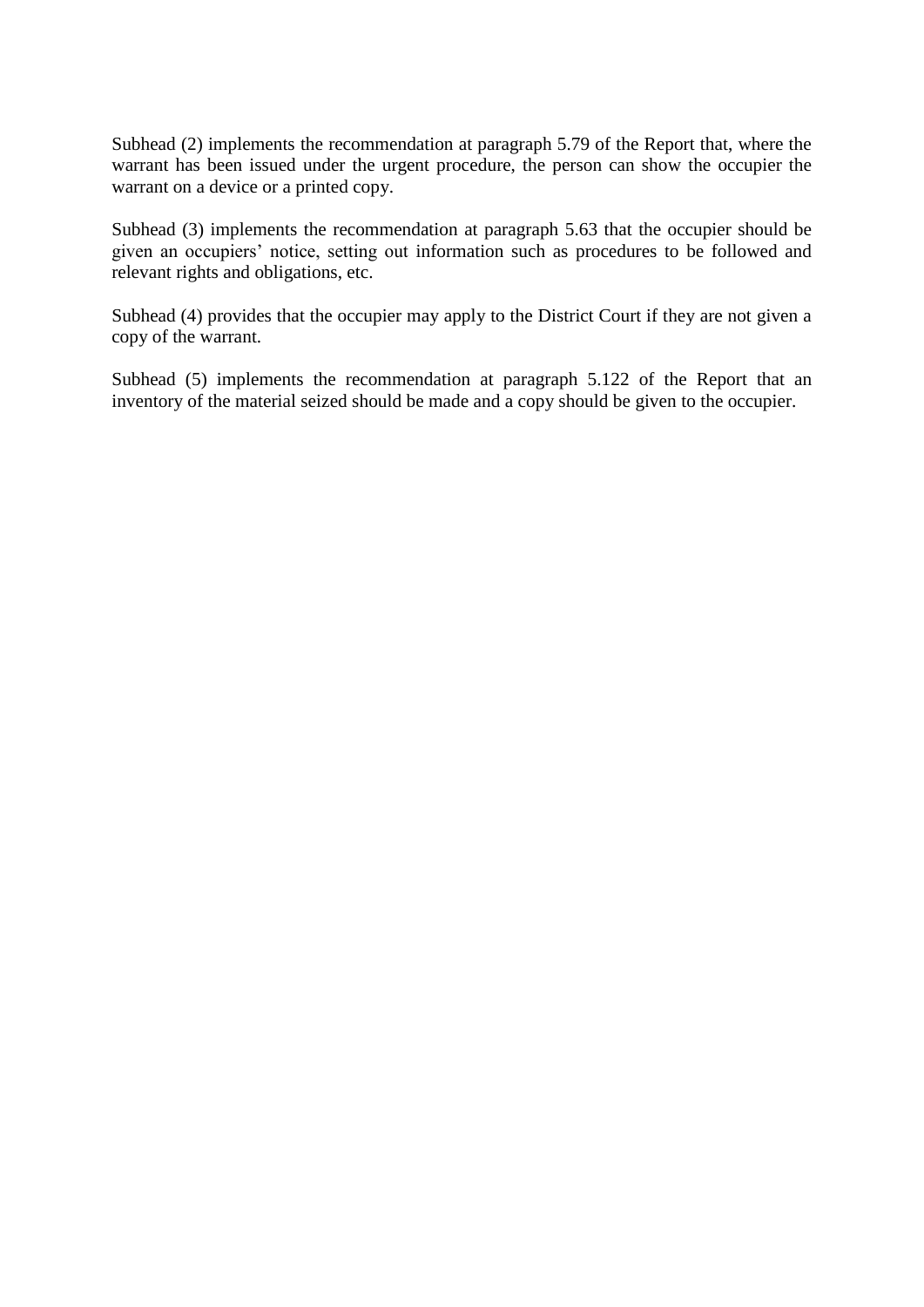# **Head 19 – Saving for privileged information**

# **Provide that:**

(1) Subject to *subhead (2)*, nothing in *Head 16* shall compel the disclosure by any person of privileged material or authorise the seizure or examination of material that is privileged by or under any enactment or rule of law (in this Head, referred to as "privileged material").

(2) The disclosure of material may be compelled, or possession of it seized, pursuant to the powers in *Head 16*, notwithstanding that it is apprehended that the material is privileged material, provided the compelling of its disclosure or the seizing of possession is done by means whereby the confidentiality of the material can be maintained pending the determination by the court of the issue as to whether the material is privileged material.

(3) Without prejudice to *subhead (4)*, where, in the circumstances referred to in *subhead (2),*  material has been disclosed or material seized pursuant to the powers in this section, the person—

(a) to whom such material has been so disclosed, or

(b) who has seized possession of it,

shall (unless the person has, within the period subsequently mentioned in this subsection, been served with notice of an application under *subsection (4)* in relation to the matter), securely seize any material, store it in a safe and secure place and (unless otherwise agreed in writing by the person to whom the material has been disclosed or who has seized possession of the material, and the person to whom the privilege applies) apply to the High Court for a determination as to whether the material is privileged material and an application under this subsection shall be made within 14 days after the disclosure or seizing of possession.

(4) A person who, in the circumstances referred to in *subhead (2)*, is compelled to disclose information, or from whose possession material is seized, pursuant to the powers in *Head 16*, may apply to the Court for a determination as to whether the material is privileged material.

(5) Pending the making of a final determination on an application under *subhead (3)* or *(4)*, the court may give such interim or interlocutory directions as the court considers appropriate including, without prejudice to the generality of the foregoing, directions as to—

- (a) the preservation of the material, in whole or in part, in a safe and secure place in any manner specified by the court,
- (b) the appointment of a person with suitable legal qualifications possessing the level of experience, and the independence from any interest falling to be determined between the parties concerned, that the court considers to be appropriate for the purpose of—
	- (i) examining the material, and
	- (ii) preparing a report for the court with a view to assisting or facilitating the court in the making by the court of its determination as to whether the material is privileged material.
- (6) An application under *subhead (3)* or *(4)* shall be by motion on notice and may, if the court directs, be heard otherwise than in public.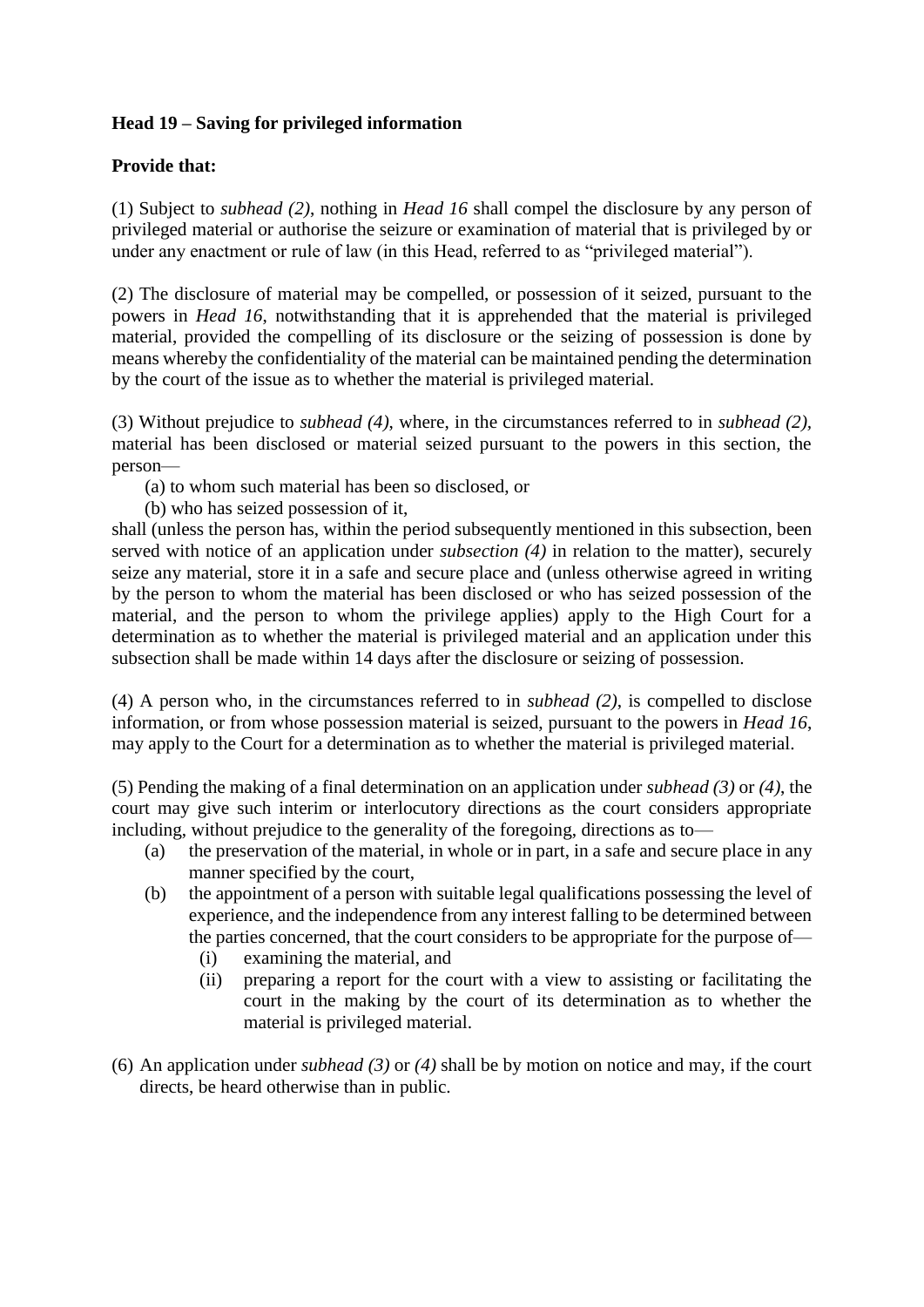#### Explanatory note

This is the text of section 7 of the LRC draft Bill. It sets out a procedure to be followed where potentially privileged material is seized. It is based on section 795 of the Companies Act 2014 but extends to all forms of privilege, not just legal privilege.

Subhead (1) implements the recommendation at paragraph 5.99 of the Report that the legislation should explicitly state that where privileged material is found during the course of a search, such material may generally not be examined or seized. Privileged material is protected under the common law at present, and a number of existing search warrant provisions explicitly prohibit the seizure of material that is legally privileged.

Subhead (2) sets out an exception to the rule in subhead (1). It allows for potentially privileged material to be seized where it is done is such a way as to preserve the confidentiality of the material pending determination by a court as to whether it is in fact privileged.

Subhead (3) requires the person who has seized the material to secure the material and apply within 7 days to the High Court for a determination. This subsection ahs been amended so that a High Court application is not mandatory where the parties have come to an agreement. Alternatively, the person from whom the material is seized may apply to the High Court before that under subhead (4).

Under subhead (5), the Court may give directions about how the material is to be dealt with until a determination has been made, or appoint a person to examine the material and prepare a report to the court to assist it in making its determination.

Subhead (6) sets out procedural aspects of the application. It provide that it is to be made by motion on notice and may be heard otherwise than in public.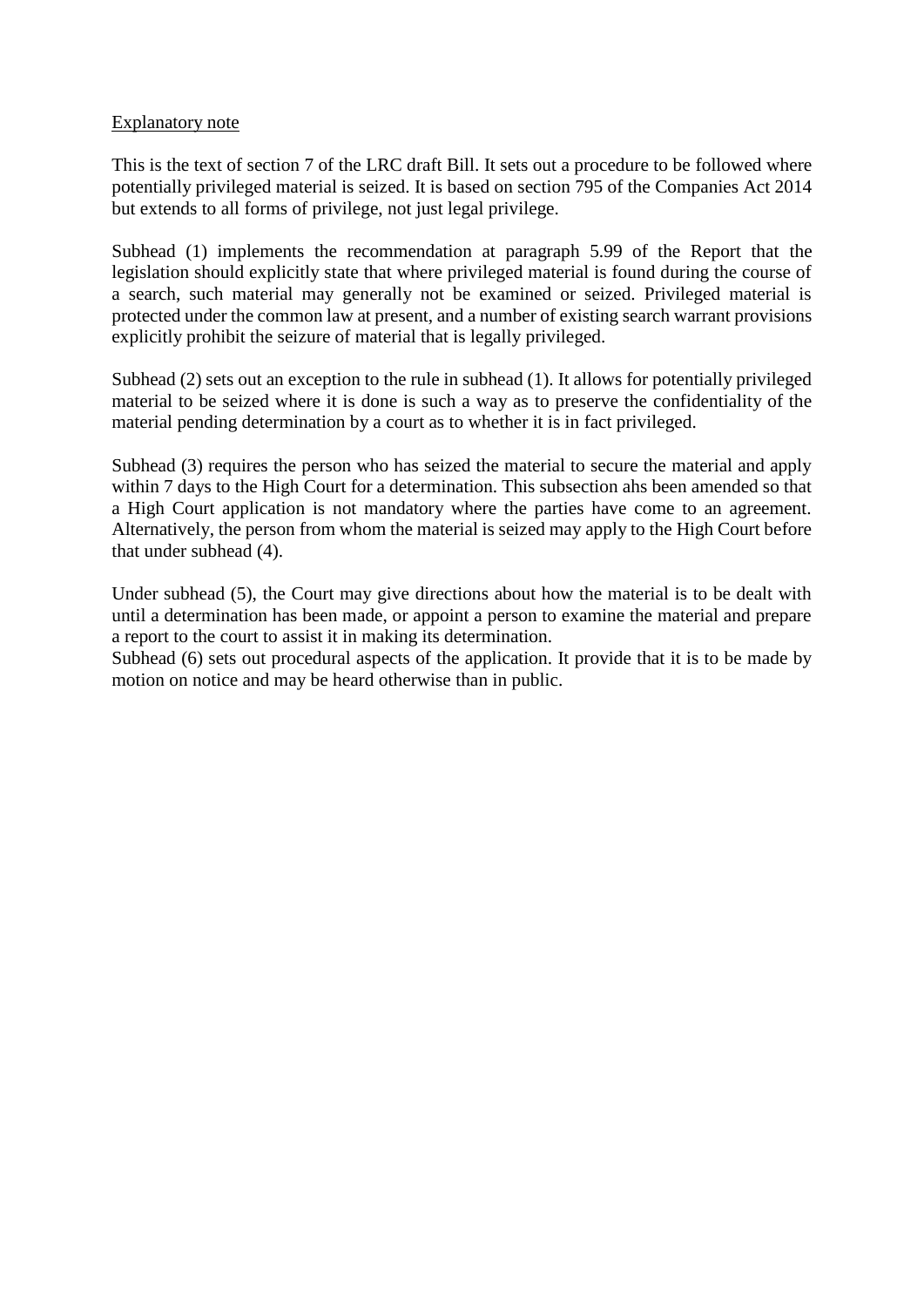# **Head 20 – Extended power of seizure**

## **Provide that:**

- (1) Without prejudice to *subsection (2)*, where—
	- (a) a person acting under the authority of a search warrant issued under *Head 15* or *21* finds anything at or in the custody or possession of any person found on the premises named in the warrant that the person has reasonable grounds for believing may be, or may contain, material which he or she would be entitled to seize in accordance with *Head 16*, and
	- (b) it is not reasonably practicable for a determination to be made on the premises—
		- (i) whether what he or she has found is material that he or she is entitled to seize under the warrant, or
		- (ii) the extent to which what he or she has found contains material that he or she is entitled to seize under the warrant,

the person's power of seizure under the warrant shall include power to seize so much of what he or she has found as it is necessary to remove from the premises to enable that to be determined.

(2) Where—

- (a) a person acting under the authority of the warrant finds material at, or in the custody or possession of any person found on the premises named in the warrant which he or she would be entitled to seize in accordance with *Head 16* ("seizable material") but for its being comprised in something else that he or she has (apart from this subsection) no power to seize, and
- (b) it is not reasonably practicable for the seizable material to be separated, on those premises, from that in which it is comprised,

the person's powers of seizure shall include power to seize both the seizable material and that from which it is not reasonably practicable to separate it.

#### Explanatory note

This Head relates to the judgment of the Supreme Court in *CRH v. CCPC*, which concerns the seizure of material that consists of both relevant and irrelevant material.

Subheads (1) and (2) provide for an extended power of seizure, modelled on a similar provision in the Companies Act 2014. This clarifies that where 'mixed' material is seized the seizure is lawful, if it is not reasonably practicable to separate the material onsite, or if it is not reasonably practicable to determine whether any material is material that the person is entitled to seize. In the case of a seizure by a member of the Garda Síochána, this will mean where it is not possible to determine whether it there are reasonable grounds to suspect it to be evidence relating to the commission of an offence. There is an implicit obligation to take reasonable steps to only take material which is material which the person is entitled to seize.

This section does not deal with how the material is to be dealt with after it has been seized. It is intended that this is a matter that could be addressed in the codes of practice.

The Law Reform Commission's Report did not deal expressly with this issue (it predated the CRH judgment). The LRC draft Bill included a section modelled on sections 787 and 788 of the Companies Act, which provides for an extended power of seizure and sets out a procedure to deal with material seized pursuant to that extended power. As the consultation process indicated that there were difficulties with that procedure, and as it was not clear how to best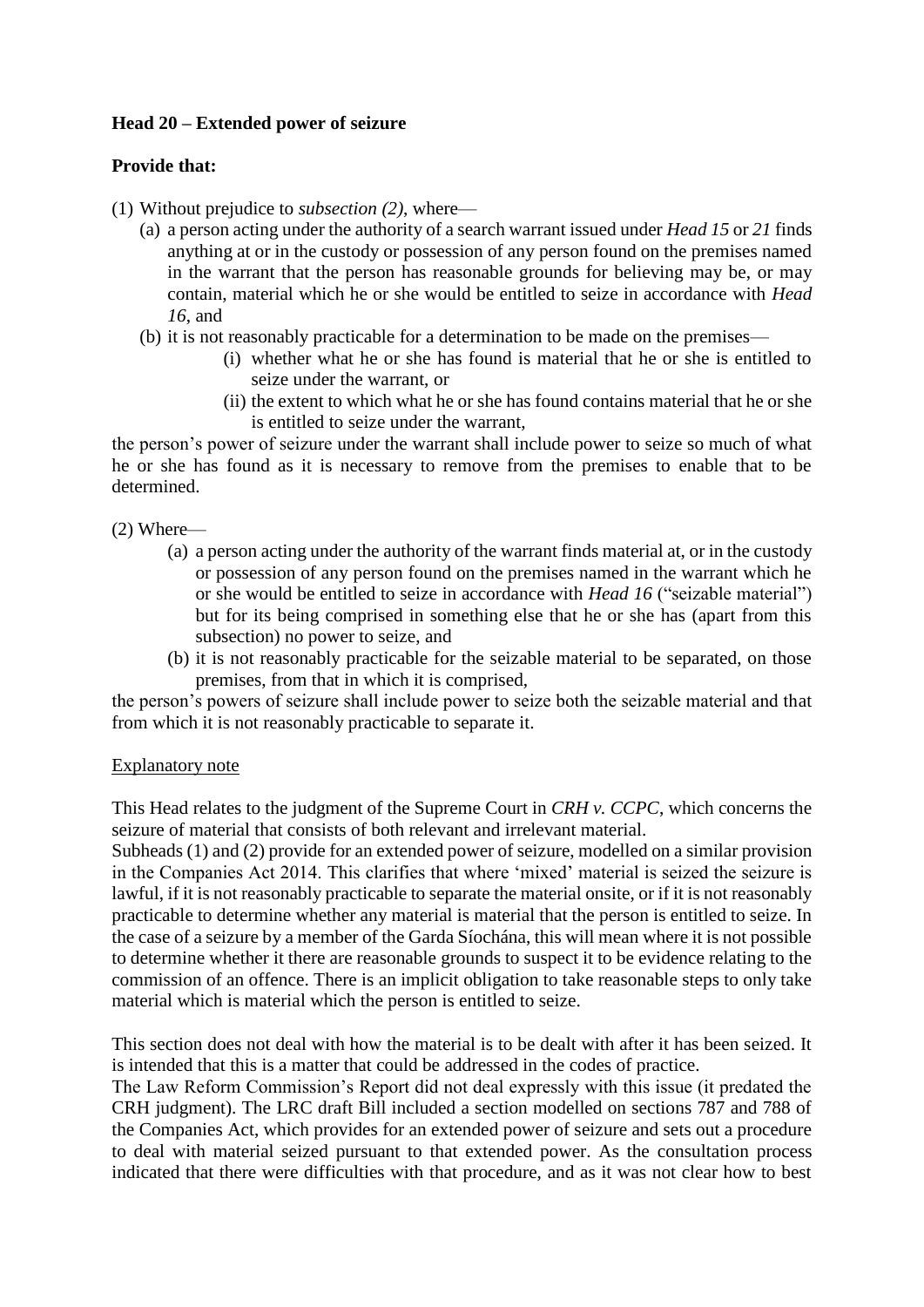apply it in the context of a seizure by a member of the Garda Síochána, it has not been included in this draft General Scheme.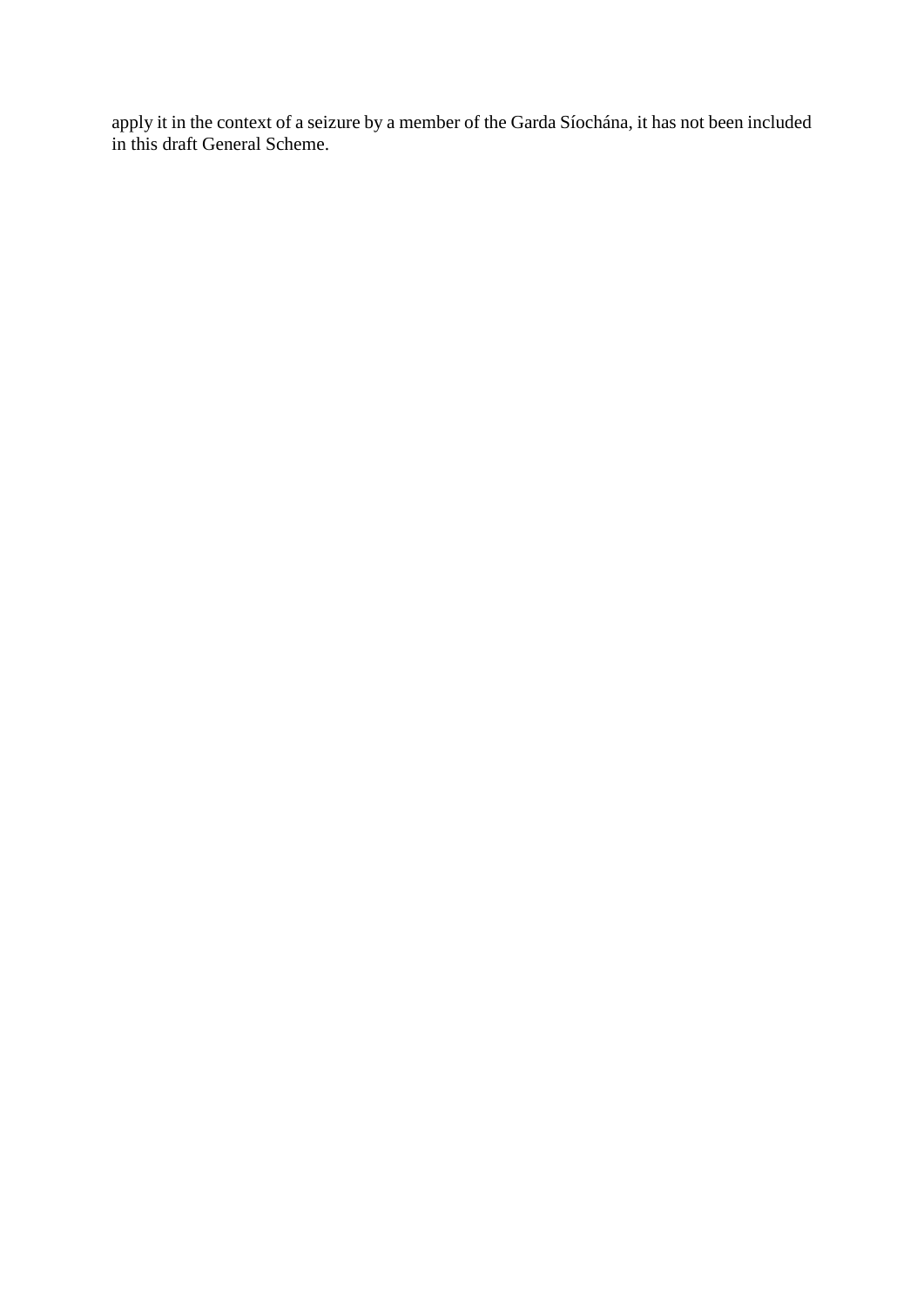# **Head 21 – Application for search warrant in urgent circumstances**

# **Provide that:**

(1) A member of the Garda Síochána not below the rank of superintendent may issue a search warrant in exceptional circumstances if he or she is satisfied—

(a) that the search warrant is necessary for the proper investigation of an offence, and (b) that circumstances of urgency giving rise to the need for the immediate issue of the search warrant would render it impracticable to apply to a judge of the District Court under *Head 15* for the issue of the warrant.

(2) Where an applicant applies to a member of the Garda Síochána for a search warrant under *subhead (1)*, the applicant shall provide information that there are reasonable grounds for suspecting that evidence of or relating to—

(a) an indictable offence may be found at a specified place, or

(b) a summary offence under the provisions of any enactment specified in *Schedule 3*  may be found at a specified place.

(3) A warrant under this section shall be expressed to and shall operate to provide an applicant with the same authority as is provided for in *Head 16.* 

(4) The period of validity of a warrant issued following an application under this section shall be 24 hours.

(5) (a) A member of the Garda Síochána not below the rank of superintendent may issue a search warrant under this section only if he or she is independent of the investigation of the offence in relation to which the search warrant is being sought.

(b) In this subhead "independent of", in relation to the investigation of an offence, means not being in charge of, or involved in, that investigation.

(6) A member of the Garda Síochána not below the rank of superintendent who issues a search warrant under this section shall, either at the time the warrant is issued or as soon as reasonably practicable thereafter, record in writing the grounds on which the warrant was issued, including how he or she was satisfied as to the matters referred to in *subhead (2)*.

#### Explanatory note

This Head allows for an application to be made by a member of the Garda Síochána to a Garda superintendent for a warrant, to be issued in urgent circumstances.

At present, several pieces of legislation provide that a search warrant can be issued by a Garda superintendent or peace commissioner in urgent cases. The Law Reform Commission recommended, at paragraph 8.23 of its Report that search warrants should only be issued by a court, which would ordinarily be a judge of the District Court, but that provision would be made for an application for a search warrant to be issued by the High Court in urgent cases. Following consultation on the feasibility of this approach, it is proposed to retain the power of a Garda superintendent to issue warrants, but to limit to cases where exceptional circumstances give rise to a need for a warrant to be issued urgently. The wording of this Head is based on the Prevention of Corruption (Amendment) Act 2001 (which was repealed by the Criminal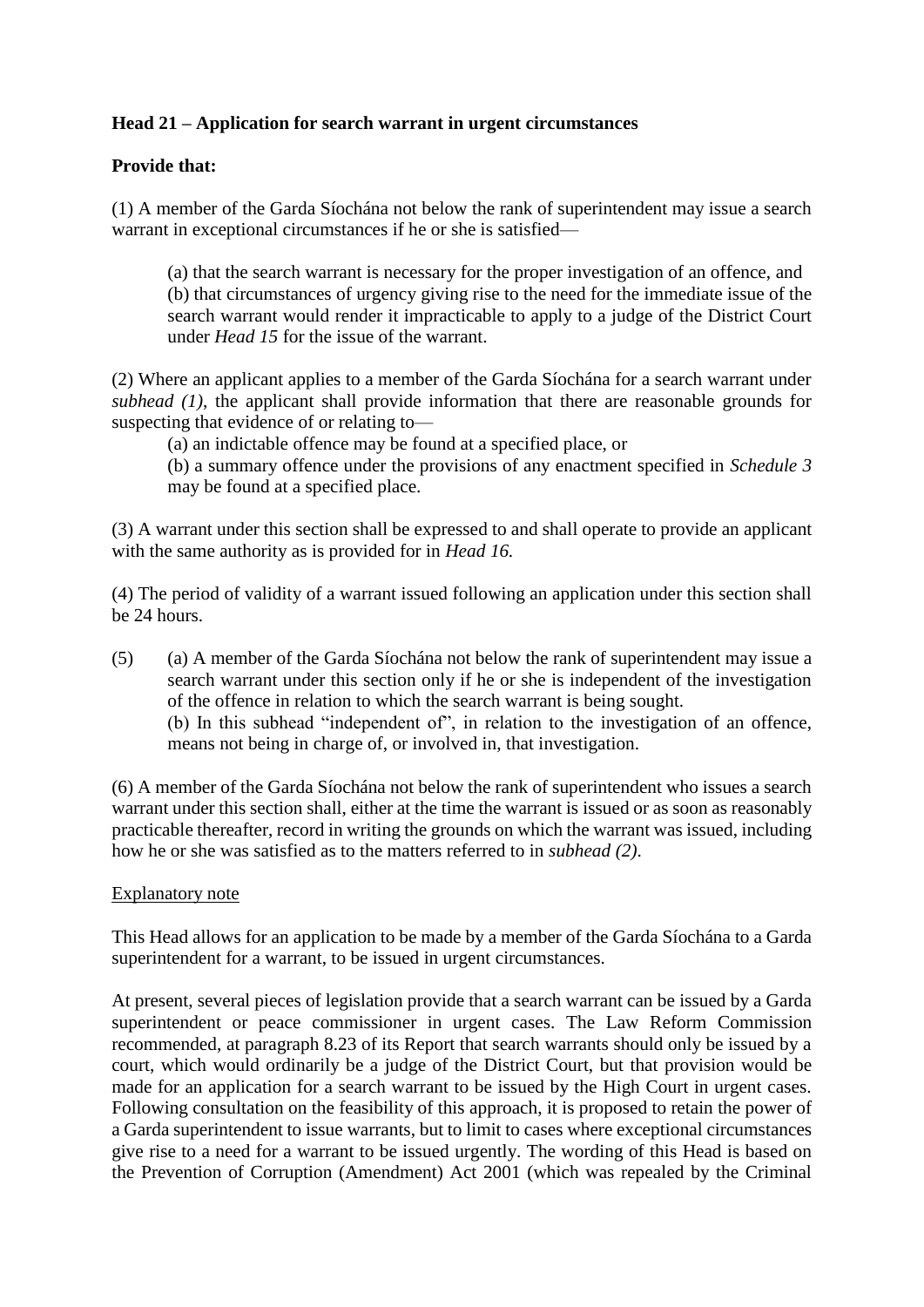Justice (Corruption) Act 2018), the Misuse of Drugs Act 1977 and the Criminal Justice (Drug Trafficking) Act 1996 but emphasises that this power must only be exercised in exceptional circumstances. Head 16 also allows a person to apply to a judge of the District Court electronically in urgent circumstances.

Subhead (1) allows a Garda superintendent to issue a warrant in urgent circumstances.

Subhead (2) requires the person applying for a warrant to provide information on oath of a reasonable suspicion that evidence of an offence is to be found at a place or that the search warrant is required for the performance of the person's functions.

Subhead (3) clarifies that a warrant under this Head confers the same powers on the person as a warrant issued in the usual way does.

Subhead (4) provides for a shorter validity period for warrants issued under this Head.

Subhead (5) requires the superintendent who issues the warrant to be independent of the investigation; this is a constitutional requirement arising from the *Damache* judgment.

Subhead (6) requires the superintendent who issues the warrant to record in writing the grounds on which the warrant was issued.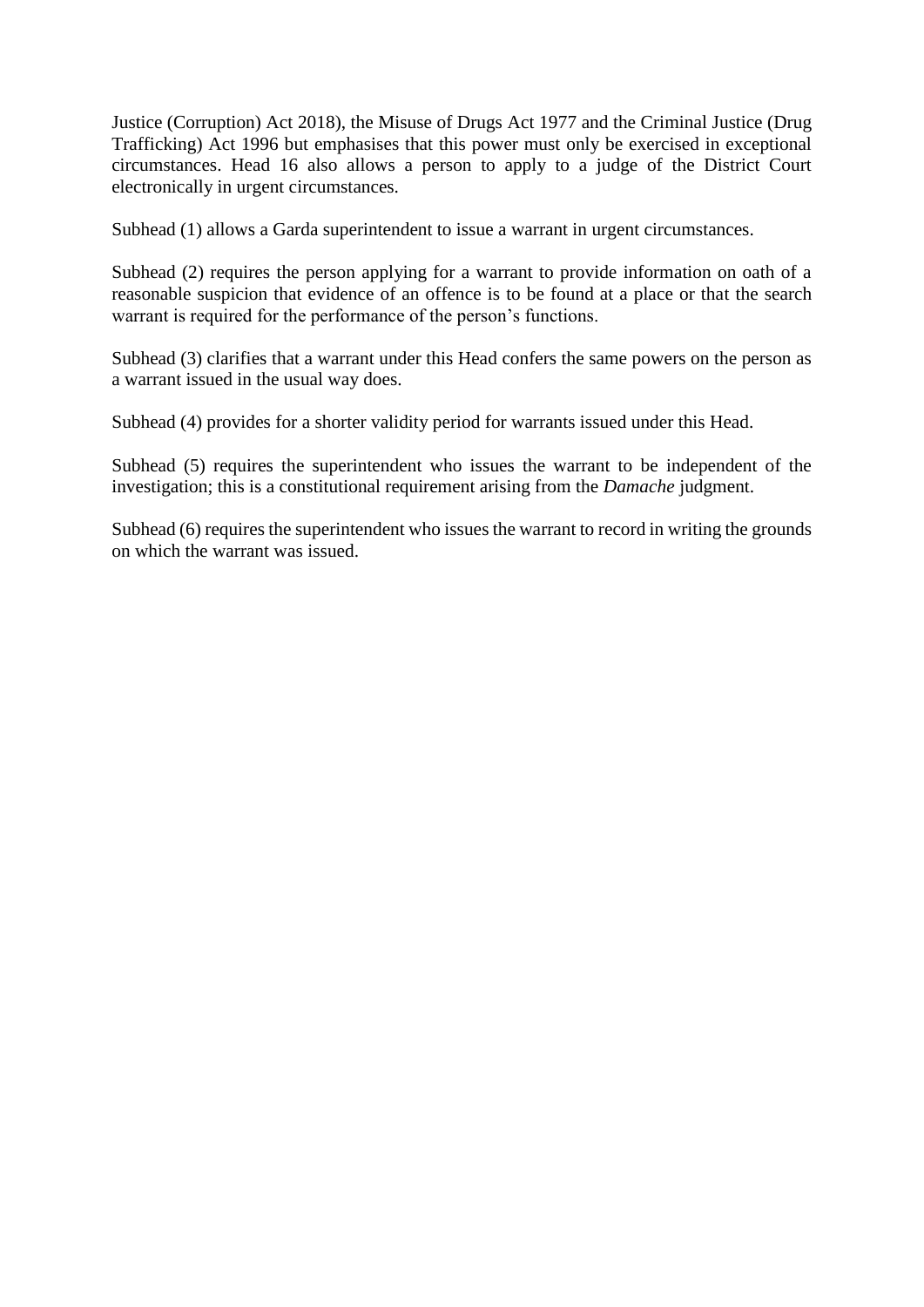# **Head 22 – Code of Practice on search warrants**

## **Provide that:**

(1) The Commissioner shall, as soon as practicable after the commencement of this section and following consultation with—

(a) the Policing Authority

(b) the Garda Síochána Inspectorate, and

(c) the Irish Human Rights and Equality Commission,

prepare for submission to the Minister a draft Code of Practice for the purposes of providing practical guidance for the carrying out searches of places under a warrant issued under this Part.

(2) In particular, the Code of Practice referred to in *subhead (1)* shall set out—

(a) the scope and extent of a search of a place,

(b) the scope and extent of a search of persons present at the place,

(c) the particular safeguards to apply when the subject of a search is a child or a vulnerable person,

(d) procedures for dealing with material that has been seized where representations have been made that the material is private and not relevant to the offence for which the investigation has been carried out, and

(e) such other matters related to the search as the Commissioner deems appropriate.

(3) When preparing a Code of Practice under this Head, the Commissioner shall have regard to the following—

(a) the obligation on members of the Garda Síochána to act with diligence and determination in the investigation of crime and the protection and vindication of the rights of victims and the protection of the public;

(b) the fact that a search of a place may involve an interference in a person's right to privacy;

(c) the fact that a search of any dwelling is an interference in the inviolability of the dwelling;

(d) any such search must be necessary and proportionate to the legitimate objectives to be achieved.

(4) A Code of Practice prepared under this section shall be submitted to the Minister for approval.

(5) The Minister may approve, or approve subject to modifications, a Code of Practice submitted to the Minister under *subhead (4)* and, when a Code of Practice has been so approved, it shall apply and have effect in accordance with its terms.

(6)(a) A Code of Practice approved under this section may be amended or revoked.

(b) Amendments to such a Code of Practice, other than amendments of a minor or technical nature, shall be submitted to the Minister for approval.

(c) If it is proposed to revoke a Code of Practice approved under this section, the proposed revocation shall be submitted to the Minister for approval.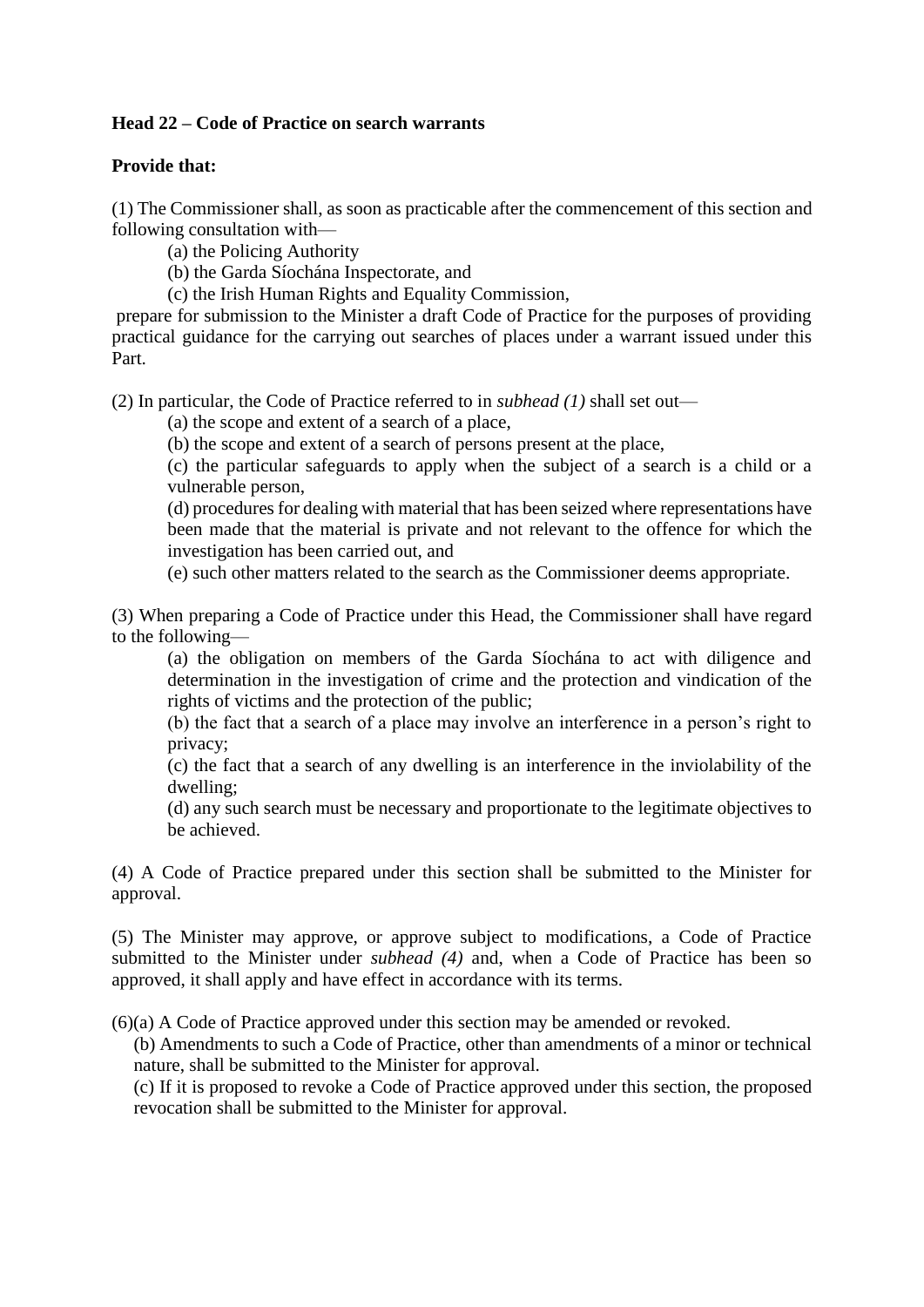(7) The Minister may approve, or approve subject to modifications, an amended Code of Practice submitted to the Minister under *subhead (6)(b)* and, when such a Code of Practice has been so approved, it shall apply and have effect in accordance with its terms.

(8) The Minister may approve the revocation of a Code of Practice.

(9) A Code of Practice, or an amended Code of Practice, approved by the Minister under this section shall be made publicly available by the Commissioner.

(10) A failure on the part of any member or civilian staff of the Garda Síochána to observe any provision of the Code of Practice shall not of itself render that person liable to any criminal or civil proceedings or of itself affect the admissibility in evidence thereby obtained.

(11) A failure on the part of any member or civilian staff of the Garda Síochána to observe any provision of the Code of Practice shall render him or her liable to disciplinary proceedings.

#### Explanatory note

This Head requires the Commissioner to prepare, for the Minister's approval, a statutory Code of Practice for the carrying out of searches by members of the Garda Síochána under this Part.

This was recommended by the Commission on the Future of Policing and the Law Reform Commission's Report. It is based on section 157 of the Criminal Justice (Forensic Evidence and DNA Database System) Act 2014. Subhead (1) provides for the power. Subhead (2) sets out some of the requirements of that Code of Practice. Subhead (3) aims to provide the principles which govern the making of the codes. Subheads (4) to (9) relate to the approval, modification and revocation of codes of practice, and their publication. Subheads (10) and (11) are based on section 164 of the 2014 Act, and section 7 of the Criminal Justice Act 1984.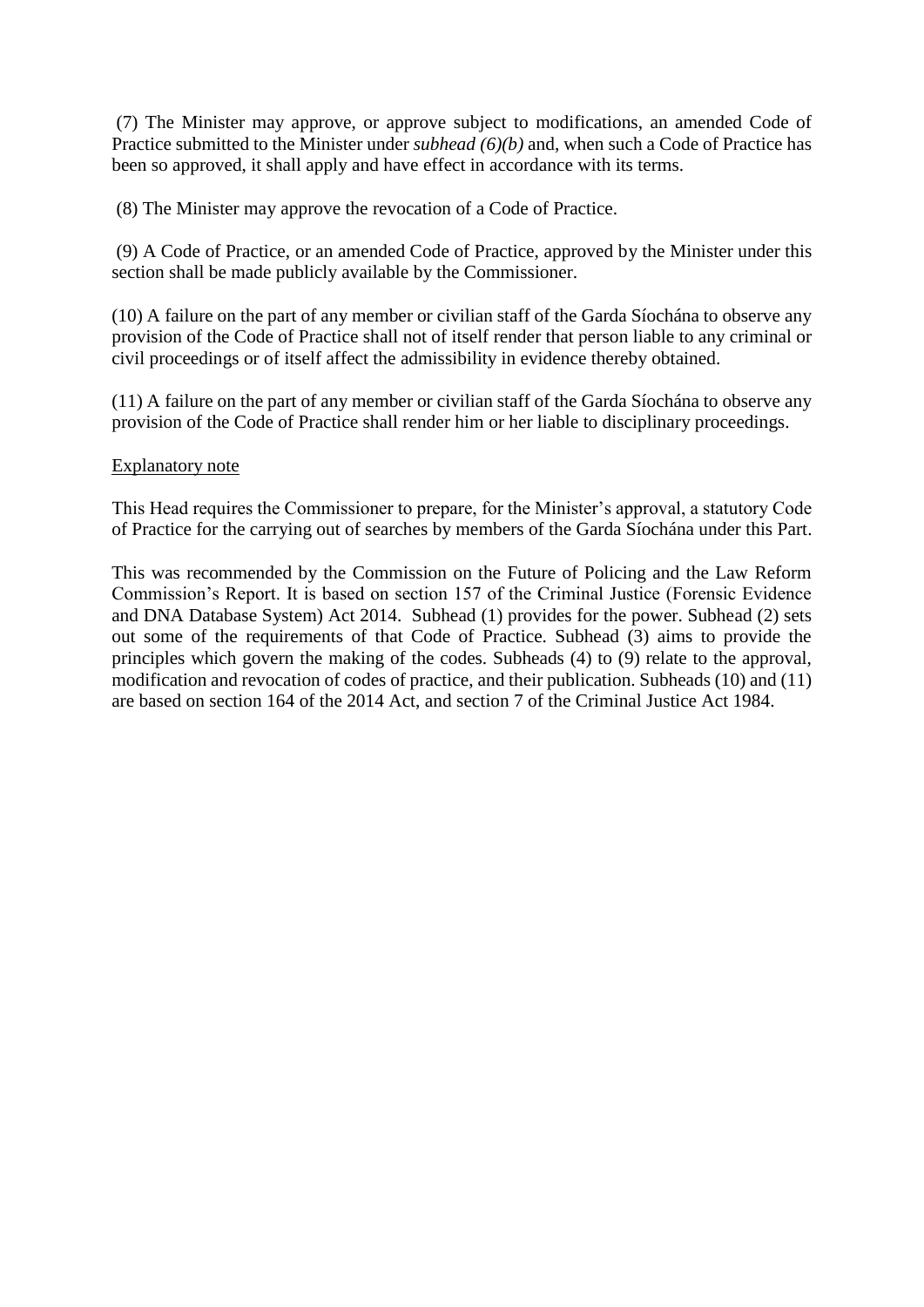# **Part 5 – Arrest**

### **Head 23 – Arrest without warrant by member of the Garda Síochána**

## **Provide that:**

- (1) Subject to *subhead (3)*, a member of the Garda Síochána may arrest without warrant anyone who is or whom he or she suspects on reasonable grounds to be in the act of committing an offence.
- (2) Subject to *subhead (3)* and *Head 34*, where a member of the Garda Síochána suspects on reasonable grounds that an offence has been committed, he or she may arrest without warrant anyone whom the member has reasonable grounds to suspect to be guilty of the offence.
- (3) An arrest for an offence that is not a serious offence may only be effected by a member of the Garda Síochána under this Head if he or she has reasonable grounds to believe that the arrest is necessary for one or more of the following purposes—
	- (a) preventing harm,
	- (b) preventing the continuation of the offence or another offence,
	- (c) preventing the person from obstructing a member of the Garda Síochána or any other person exercising powers under an enactment, in exercising his or her duties, including in the circumstances referred to in *Head 67,*
	- (d) ensuring the person appears before the court,
	- (e) preventing interference with witnesses or evidence, and
	- (f) to charge the person with the offence.
- (4) This Head shall not affect the operation of any enactment restricting the institution of proceedings for an offence or prejudice any power of arrest conferred by law apart from this section.

#### Explanatory note

This Head sets out a general power of arrest. The general power of arrest will apply to all offences. It is intended that it will replace most existing powers of arrest on the statute book, although some existing powers in particular areas, such as road traffic, immigration and mental health, may need to be retained. It will be limited in that an arrest can only be made under certain conditions. This is the approach taken in a number of other common law jurisdictions.

Subhead (1) concerns a situation where a person is in the process of committing an offence. It provides that a member of the Garda Síochána can arrest a person who is, or he whom he or she has reasonable grounds to suspect to be, in the act of committing an offence. This is based on section 4(1) of the Criminal Law Act 1997. The power of a person other than a member of the Garda Síochána to arrest a person is dealt with in Head 25. The standard is 'suspects on reasonable grounds'.

Subhead (2) deals with the situation where an offence has already been committed. It provides that where a member of the Garda Síochána has reasonable grounds to suspect that an offence has been committed, he or she may arrest anyone whom he or she has reasonable grounds to suspect to be guilty of the offence. This is based on subsection (3) of section 4 of the 1997 Act.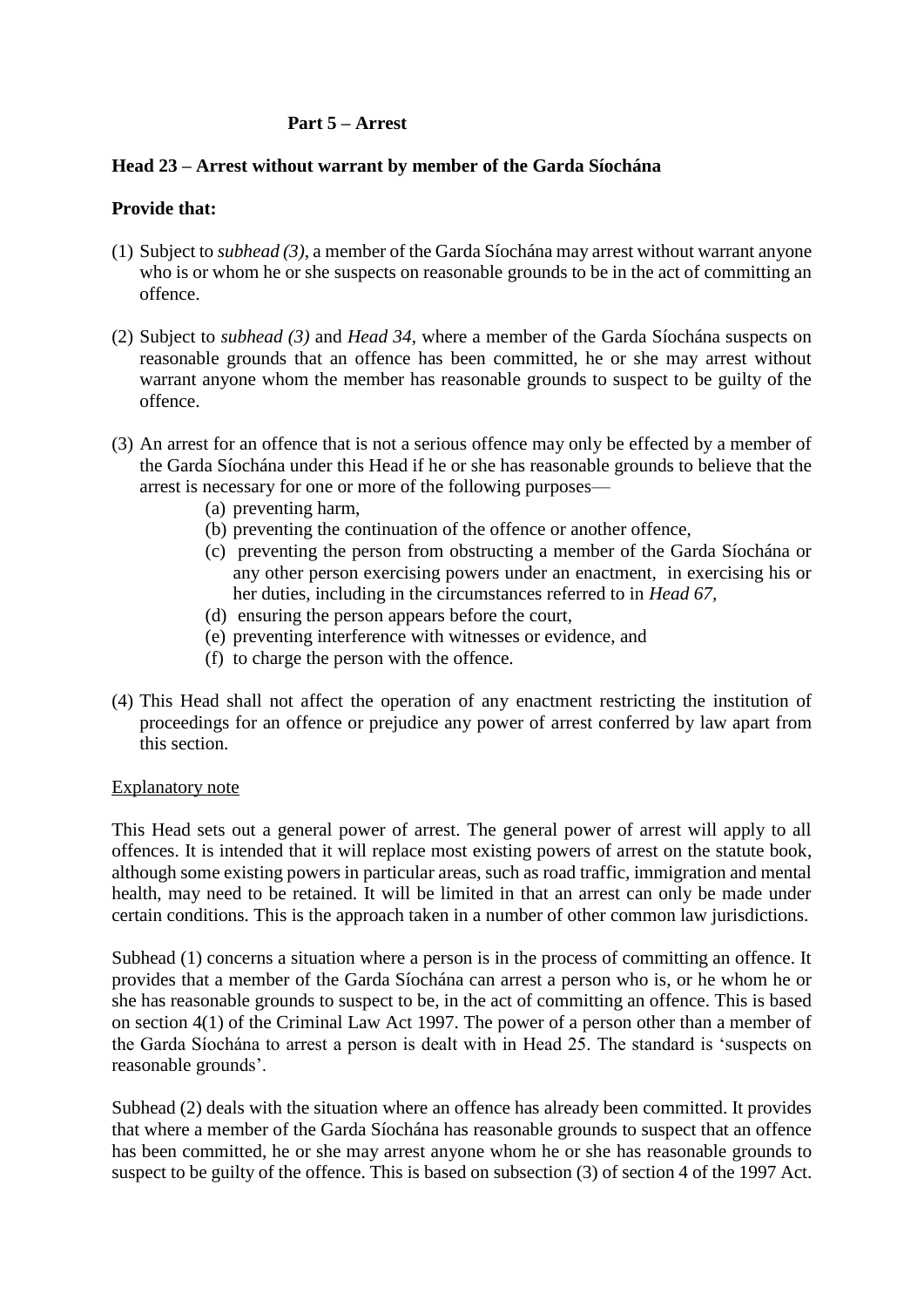Subsection (2) of section 4 has not been provided for as, without the citizen's arrest power, it appears to be wholly covered by subsection (3).

Subhead (3) is broadly based on the UK PACE Act. It sets out that in order to arrest a person, certain conditions must be present in addition to a reasonable suspicion that the person has committed or is committing an offence. For any offence, the arresting member may arrest the person if he or she has reasonable grounds to believe that it is necessary to arrest the person for one of the reasons set out:

- to prevent harm, or 'to prevent the continuation of the offence or the commission of another offence'. The latter could include, for example, an arrest made for public order offences. Preventing injury is a ground for arrest under the PACE Act, and preventing the continuation of the offence is a ground under the Crimes Act 1914 (Australia).
- to prevent the person from obstructing a member of the Garda Síochána or another body in exercising their functions. Currently, there is a very large number of provisions on the statute book that provide a power of arrest for a member of an Garda Síochána where a person obstructs a member of AGS or an authorised officer of a regulatory body in the exercise of their functions.
- to ensure the person appears before court. This may arise, for example, if the member does not know the person's name or address or suspects that the person has given a name or address that is false or misleading.
- to ensure that the person does not interfere with witnesses or evidence.

In the case of a "serious offence", arrest can be made for any purpose. This reflects the position in section 4 of the 1997 Act currently.

Subhead (4) is taken from section 4 of the 1997 Act. It may need to be altered during drafting, depending on the approach taken to repeals and savings.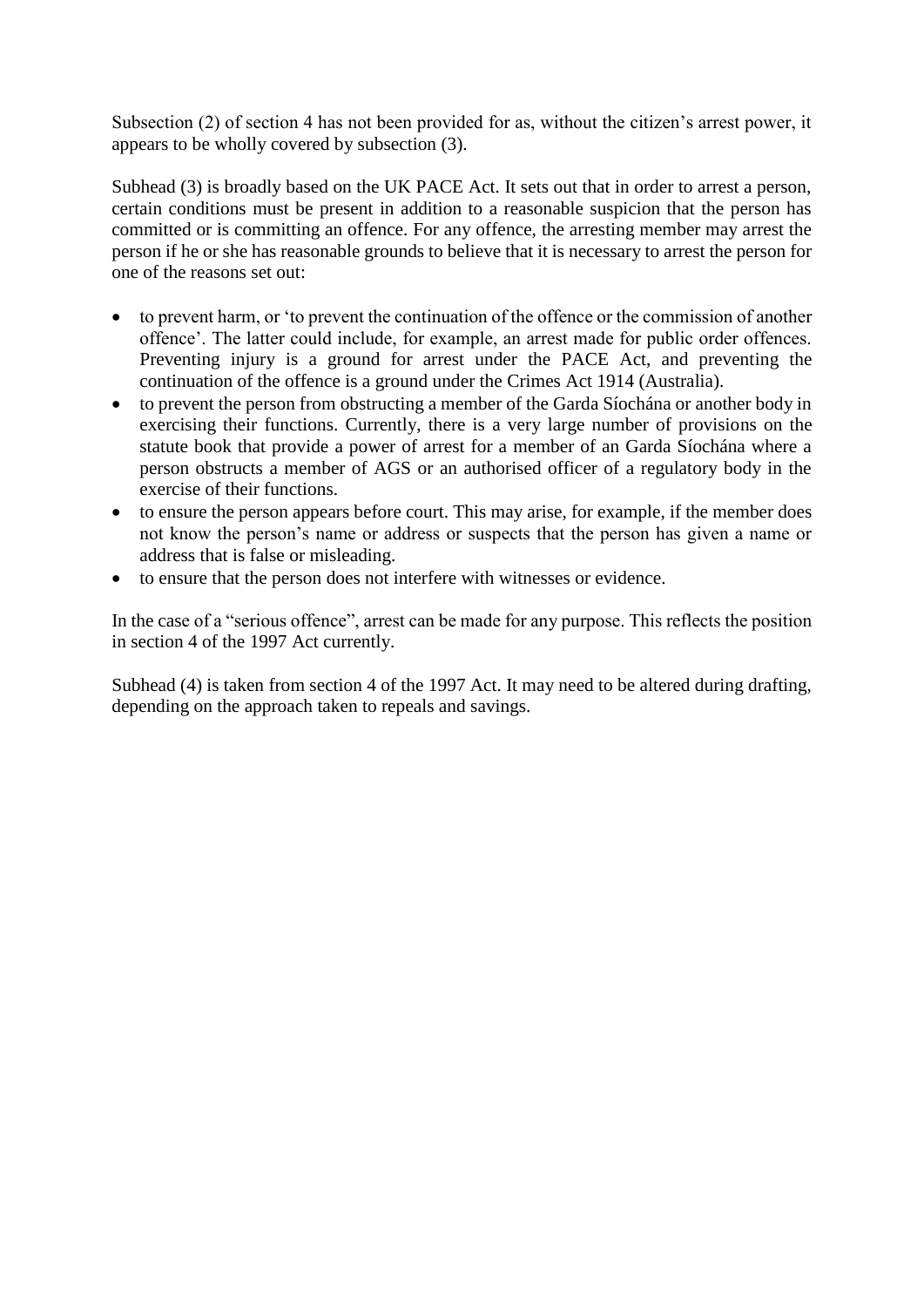# **Head 24 – Arrest for breach of the peace**

# **Provide that:**

- (1) Where any person has reasonable grounds for believing that a person has committed, is committing or is about to commit, a breach of the peace contrary to common law, he or she may arrest the person without warrant.
- (2) In this Head, a breach of the peace means—
	- (a) any harm actually done or likely to be done to a person;
	- (b) any circumstance, whether in a public or a private place, where owing to the behaviour of some other person or persons, a person is in fear of being harmed through an assault, an affray or riot, unlawful assembly or other disturbance; or
	- (c) behaviour by any person which creates a real risk of a response which is disorderly and in consequence potentially violent whereby, through direct or indirect means, bystanders may be caught up in violence.
- (3) The common law power of arrest for breach of the peace is hereby abolished.

### Explanatory note

This Head provides a statutory basis for the power of arrest for breach of the peace contrary to the common law. It attempts to capture the law as it currently exists (as established by R v Howell (1981) 3 All E.R. 383 and discussed in Thorpe and Clifford in this jurisdiction). Breach of the peace is a common law offence, and there is a power under the common law for a member of the Garda Síochána or any other person to arrest someone for an actual or anticipated breach of the peace.

Subhead (1) provides that any person may arrest without warrant a person whom he or she has reasonable grounds to believe is committing or about to commit a breach of the peace.

Subhead (2) sets out the definition of breach of the peace, established R v Howell, referred to above.

Subhead (3) provides for the abolition of the common law power of arrest for breach of the peace.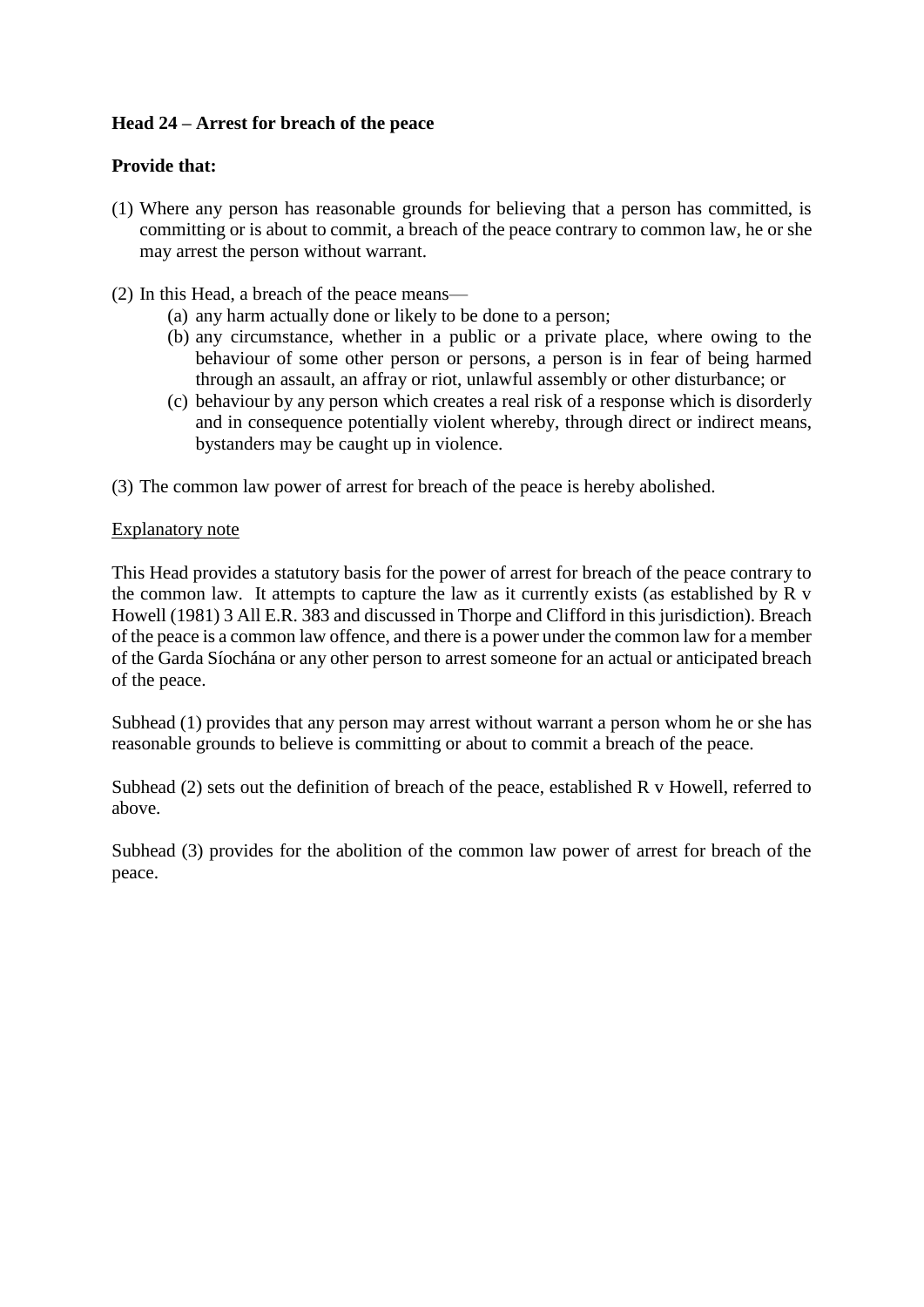# **Head 25 – Arrest without warrant by other persons**

# **Provide that:**

(1) Subject to *subheads (3)* and *(4)*, any person may arrest without warrant anyone who is or whom he or she has reasonable grounds to suspect to be in the act of committing a serious offence.

(2) Subject to *subheads (3)* and *(4)*, where a serious offence has been committed, any person may arrest without warrant anyone who is or whom he or she has reasonable grounds to suspect to be guilty of the offence.

(3) An arrest other than by a member of the Garda Síochána may only be effected by a person under *subhead (1)* or *(2)* where he or she has reasonable grounds to suspect that the person to be arrested by him or her would otherwise attempt to avoid, or is avoiding, arrest by a member of the Garda Síochána.

(4) A person who is arrested pursuant to this Head, or *Head 24*, by a person other than a member of the Garda Síochána shall be transferred into the custody of the Garda Síochána as soon as practicable.

### Explanatory note

This Head retains the elements of [section 4 of the Criminal](https://www.lawreform.ie/_fileupload/RevisedActs/WithAnnotations/HTML/EN_ACT_1997_0014.htm) Law Act 1997 relating to arrest without warrant by other persons (usually referred to as 'citizen's arrest').

Subhead (1) deals with situations where an offence is in the process of being committed. It allows a person to arrest without warrant any person who he or she has reasonable grounds to suspect to be in the act of committing a serious offence.

Subhead (2) deals with situations where an offence has already been committed. In that situation, a person can arrest without warrant a person whom he or she has reasonable grounds to suspect has committed the offence.

Subhead (3) provides that a person who is not a member of the Garda Síochána may only arrest a person if he or she has reasonable grounds to suspect the person would otherwise avoid arrest by a member of the Garda Síochána.

Under subhead (4), they must be transferred into the custody of the Garda Síochána as soon as practicable.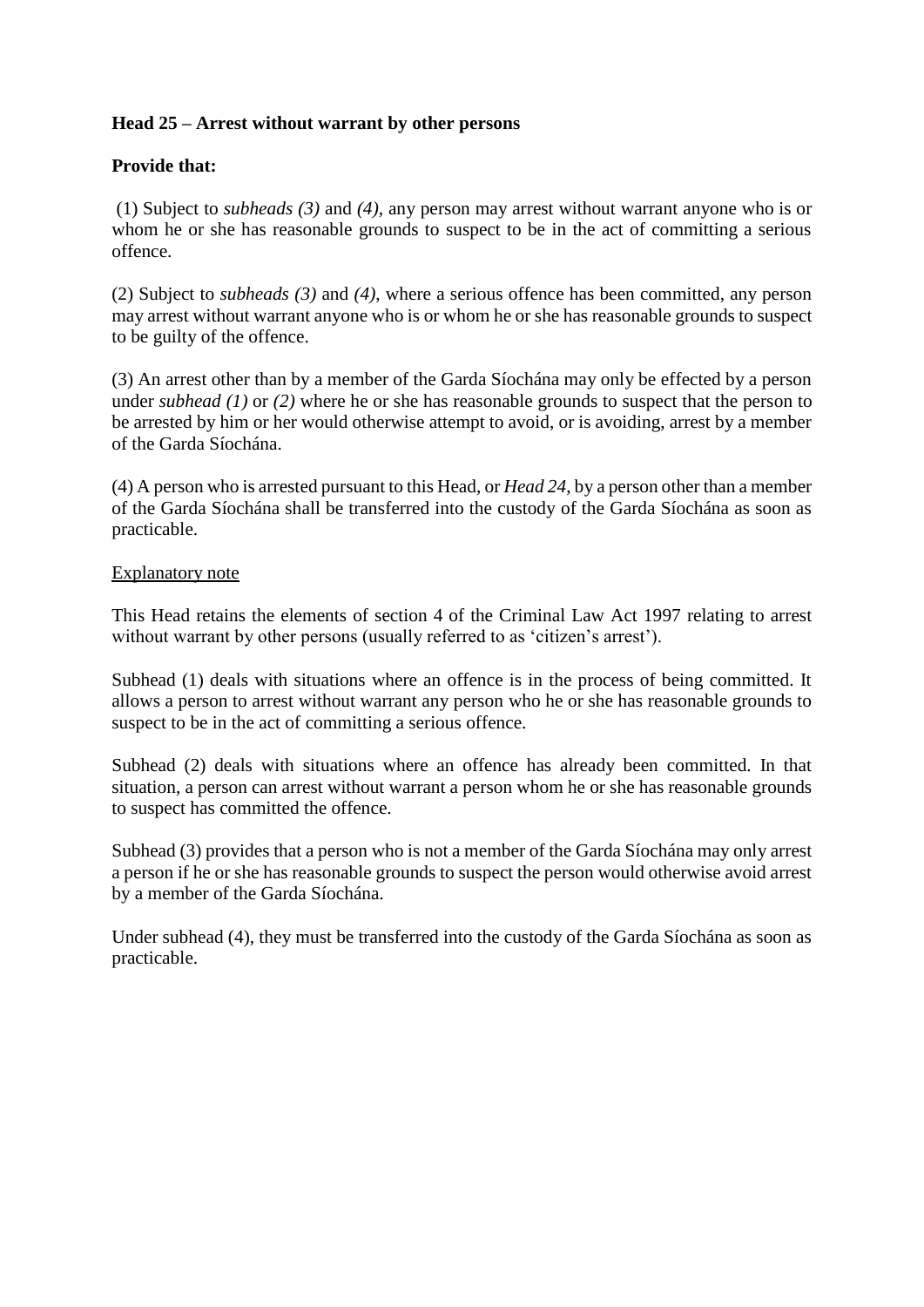## **Head 26 – Arrest on warrant**

## **Provide that:**

A warrant for the arrest of a person or an order of committal may be executed by a member of the Garda Síochána notwithstanding that it is not in the member's possession at the time; but the warrant or order shall be shown to him or her as soon as practicable.

#### Explanatory note

The wording of this Head is taken from [section 5 of the Criminal Law Act 1997](https://www.lawreform.ie/_fileupload/RevisedActs/WithAnnotations/HTML/EN_ACT_1997_0014.htm) and will directly replace that section. It requires an arrest warrant or order of committal to be shown to the person.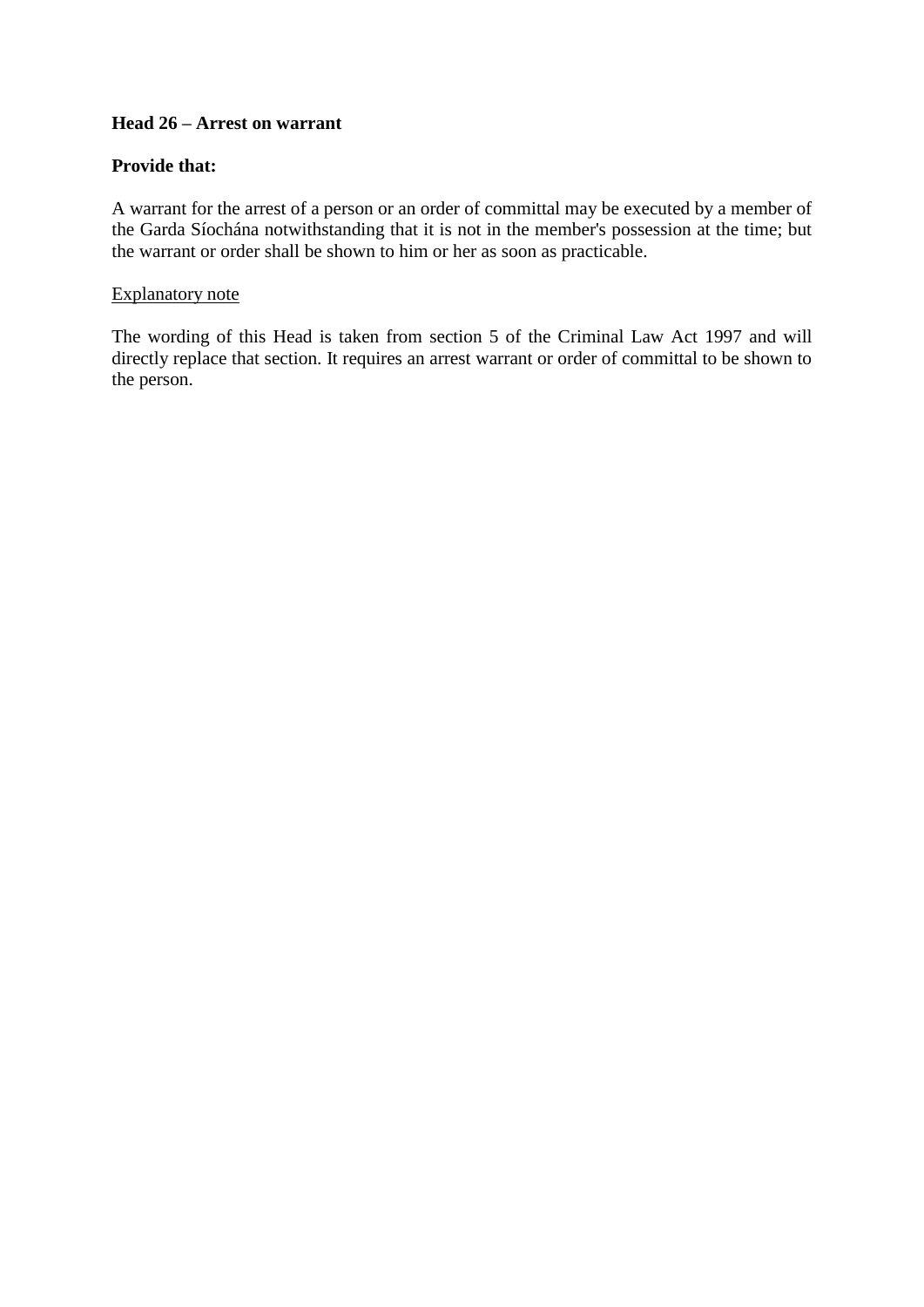# **Head 27 – Obligation to administer caution**

# **Provide that:**

(1) A member of the Garda Síochána shall administer a caution to a person—

(a) where the member is questioning the person and has decided to charge the person with an offence,

(b) where the member is in the presence of the person and there are reasonable grounds for believing that the person is on the threshold of admitting involvement in an offence,

(c) where he or she arrests the person,

(d) prior to the commencement of an interview at a Garda custody facility,

(e) where an arrested person is to give a voluntary statement, prior to the commencement of that statement, or

(e) at any other occasion where the person is charged with, or informed that he or she may be prosecuted for, an offence.

(2) Nothing in this Head shall prevent the administration of a caution in other circumstances or at other times.

(3) A caution administered under *subhead (1) or (2)* shall be in the following terms: "You are not obliged to say anything unless you wish to do so, but whatever you do say will be recorded and may be given in evidence.".

(4) In any circumstance referred to in *subhead (1)*, where a person makes a statement before there is time to caution him or her, the statement shall not be rendered inadmissible for that reason, but in such a case a caution should be administered as soon as possible.

#### Explanatory Note

Head 27 sets out when and under what circumstances a caution shall be issued.

Subhead (1)(a) and (d) are based on the Judges' Rules and require a caution to be administered where a person is being questioned and the member has made up his or her mind to charge the person with an offence and at the commencement of an interview.

Subhead (1)(b) is based on People (DPP) v Breen [1995] WJSC-CCA 2054. That case laid down the principle that a caution should be given where a member of the Garda Síochána knew or ought to have known that a person was on the threshold of admitting involvement in an offence.

Subhead (1)(c) requires a caution to be administered at the point of arrest.

Subhead  $(1)(e)$  is based on the wording of Paragraph 16.2 – Code C of the PACE Act.

Subhead (2) makes it clear that this Head is not intended to limit the circumstances in which a caution may be issued.

Subhead (3) sets out the wording of the caution. In changing the wording of the caution, subhead (3) strengthens the use of electronically recorded interview evidence provided for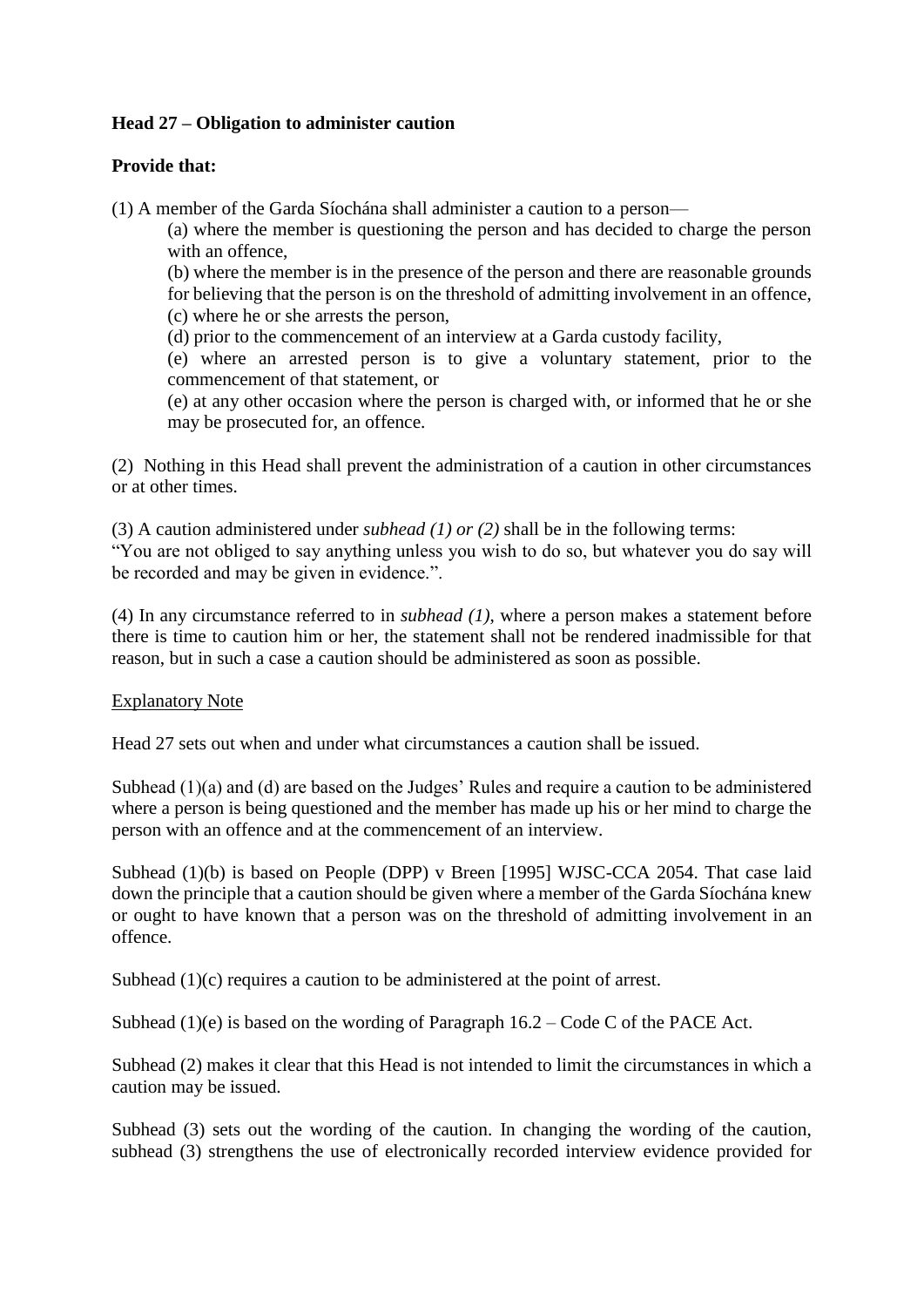under section 57 of the Criminal Justice Act 2007 and further dispenses with the need for a member to take written notes when interviewing an accused person.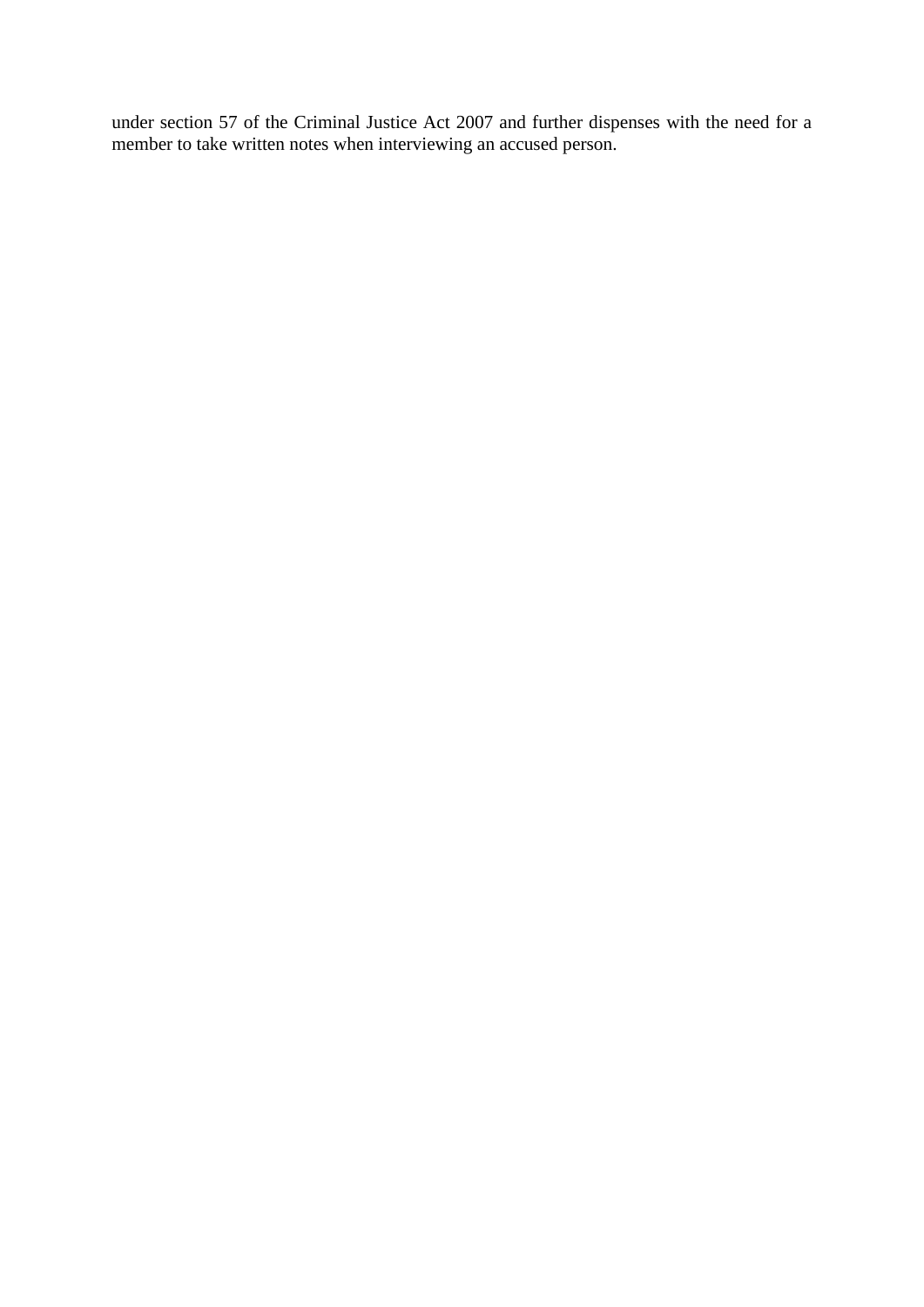## **Head 28 – Right to information on arrest**

### **Provide that:**

- (1) Where a member of the Garda Síochána arrests a person, he or she shall inform the person as soon as practicable—
	- (a) that he or she is being arrested and of the reason for the arrest, and
	- (b) where applicable, that he or she is being taken to a Garda custody facility.
- (2) Prior to carrying out a search under *Head 30*, the member shall inform the person that he proposes to search him or her and the reason for the search.

#### Explanatory note

Head 28 requires the member to give certain information to the person being arrested.

Under subhead  $(1)(a)$ , the member must inform the person of the reason for the arrest.

This requirement stems from case law (Christie v Leachinsky [1947] AC 573). It is also a requirement of Article 5 of the European Convention of Human Rights. There is further case law which elaborates on how the reason for the arrest must be conveyed to the person. This can be reflected in codes of practice.

Under Subhead 1(b), the person is to be informed that they are being taken to a Garda custody facility.

Where a member of the Garda Síochána is to carry out a search of an arrested person, subhead (2) requires the member to inform the person that he or she is being searched, the legal basis for the search and the reason for it. This requirement was established in case law (People (DPP) v Kelly [2012] IECCA 71; People (DPP) v McFadden [2003] 2 IR 105).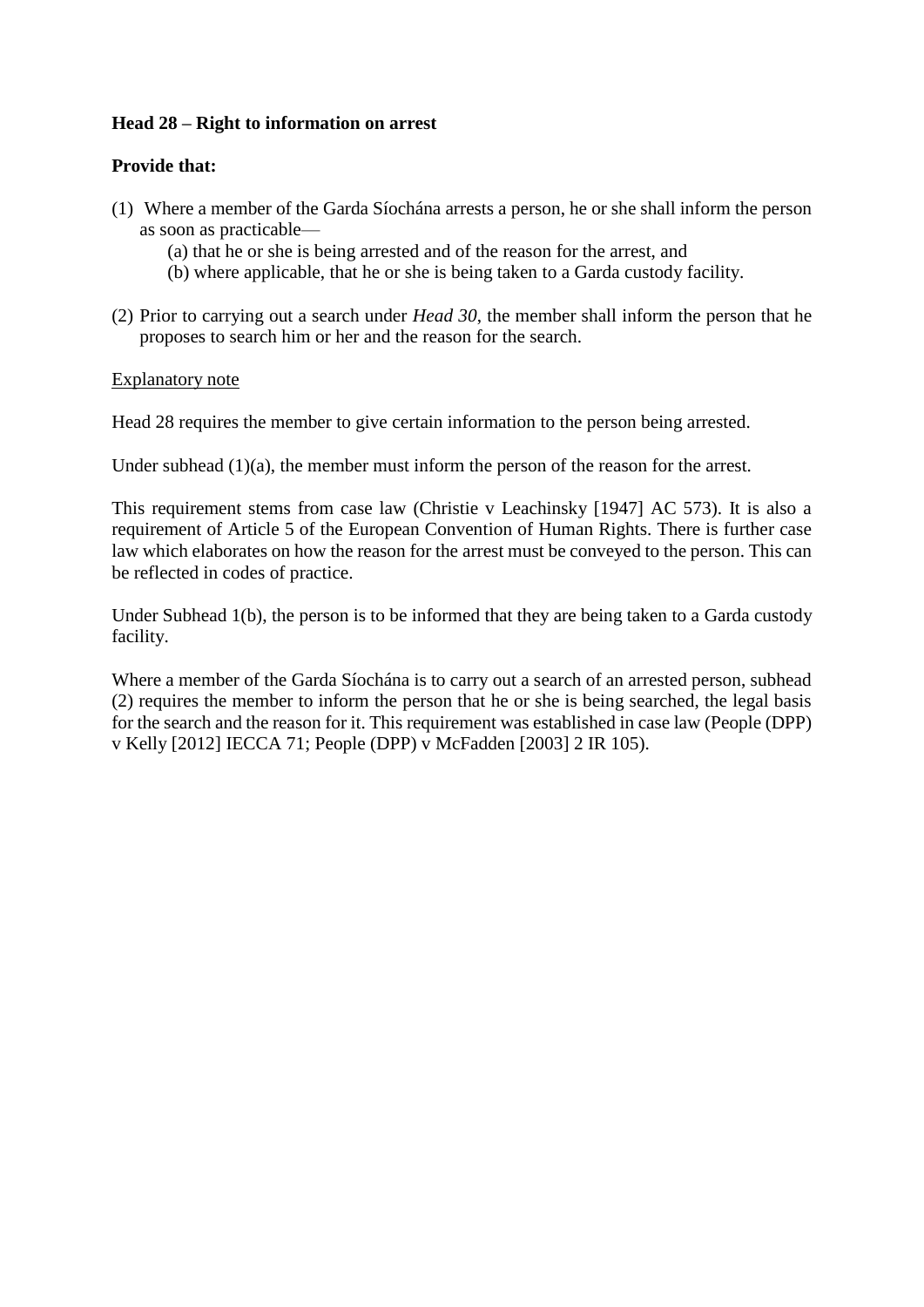# **Head 29 – Entry and search of premises to effect an arrest**

## **Provide that:**

(1) For the purpose of arresting a person on foot of a warrant of arrest or an order of committal, a member of the Garda Síochána may enter and search any premises (including a dwelling) where the person is or where the member, with reasonable grounds, suspects that person to be.

(2) For the purpose of arresting a person without a warrant for a serious offence a member of the Garda Síochána may enter and search any premises, including a dwelling, where that person is or where the member, with reasonable grounds, suspects that person to be, and where the premises is a dwelling the member shall not, unless acting with the consent of an occupier of the dwelling or other person who appears to the member to be in charge of the dwelling, enter that dwelling unless—

(a) he or she or another such member has observed the person within or entering the dwelling, or

(b) he or she, with reasonable grounds, suspects that before a warrant of arrest could be obtained the person will either abscond for the purpose of avoiding justice or will obstruct the course of justice, or

(c) he or she, with reasonable grounds, suspects that before a warrant of arrest could be obtained the person would commit a serious offence, or

(d) the person ordinarily resides at that dwelling.

### Explanatory note

Head 29 repeats [section 6 of the Criminal Law Act 1997](https://www.lawreform.ie/_fileupload/RevisedActs/WithAnnotations/HTML/EN_ACT_1997_0014.htm) and will directly replace that section.

Subhead (1) provides a power for a member of the Garda Síochána to enter and search a premises in order to arrest a person on foot of a warrant or order for committal.

Subhead (2) provides a power for a member of the Garda Síochána to enter and search a premises in order to arrest a person without warrant, if the person is in the premises or the member has reasonable grounds to suspect that they are in the premises. It only applies where the person is to be arrested for a serious offence. If the premises is a dwelling, there are additional conditions for entry. One of the following must apply:

- the occupier or person who appears to be in charge of the house has given his or her permission;
- the person has been seen on the premises, or entering the premises;
- the member suspects that before an arrest warrant can be obtained, the person will abscond or obstruct the course of justice, or commit a serious offence;
- the person ordinarily resides at that dwelling.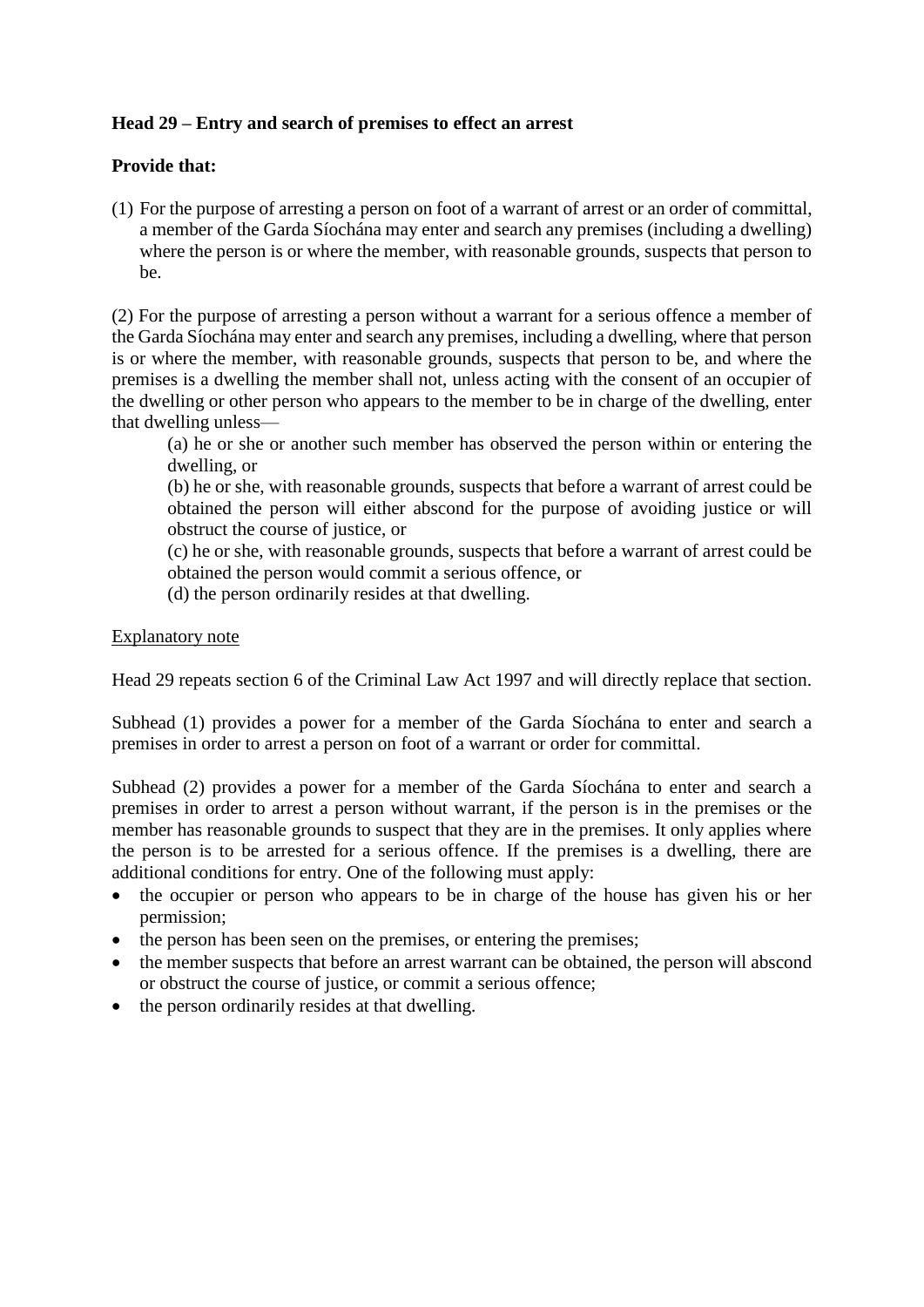### **Head 30 – Search and seizure on arrest**

### **Provide that:**

- (1) A member of the Garda Síochána, when effecting a lawful arrest, may search the arrested person for the purposes of seizing any dangerous weapon or other item found on that person which may be used to effect an escape, or to harm the arrested person or another person.
- (2) A member of the Garda Síochána, when effecting a lawful arrest, may search—
	- (a) the arrested person, and
	- (b) the immediate area where the person was arrested,

for the purposes of seizing any property in the possession or custody of the person arrested which the member reasonably believes to be evidence in support of the criminal charge upon which the arrest is made, if the member believes it necessary to do so to avoid the abstraction or destruction of that property.

(3) The power of a member of the Garda Síochána to search an arrested person under common law is abolished.

### Explanatory note

Subhead (1) of this Head makes statutory provision for the common law power for a member of the Gardaí to search for and remove from an arrested person anything which may be dangerous or used to effect an escape. This power was established in the case of *Bessell v Wilson* (1853) 20 L.T. (O.S.) 233. It is to be broadened to include anything that could be used to harm the person or another person.

Subhead (2) provides statutory provision for the common law power to search for evidence found in the area of arrest, established in *Dillon v O'Brien and Davis* (1887) 20 L.R. (I.R.) and *Jennings v Quinn* [1968] I.R. 305.

Subhead (3) provides for the abolition of the common law of members of the Garda Síochána to search an arrested person.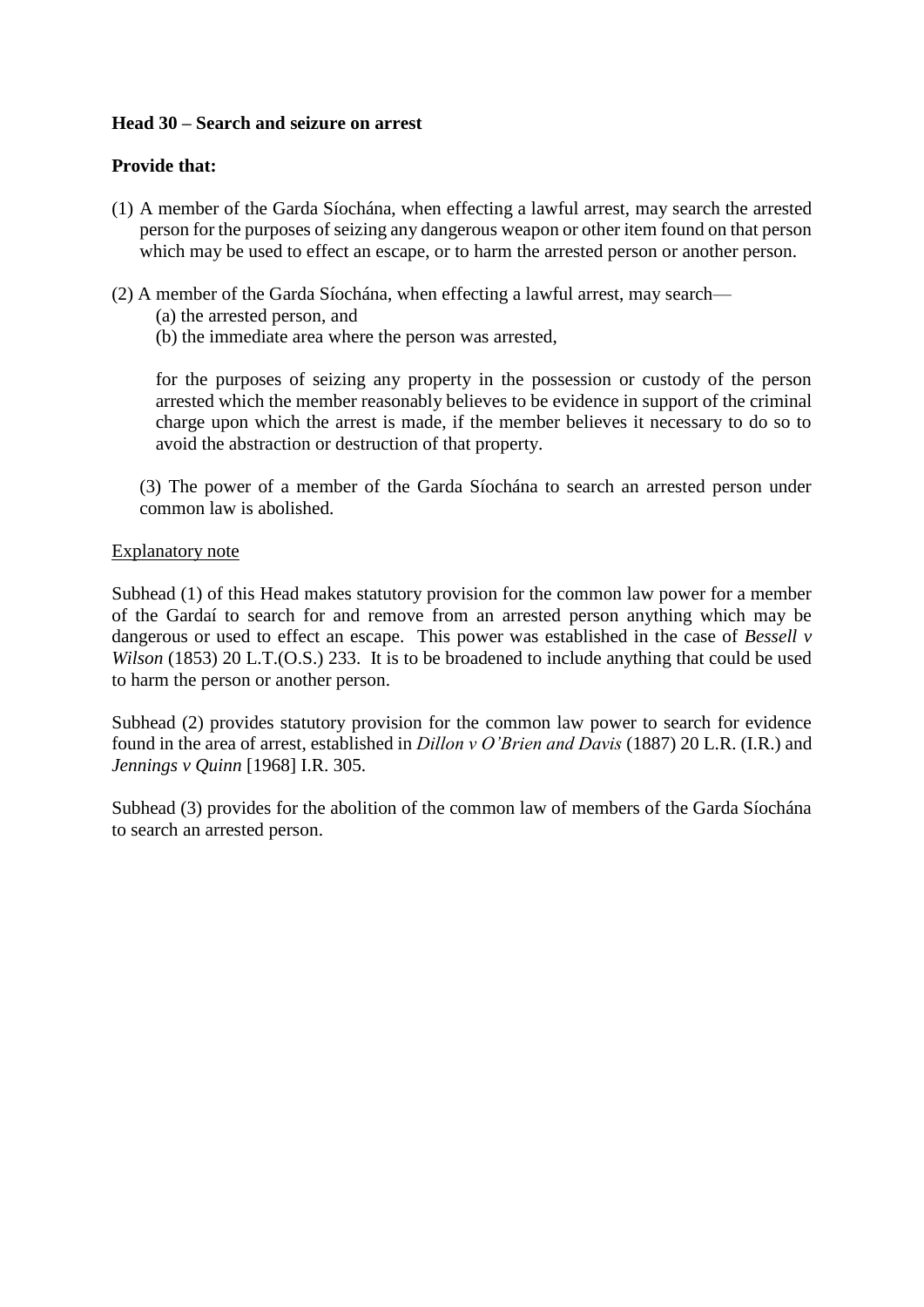# **Head 31 – Rearrest for serious offence**

# **Provide that:**

(1) Where a person arrested on suspicion of having committed an offence is detained pursuant to *Head 44* and is released without any charge having been made against him or her, he or she shall not—

(a) be arrested again in connection with the offence to which the detention related, or

(b) be arrested for any other offence of which, at the time of the first arrest, the member of the Garda Síochána by whom he or she was arrested suspected, or ought reasonably to have suspected him of having committed,

except on the authority of a warrant issued by a judge of the District Court who is satisfied on information supplied on oath by a member of the Garda Síochána not below the rank of inspector that either of the following cases apply, namely—

> (i) further information has come to the knowledge of the Garda Síochána since the person's release as to his or her suspected participation in the offence for which his or her arrest is sought, or

> (ii) notwithstanding that the Garda Síochána had knowledge, prior to the person's release, of the person's suspected participation in the offence for which his arrest is sought, the questioning of the person in relation to that offence, prior to his or her release, would not have been in the interests of the proper investigation of the offence.

- (2) An application for a warrant under this Head shall be heard otherwise than in public.
- (3) When issuing a warrant under *subhead (1)*, the judge concerned may order that the person concerned be brought before a judge of the Circuit Court or District Court on arrest or at any specified time or times during the period of detention authorised by *Part 6* and if, upon the person's being so brought before such a judge, he or she is not satisfied that the person's detention is justified, the judge shall revoke the warrant and order the immediate release from custody of the person.

(4) Notwithstanding *subhead (1)*, a person to whom that subsection relates may be arrested without warrant for any offence for the purpose of charging him or her with that offence forthwith.

#### Explanatory note

This Head sets out the circumstances under which a person can be arrested if they have already been arrested and detained for questioning, either for the same offence or for another offence which the arresting Garda member suspected him of or ought reasonably have suspected him of at the time of the arrest. It reflects the law as set out currently in section 10 of the Criminal Justice Act 1984 and the corresponding provisions in the Criminal Justice (Drug Trafficking) Act 1996 and the Criminal Justice Act 2007.

In general, an arrest is not permitted under these circumstances. There are three exceptions. First, an arrest warrant can be issued where further information has come to the knowledge of the Garda Síochána since the person's release as to his or her suspected participation in the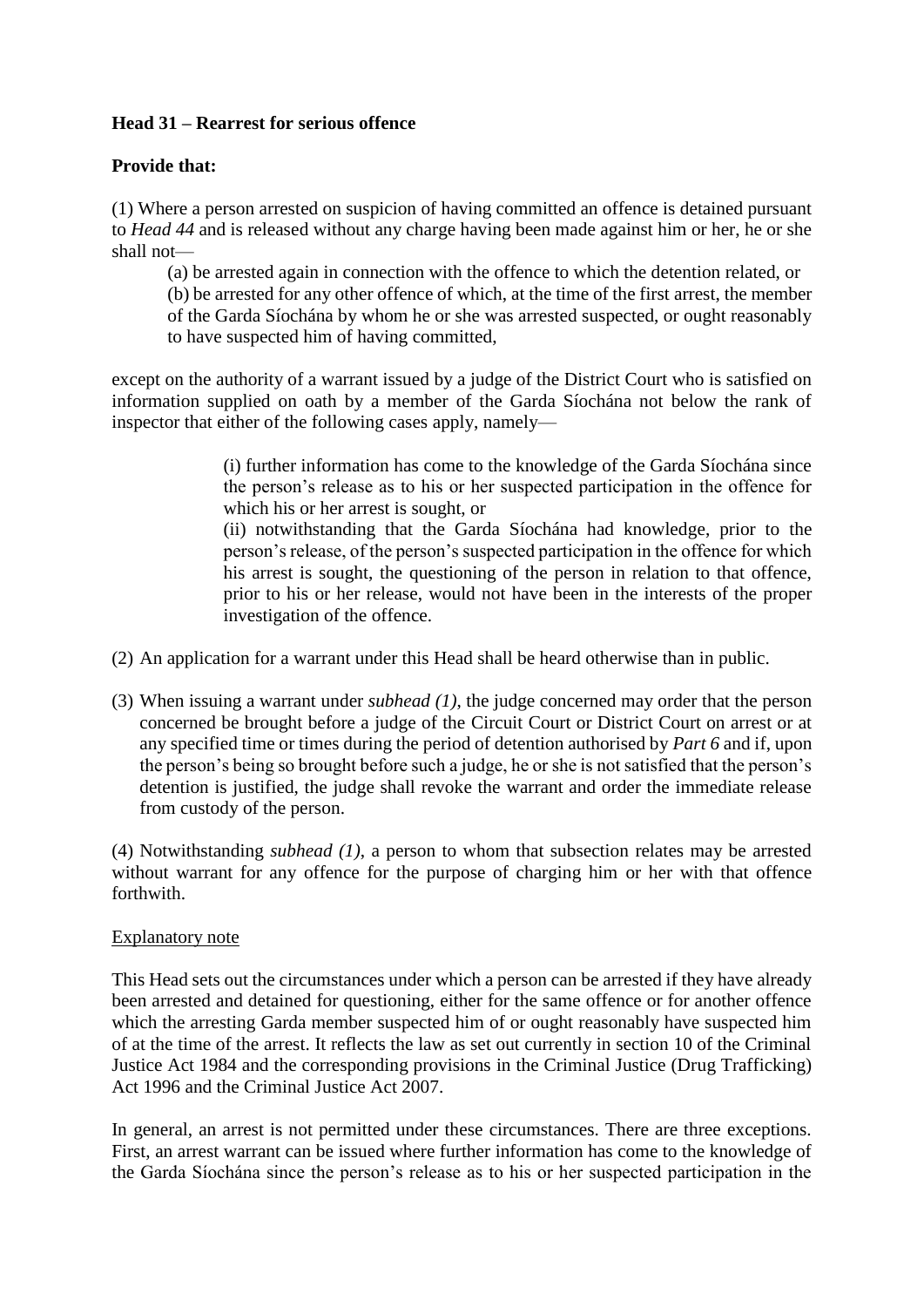offence for which his or her arrest is sought. Second, a warrant can be issued where it would not have been in the interests of the investigation for the Garda Síochána to have questioned him or her about the offence for which the arrest is sought during the original detention. Third, the person can be arrested for the purpose of charging him or her with the offence forthwith. Detention subsequent to re-arrest is dealt with in Part 6.

Subhead (1) is based on section 10(1) of the 1984 Act, section 4(1) of the 1996 Act and section 51(1) of the 2007 Act. The warrant can be sought either from the District or Circuit Court, as is currently the case in relation to the 1996 and 2007 Acts; in the 1984 Act, the warrant can only be sought from the District Court.

Subhead (2) is based on section 10(1A) of the 1984 Act, section 4(1A) of the 1996 Act and section 51(1A) of the 2007 Act.

Subhead (3) is based on section 51(2) of the 2007 Act and section 4(2) of the 1996 Act. It does not appear in the 1984 Act.

Subhead (4) is based on section 10(2) of the 1984 Act, section 51(5) of the 2007 Act and section 4(5) of the 1996 Act. It allows the person to be re-arrested for the purpose of charge.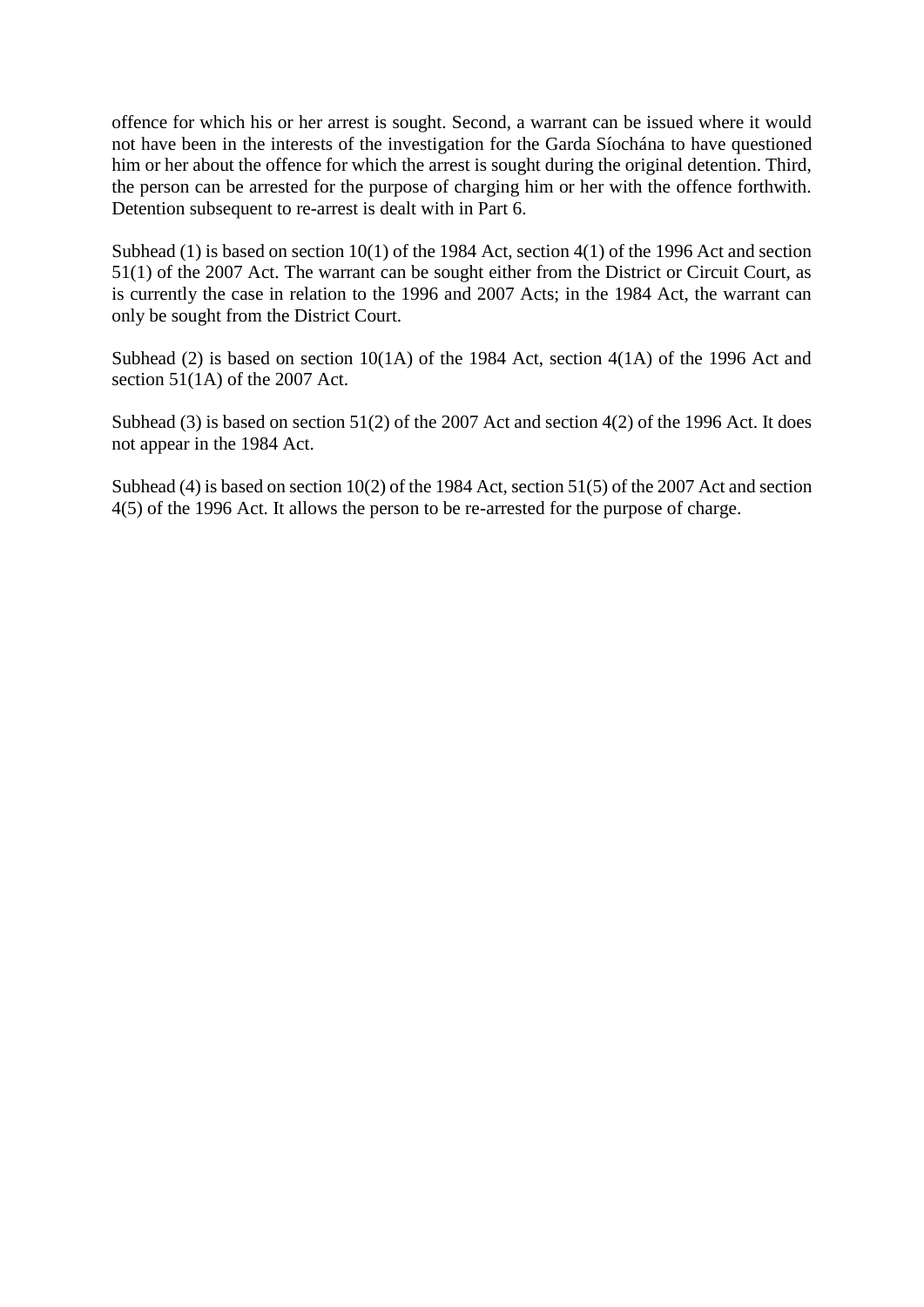# **Head 32 – Arrest of prisoner or child detainee**

## **Provide that:**

(1) A member of the Garda Síochána may arrest a prisoner or child detainee on the authority of a judge of the District Court who is satisfied, on information supplied on oath by a member of the Garda Síochána not below the rank of inspector, that the following conditions are fulfilled—

(a) there are reasonable grounds for suspecting that the prisoner or child detainee has committed a serious offence or serious offences other than the offence or offences in connection with which he or she is imprisoned, detained or remanded, as the case may be;

(b) the arrest of the prisoner or child detainee is necessary for the proper investigation of the serious offence or serious offences that he or she is suspected of having committed; and

(c) where the prisoner or child detainee has previously been arrested for the same serious offence or serious offences, whether prior to his or her being imprisoned, detained or remanded, as the case may be or under this section, further information has come to the knowledge of the Garda Síochána since that arrest as to the prisoner's or child detainee's, as the case may be, suspected participation in the offence or offences for which his or her arrest is sought.

#### (2) In this Head—

"child detainee" means a person who is detained in a children detention school, or on remand in a remand centre, pursuant to the Act of 2001;

"prison" means a place of custody, other than a place of detention in respect of the detention or remand of child detainees therein, administered by the Minister for Justice;

"prisoner" means a person who is in prison on foot of a sentence of imprisonment, on committal awaiting trial, on remand or otherwise.

#### Explanatory note

This Head is based on subsections (1) and (2) of section 42 of the Criminal Justice Act 1999 (as amended) and will replace those sections. It provides for the arrest of a prisoner or child detainee, where there are reasonable grounds for suspecting that they have committed an offence other than the offence for which they are detained. Detention for the proper investigation of an offence subsequent to an arrest under this section is dealt with in Part 6.

Subhead (1) allows a member of the Garda Síochána to arrest a prisoner or child detainee on the authority of a judge of the District Court. This can be given where there are reasonable grounds to suspect the person has committed an offence other than the offence for which they are detained and their arrest is necessary for the investigation of that offence. If the person has previously been arrested for the same offence, it is necessary that further information has come to the knowledge of An Garda Síochána in relation to the person's participation in the offence.

Subhead (2) sets out definitions which are relevant to the section.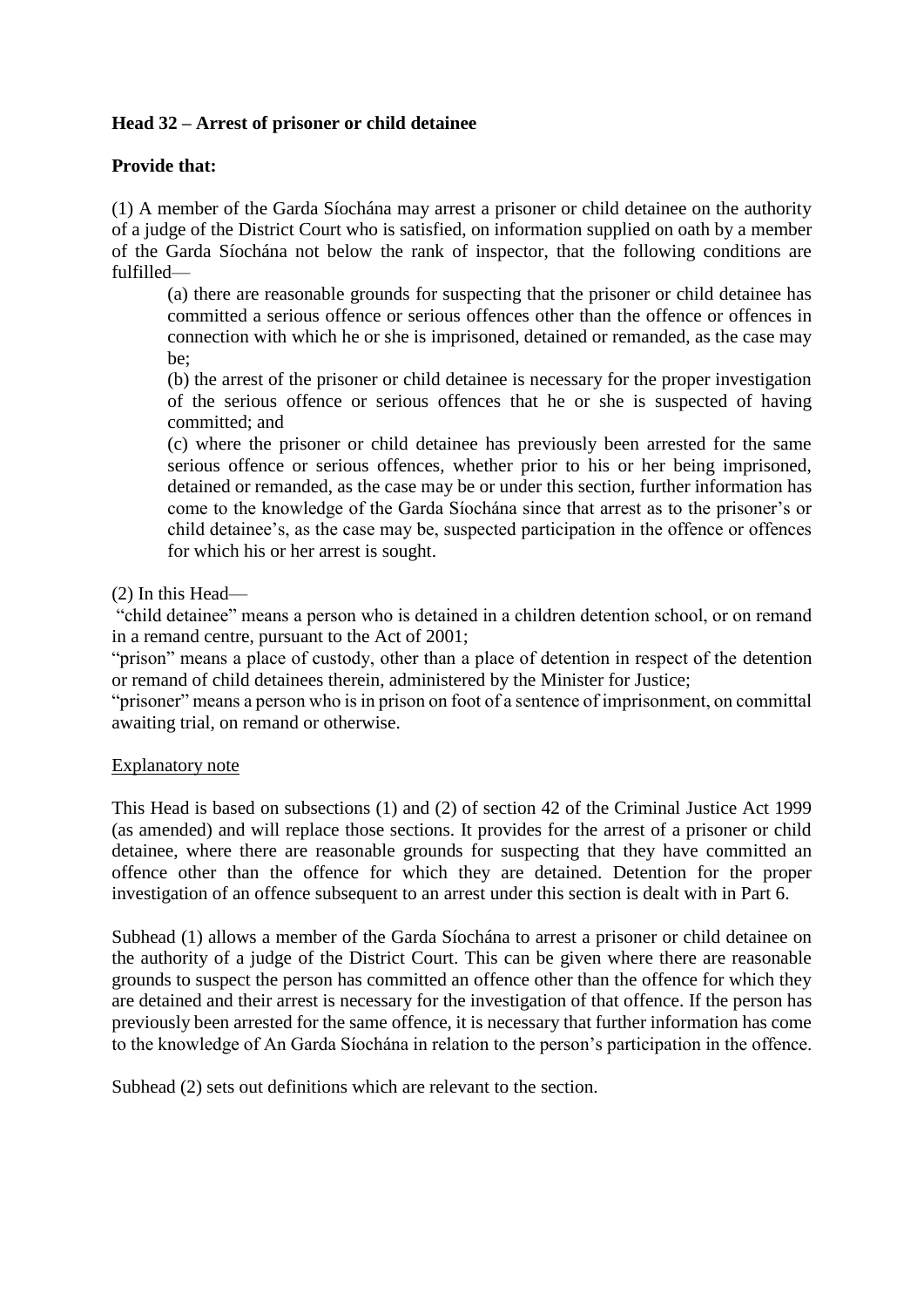#### **Head 33 – Code of Practice on arrest**

### **Provide that:**

(1) The Commissioner shall, as soon as practicable after the commencement of this section and following consultation with—

- (a) the Policing Authority,
- (b) the Garda Síochána Inspectorate, and
- (c) the Irish Human Rights and Equality Commission,

prepare for submission to the Minister a draft Code of Practice for the purposes of providing practical guidance for the carrying out of the powers under this Part by members of the Garda Síochána.

(2) In particular, the Code of Practice referred to in *subhead (1)* shall set out—

- (a) the matters to be taken into account in determining whether an arrest is necessary,
- (b) the form of information to be given to the person under arrest, under *Head 28*,
- (c) the scope and extent of a search of persons when effecting an arrest,
- (d) the scope and extent of a search of a place for the purpose of effecting an arrest,

(e) the particular safeguards to apply when the subject of an arrest is a child or a vulnerable person, and

(f) such other matters related to the search as the Minister deems appropriate.

(3) When preparing a Code of Practice under this Head, the Commissioner shall have regard to the following—

(a) the obligation on members of the Garda Síochána to act with diligence and determination in the investigation of crime and the protection and vindication of the rights of victims and the protection of the public,

(b) the fact that an arrest constitutes an interference with a person's right to liberty,

(c) the fact that a search of a person on arrest constitutes an interference with the person's right to privacy,

(d) the fact that a search of any dwelling for the purpose of effecting an arrest is an interference in the inviolability of the dwelling;

(e) any such arrest, search or entry must be necessary and proportionate to the legitimate objectives to be achieved.

(4) A Code of Practice prepared under this section shall be submitted to the Minister for approval.

(5) The Minister may approve, or approve subject to modifications, a Code of Practice submitted to the Minister under *subhead (4)* and, when a Code of Practice has been so approved, it shall apply and have effect in accordance with its terms.

(6)(a) A Code of Practice approved under this section may be amended or revoked.

(b) Amendments to such a Code of Practice, other than amendments of a minor or technical nature, shall be submitted to the Minister for approval.

(c) If it is proposed to revoke a Code of Practice approved under this section, the proposed revocation shall be submitted to the Minister for approval.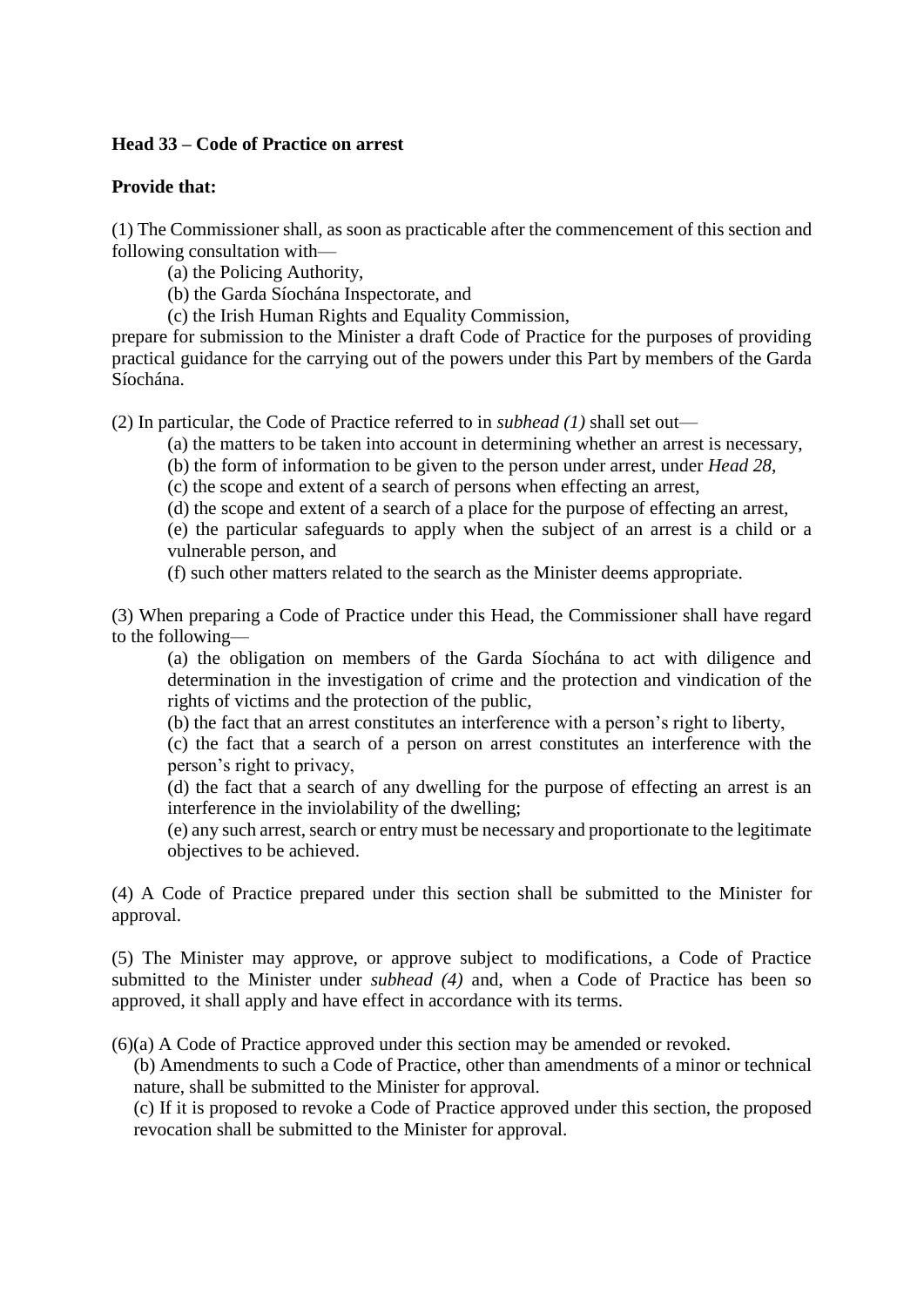(7) The Minister may approve, or approve subject to modifications, an amended Code of Practice submitted to the Minister under *subhead (6)(b)* and, when such a Code of Practice has been so approved, it shall apply and have effect in accordance with its terms.

(8) The Minister may approve the revocation of a Code of Practice.

(9) A Code of Practice, or an amended Code of Practice, approved by the Minister under this section shall be made publicly available by the Commissioner.

(10) A failure on the part of any member or civilian staff of the Garda Síochána to observe any provision of the Code of Practice shall not of itself render that person liable to any criminal or civil proceedings or of itself affect the admissibility in evidence thereby obtained.

(11) A failure on the part of any member or civilian staff of the Garda Síochána to observe any provision of the Code of Practice shall render him or her liable to disciplinary proceedings.

#### Explanatory note

This Head requires the Commissioner to prepare, for the Minister's approval, a Code of Practice to be followed by members of the Garda Síochána in carrying out their arrest powers, and associated powers of search and entry.

It is based on section 157 of the Criminal Justice (Forensic Evidence and DNA Database System) Act 2014. Subhead (1) provides for the power. Subhead (2) sets out some of the requirements of that Code of Practice. Subhead (3) aims to provide the principles which govern the making of the codes. Subheads (4) to (9) relate to the approval, modification and revocation of codes of practice, and their publication. Subheads (10) and (11) are based on section 164 of the 2014 Act, and section 7 of the Criminal Justice Act 1984.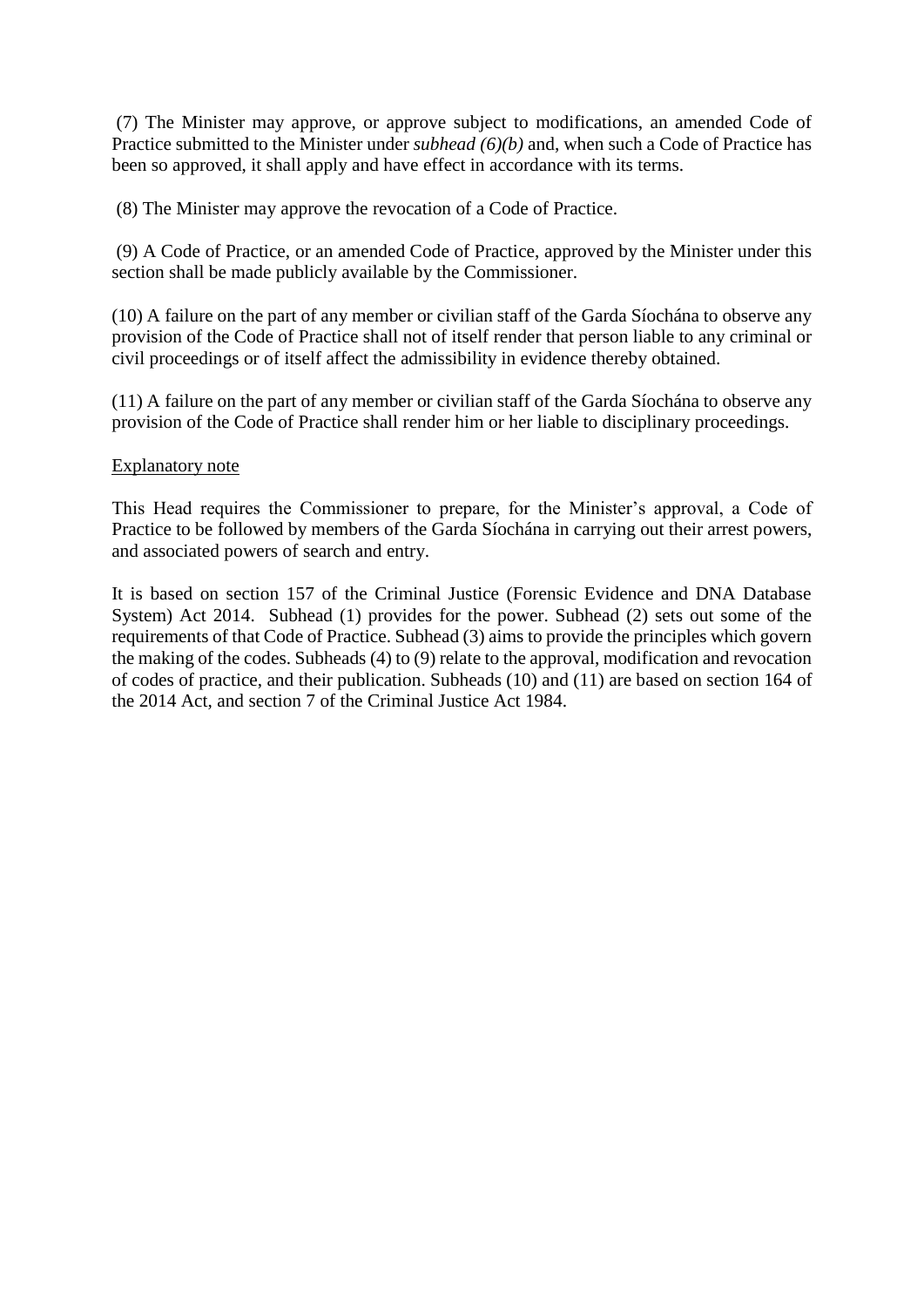# **Part 6 – Persons in Garda Custody**

## **Head 34 – Interpretation [Part 6]**

### **Provide that:**

In this Part— "custody record" has the meaning assigned to it in *Head 59*;

"custody officer" means a member of the Garda Síochána or a member of the civilian staff of the Garda Síochána appointed in accordance with *Head 35*;

"legal representative" means a practising barrister or practising solicitor under the Legal Services Regulation Act 2015 (No. 65 of 2015);

"parent" has the same meaning it has under the Children Act 2001 (No. 24 of 2001);

"Garda custody facility" means a Garda station or other place of Garda custody designated as such by the Commissioner;

"waiver" means a waiver of the right to consult with a legal representative in accordance with *Head 43*.

#### Explanatory note

This Head sets out definitions of terms used in this Part.

"Custody officer" is defined as a member of the Garda Síochána or a member of the civilian staff, appointed in accordance with *Head 35*. The role of custody officer will effectively replace the role of member in charge currently provided for in the Criminal Justice Act 1984 and the 1987 Regulations. The Scheme allows for the functions to be carried out by a member of the Garda Síochána or civilian staff.

"Garda custody facility" is used instead of "Garda station" to allow for the fact that other types of custody facilities may be used in future.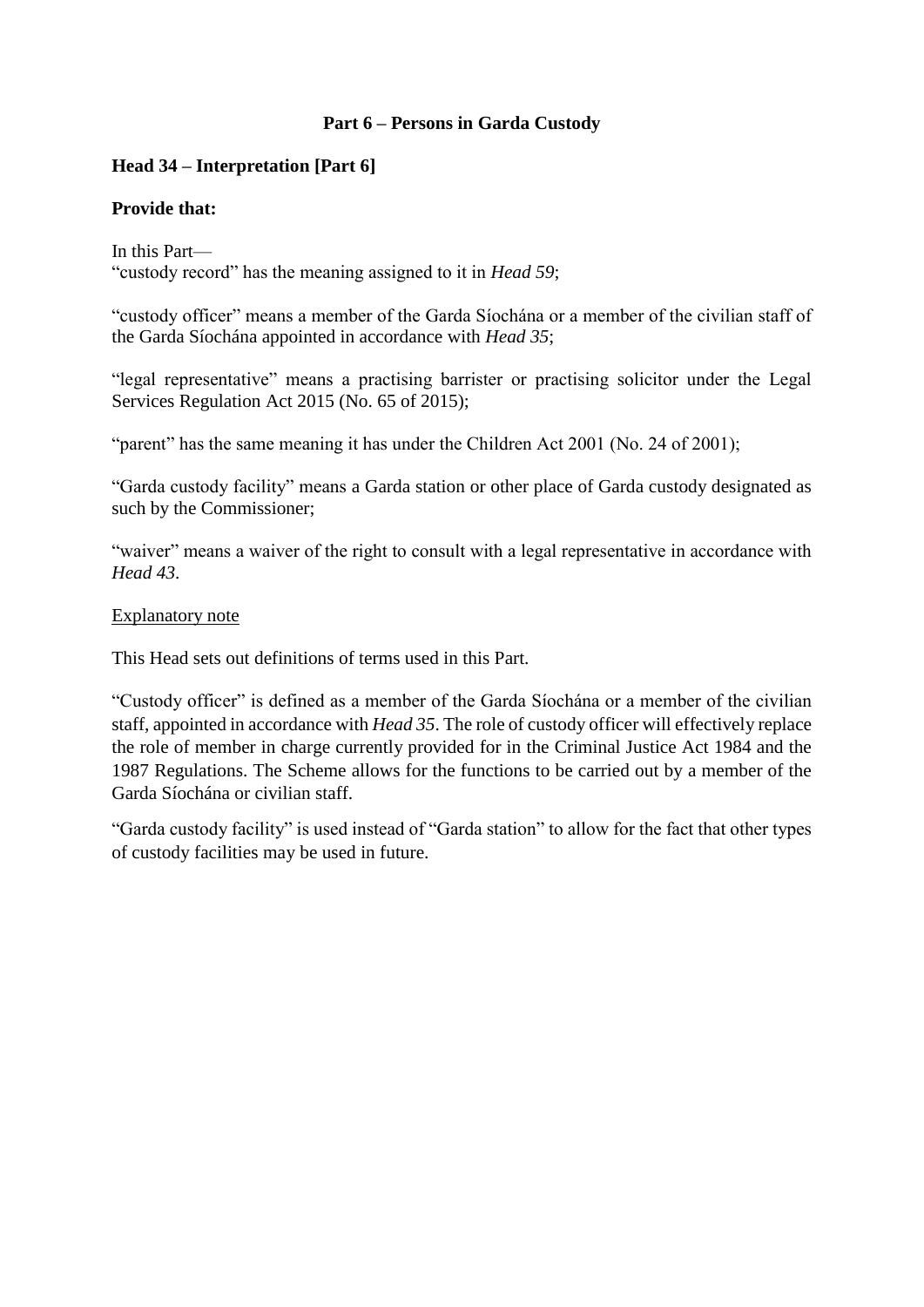# **Head 35 – Custody officer**

# **Provide that:**

(1) In this Part, "custody officer" means the custody officer at a time when the custody officer of a Garda custody facility is required to do anything or cause anything to be done pursuant to this Part.

(2) A superintendent in a division shall issue instructions in writing from time to time, either generally or by reference to particular members or staff, or members of particular ranks, or civilian staff of particular grades, or to particular circumstances, as to who is to be the custody officer of each Garda custody facility in the division.

(3) As far as practicable, the custody officer shall not be a member who was involved in the arrest of a person for the offence in respect of which the person is in custody in the Garda custody facility or in the investigation of that offence.

(4) A written record shall be maintained in each Garda custody facility containing the name and rank or grade of the custody officer at any given time.

### Explanatory note

This Head sets out the process by which "custody officers" are appointed. It is based on Regulation 4 of the Criminal Justice Act, 1984 (Treatment of Persons in Custody in Garda Síochána Stations) Regulations 1987.

The role of custody officer will effectively replace the role of member in charge currently provided for in the Criminal Justice Act 1984 and the 1987 Regulations. The Scheme allows for the functions to be carried out by a member of the Garda Síochána or civilian staff.

The provisions have also been amended to reflect the new Garda operating model, whereby Garda districts will no longer exist.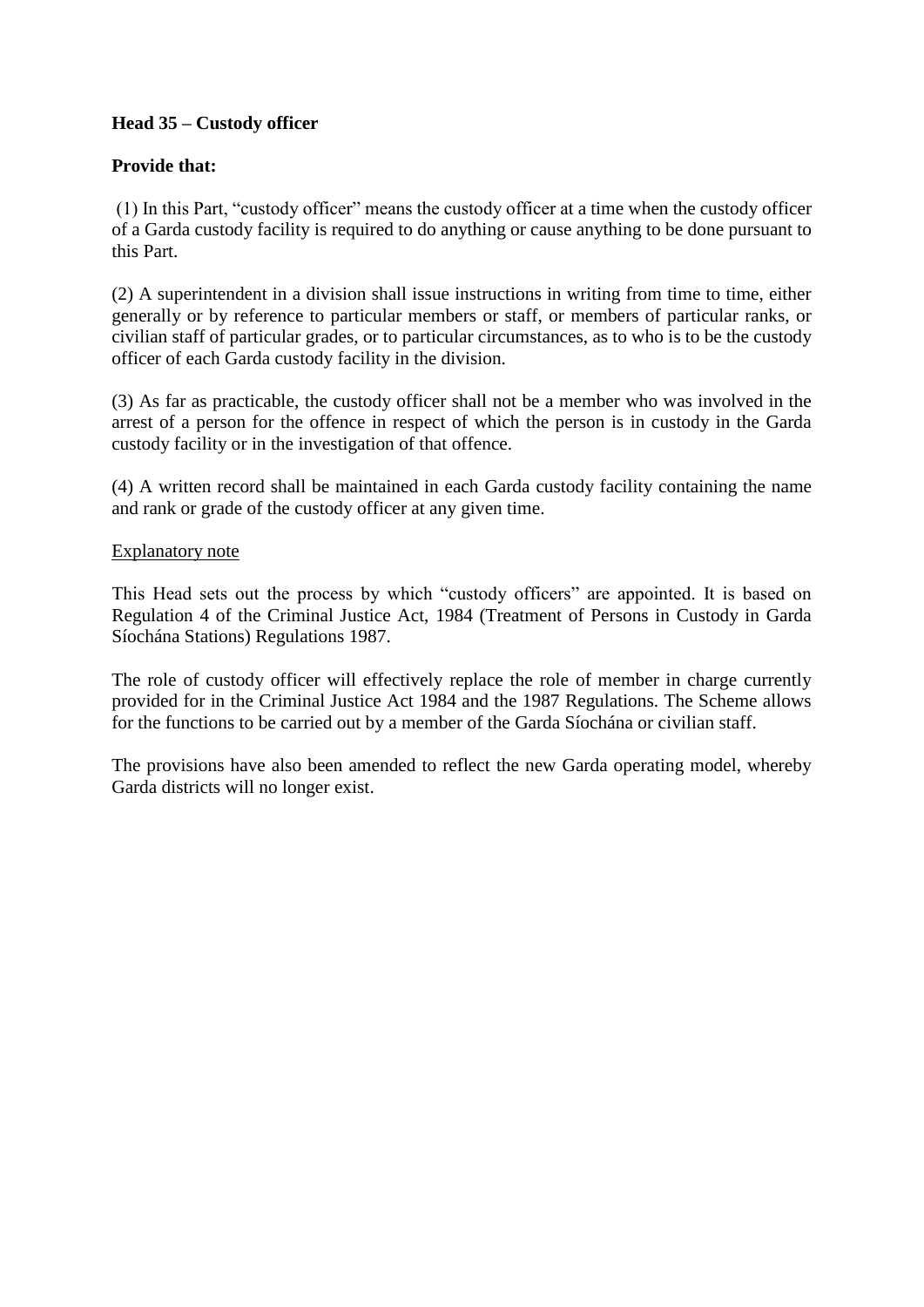## **Chapter 1 - Persons taken to Garda custody facility after arrest**

### **Head 36 – Arrested person to be taken to Garda custody facility**

### **Provide that:**

- (1) A person arrested without warrant under this Bill shall be brought as soon as practicable to a Garda custody facility, unless—
	- (a) the person is already in a Garda custody facility or court,
	- (b) the person requires urgent medical attention, or
	- (c) the person is to be brought directly before a judge of the District Court.
- (2) A person arrested without warrant under this Bill shall be dealt with in accordance with section 15 of the Criminal Justice Act 1951.

#### Explanatory note

Subhead (1) provides a statutory basis for an arrested person to be brought to a Garda custody facility, with the exceptions provided for.

Subhead (2) refers to section 15 of the Criminal Justice Act 1951. This sets out the obligation to bring an arrested person before a court as soon as reasonably practicable after charge, and other related matters.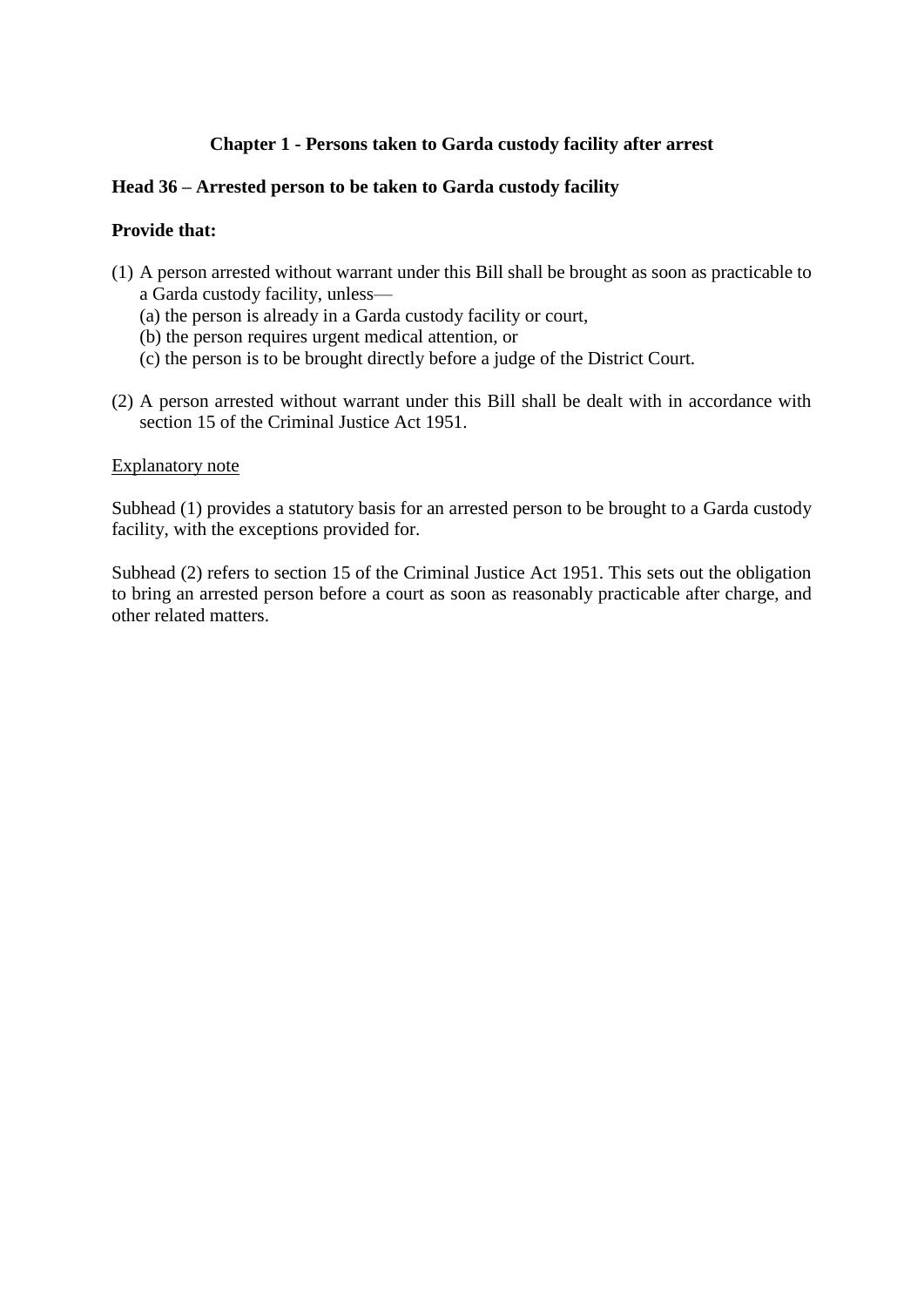# **Head 37 – Search of person in Garda custody facility following arrest**

## **Provide that:**

(1) When a person has been brought to a Garda custody facility under *Head 36*, a member of the Garda Síochána may search the arrested person, in accordance with *Head 30*.

(2) *Subhead (1)* applies whether or not the person was searched, under *Head 30*, prior to his or her arrival at the Garda custody facility.

#### Explanatory note

This Head provides for the common law power to search an arrested person when they have been brought to a Garda custody facility. Head 30 (search and seizure on arrest) applies immediately on arrest. *DPP v. McFadden* makes it clear that this power also applies where the person has been brought to the station. This Head applies the search power in Head 30 to an arrested person brought to a Garda station or custody facility.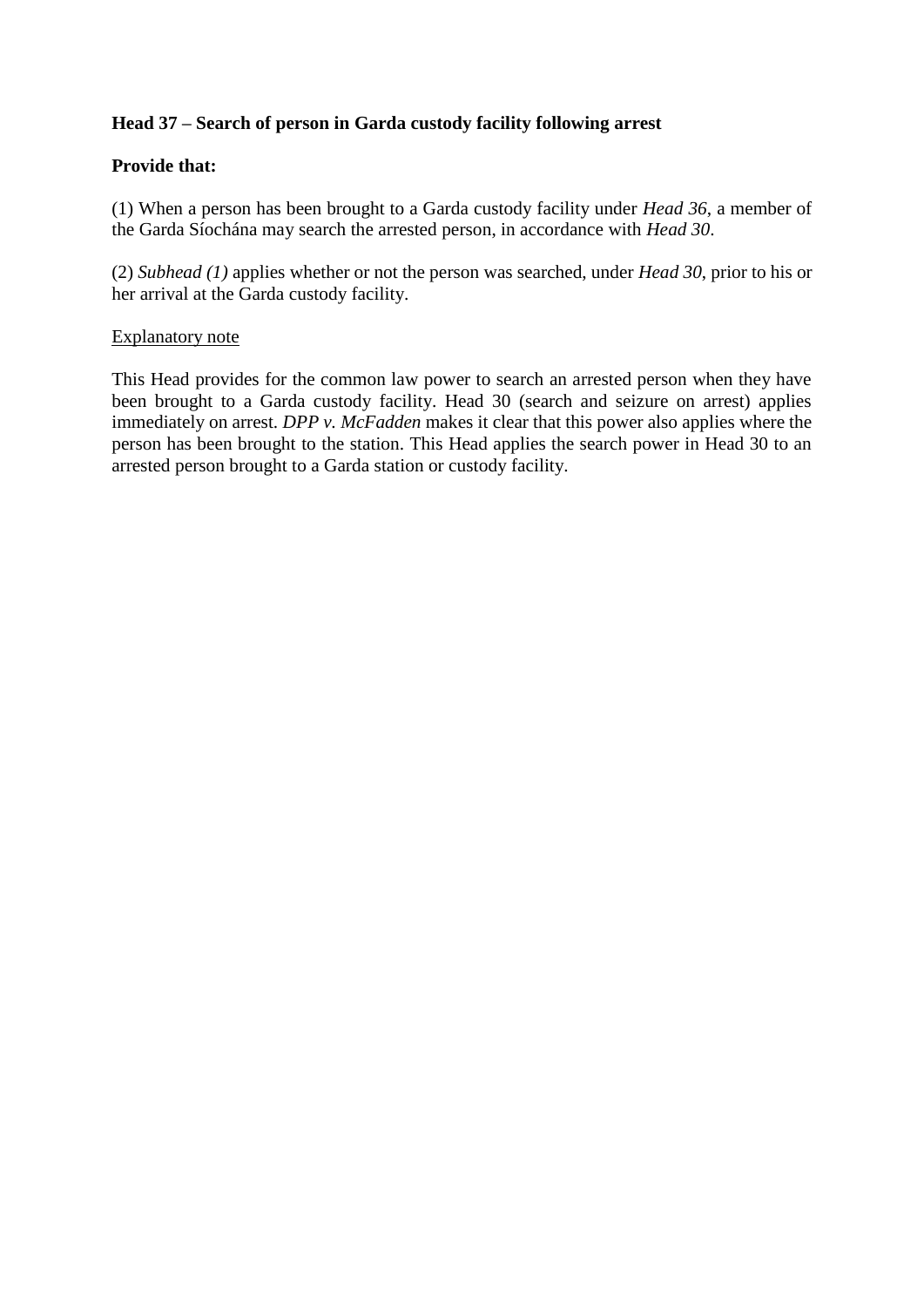# **Chapter 2 – Rights of persons in Garda custody**

### **Head 38 – Information to be given to person in Garda custody following arrest**

### **Provide that:**

(1) This Head applies when—

(a) a person is in Garda custody having been arrested at a Garda custody facility, or

(b) a person is in Garda custody having been taken to a Garda custody facility in accordance with *Head 36*.

(2) The custody officer of the Garda custody facility shall without delay, inform the person or cause him or her to be informed—

- (a) of his or her right to consult with a legal representative under *Head 42*, how this entitlement can be availed of, and that his or her legal representative can advise him or her of any entitlement he or she may have to free legal advice or assistance,
- (b) that he or she is entitled to the assistance of an interpreter if he or she cannot understand the spoken language, and,
- (c) (i) in the case of a person not below the age of eighteen years, of his or her right to have notification of his or her being in custody in the Garda custody facility concerned sent to a third party under *Head 41*, or
	- (ii) in the case of a person under the age of eighteen years, that a parent or guardian of the child, or, if he or she is married, his or her spouse, is being given the information required under *Head 28 and this Head* and is being requested to attend at the Garda custody facility without delay.
- (3) The custody officer of the Garda custody facility shall explain or cause to be explained to the arrested person that, if he or she does not wish to exercise a right specified in *subhead*   $(2)(a)$ ,  $(2)(b)$  *or*  $(2)(c)(i)$  immediately, he or she will not be precluded thereby from doing so later.

(4) The custody officer of the Garda custody facility shall without delay give the arrested person or cause him or her to be given a notice containing—

- (a) the information specified in *subhead (2)*,
- (b) information on his or her right to access documents or material related to the case,
- (c) information on the maximum period of time he or she may be detained in the Garda custody facility,
- (d) information on his or her right to medical attention under *Head 40*,
- (e) information on his or her right to have a consular authority notified under *Head 41*,
- (d) information on his or her right to apply for bail and to challenge the lawfulness of his or her arrest and detention before the courts,
- (e) such other information as the Commissioner, with the approval of the Minister, may from time to time direct, and
- (f) procedures on how to make a complaint.
- (5) The custody officer of the Garda custody facility shall—
	- (a) ensure that any oral or written communication with an arrested person under this Head is in simple and accessible language, and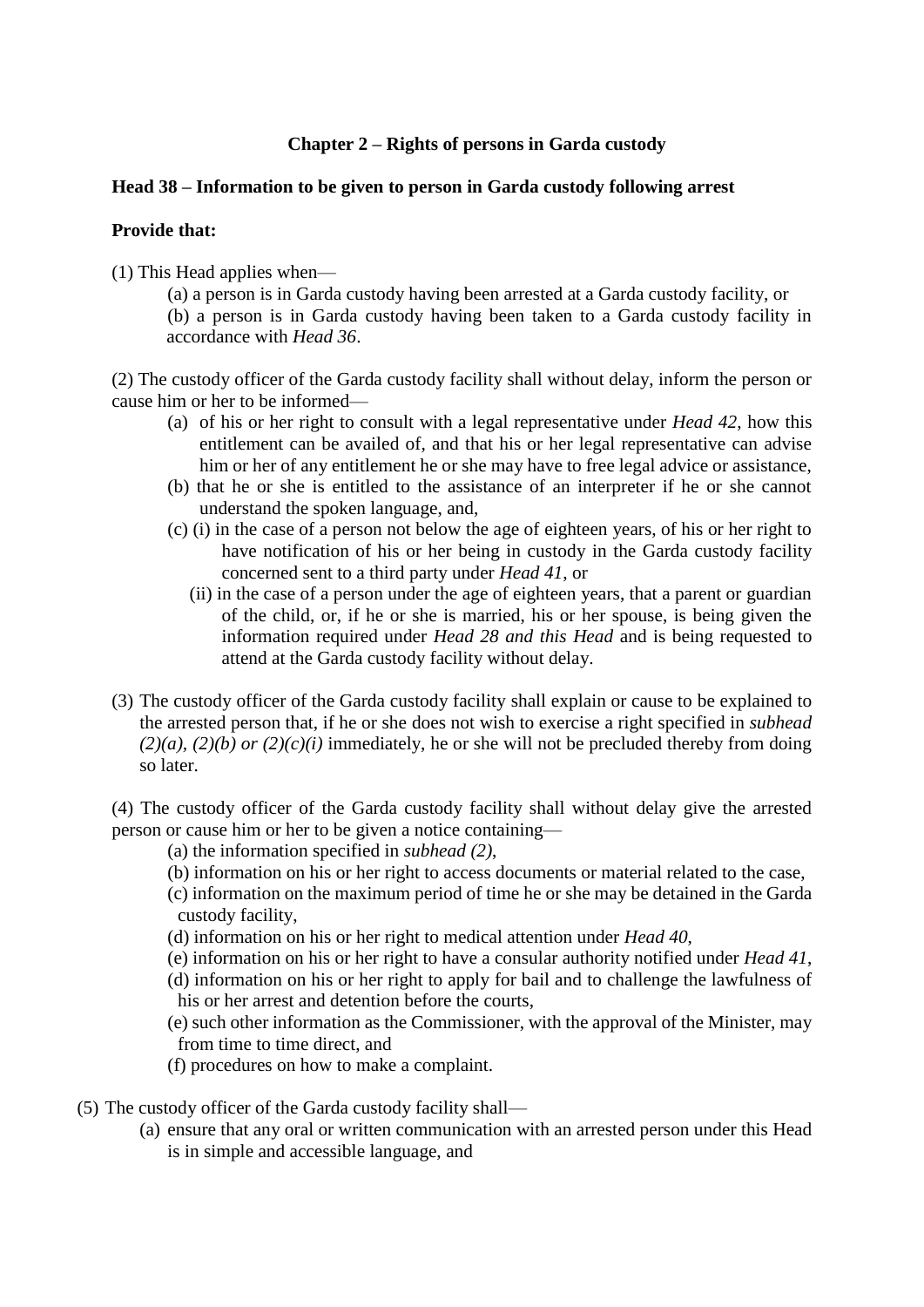- (b) take into account the personal characteristics of the person, including the person's age and any disability, which may affect the ability of the person to understand the custody officer or to be understood.
- (6) Prior to carrying out a search under *Head 37,* the member shall inform the person that he proposes to search him or her and the reason for the search.

#### Explanatory note

This Head sets out the information which a person in Garda custody must receive. The text is taken from the existing requirements in the Custody Regulations and from additional rights to information under the EU Directive on the Right to Information.

The information is in addition to the information which must be given to a person immediately on arrest, provided separately in Part 5.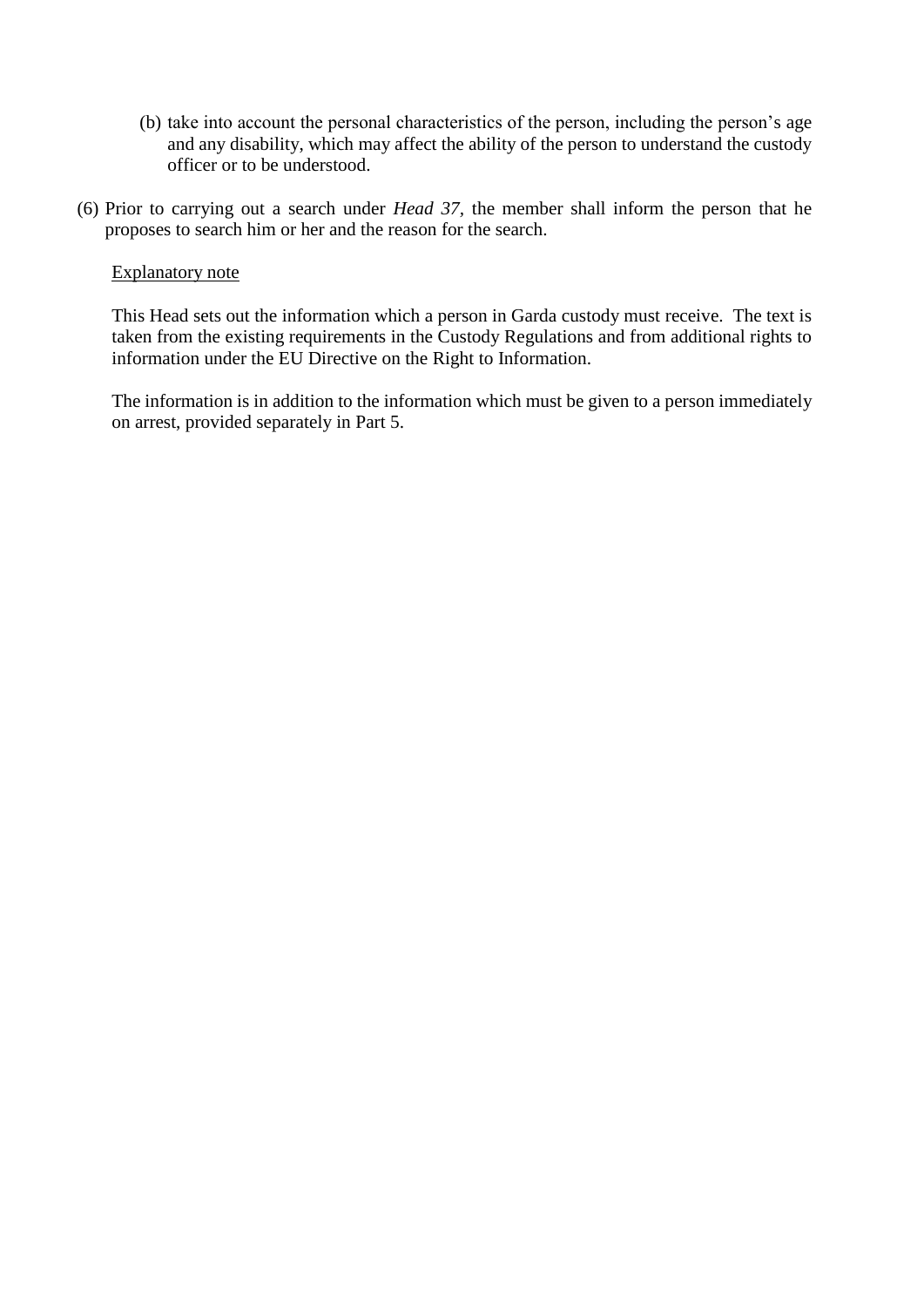# **Head 39 – Rest periods**

# **Provide that:**

(1) A person in custody in a Garda custody facility shall be allowed such reasonable time for rest as is necessary.

(2) Subject to *subheads (4)* and *(6)*, if a person is being detained (for a serious offence pursuant to Head 44) in a Garda custody facility between midnight and 8 a.m.—

(a) any questioning of the person for the purpose of the investigation shall be suspended during that period,

(b) such period of time shall be excluded in reckoning a period of detention permitted by this *Part*, and

(c) the powers conferred by *Head 51* shall not be exercised during the period of suspension.

(3) The custody officer of the Garda custody facility shall inform, or cause to be informed, the detained person that he or she may object to the suspension of questioning between midnight and 8 a.m.

(4) Subhead (2) shall not have effect if the detained person objects to the suspension of questioning under that paragraph, unless the detained person has revoked the objection under *subhead (5)*, and such objection shall be recorded in writing or by electronic or other similar means.

(5) An objection under *subhead (4)* may be revoked and such revocation shall be recorded in writing or by electronic or other similar means.

(6) A custody officer of the Garda custody facility may authorise the questioning of a person detained pursuant to this section between the hours of midnight and 8 a.m. where he or she has reasonable grounds for believing that to suspend the questioning would involve a risk of—

(a) interference with, or injury to other persons, including death,

(b) serious loss of, or damage to, property,

(c) the destruction of, or interference with, evidence,

(d) accomplices being alerted or the securing of their apprehension being made more difficult, or

(e) hindering the recovery of property obtained as a result of an offence or the recovery of the value of any proceeds of an offence.

(7) If at any time during which an authorisation under *subhead (6)* is in effect, the custody officer believes there are no longer reasonable grounds for the authorisation, it shall be withdrawn.

(8) Where an authorisation is given under *subhead (6)* it shall have effect from the time of the giving of a notice in the prescribed form under *subhead (9)* until 8 a.m. or until the time of the giving of a subsequent notice in the prescribed form under *subhead (10)*, as the case may be, and—

(a) the period during which the authorisation has effect shall be included in reckoning a period of detention permitted by this Part, and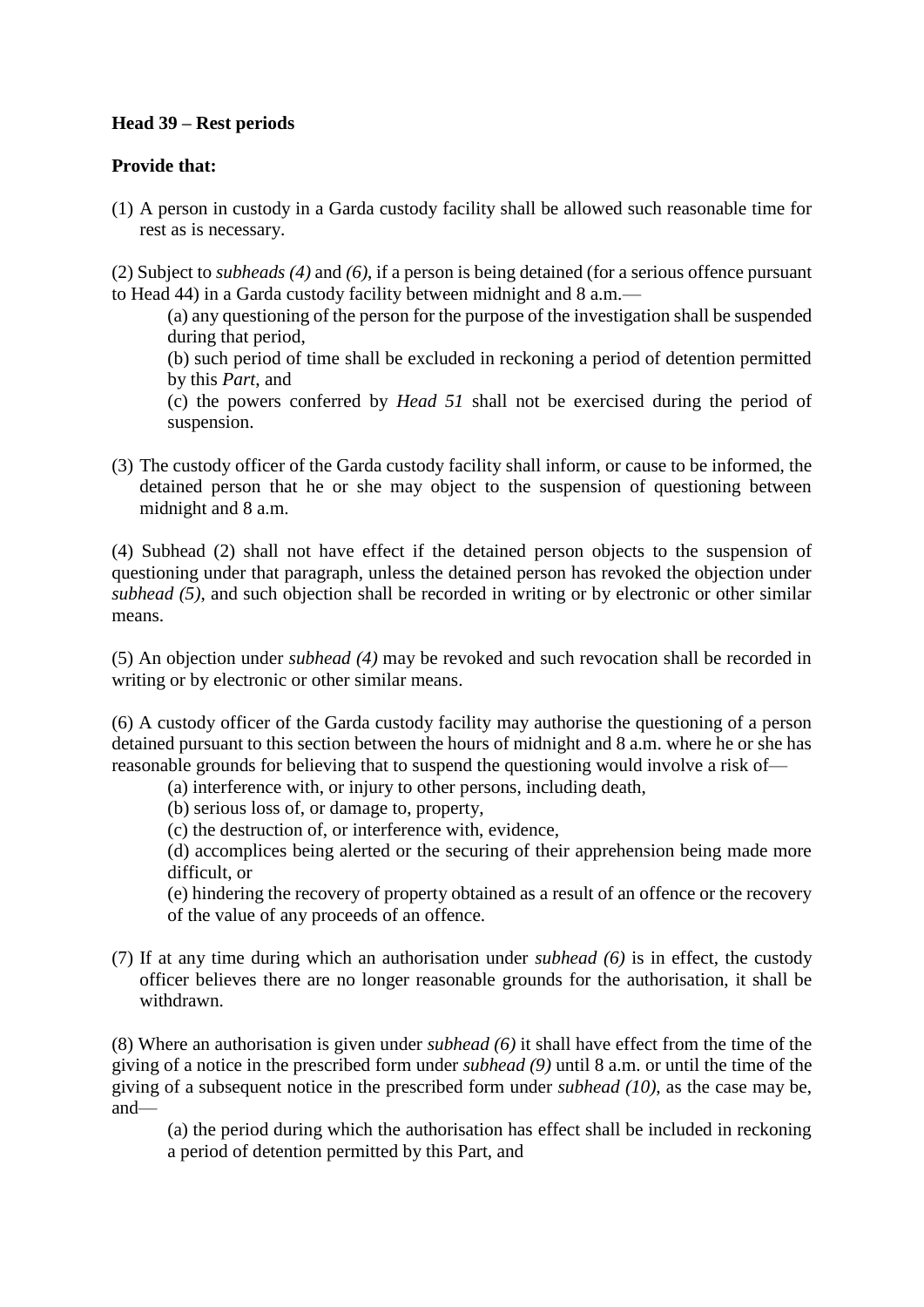(b) the powers conferred by *Head 51* shall be exercisable in respect of the person concerned.

(9) Where an authorisation is given under *subhead (6)*, the custody officer of the Garda custody facility shall give a notice in writing in the prescribed form to the detained person which shall—

(a) state that an authorisation has been given,

(b) specify the time at which the authorisation was given together with the time at which the notice was given,

and that custody officer shall explain to the person orally the effect of the notice so given.

(10) Where an authorisation is withdrawn under *subhead (7)*, the custody officer of the Garda custody facility shall give a notice in writing in the prescribed form to the detained person which shall—

(a) state that the authorisation has been withdrawn, and

(b) specify the time at which the authorisation was withdrawn together with the time at which the notice was given,

and that custody officer shall explain to the person orally the effect of the notice so given.

(11) Nothing in *subhead (2)* shall operate to prevent the powers conferred by *Head 51* being exercised in respect of a person who is arrested and detained between the hours of midnight and 8 a.m.

### Explanatory note

This Head is taken from the provisions in section 7(c) of the Criminal Justice Act 2011 which substituted a new section  $4(6)$  into the Act of 1984 replacing the existing provisions on the suspension of detention between the hours of 12:00 and 8:00am with revised arrangements. Section  $7(c)$  has not yet been commenced. This is the text of the revised subsection  $4(6)$ provided for in the 2011 Act. Subhead (1) is taken from Regulation 19(2) of the Treatment of Persons in Custody Regulations 1987.

The Head provides that suspension of detention between the hours of 12:00 and 8:00am will be the default position. Subhead (3) provides that the person may object to the suspension but any such objection may be withdrawn. Subhead (6) provides that a designated person or member in charge may authorise questioning of the person during the night time hours in certain circumstances.

The Head also provides for the information to be given to the detained person in relation to a suspension, objection to a suspension or authorisation to question during night time hours.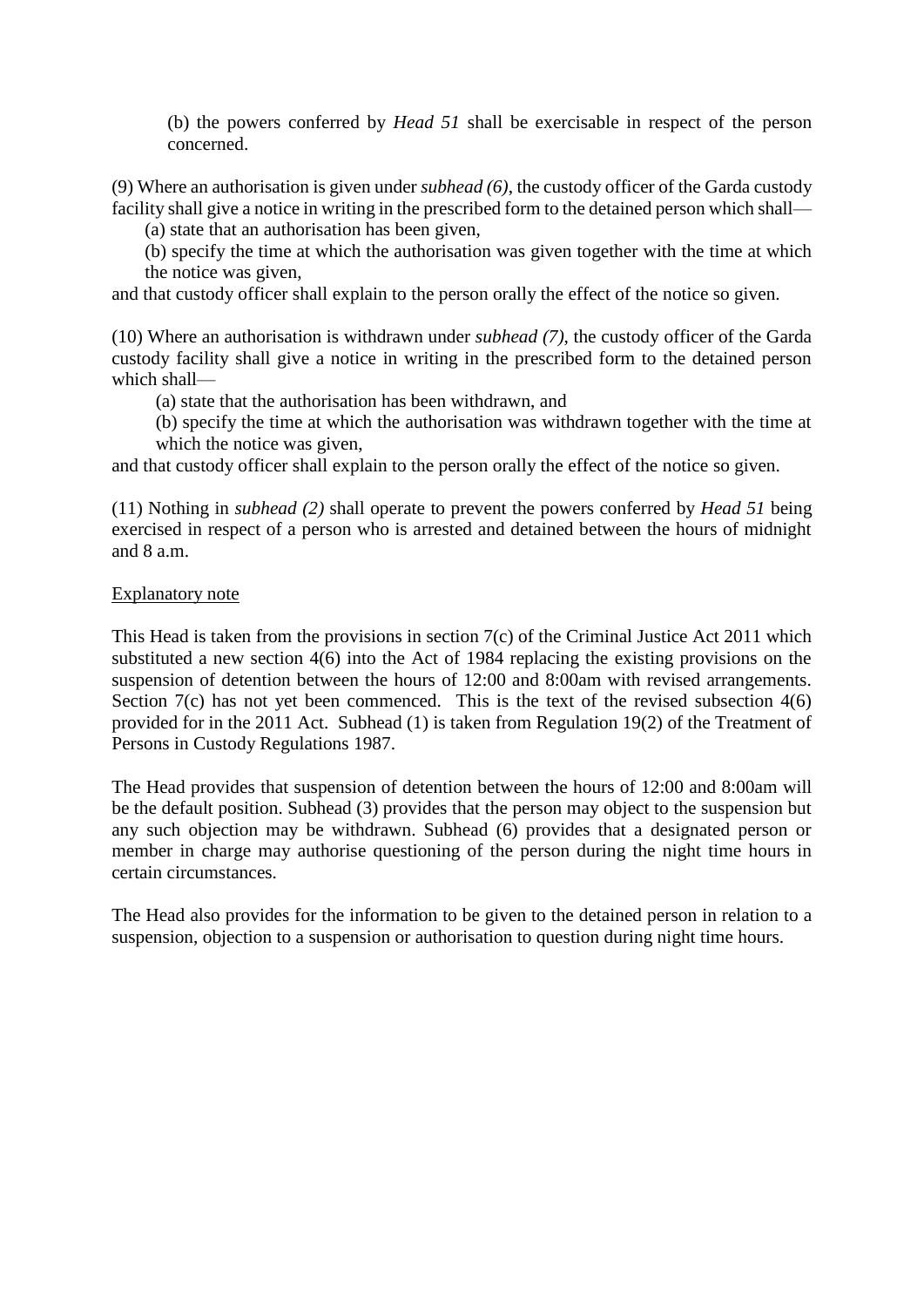# **Head 40 – Access to medical attention**

# **Provide that:**

(1) Where a person has been arrested on suspicion of having committed an offence, at the time of his or her arrest, or at any time during the person's detention in a Garda custody facility, it appears to a member of the Garda Síochána that the person is in need of medical attention or assessment, the member shall—

- (a) request that a medical practitioner assess the condition of the person, or
- (b) take the person, or cause the person to be taken, to a hospital or other suitable place to receive such attention.

(2)(a) Where a medical practitioner—

- (i) has, at the request of a member of the Garda Síochána under *subhead (1)*, assessed the condition a person, and
- (ii) certifies that the person, although the person's condition is not such as to require the person's hospitalisation, is unfit for any questioning for the purpose of the investigation for a specified period,

no questioning of the person shall take place during that period.

(b) The period that may be specified in a certificate provided under *paragraph (a)* by a medical practitioner shall not exceed 6 hours.

(c) A certificate may be provided under *paragraph (a)* on one occasion only in respect of the particular person detained pursuant to *Head 44.*

- (3) (a) Any period of time where medical attention or assessment has been sought under *subhead (1)* and questioning cannot take place owing to that fact shall be excluded in reckoning a period of detention permitted by this Part.
- (b) Where a person has been taken to a hospital or other suitable place to receive medical attention in accordance with *subhead (1)(b)*, the time before his or her arrival at the Garda custody facility or the time during which he or she is absent from the facility, as the case may be, shall be excluded in reckoning a period of detention permitted by this Part.
- (c) Where a person has been certified unfit for questioning for a specified period, in accordance with *subhead* (2)(*a*)(*ii*), that period shall be excluded in reckoning a period of detention permitted by this Part.

# Explanatory Note

This Head is based on the wording of section 4(8) of the Criminal Justice Act 1984. it is reworded to add an explicit requirement that medical attention is sought for a person who is in Garda custody and appears to be need of such attention, either by arranging for a medical practitioner to assess the person or taking the person to hospital or other medical facility.

Subhead (2) provides for the medical practitioner to certify the person unfit for questioning for a specified period of up to 6 hours. Only one additional 6 hour period may be certified. Subhead (3) provides that any period where the person is absent from the station in receipt of medical attention or any time where he or she is certified unfit for questioning are excluded from the detention period.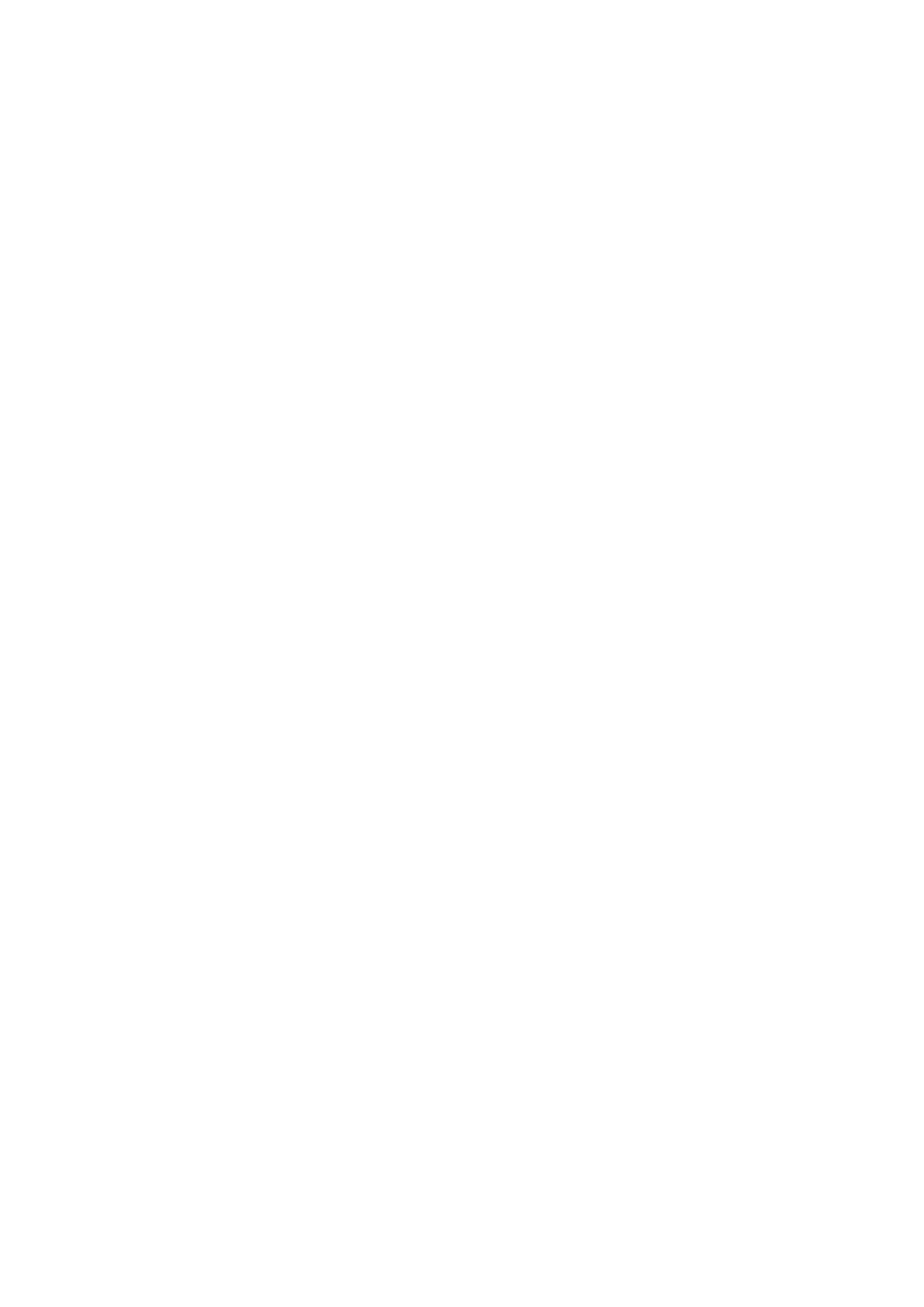# **Head 41 – Notification to third persons and consular authorities**

### **Provide that:**

(1) Where a person has been arrested and brought to a Garda custody facility, on suspicion of having committed an offence, the custody officer shall, on request, notify as soon as practicable—

(a) a third party reasonably named by the person; and

(b) where the person is a national of a country other than the State, his or her consul, of his or her arrest and the place in which he or she is detained.

(2) Where a member of the Garda Síochána has reasonable grounds to believe that the notification of a particular third party under *subhead (1)(a)*, would prejudice any investigation or criminal proceedings regarding the offence, the member is not obliged to notify that person, and a record that the person was not notified and the reason for it shall be made in the custody record.

(3) Consular officers shall be entitled to visit one of their nationals, or a national of another State for whom, by formal or informal arrangement, they offer consular assistance, who is an arrested person and to converse and correspond with him or her and to arrange for his or her legal representation.

#### Explanatory note

The right to have a third party notified is provided for in section 5 of the Act of 1984 together with the right to have a legal representative notified. This has been separated out here and the right of a foreign national to have his or her consul notified, currently provided for in Regulation 14 of the Custody Regulations has also been included here.

The right of access to a legal representative is provided for in Head 42.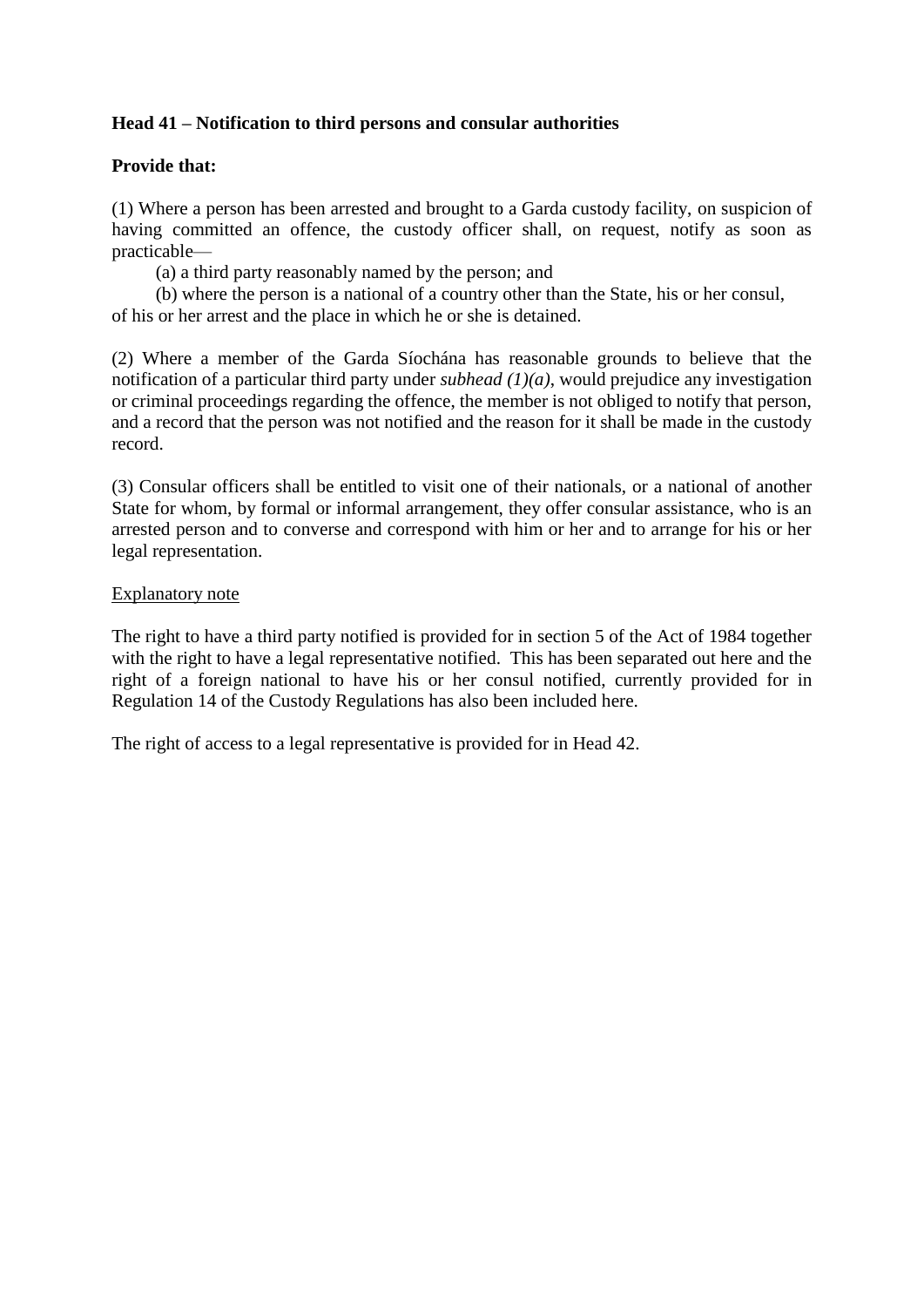# **Head 42** – **Access to legal representation**

### **Provide that:**

(1) A person in custody in a Garda custody facility shall be entitled to consult with a legal representative and the custody officer shall, on request, cause a legal representative to be notified accordingly as soon as practicable.

(2) Subject to *Head 43*, where a person is detained at a Garda custody facility, under *Head 44*, no questioning of the person shall take place nor shall he or she be asked to make a written statement until such time as he or she has had an opportunity to consult with a legal representative and, the period of time commencing from the time the person makes a request to consult with a legal representative and ending upon the conclusion of such a consultation, shall be excluded in reckoning a period of detention permitted under *Head 50*.

(3) Where a person is detained at a Garda custody facility, under *Head 44*, and during the course of questioning the person, the person makes a request to consult with a legal representative, no further questioning of the person shall take place nor shall he or she be asked to make a written statement until such time as he or she has had an opportunity to consult with a legal representative and, the period of time commencing from the time the person makes a request to consult with a legal representative and ending upon the conclusion of such a consultation, shall be excluded in reckoning a period of detention permitted under *Head 49.* 

(4) If a legal representative cannot be contacted within a reasonable timeframe or he or she is unable or unwilling to consult with the person referred to in *subhead (1)*, the person shall be given an opportunity to ask for another legal representative and, if the person asks for another legal representative, the custody officer shall notify or cause to be notified that other legal representative as soon as practicable.

(5) Where a person is detained in a Garda custody facility under *Head 44*, a legal representative may accompany the person at any interview conducted.

(6) Where a member of the Garda Síochána not below the rank of inspector reasonably believes that the presence of a legal representative referred to in *subhead (5)*, would prejudice any investigation or criminal proceedings regarding the offence, or, owing to the behaviour of the person, would be unduly disruptive, the member may require that the person concerned absent himself or herself from the interview.

(7) Where a member of the Garda Síochána not below the rank of inspector decides to exclude a legal representative from accompanying a person at an interview under *subhead (6)*, the member shall inform the person that *subhead (5)* continues to apply and he or she may be accompanied by another legal representative and the member shall make such arrangements as are necessary for the person to be so accompanied.

(8)(a) Subject to *paragraph (b)*, consultation with a legal representative, referred to in *subhead (1)*, shall take place in private.

(b) Any consultation with a legal representative may take place in the sight but out of hearing of a member of the Garda Síochána or the custody officer.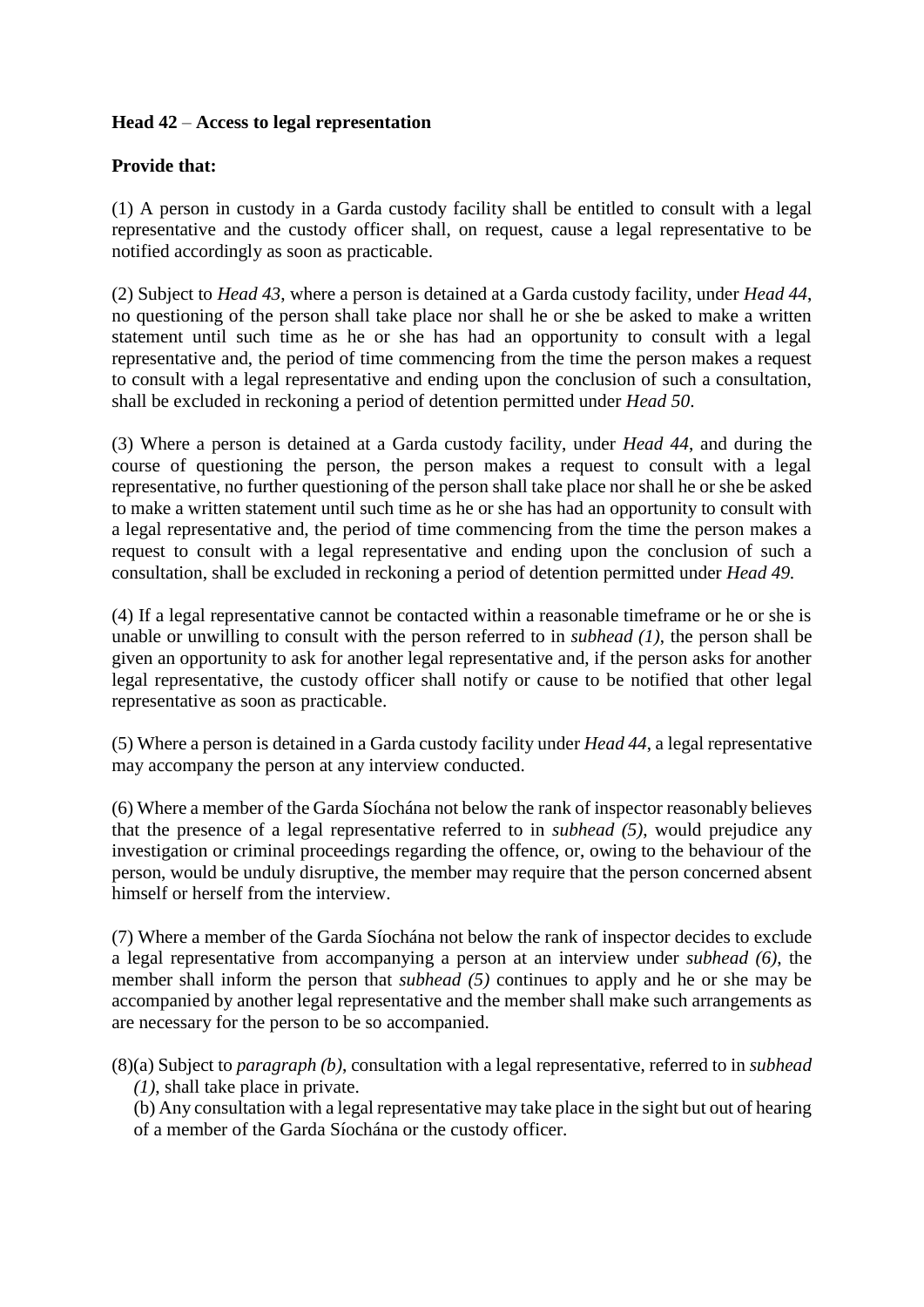(9) Where a person other than a person referred to in *subhead (1)* is in custody in a Garda custody facility, *subheads (1) and (4)* shall apply to that person with any necessary modifications.

(10) The right to consult referred to in *subhead (1)* means a right to consult in person, or, where the person in custody consents, by telephone.

#### Explanatory note

Subhead (1) provides that where a person is arrested and brought to a Garda custody facility of suspicion of having committed an offence, he or she has the right to consult with a legal representative. It also requires that a legal representative be notified.

Subhead (2) provides that a person who has been detained under Head 48 must be provided with access to a legal representative prior to questioning. It also provides that the time of waiting for the legal representative to arrive and the time taken for the consultation are not included in calculating the detention period.

Subhead (3) deals with a situation where a person requests to consult a legal representative during the course of an interview. In that case, the questioning must cease and the time of waiting for the legal representative to arrive and the time taken for the consultation are not included in calculating the detention period.

Subhead (4) provides that a person must be given an opportunity to request an alternative legal representative if the first one does not arrive within a reasonable period of time.

Subhead (5) provides for the right of a legal representative to attend at interview. The procedure to apply will be provided for in a Code of Practice under Head 64.

Subheads (6) and (7) provide that a legal representative may be prevented from attending at interview with an accused person, on the authorisation of an Inspector, where his or her presence would be unduly disruptive or prejudice an investigation. Another legal representative may intend the interview instead.

Subhead (8) provides that consultations with legal representatives shall take place in private but that a Garda member may be able to see the person during the consultation.

Subhead (9) applies right to consult with a legal representative to persons in custody who have not been arrested but are there for some other reason (for example, they have been taken there to be searched pursuant to a stop and search under Head 9). This reflects the current position under the Criminal Justice Act 1984 (Treatment of Persons in Custody) Regulations 1987.

Subhead (10) provides that a person can consult with a legal representative in person or by telephone, if the person consents to telephone consultation.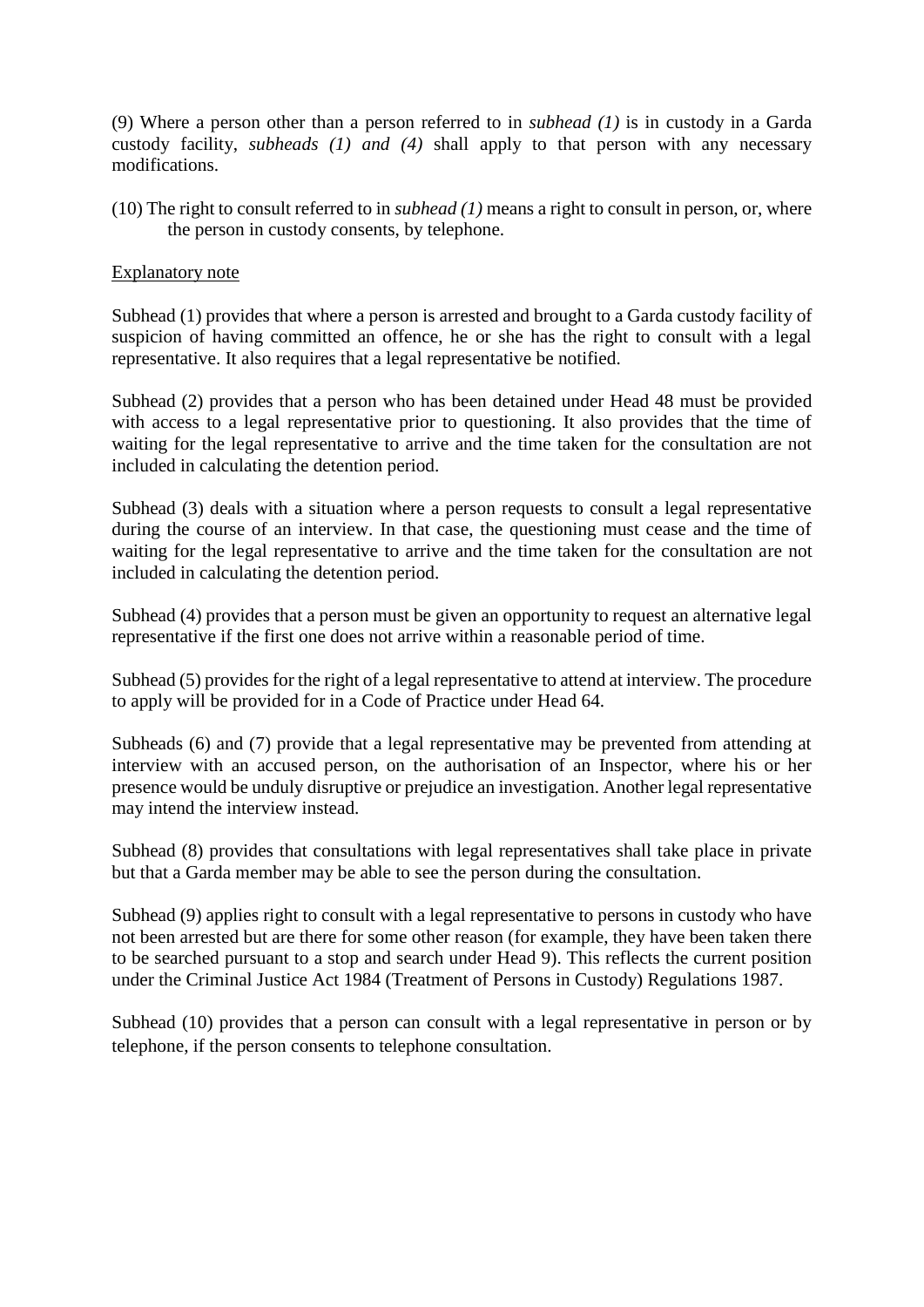# **Head 43 – Questioning of an accused person prior to legal advice**

# **Provide that:**

(1) Subject to *subhead (2)*, a person other than a person under the age of eighteen may waive his or her right to consult with a legal representative under *Head 42*, provided that he or she:

(a) has been informed of the right in a manner and language that he or she understands; and

(b) expresses clearly that he or she wishes to waive that right.

(2) A person who refuses to consult with a legal representative who has made himself or herself available for the purpose of consulting with the person shall, in so refusing to consult with the legal representative, be deemed to have waived his or her right to consult a legal representative.

(3) Where a person waives or is deemed under *subhead (2)* to have waived his or her right to consult with a legal representative, the questioning of that person may commence.

(4) A member of the Garda Síochána not below the rank of inspector may authorise the questioning of a person who has not yet consulted with a legal representative where the member concerned has reasonable grounds for believing that to delay the questioning would involve a risk of—

- (a) interference with, or injury to, other persons,
- (b) serious loss of, or damage to, property,
- (c) the destruction of, or interference with, evidence,

(d) accomplices being alerted or the securing of their apprehension being made more difficult, or

(e) hindering the recovery of property obtained as a result of an offence or the recovery of the value of any proceeds of an offence.

- (5) Where an authorisation is given under *subhead (4)*, the member of the Garda Síochána not below the rank of inspector shall give a notice in writing in the prescribed form to the detained person which shall—
	- (a) state that an authorisation has been given,

(b) specify the time at which the authorisation was given together with the time at which the notice was given,

and that member shall explain to the person orally the effect of the notice so given.

(6) An authorisation under *subhead (4)* shall be recorded in the custody record.

#### Explanatory note

Subhead (1) provides that a person over 18, who has been advised of his or her right to consult with a legal representative, is entitled to waive that right if he or she has been clearly informed of the right and has explicitly stated his or her desire to waive it.

Subhead (2) provides that a refusal to consult with a legal representative who is available for consultation may be deemed a waiver of the right.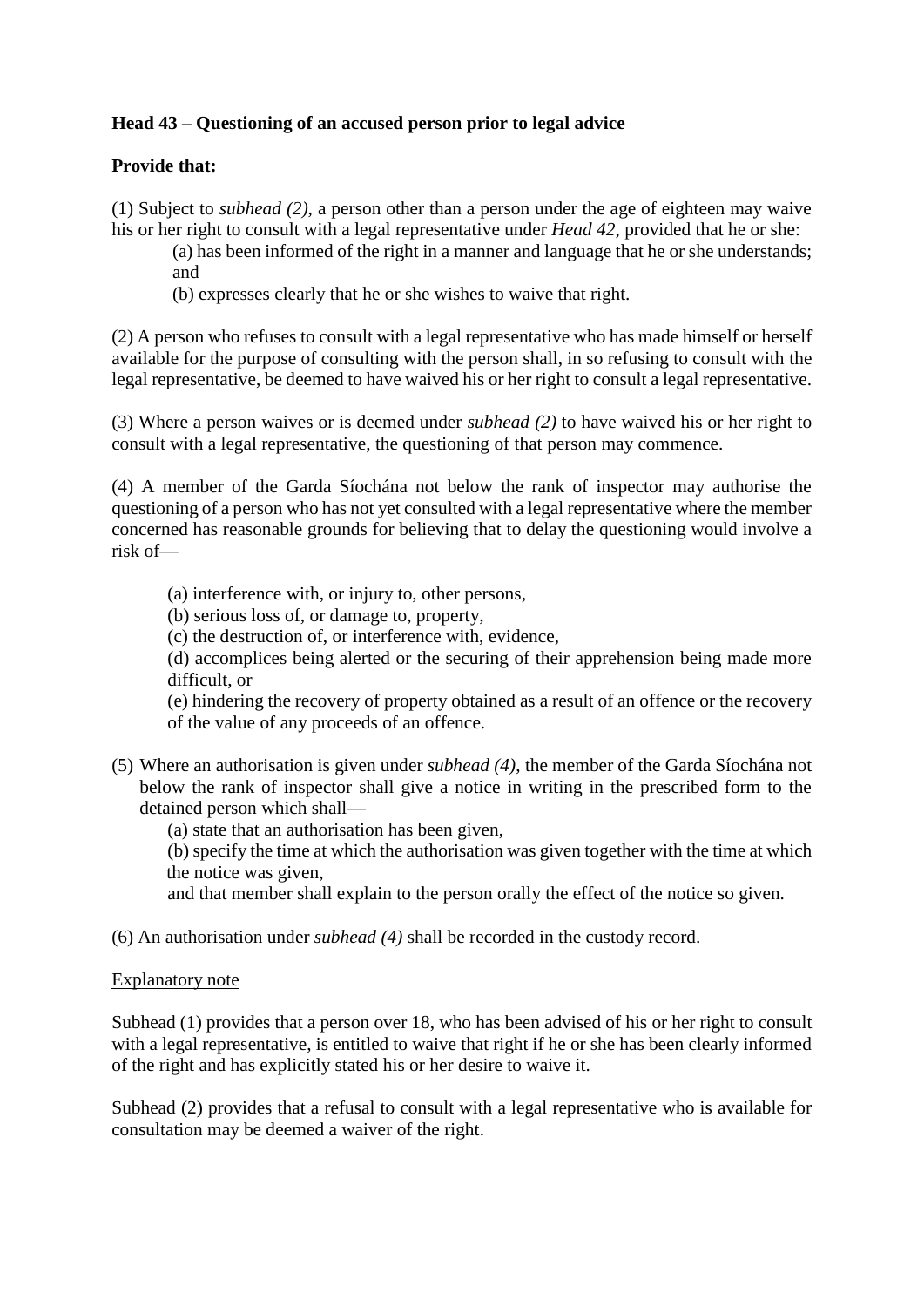Subhead (3) provides that questioning of a person who has waived the right to consult a legal representative or is deemed to have waive that right, may begin.

Subhead (4) provides that questioning of a detained person may begin before he or she has consulted with a legal representative in certain specified circumstances where there is an immediate risk if the questioning does not commence.

The text of this Head is largely drawn from section 5A of the Act of 1984, inserted by the Criminal Justice Act 2011, which aimed to provide for the right to consult with a legal representative prior to questioning. Section 5A has not been commenced as it requires amendment to the Custody Regulations and is also awaiting primary legislation to provide for the right of access to a lawyer during interview.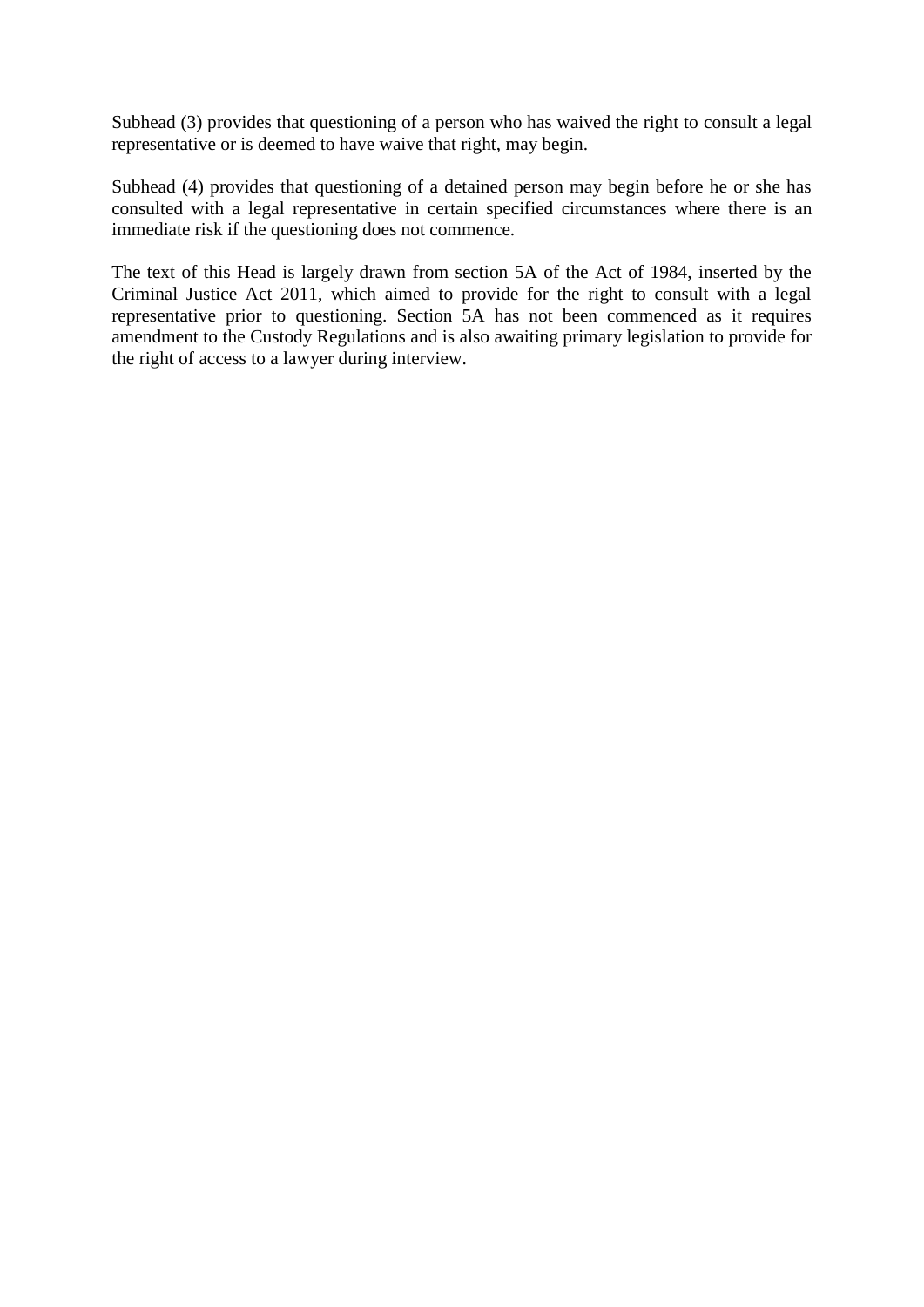# **Chapter 3** – **Powers of detention**

#### **Head 44 – Detention after arrest for investigation of serious offence**

#### **Provide that:**

- (1) Where a member of the Garda Síochána arrests a person under *Head 23(1)* for a serious offence or offences, the person may be detained in a Garda custody facility for such period as is authorised by this *Part,* if the custody officer of the facility in which the person was arrested or to which he or she was brought following arrest, has at the time of the person's arrest or arrival at the facility following arrest, reasonable grounds for believing that his or her detention is necessary for the proper investigation of the offence or offences.
- (2) Where a member of the Garda Síochána arrests a person pursuant to an authority of a judge of the District Court under *Head 31*, the person may be taken to and detained in a Garda custody facility for such period as is authorised by this *Part* if the custody officer of the facility to which the person is taken on arrest has at the time of the persons arrival at the facility reasonable grounds for believing that his or her detention is necessary for the proper investigation of the offence.
- (3) (a) Subject to *paragraph (b),* this Head shall not apply to a person below the age of twelve years.

(b) If the custody officer of the Garda custody facility in which a person is detained has reasonable grounds for believing that the person is not below the age of twelve years the subsection shall apply to him as if he were of that age, provided that, where such member ascertains or has reasonable grounds for believing that the person is below that age, he shall be released from custody forthwith unless his detention is authorised apart from this Bill.

#### Explanatory note

This Head provides the power to detain a person where the detention is necessary for the proper investigation of the offence.

The wording used is amended from the wording of the 1984 Act to align with provisions in the arrest part. The same wording as used in the 1984 Act is used in the section 50 of the Criminal Justice Act 2007 and very similar wording is used in the Criminal Justice (Drug Trafficking) Act 1996. This should effectively combine and replace those three provisions which will be repealed. The amendments remove the reasons for arrest as these are now covered by a cross reference to Head 23. The power to take a person to a Garda custody facility is also removed as this is now provided for in Head 36.

Subhead (2) provides for the same detention power in the case of a person re-arrested under warrant by a district court judge (in respect of an offence for which he or she has been previously detained and released without charge and where additional evidence has come to the attention of the Gardaí). This is currently provided for in both the 1984 and 2007 Act.

Subhead (4) dis-applies the power to detain a person on arrest to children under the age of 12. The wording for this subhead has been taken from section 4(7) of the 1984 Act.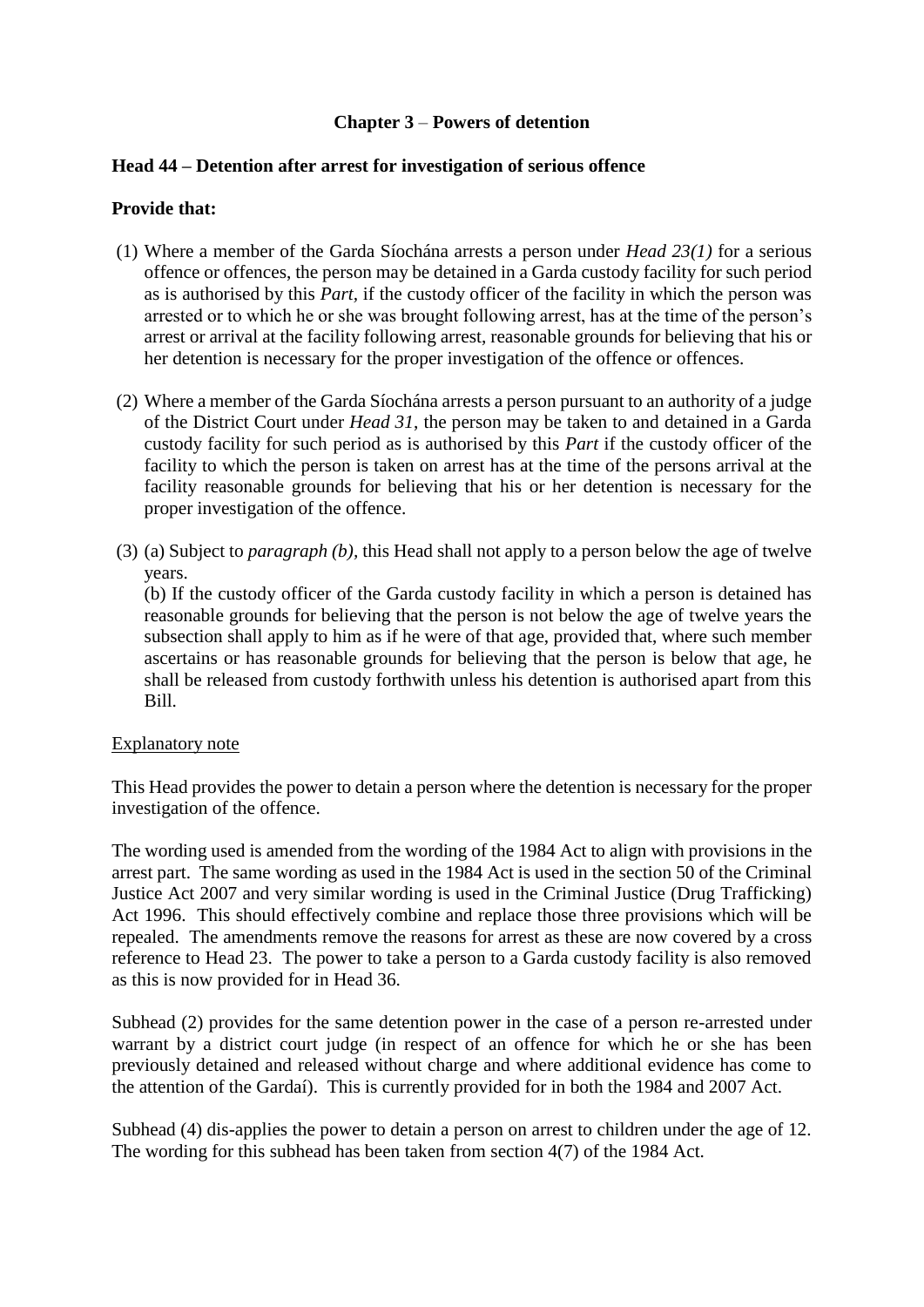## **Head 45 – Maximum period of detention**

### **Provide that:**

(1) Subject to the provisions of this *Part*, the period for which an arrested person may be detained under this *Part* shall not exceed six hours from the time of arrest.

(2) (a) A member of the Garda Síochána not below the rank of inspector may direct that a person detained pursuant to *subhead (1)* be detained for a further period, or periods, not exceeding six hours each from the time of expiry of the previous period, if he or she has, reasonable grounds for believing that such further detention is necessary for the proper investigation of the offence.

(b) The period for which an arrested person may be detained, pursuant to a direction or directions under paragraph (a) shall not exceed 24 hours from the time of arrest.

- (3) A member of the Garda Síochána not below the rank of chief superintendent may direct that a person detained pursuant to a direction under *subhead (2)*—
	- (a) in respect of an offence under *Schedule 5*, or
	- (b) where the person has been arrested on suspicion of having committed two or more serious offences which do not arise out of the same set of facts,

be detained for a further period not exceeding 24 hours if he or she has reasonable grounds for believing that such further detention is necessary for the proper investigation of the offence concerned.

### Explanatory note

This Head provides for the maximum periods of detention available for a person detained under Head 44. Subhead (1) provides that the initial period of detention, for any serious (currently defined as 'arrestable') offence, is 6 hours.

Subhead (2) provides for an extension, or extensions, of the period of detention in blocks of up to 6 hours each, authorised by an inspector, if the inspector believes it is necessary for the proper investigation of the offence. The wording differs from the current wording to ensure that if a period of less than 6 is authorised, additional extensions may still be authorised to bring the total to 24 hours. This is available in the case of all serious offences and will bring the maximum period which a person may be detained up to 24 hours.

At present a superintendent can extend the detention period for any arrestable offence for an additional 6 hours and a chief superintendent can extend it for 12 further hours (total 24 hours). Under the new Head all extensions up to 24 hours can be authorised at the rank of inspector or above.

Subhead (3) provides for an additional period of extended detention of a further 24 hours, which may be authorised by a chief superintendent if the chief superintendent believes it is necessary for the proper investigation of the offence. This applies only in the case of schedule 5 offences (more serious offences – there are currently no offences for which there is a 48 hour maximum). The text also allows for an extension for this period where multiple offences which occurred as separate incidents are being investigated. The wording 'the same set of facts' is taken from section 6 of the Criminal Justice Act 1951.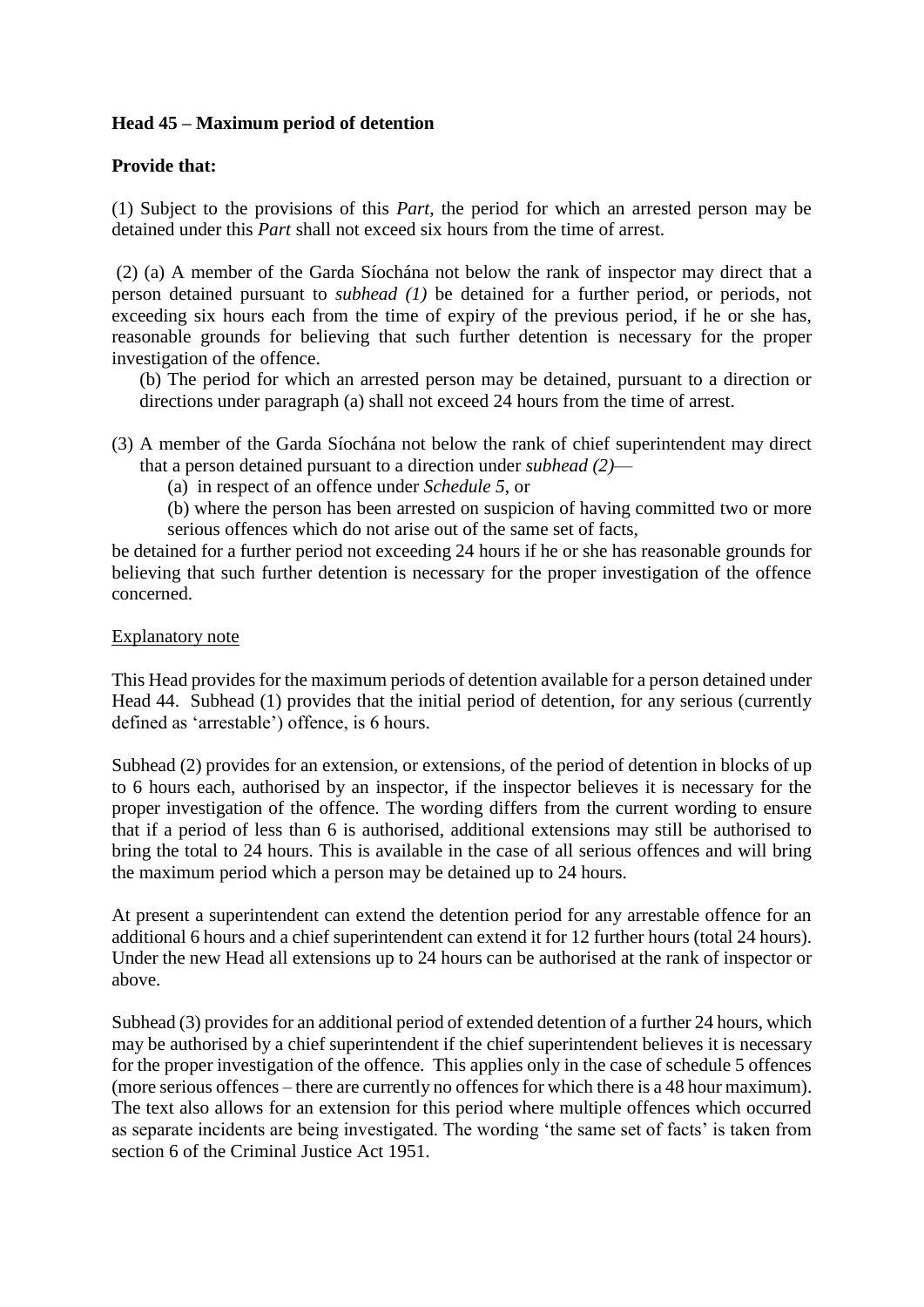# **Head 46 – Record of direction extending detention**

### **Provide that:**

(1) A direction pursuant to *Head 45* may be given orally or in writing and, if given orally, shall be recorded in writing as soon as practicable.

(2) The direction or, if it was given orally, the written record of it shall be signed by the officer giving it and—

- (a) shall state the date and time when it was given, the length of detention, the officer's name and rank and that the officer had reasonable grounds for believing that such further detention was necessary for the proper investigation of the offence concerned, and
- (b) shall be noted in the custody record under *Head 59*.

### Explanatory note

Subhead (1) is taken from section  $4(3)(c)$  of the Criminal Justice Act 1984. Subhead (2) is modelled on section 2(2)(d) to (f) of the Criminal Justice (Drug Trafficking) Act 1996 with the addition of 'the length of detention'.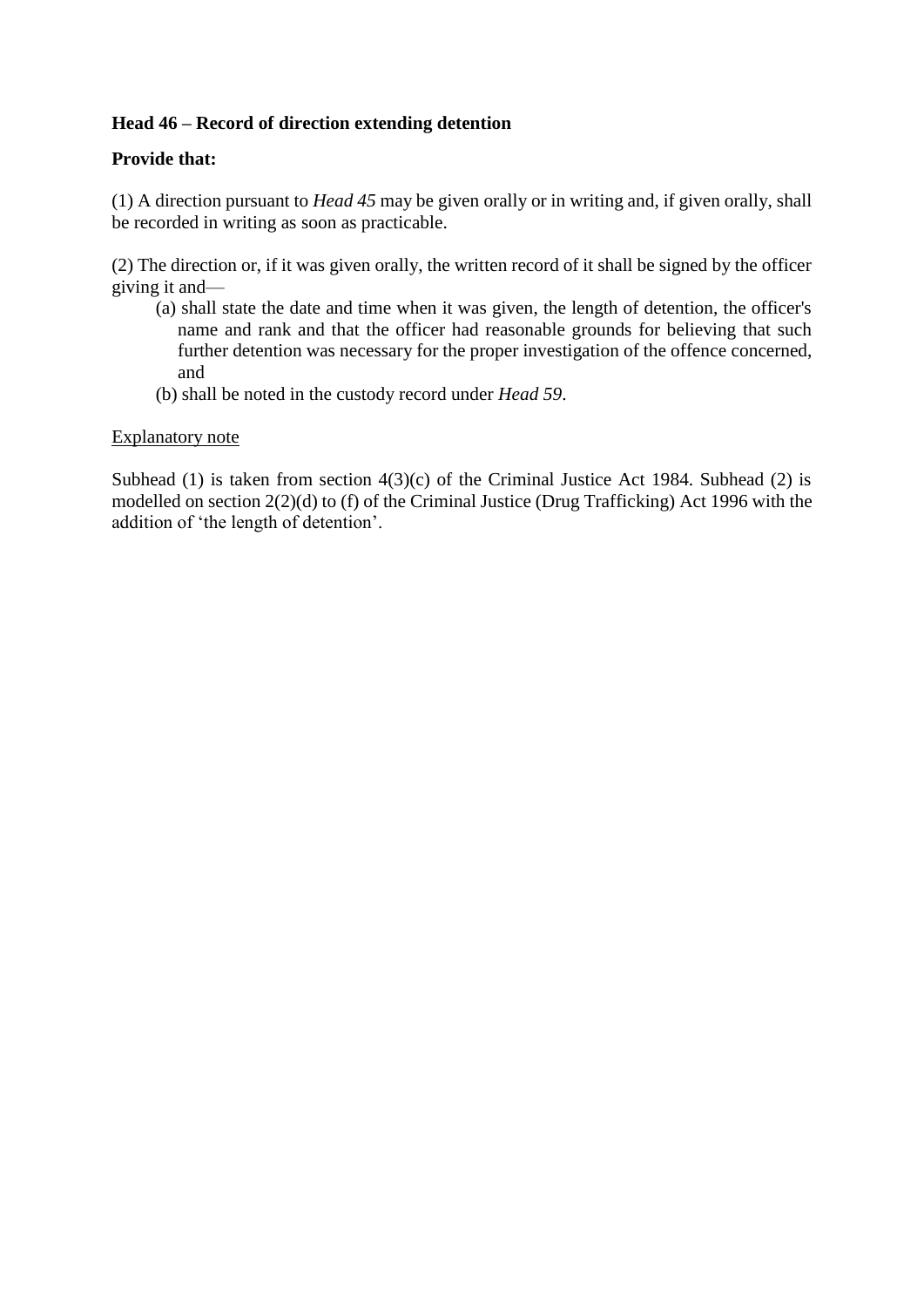# **Head 47 – Extended period of detention for Schedule 5 offences**

## **Provide that:**

(1) A member of the Garda Síochána not below the rank of superintendent may apply to a judge of the Circuit Court or a judge of the District Court for a warrant authorising the detention of a person detained pursuant to a direction under *Head 45(3)(a)*, in respect of an offence under *Schedule 5,* for a further period not exceeding 72 hours if he or she has reasonable grounds for believing that such further detention is necessary for the proper investigation of the offence concerned.

(2) On an application under *subhead (1)* the judge concerned shall issue a warrant authorising the detention of the person to whom the application relates for a further period not exceeding 72 hours if, but only if, the judge is satisfied that such further detention is necessary for the proper investigation of the offence concerned and that the investigation is being conducted diligently and expeditiously.

(3) A member of the Garda Síochána not below the rank of superintendent may apply to a judge of the Circuit Court or a judge of the District Court for a warrant authorising the detention of a person detained under a warrant issued pursuant to *subhead (2)*, for a further period not exceeding 48 hours, if he or she has reasonable grounds for believing that such further detention is necessary for the proper investigation of the offence concerned.

(4) On an application under *subhead (3)* the judge concerned shall issue a warrant authorising the detention of the person to whom the application relates for a further period not exceeding 48 hours if, but only if, the judge is satisfied that such further detention is necessary for the proper investigation of the offence concerned and that the investigation is being conducted diligently and expeditiously.

## Explanatory note

Head 47 provides for the Court extended detention periods. It is modelled on provisions of extended detention in the Criminal Justice (Drug Trafficking) Act 1996 and section 50 of the Criminal Justice Act 2007. The rank of Garda officer authorised to apply to the Court for an extension of detention under this Head has been set at superintendent, rather than chief superintendent under the existing powers. Given that the Court is the effective safeguard for the detained person's rights under this Head, this change would appear to be appropriate given the operational issues arising under the new Garda operating model.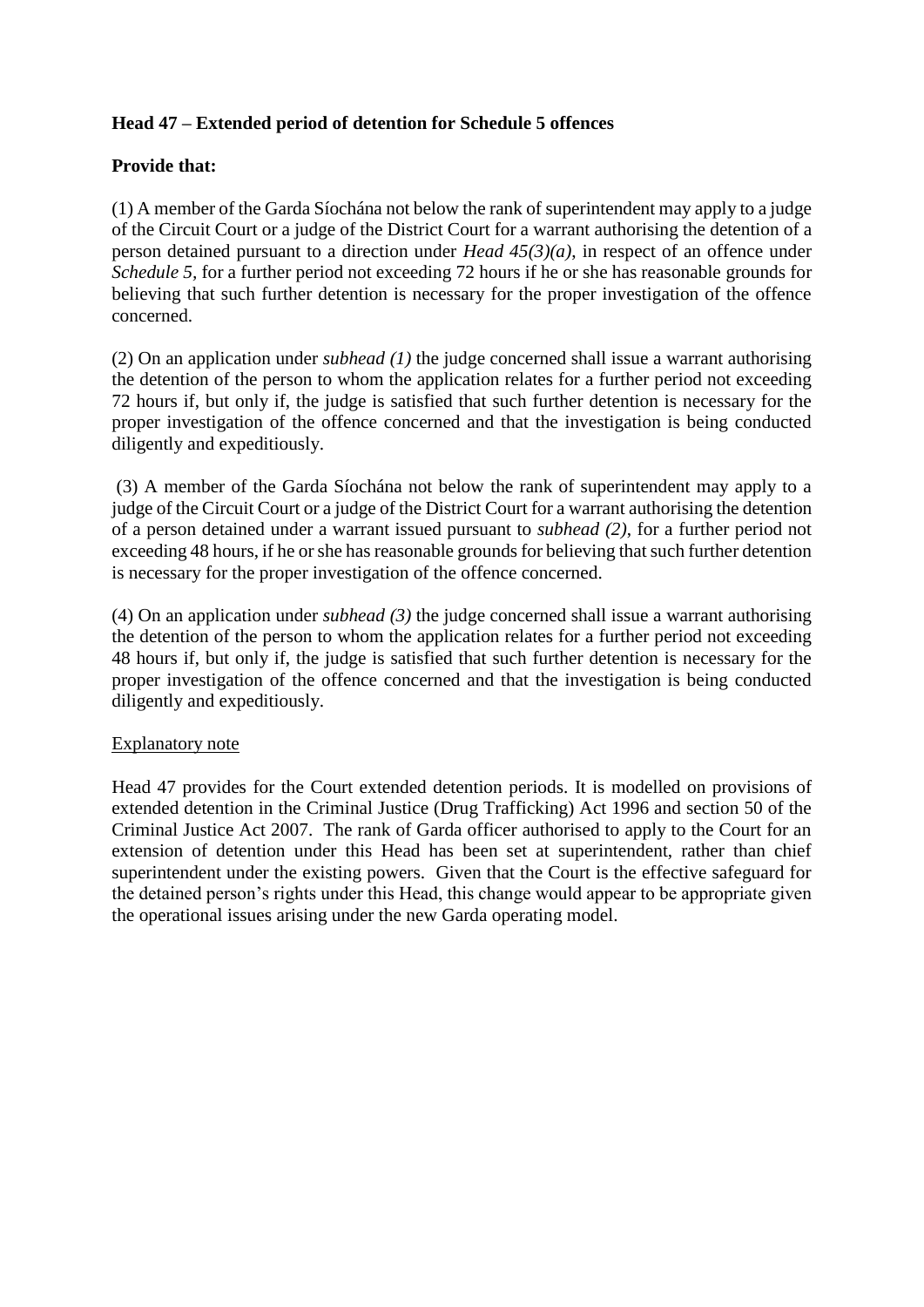# **Head 48 – Judicial powers on hearing applications for detention extension**

## **Provide that:**

(1) On an application under *Head 47(1)* or *(3)* the person to whom the application relates shall be produced before the judge concerned and the judge shall hear any submissions made and consider any evidence adduced by or on behalf of the person and the officer of the Garda Síochána making the application.

(2) (a) Without prejudice to *paragraph (b)*, where a judge hearing an application under *Head 47* is satisfied, in order to avoid a risk of prejudice to the investigation concerned, that it is desirable to do so, he may—

- (i) direct that the application be heard otherwise than in public, or
- (ii) exclude from the Court during the hearing all persons except officers of the Court, persons directly concerned in the proceedings, bona fide representatives of the Press and such other persons as the Court may permit to remain.

(b) On the hearing of an application under *Head 47* the judge may, of his or her own motion or on application by the member of the Garda Síochána making the application under *Head 47*, where it appears that—

- (i) particular evidence to be given by any member of the Garda Síochána during the hearing (including evidence by way of answer to a question asked of the member in cross-examination) concerns steps that have been, or may be, taken in the course of any inquiry or investigation being conducted by the Garda Síochána with respect to the suspected involvement of the person to whom the application relates, or any other person, in the commission of the offence to which the detention relates or another offence, and
- (ii) the nature of those steps is such that the giving of that evidence concerning them could prejudice, in a material respect, the proper conducting of any foregoing inquiry or investigation,

direct that, in the public interest, the particular evidence shall be given in the absence of every person, including the person to whom the application relates and any legal representative (whether of that person or the applicant), other than—

> (I) the member or members whose attendance is necessary for the purpose of giving the evidence to the judge; and

> (II) if the judge deems it appropriate, such one or more of the clerks or registrars of the Court as the judge determines.

(c) If, having heard such evidence given in that manner, the judge considers the disclosure of the matters to which that evidence relates would not have the effect referred to in *paragraph (b)(ii)*, the judge shall direct the evidence to be re-given in the presence of all the other persons or, as the case may be, those of them not otherwise excluded from the Court under *paragraph (a)*.

(d) If any matter is published or broadcast in contravention of *paragraph (a)*, the following persons, namely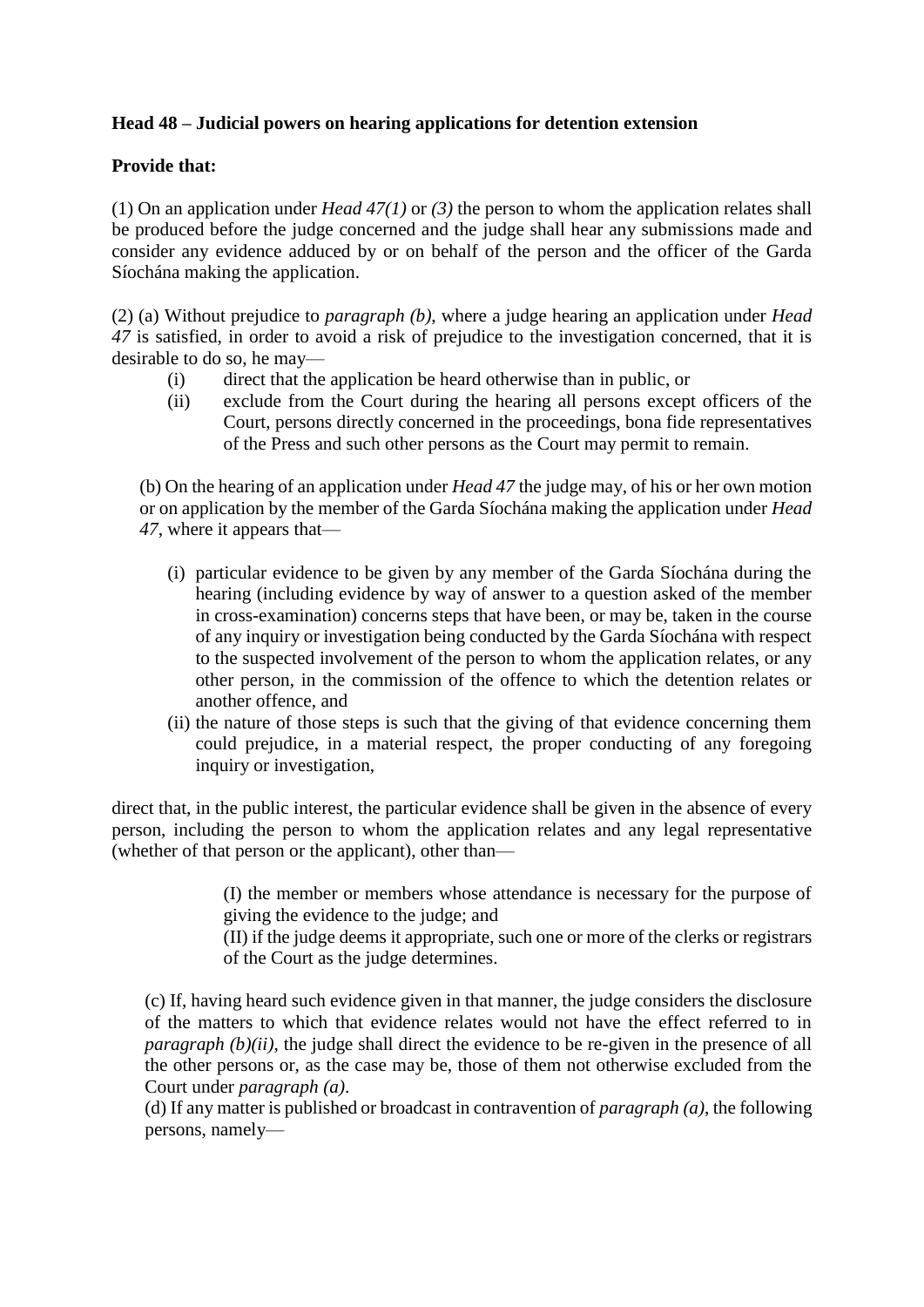(i) in the case of a publication in a newspaper or periodical, any proprietor, any editor and any publisher of the newspaper or periodical,

(ii) in the case of any other publication, the person who publishes it, and

(iii) in the case of a broadcast, any person who transmits or provides the programme in which the broadcast is made and any person having functions in relation to the programme corresponding to those of the editor of a newspaper, shall be guilty of an offence.

(e) A person guilty of an offence under *paragraph (d)* shall be liable—

(i) on summary conviction, to a fine not exceeding  $\epsilon$ 5,000 or to imprisonment for a term not exceeding 12 months or to both,

(ii) on conviction on indictment, to a fine not exceeding  $\epsilon$ 50,000 or to imprisonment for a term not exceeding 3 years or to both.

(f) Where an offence under this subhead is committed by a body corporate and is proved to have been so committed with the consent, connivance or approval of or to be attributable to any neglect on the part of a person being a director, manager, secretary or other officer of the body corporate or any other person who was acting or purporting to act in any such capacity, that person as well as the body corporate shall be guilty of an offence and be liable to be proceeded against and punished as if he or she were guilty of the first-mentioned offence.

(g) Where the affairs of a body corporate are managed by its members, *paragraph (f)* shall apply in relation to the acts and defaults of a member in connection with his or her functions of management as if he or she were a director or manager of the body corporate.

(3) Save where any rule of law requires such an issue to be determined by the Court, in an application under *Head 47* no issue as to the lawfulness of the arrest or detention of the person to whom the application relates may be raised.

(4) (a) In an application under *Head 47* it shall not be necessary for a member of the Garda Síochána, other than the member making the application, to give oral evidence for the purposes of the application and the latter member may testify in relation to any matter within the knowledge of another member of the Garda Síochána that is relevant to the application notwithstanding that it is not within the personal knowledge of the member.

(b) However, the Court hearing such an application may, if it considers it to be in the interests of justice to do so, direct that another member of the Garda Síochána give oral evidence and the Court may adjourn the hearing of the application for the purpose of receiving such evidence.

(5) In this Head—

"broadcast" means the transmission, relaying or distribution by wireless telegraphy, cable or the internet of communications, sounds, signs, visual images or signals, intended for direct reception by the general public whether such communications, sounds, sign, visual images or signals are actually received or not;

"publish" means publish, other than by way of broadcast, to the public or a portion of the public.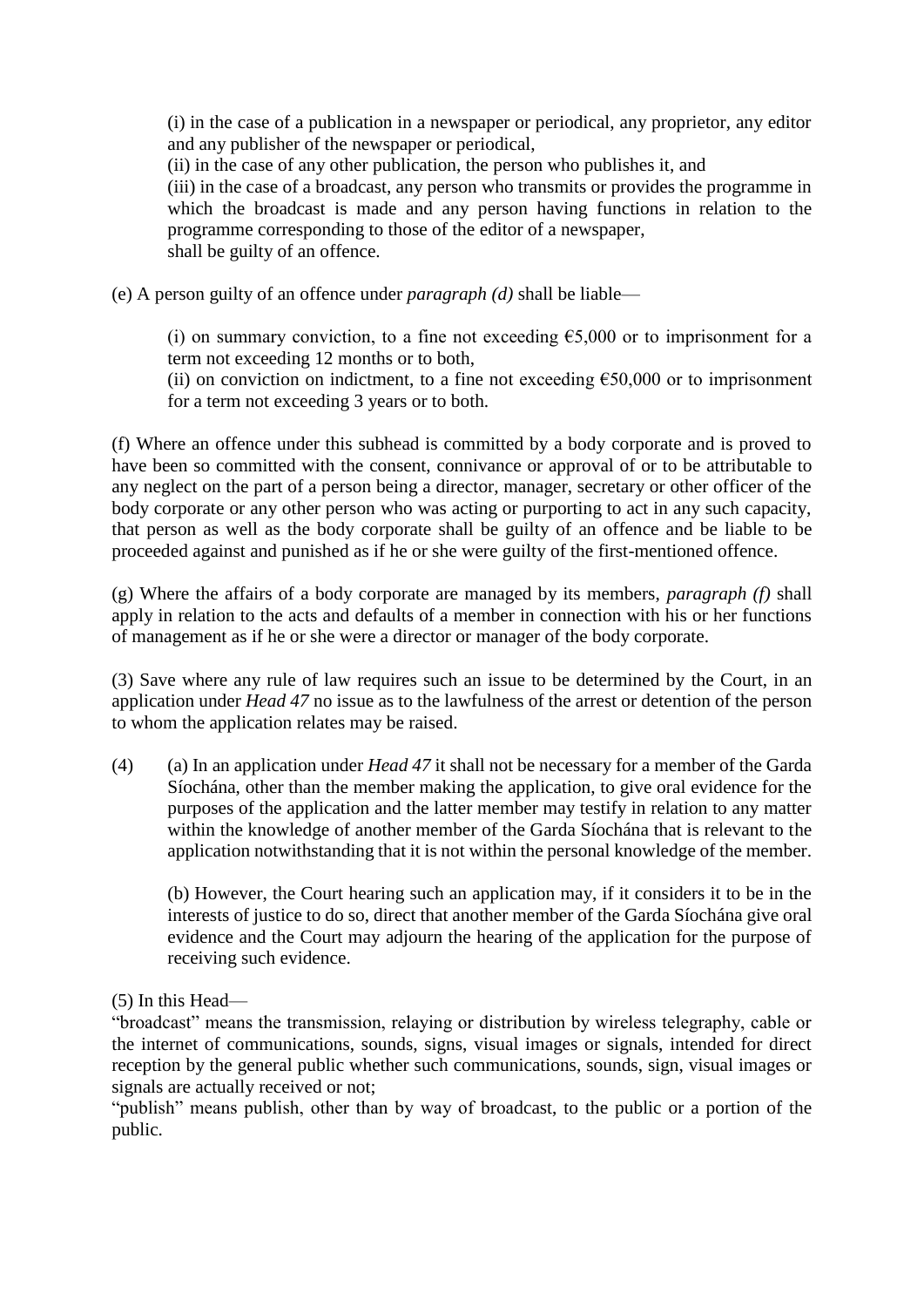#### Explanatory note

The above provisions are largely taken from the Criminal Justice (Drug Trafficking) Act 1996. Subhead (1) provides that where an application for an extended period of detention is made, the detained person shall be brought before the court and may make submissions.

Subheads (2) to (4) were inserted by section 23 of the Criminal Justice (Amendment) Act 2009 for the purposes of ensuring that court applications to extend detention do not operate in a manner that prejudices the investigation of crime by, for example, the disclosure of sensitive information. There was an additional aim to avoid the unnecessary diversion of Garda personnel away from ongoing investigations. Similar provisions were inserted into section 30 of the Offences Against the State Act 1939 and section 50 of the Criminal Justice Act 2007 also by the 2009 Act (that is all enactments that permit detention beyond 48 hours).

Subhead (2) provides that applications for an extended period of detention may be made in private, or particular evidence be given in private and prohibits the publication of any information other than the fact that the hearing has taken place. Paragraph (e) provides that publication of information in breach of these provisions is an offence punishable on summary conviction of up to 12 months imprisonment, or on indictment of up to 3 years imprisonment.

Subhead (3) provides that the question of the lawfulness of the initial arrest cannot be dealt with in such hearings and subhead (4) provides that the member of the Gardaí making the application does not need to testify in the hearing and any other member can give evidence on his or her behalf.

The definitions in subhead (5) are taken from section 3A of the Criminal Justice (Drug Trafficking Act 1996, as inserted by the Criminal Justice (Amendment) Act 2009.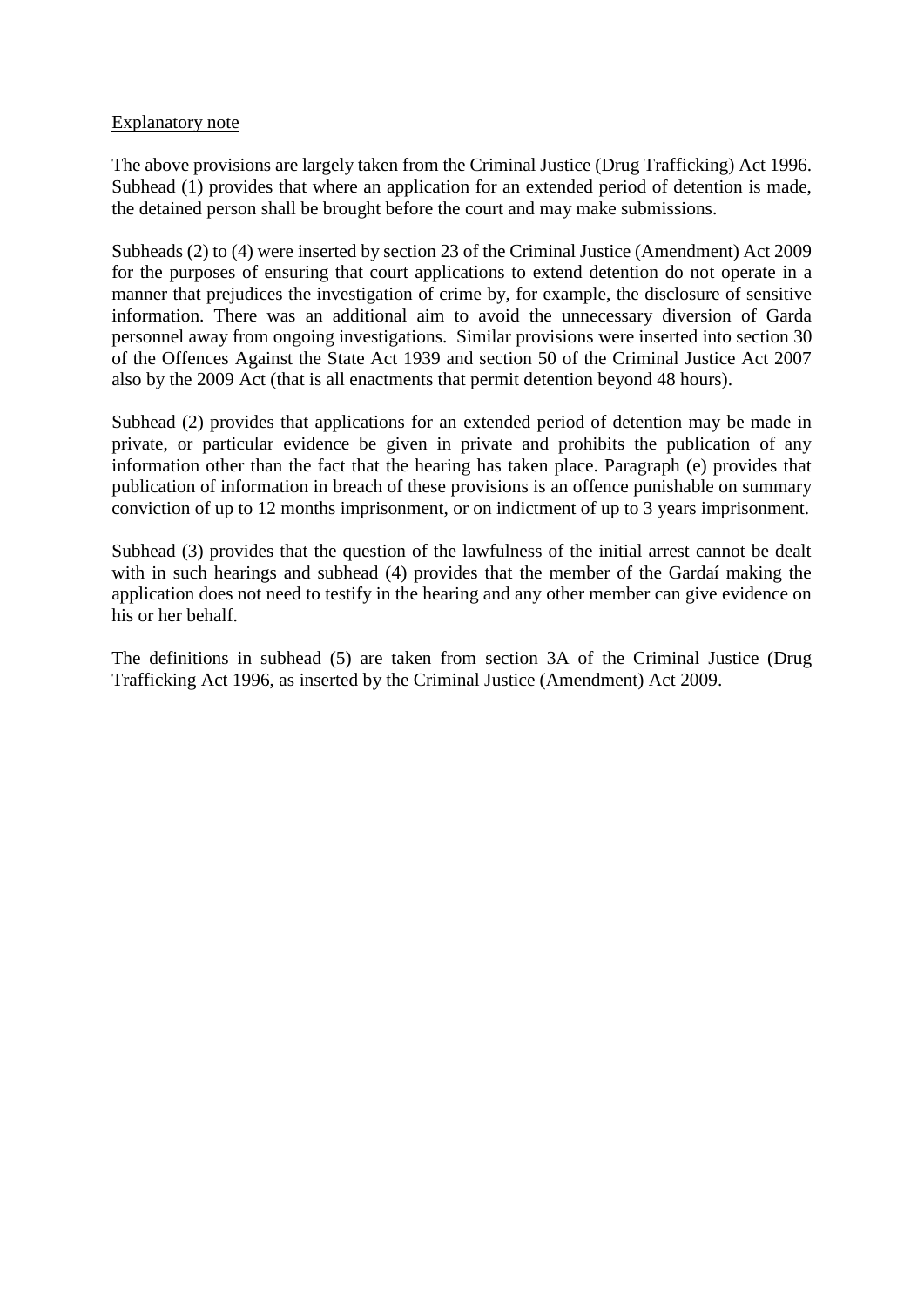# **Head 49 – Reckoning the period of detention**

## **Provide that:**

(1) Where a person detained pursuant to *Head 44* is taken to a court in connection with an application relating to the lawfulness of his or her detention, the time during which he is absent from the place of detention for that purpose shall be excluded in reckoning a period of detention permitted by this *Part.*

(2) To avoid doubt, it is hereby declared that a person who is being detained pursuant to *Head 44* in connection with an offence shall in no case be held in detention (whether for the investigation of that or any other offence) for longer than-

- (a) in the case of a serious offence that is not a *Schedule 5* offence, twenty-four hours or forty-eight hours if *Head 45(3)(b*) applies; or
- (b) in the case of a *Schedule 5* offence, 168 hours,

from the time of his arrest, not including any period which is to be excluded under *Head 39*, *Head 40*, *Head 42* or *Head 53* and *Head 54* in reckoning a period of detention.

### Explanatory note

This Head provides in subhead (1) that any period in which a person is taken to court to contest the lawfulness of his or her arrest shall not be counted in calculating the period of detention permitted.

Subhead (2) provides, for clarity, a list of all of other time periods which are not included in calculating the maximum period of detention permitted.

The Head follows the wording of subsection 4(9) of the Criminal Justice Act 1984, amended to provide for extended periods of detention for Schedule 5 offences.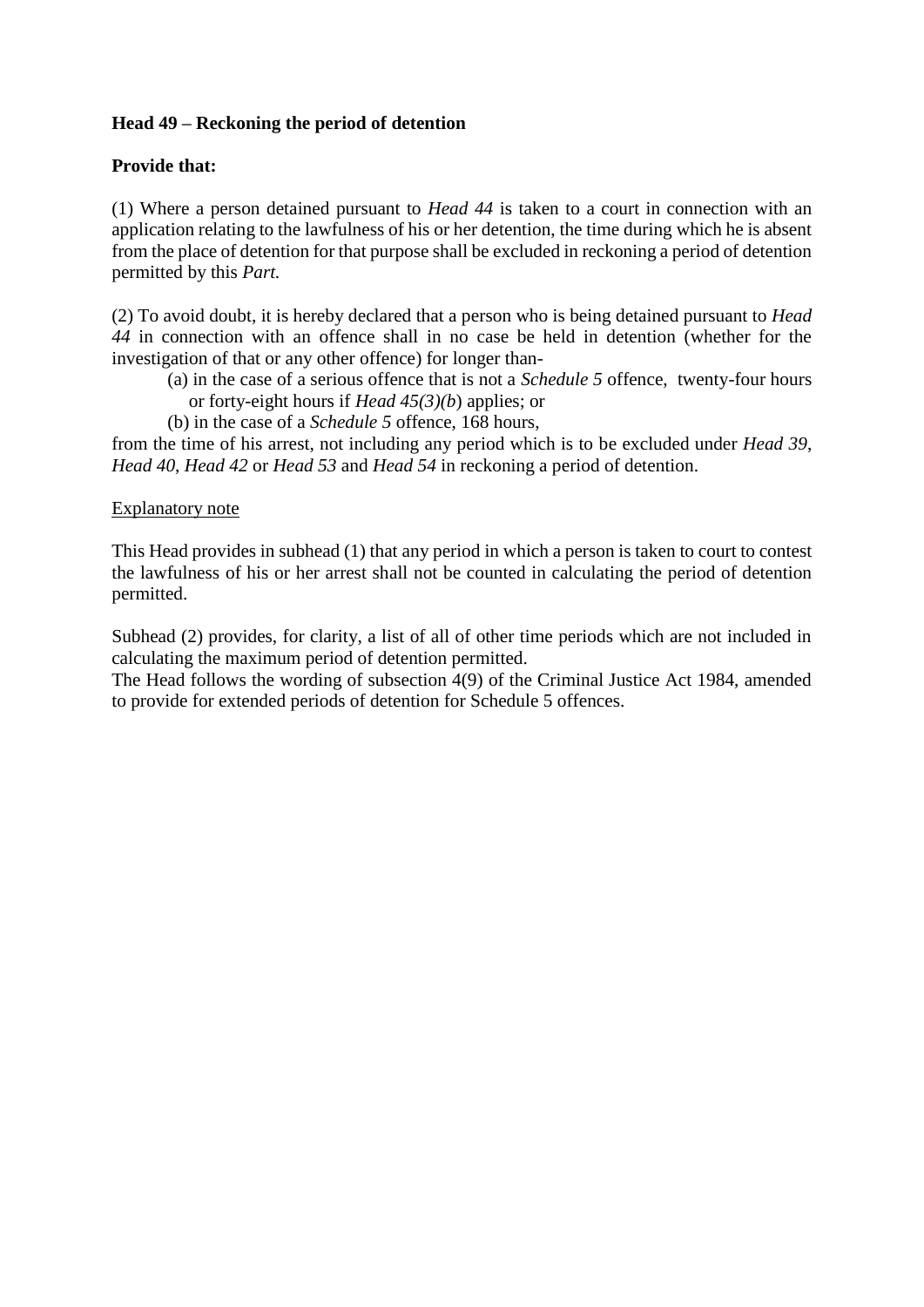### **Head 50 – Release from detention**

### **Provide that:**

- (1) If at any time during the detention of a person pursuant to this *Part* there are no longer reasonable grounds for believing that his or her detention is necessary for the proper investigation of the offence to which the detention relates, the person shall, subject to *subhead (3)*, be released from custody forthwith unless he or she is charged or caused to be charged with an offence and is brought before a court as soon as may be in connection with such charge or his or her detention is authorised apart from this Bill.
- (2) If at any time during the detention of a person pursuant to this *Part* there are no longer reasonable grounds for suspecting that he or she has committed a serious offence, he or she shall be released from custody forthwith unless his or her detention is authorised apart from this Bill.
- (3) If at any time during the detention of a person pursuant to this *Part* a member of the Garda Síochána, with reasonable grounds, suspects that person of having committed a serious offence, other than an offence to which the detention relates or an offence in respect of which the person's detention has been suspended under *Head 53*, and the custody officer of the facility has reasonable grounds for believing that the continued detention of that person is necessary for the proper investigation of that other offence, the person may continue to be detained in relation to the other offence as if that offence was the offence for which the person was originally detained.

### Explanatory note

This Head provides for the release of the person before the expiry of the permitted period of detention, where there is no longer a reason to detain the person. Subhead (1) provides that a person must be released from custody if there is no longer reasonable grounds to believe the detention is necessary for the proper investigation of the offence, unless the person is being charged immediately.

Subhead (2) provides for the person's immediate release if there are no longer grounds to suspect that he or she committed the offence in question.

Subhead (3) provides for an exception to the immediate release under subheads (1) or (2) if another serious offence is suspected during the detention period and the person can continue to be detained on the basis of that offence instead. This does not extend the overall period of detention.

This Head is modelled on sections 4(4), (5) and (5A) of the Criminal Justice Act 1984 and replaces those subsections.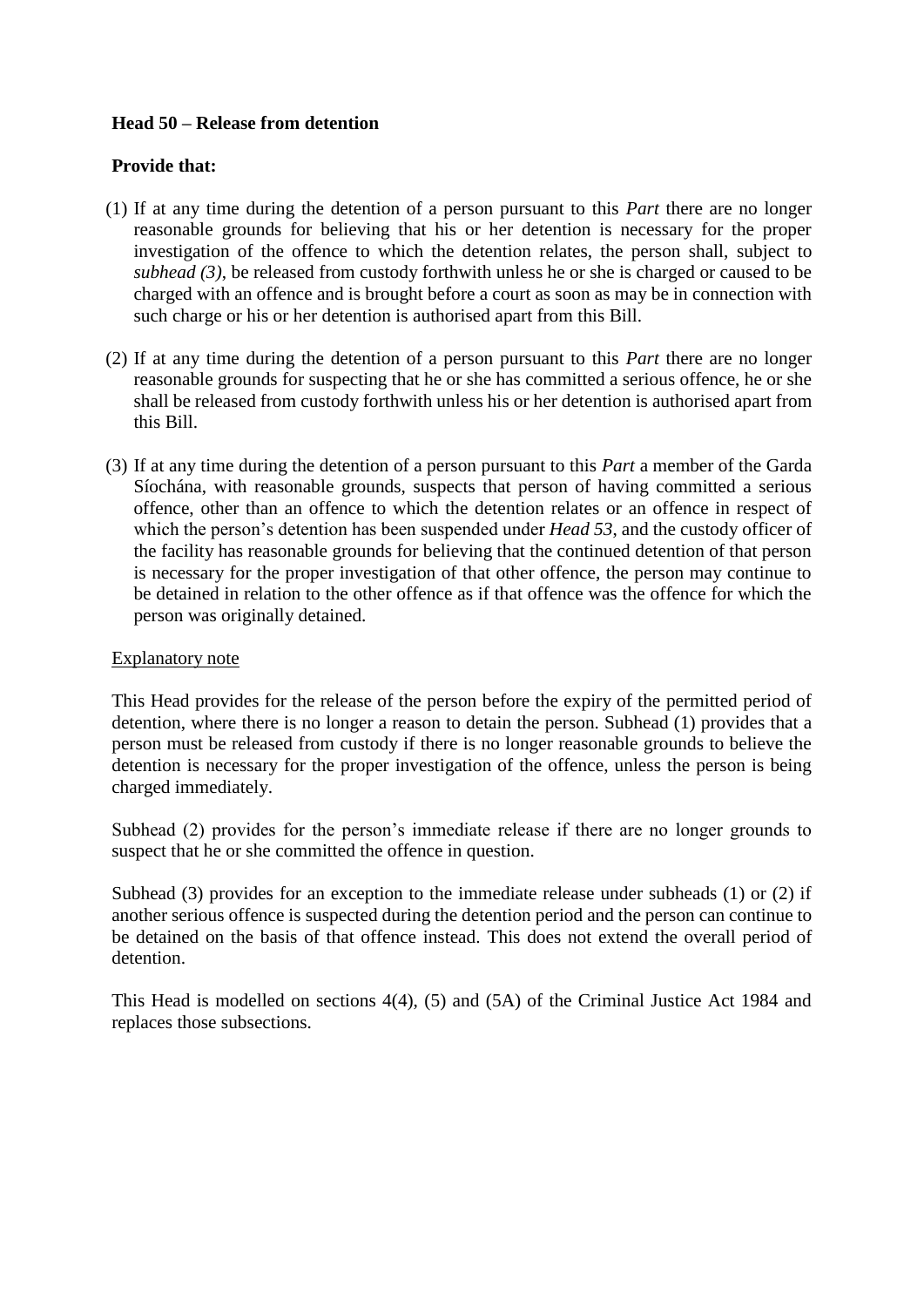## **Chapter 4 – Powers in relation to detained persons**

## **Head 51 – Power to take photograph, fingerprint and palm print**

### **Provide that:**

(1) Where a person is detained pursuant to *Head 44*, a member of the Garda Síochána may—

- (a) photograph him or her or cause him or her to be photographed;
- (b) take, or cause to be taken, his or her fingerprints and palm prints.

(2) Where photographs or fingerprints and palm prints, taken pursuant to *subhead (1)*, are lost or damaged or are otherwise imperfect, they may be taken on a second or further occasion.

(3) The powers conferred by *subheads (1)* or *(2)* shall not be exercised except on the authority of a member of the Garda Síochána not below the rank of inspector.

### Explanatory note

Subhead (1) provides a power for a Garda to take the photograph, fingerprint and palm print.

Subhead (2) provides that if a photo, fingerprint or palm print taken under subhead (1) is lost or damaged, it may be taken again.

Subhead (3) provides that the powers under subheads (1) and (2) may only be exercised on the authority of an inspector.

These powers are contained in section 6 of the Act of 1984. The other powers under section 6 have been omitted as they are addressed elsewhere in the Bill. The power under  $6(1)(a)$  – name and address – is provided for under Head 71. The powers to search a detained person under  $6(1)(b)$  and (f) and  $6(3)$  are provided under Head 37.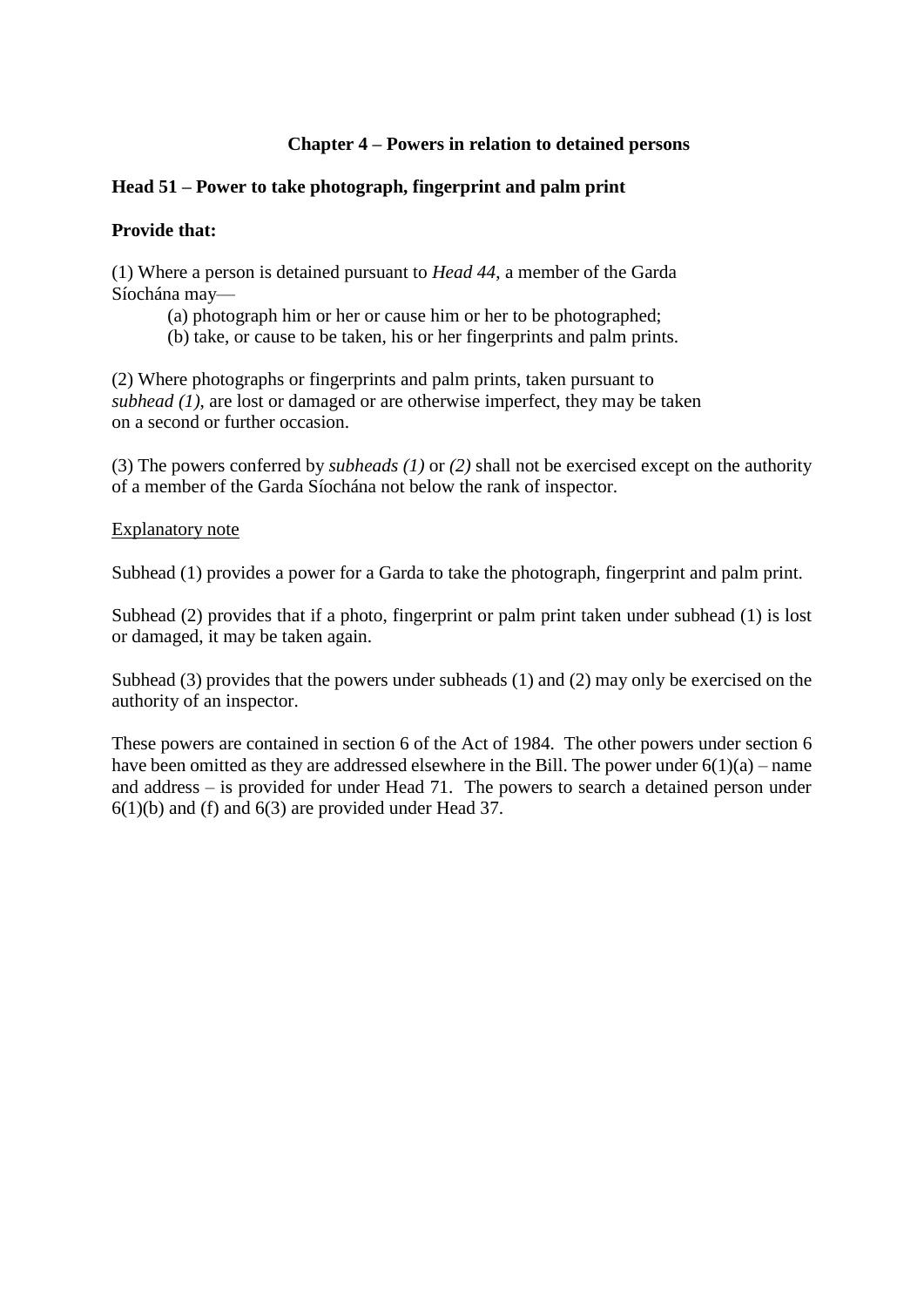# **Head 52 – Use of reasonable force to take photograph, fingerprint and palm print**

## **Provide that:**

(1) Without prejudice to the generality of *Head 51*, a member of the Garda Síochána and the member or members of the Garda Síochána assisting that member may, where—

- (a) a person is detained under *Head 44*, and
- (b) he or she fails or refuses to allow his or her photograph or fingerprints and palm prints to be taken pursuant to *Head 51*, use such force as is reasonably considered necessary—
	- (i) to take the photograph or fingerprints and palm prints, or
	- (ii) to prevent them from being lost, damaged or otherwise being made imperfect, or both.
- (2) (a) The power conferred by *subhead (1)* shall not be exercised except on the authority, and in the presence of, a member of the Garda Síochána not below the rank of inspector and that member shall determine the number of members of the Garda Síochána that is reasonably necessary for the purposes of *subhead (1).*

(b) An authorisation pursuant to *paragraph (a)* may be given orally or in writing and if given orally shall be confirmed in writing as soon as practicable.

(3) Where it is intended to exercise the power conferred by *subhead (1)*, one of the members of the Garda Síochána concerned shall inform the person—

- (a) of that intention, and
- (b) that an authorisation to do so has been given pursuant to *subhead (2)(a)*.

(4) The taking of such photographs and fingerprints and palm prints shall be recorded by electronic or similar means**.**

### Explanatory note

Head 52 provides a power to use reasonable force to take a photo, fingerprint or palm print where the detained person refuses or obstructs the taking of that photo or print. The Head includes the same powers provided for in section 6A of the Act of 1984. The only change is that the rank of officer who may authorise the use of force has been reduced to Inspector and as this is the same rank as that of the officer who must be present, subsections (2) and (4) of section 6 of the 1984 Act have been combined into subhead (2) here. Sections 6 and 6A of the 1984 Act can be repealed – note that there will be consequential amendments needed as these sections are referenced in other enactments.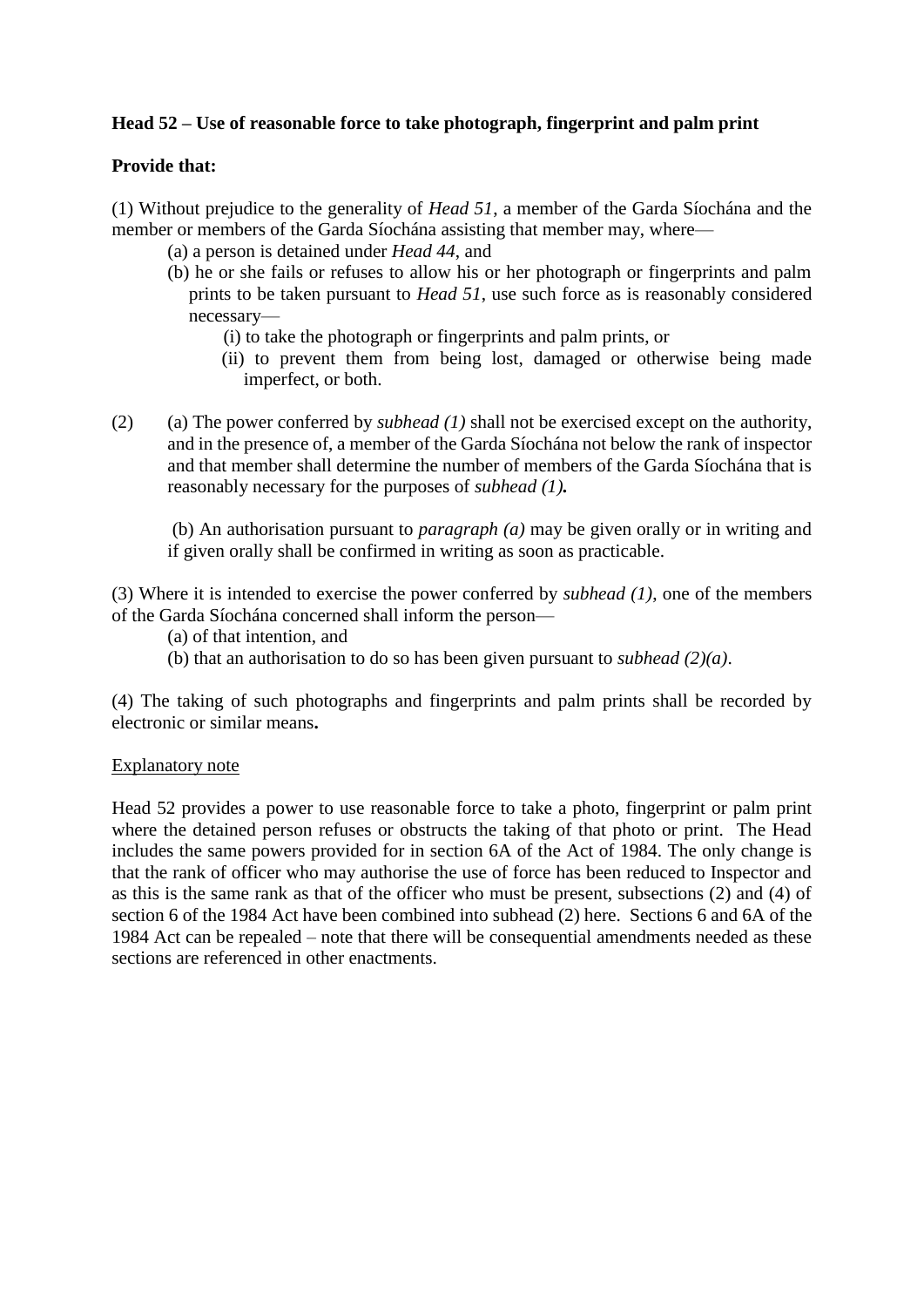### **Chapter 5 – Suspension of detention**

### **Head 53 – Suspension of detention**

### **Provide that:**

(1) (a) Notwithstanding the generality of *Heads 44* and *45*, if a person is detained pursuant to this *Part* in respect of a relevant offence, the custody officer of the Garda custody facility where the person is being detained may, at any time during the detention, where the officer has reasonable grounds for believing that it is necessary for the purpose of permitting enquiries or investigations to be made for the further and proper investigation of the offence concerned, suspend the detention of the person.

(b) Where the custody officer of the Garda custody facility suspends a person's detention under this subhead, the person shall, subject to *subhead 50(3)***,** be released from custody forthwith unless his or her detention is authorised apart from this Bill.

- (c) A person's detention pursuant to this Head in respect of a relevant offence may be suspended under *paragraph (a)* on no more than 2 occasions.
- (2) The total period of time for which a person's detention may be suspended shall not in any case exceed a period of 4 months from the date on which the detention was first suspended.
- (3) Subject to *subhead (4)*, a person whose detention is suspended under *subhead (1)* shall return to such Garda custody facility at such date and time as is specified by notice in writing given to him or her under *subhead (5)* or at such other date and time or Garda custody facility as may be notified to him or her in writing under *subhead (6)*.
- (4) Where, in the case of a person whose detention is suspended under *subhead (1)* (a) his or her detention is continued in respect of another offence, and
	- (b) the total period of detention permissible under *Head 45* is reached during that continuation of detention,

the custody officer of the Garda custody facility concerned shall give the person notice in writing or cause him or her to be given notice in writing of that fact, and the notice under *subhead (5)* or *subhead (6)*, as the case may be, shall be deemed to be withdrawn accordingly.

- (5) (a) Where a person's detention is suspended under *subhead (1)*, the custody officer of the Garda custody facility concerned shall give the person notice in writing or cause him or her to be given notice in writing—
	- (i) that his or her detention is being suspended,
	- (ii) of the Garda custody facility and of the date and time on which he or she is required to return to such facility for the continuation of the detention concerned, and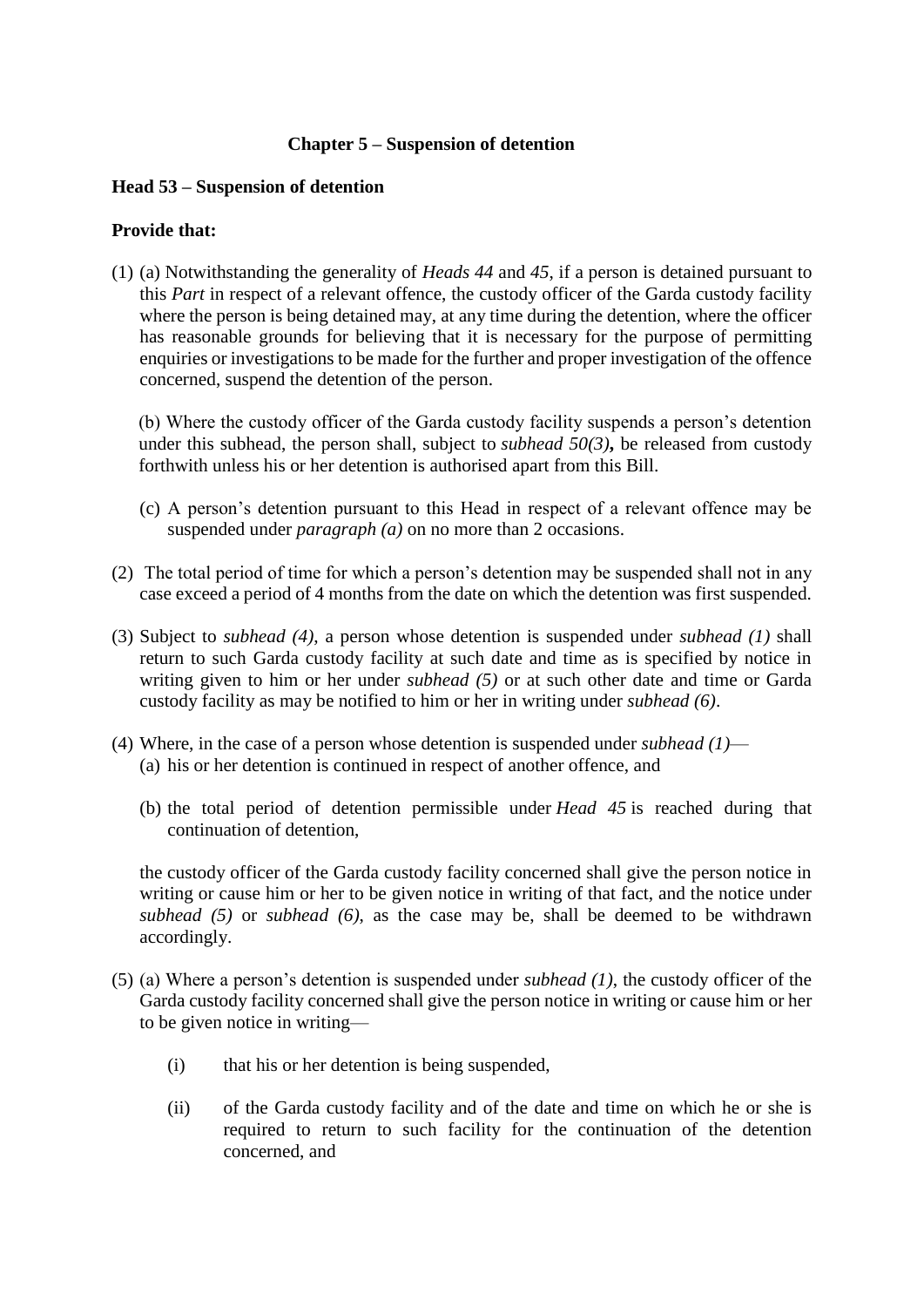(iii) of the consequences under *Heads 54* and *55* of failing to return in accordance with *subhead (3)*.

(b) A custody officer when giving the notice to any person under *paragraph (a)* shall explain to him or her orally the effect of the notice.

- (6) (*a*) Subject to *subhead (2)*, a member of the Garda Síochána not below the rank of inspector may, in respect of a person whose detention has been suspended under *subhead (1)*, issue a notice in writing to the person appointing a new date and time or a different Garda custody facility for the person's return for the continuation of the detention concerned where that member has reasonable grounds for believing that it is necessary for the proper investigation of the offence concerned to so change the return date and time or the Garda custody facility, as the case may be.
	- (b) The person in respect of whom the notice under *paragraph (a)* is issued shall be given such notice of the new date and time or Garda custody facility appointed under that paragraph as shall be prescribed*.*
	- (c) Only one notice under *paragraph (a)* may be issued to a person during each period of suspension, but nothing in this paragraph shall prejudice the exercise of the power to issue such notice in the circumstances referred to in *paragraph (d)*.
	- (d) A member of the Garda Síochána not below the rank of inspector may—
		- (i) if a person whose detention is suspended under *subhead (1)* so requests, and
		- (ii) the member is satisfied that there is good and sufficient reason for doing so, issue a notice under *paragraph (a)*.
	- (7) (a) Where a person returns in accordance with *subhead (3)* or is returned under *Head 54* to the Garda custody facility—
		- (i) his or her detention shall be continued in accordance with this Part for such period as is authorised by this Part, and
		- (ii) the period of time commencing on his or her return to the Garda custody facility for the continuation of the detention concerned shall be included in reckoning a period of detention permitted by this *Part*.
		- (b) Where, however, the custody officer of the Garda custody facility concerned no longer has, at the time of the person's return, reasonable grounds for believing that the person's continued detention is necessary for the proper investigation of the offence, the person shall, subject to *Head 50*, be released from custody forthwith unless his or her detention is otherwise authorised by law.
	- (8) For the avoidance of doubt it is hereby declared that—
		- (a) where a person's detention is suspended under *subsection (1)*, the detention shall remain suspended until such time as it is continued under *subhead 50(3)* and, accordingly, the period of time during which the detention remains suspended shall be excluded in reckoning a period of detention permitted by this Part,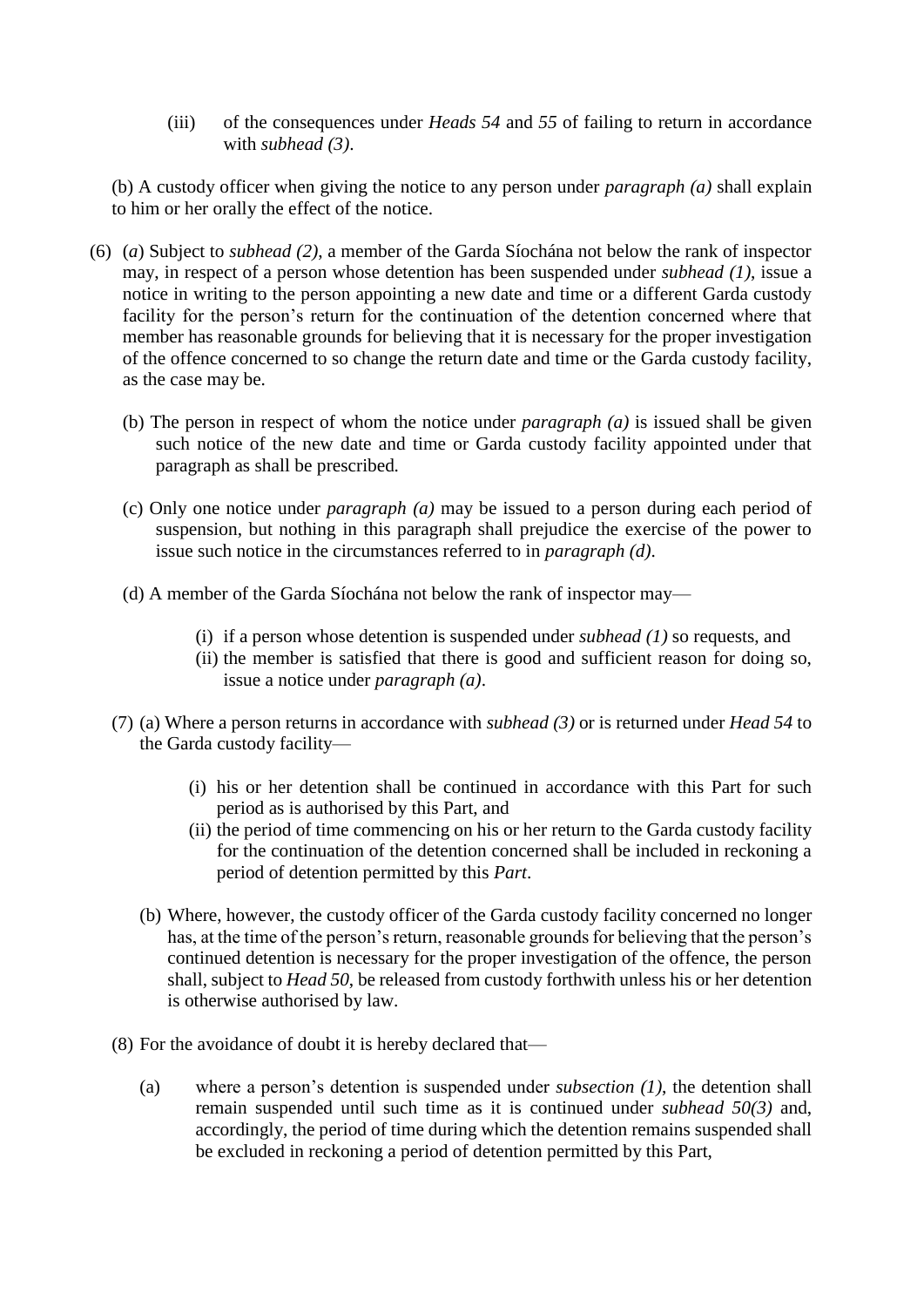- (b) where a person whose detention is suspended under *subsection (1)* in respect of an offence, is subsequently arrested and detained ('subsequent arrest and detention') in respect of another offence, the subsequent arrest and detention shall not operate to affect the detention which was suspended and it shall remain suspended until such time as it is continued under *subhead (5)*,
- (c) subject to *Head 49(2)*, where a person's detention is suspended under *subhead (1)*  in respect of an offence but his or her detention is continued under *Head 50(3)* in respect of another offence, the continuation of the detention under *Head 50(3)* shall not operate to affect the detention which was suspended in respect of the first mentioned offence and the detention shall in so far as it relates to the first mentioned offence remain suspended until such time as it is continued under *Head 50(3).*
- (9) If at any time during the detention of a person pursuant to this section there are no longer reasonable grounds for suspecting that he has committed an offence to which this section applies, he shall be released from custody forthwith unless his detention is authorised apart from this Bill.
- (10) The Minister shall make regulations in relation to the procedures that are to apply where a person's detention is suspended under this Head and, without prejudice to the generality of the foregoing, such regulations may make provision for —
	- (a) the form of notices for the purposes of *subheads (4), (5)* and *(6)*, and
	- (b) the notice period for the purpose of *subhead (6)(b)*.
- (11) In this Head, "relevant offence" has the meaning it has in the Criminal Justice Act 2011.

### Explanatory note

This Head provides for the suspension of detention for "relevant offences" currently in subsections 3A to 3F of section 4 of the Act of 1984, and the regulation-making power in section 4C of that Act. The text remains the same as in those sections with cross-references amended to reflect these Heads.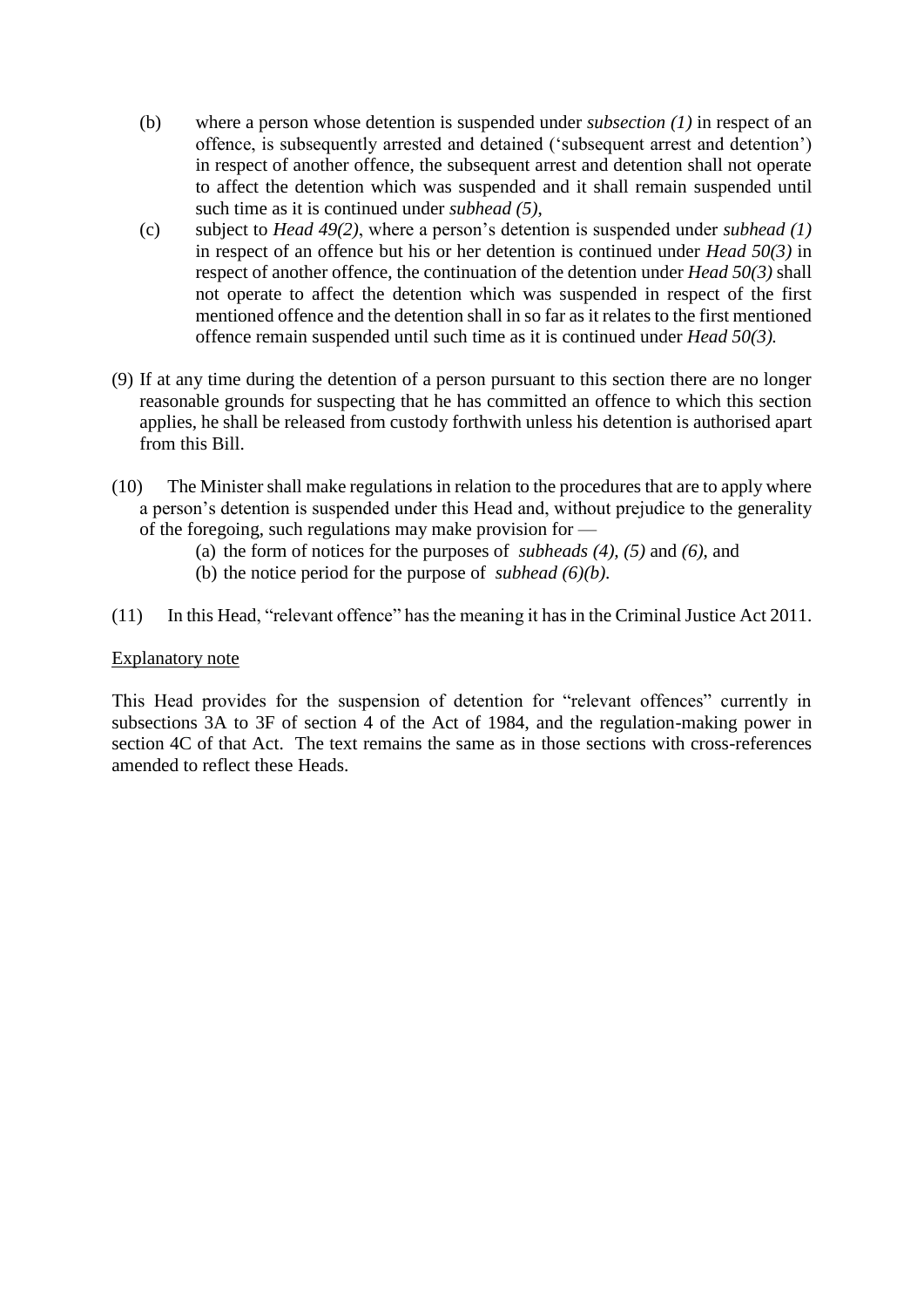## **Head 54 – Power to arrest and return person for purpose of continuation of detention**

## **Provide that:**

(1) Notwithstanding *Head 31*, where a member of the Garda Síochána reasonably suspects that a person has failed to return in accordance with *Head 53* to a Garda custody facility for the continuation of his or her detention, the member may, for the purpose of the continuation of the detention—

(a) arrest the person without warrant, and

(b) return him or her to the Garda custody facility specified for the continuation of the detention concerned.

(2) A person who is arrested under this Head shall, as soon as practicable, be returned to the Garda custody facility which is specified for the continuation of his or her detention.

(3) Where a person is returned to a Garda custody facility under *subhead (2)*, the period of time commencing on his or her arrest and ending on his or her arrival to the Garda custody facility concerned shall be excluded in reckoning a period of detention permitted under *Head 49.*

### Explanatory note

This Head provides for a power of arrest for a failure to return after a suspension of detention under Head 53 currently in section 4A of the Act of 1984. The text remains the same as in those sections with cross-references amended to reflect these Heads.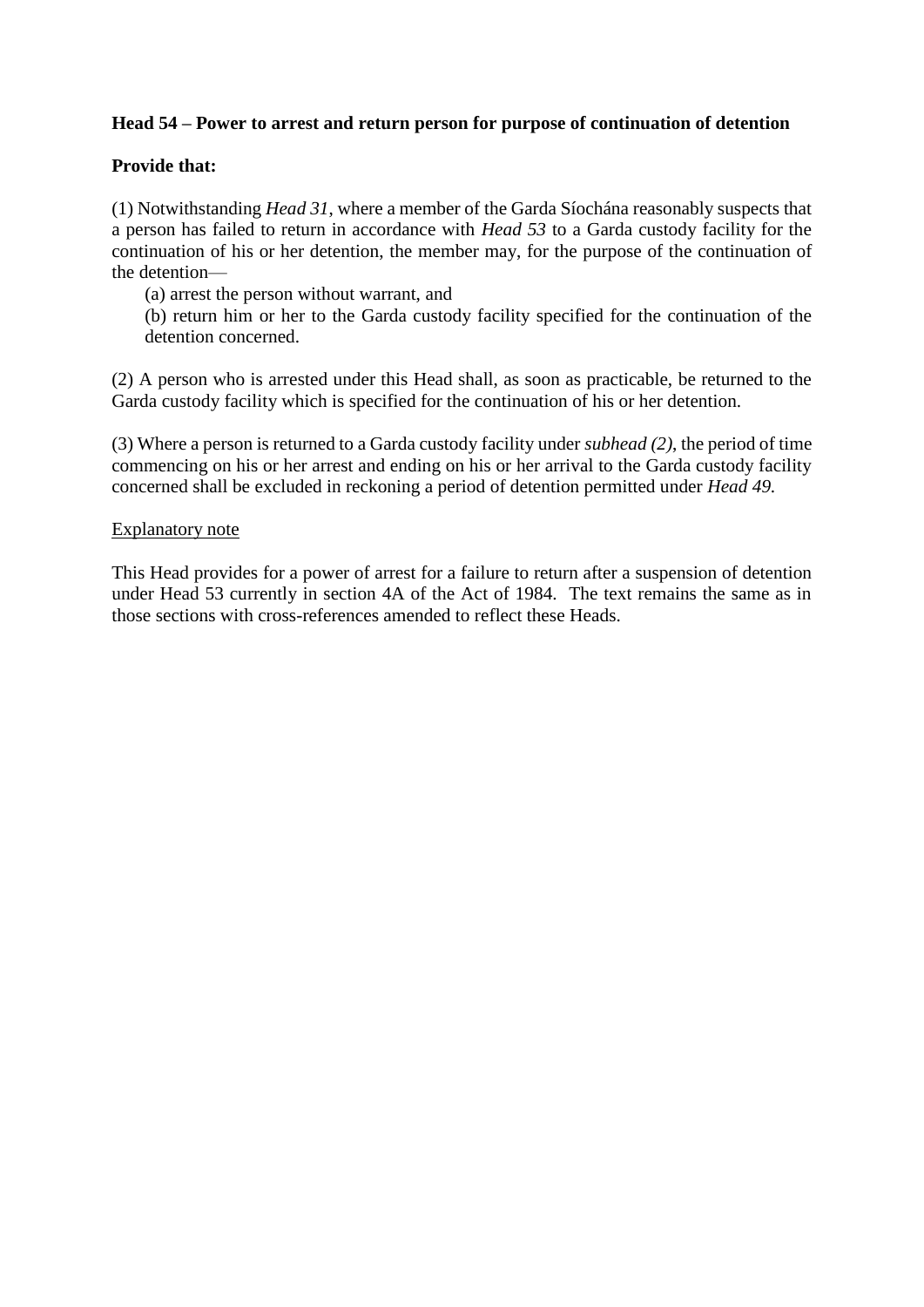## **Head 55 – Offence of failing to return to Garda custody facility**

### **Provide that:**

- (1) If a person whose detention has been suspended under *Head 53* fails, without reasonable excuse, to return to the Garda custody facility concerned in accordance with *Head 53*, he or she shall be guilty of an offence and shall be liable on summary conviction to a class A fine or to imprisonment for a term not exceeding 12 months or to both.
- (2) Notwithstanding section 10(4) of the Petty Sessions (Ireland) Act 1851, summary proceedings for an offence under this section may be instituted within 2 years from the date on which the offence was committed.

(3) The provisions of this Head are in addition to, and not in substitution for, the provisions of *Head 54*.

#### Explanatory note

This Head provides for a power of arrest for a failure to return after a suspension of detention under Head 53 currently in section 4B of the Act of 1984. The text remains the same as in those sections with cross-references amended to reflect these Heads.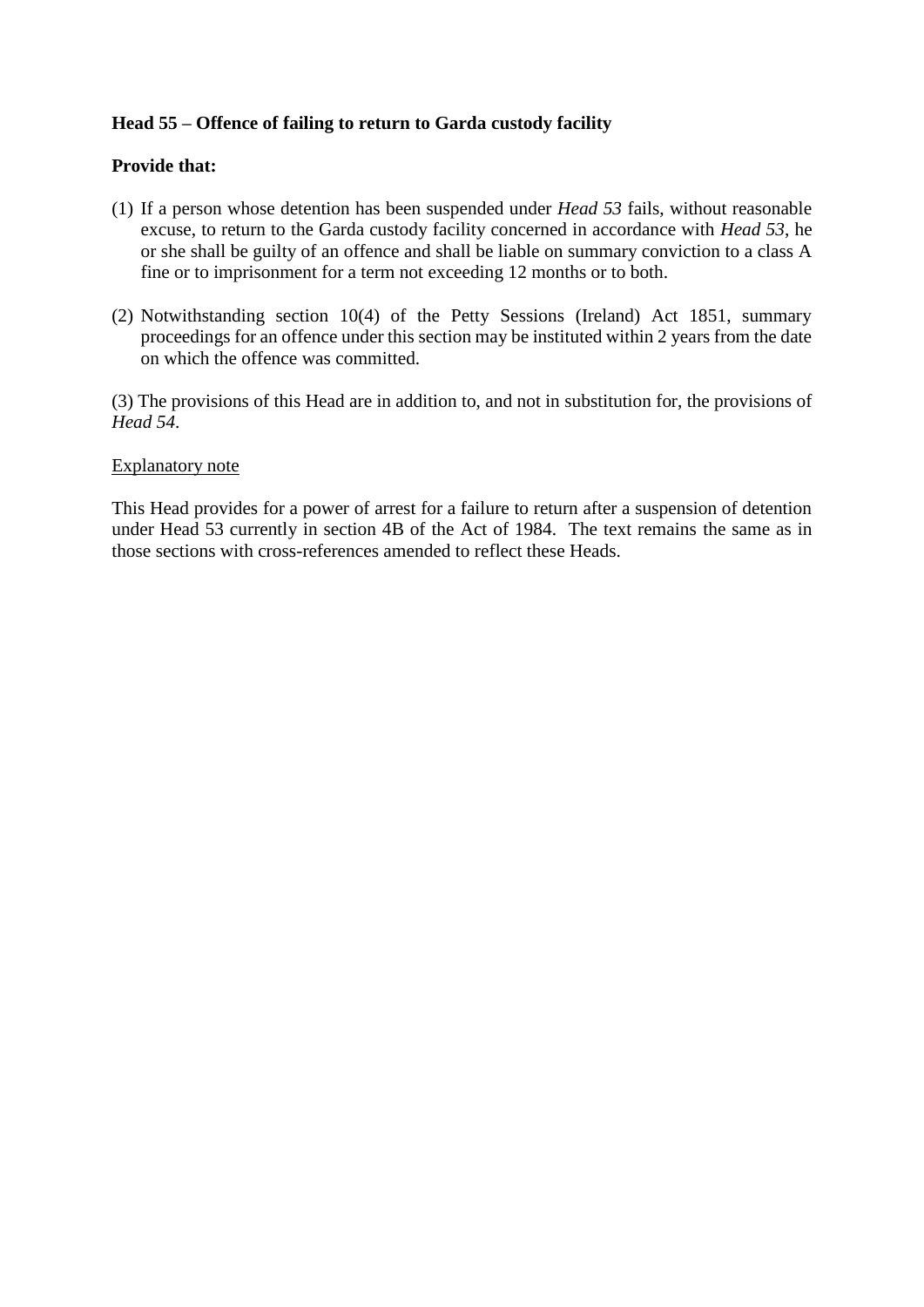### **Chapter 6 – Detention following re-arrest**

### **Head 56 – Detention following re-arrest under Head 31**

(1) Where a person has been re-arrested under a warrant issued pursuant to *Head 31*, the person may be taken to a Garda custody facility and detained in accordance with this *Part*, subject to this Head.

(2) Where a person is detained under this *Part*—

- (a) after having been re-arrested under a warrant issued pursuant to *Head 31*, and
- (b) the offence for which the person had previously been detained was an offence under *Schedule 5*, and

(c) the offence for which the person was re-arrested was an offence under *Schedule 5*, the authorisation of a further period of detention not exceeding 24 hours under *Head 45(3)* may be made by a judge of the Circuit Court or District Court on application by a member of the Garda Síochána not below the rank of superintendent if the judge is satisfied that such further detention is necessary for the proper investigation of the offence concerned and that the investigation is being conducted diligently and expeditiously.

(2) Where a person who has been arrested under section 30 of the Offences Against the State Act 1939 in connection with an offence is released without any charge having been made against him, he or she shall not be detained pursuant to this *Part*—

(a) in connection with the first-mentioned offence, or

(b) in connection with a serious offence and which, at the time of the first arrest, the member of the Garda Síochána by whom he or she was arrested, suspected, or ought reasonably to have suspected, him or her of having committed.

### Explanatory note

This Head concerns the detention of a person where they have been re-arrested under Head 31. Under that Head, if a person has been detained for the proper investigation of an offence they cannot generally be re-arrested for the same offence or for another offence that the arresting Garda member suspected them of or ought reasonably to have suspected them of at the time of the arrest. In those circumstances, an arrest can only take place in two circumstances: first, under a warrant granted on the basis that new information gives rise to the need for further detention, and second, for the purpose of charge.

This Head deals with the detention of a person where they have been arrested under a warrant in the first of those circumstances. The person can be detained as though arrested for the first time.

The difference for a person re-arrested is that, where both the first offence for which the person was arrested, and the offence for which they were re-arrested, were Schedule 5 offences, then the extension of 24 hours must be granted by a Court, rather than by a chief superintendent. This reflects the current position in section 4(3) of the 1996 Act and section 51(3) of the 2007.

Subhead (2) reflects section 10(3) of the 1984 Act. It provides that a person cannot be subject to detention under this Bill where they have previously been detained under section 30 of the OASA 1939 for the same offence or an offence which the arresting Garda suspected them of or ought to reasonably have suspected them of at the time of the arrest.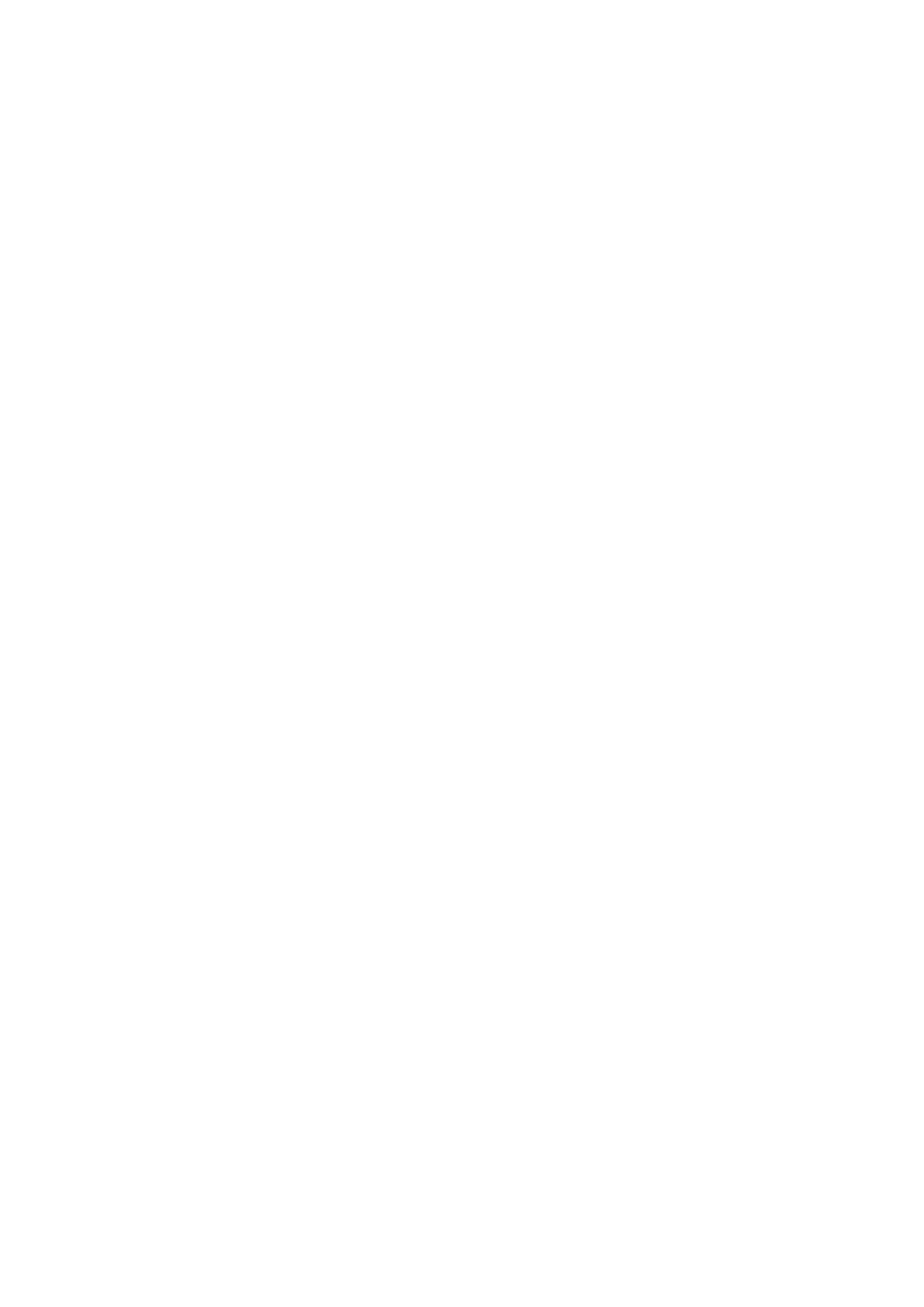## **Head 57 – Detention following arrest of prisoner or child detainee**

(1) A person arrested under *Head 32* shall be taken forthwith to a Garda custody facility and, subject to this *Head* may be detained there in accordance with this *Part*.

(2) *Head 31* and *Head 50(2)* and *(3)* shall not apply to a person arrested under *Head 32* and detained under this section.

(3) If at any time during the detention of a person under this Head there are no longer reasonable grounds for—

(a) suspecting that the person has committed the offence or offences in respect of which he or she was arrested under *Head 32*, or

(b) believing that his or her detention is necessary for the proper investigation of that offence or those offences,

the detention shall be terminated forthwith.

(4) On termination of the detention in accordance with *subhead (3)* or by reason of the expiry of the period of detention authorised under this Part, the member of the Garda Síochána in charge of the Garda custody facility where the person is detained shall transfer him or her, or cause him or her to be transferred, forthwith back into the custody of, as the case may be—

(a) the governor of the prison where the person was imprisoned at the time of the arrest, (b) the Director of the place of detention where the child detainee was detained or remanded, as the case may be, at the time of the arrest,

(c) the Director of the children detention school—

(i) where the child detainee was detained at the time of the arrest, or

(ii) in which the remand centre where the child detainee was remanded at the time of the arrest was situated within the meaning of section 88 of the Act of 2001,

or

(d) the board of management of the remand centre where the child detainee was remanded at the time of the arrest, if the remand centre is not situated within the meaning of section 88 of the Act of 2001 in a children detention school.

(5) *Subhead (4)* shall not apply where the person is to be charged with the offence concerned and brought before the District Court.

(5) This Head shall not prejudice any power conferred by law apart from this Head in relation to the arrest, detention or transfer of prisoners or child detainees.

### Explanatory note

This Head is based on subsections (3) to (7) of section 42 of the Criminal Justice Act 1999 (as amended) and will replace those subsections.

It provides for the detention of a prisoner or child detainee for the investigation of an offence following an arrest under Head 32.

Under Subhead (1), the person is to be taken to a Garda custody facility and may be detained there under Head 44. At present, a person arrested under section 42 of the 1999 Act cannot be detained for questioning for an extended period of time under section 50 of the 2007 Act or section 2 of the 1996 Act. This anomaly is to be rectified in this Head.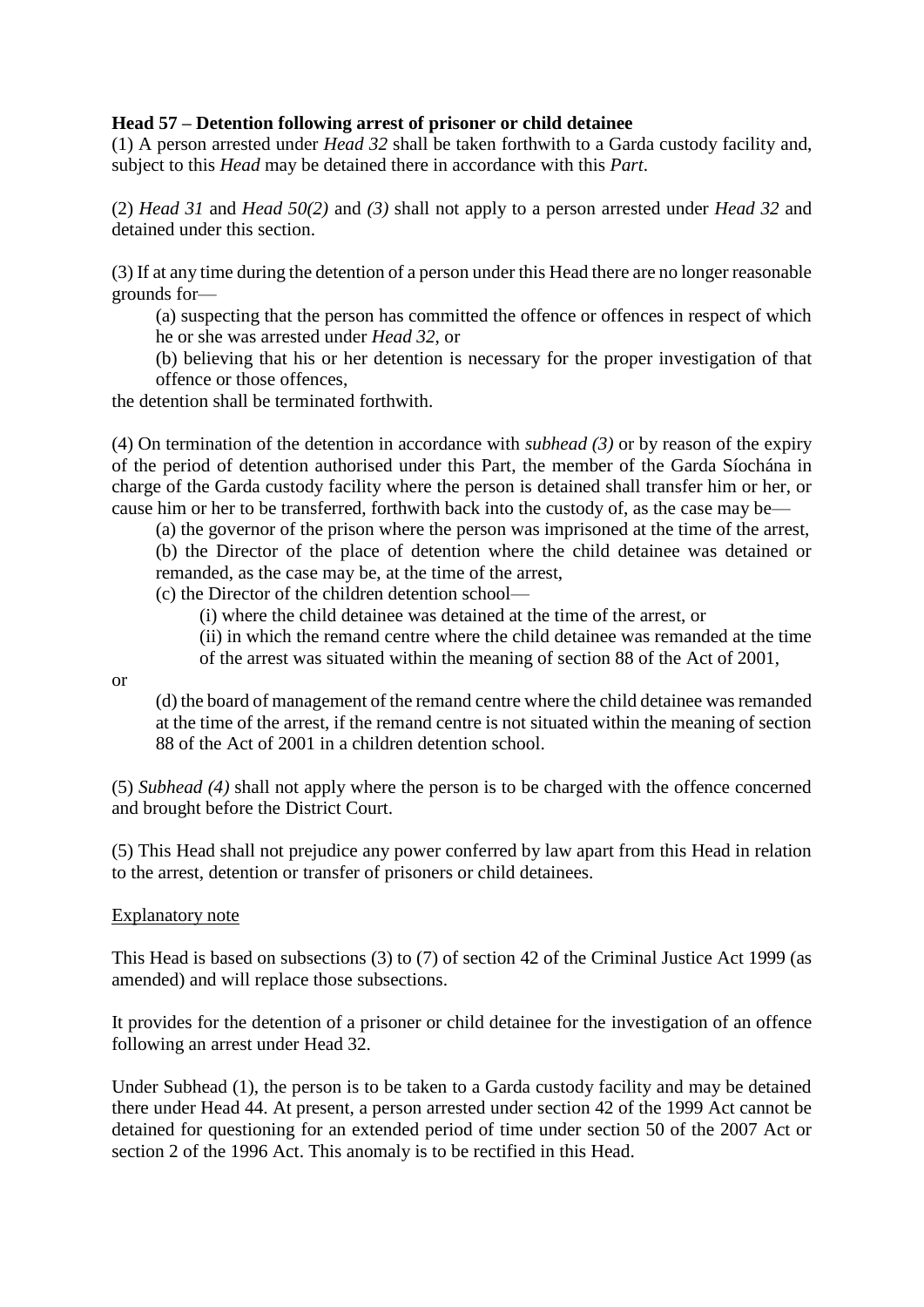Subhead (2) provides that Head 50, which requires the person to be released where there are no longer reasonable grounds for suspecting that they committed an offence, does not apply in this situation. Subheads (3) and (4) provide that instead, the detention must be terminated and the person must be returned to prison or other place where they were detained previously.

Subhead (5) provides that the obligation to return a person to a prison or other place where they were detained previously does not apply if the person is to be charged with the offence and brought before the District Court.

Subhead (6) provides that the Head shall not prejudice other powers of arrest, detention or transfer of prisoners.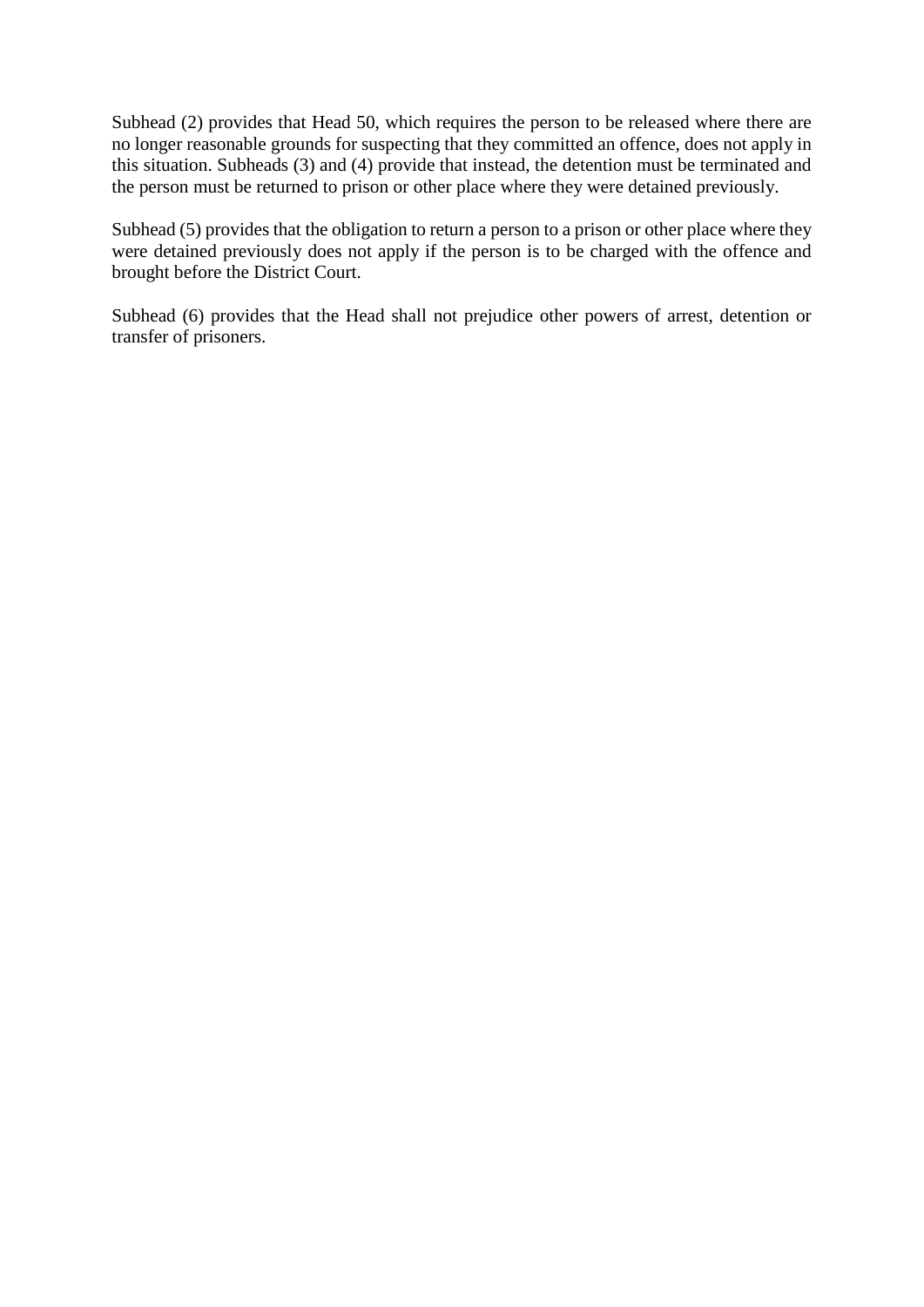# **Head 58 – Amendment of Criminal Procedure Act 2010**

## **Provide that:**

Section 16 of the Criminal Procedure Act 2010 is amended— (a) in subsection 4 by the substitution of "authorised under Head 44 of the Garda Síochána (Powers) Act 2021" for "authorised under section 4 of the Act of 1984" , and (b) by the substitution of the following for subsection 6— "(6) Head 31 and Head 50(2) and (3) of the Garda Síochána (Powers) Act 2021 shall not apply

to a person arrested and detained under this section.".

### Explanatory Note

The purpose of this Head is to apply the new detention provisions under the Bill, as appropriate, to detention under the circumstances provided for in section 15 of the Criminal Procedure Act 2010 that is where a person is re-arrested following an acquittal where new evidence comes to light after the conclusion of the trial.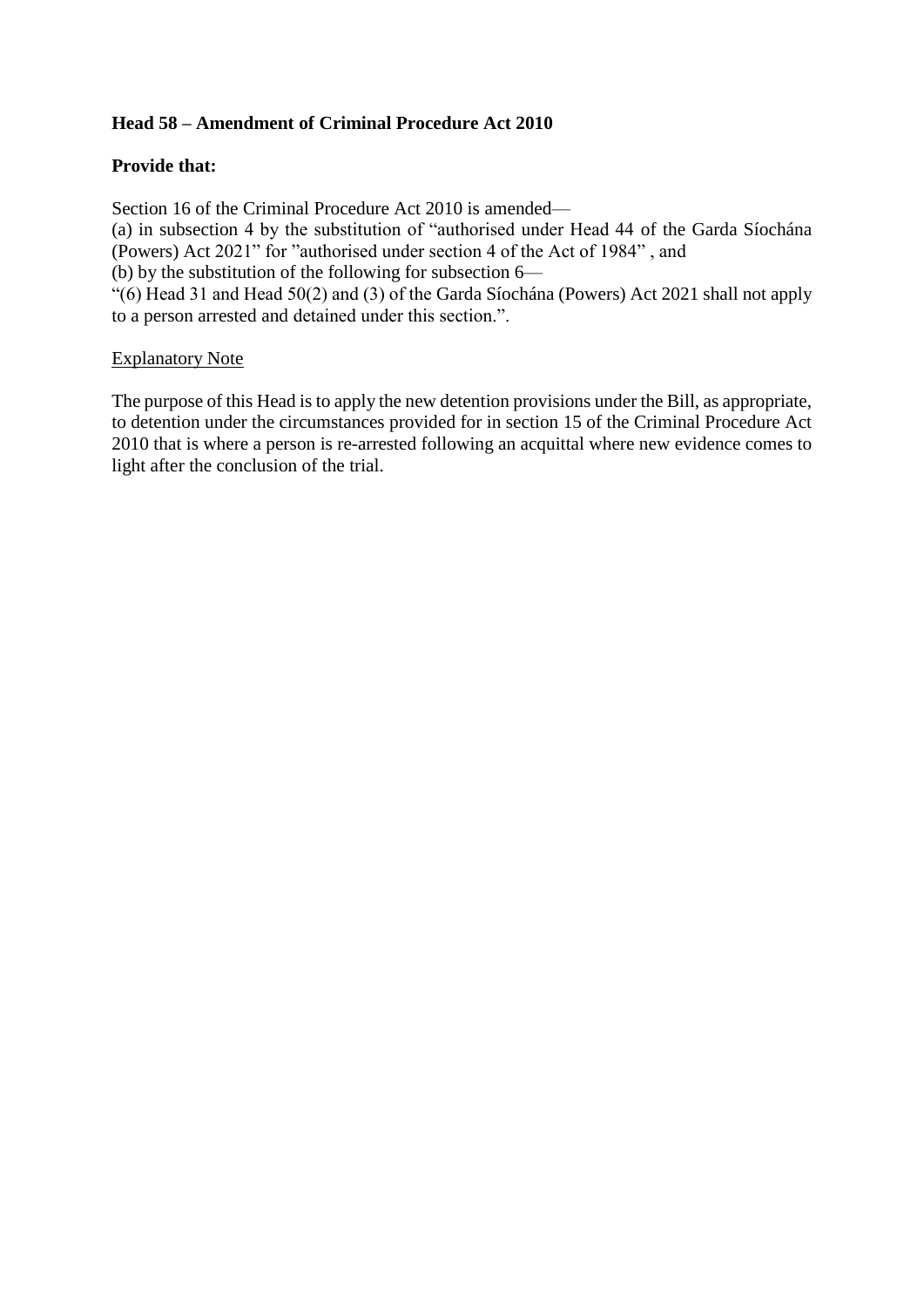### **Chapter 7 – Other detention provisions**

### **Head 59 – Custody record**

(1) A record, in this Bill referred to as the "custody record", shall be kept in respect of each person in custody in a Garda custody facility.

(2) The custody record may be kept in electronic or written form.

(3) The custody record shall contain—

(a) in relation to a person who has been brought to the station following arrest, a record of—

(i) the date, time and place of arrest and the identity of the arresting member (or other person effecting the arrest),

(ii) the time of arrival at the station,

(iii) the nature of the offence or other matter in respect of which he was arrested, and

(iv) any relevant particulars relating to his or her physical or mental condition, and

(b) such matters as may be set out in the Code of Practice under *Head 64*.

(4) In addition to the matters referred to in *subhead (3)*, the custody record shall record the following matters—

(a) a record of the time of the giving of the information specified in *subhead (2)* of *Head 38* and the notice specified in *subhead (4)* of that Head,

(b) where a person has been notified of his or her right to consular services under *Head 41*, a record of the time when the person was informed or notified, when any request was made, when the request was complied with and when any communication was forwarded to a consul,

(c) where fingerprints or palm prints have been taken from the person, or photographs have been taken of the person, a record of that fact, and a record of any consent or authorisation given,

(d) where the person has objected to the suspension of questioning for a rest period under *Head 39*, a record of that fact,

(e) where questioning during the hours of midnight and 8am has been authorised under *Head 39(6)*, a record of the authorisation or any withdrawal of such an authorisation,

(f) where the person has waived their right to legal representation under *Head 43*, or revoked such a waiver, a record of that fact,

(g) where the person is searched under *Head 37*, a record of—

(i) the fact of the search,

(ii) the name of the person conducting the search and the names of those present, and

(iii) a record of particulars of any property taken from or handed over by a person in custody.

(h) a record of any direction extending detention, in accordance with *Head 46*.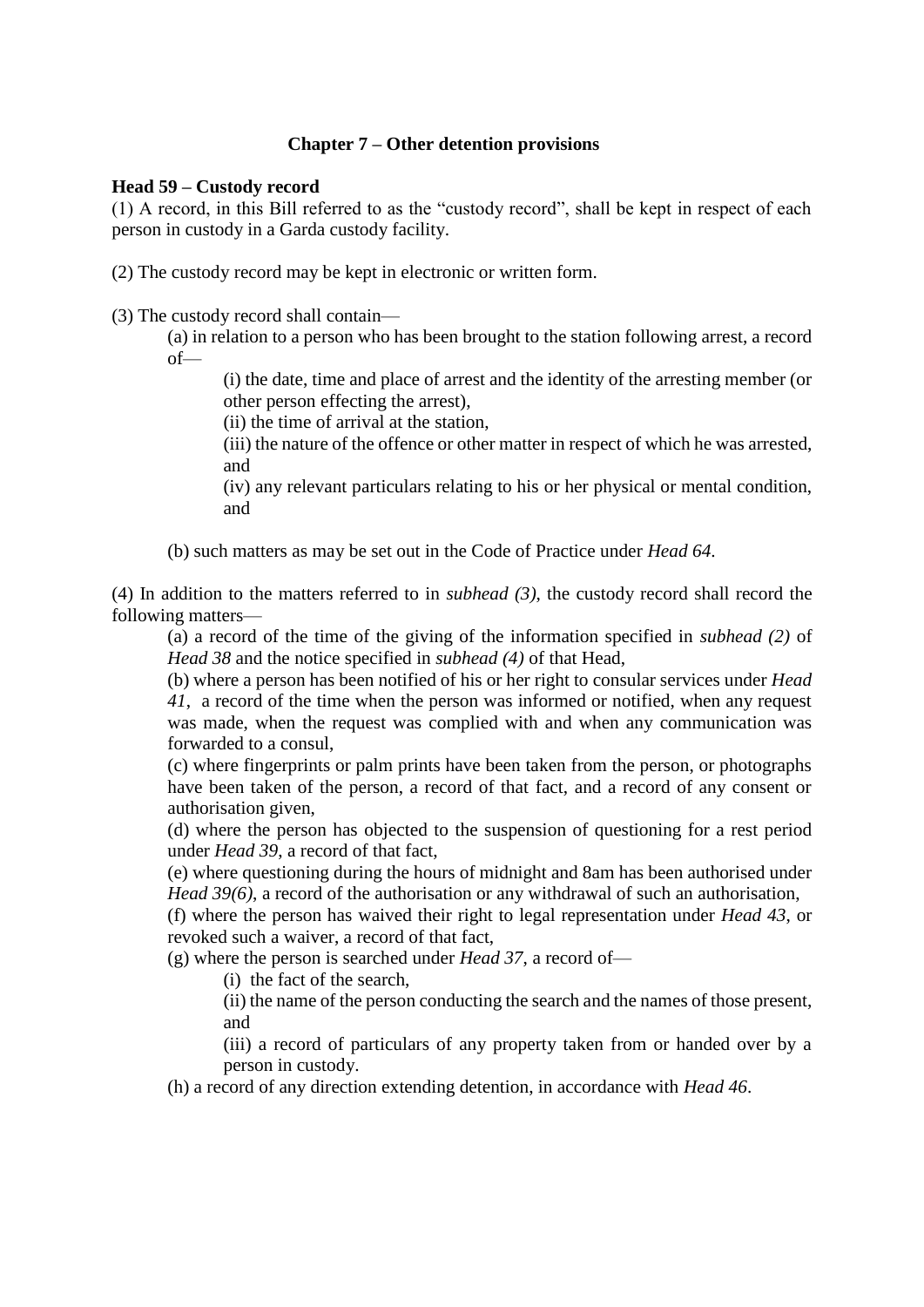### Explanatory note

Head 59 provides for the maintenance of a custody record. It is based on various provisions currently in the 1984 Act and the Treatment of Persons in Custody Regulations. Subhead (1) requires a custody record to be kept in relation to each person in custody in a Garda custody facility. It is based on Regulation 6 of the Custody Regulations.

Subhead (2) provides that the record may be kept in written or electronic form.

Subhead (3) sets out what must be recorded in the custody record.

Paragraph (a) is from Regulation 6 of the Custody Regulations.

Paragraph (b) provides that a record must be made of the fact that information has been given to the person under *Head 38* along with a notice of their rights.

Paragraph (c) requires a record to be made of the fact that a person has been informed of their right to consular assistance and any request made for such assistance. This is from Regulation 14(5) of the Custody Regulations.

Paragraph (d) requires a record to be made in relation to the taking of fingerprints. This is from Regulation 18 of the Custody Regulations.

Paragraphs (e) requires a record to be made when a person objects to questioning being suspended during the night, or when an authorisation has been given to question rather than suspend questioning during the night, or when that authorisation has been withdrawn. This is provided for in section 7 of the Criminal Justice Act 2007 which would amend section 4 of the 1984 Act but has not yet been commenced.

Paragraph (f) requires a record to be made when a person waives their right to legal representation or revokes such a waiver.

Paragraphs (g) and (h) require records to be made of searches carried out in the station.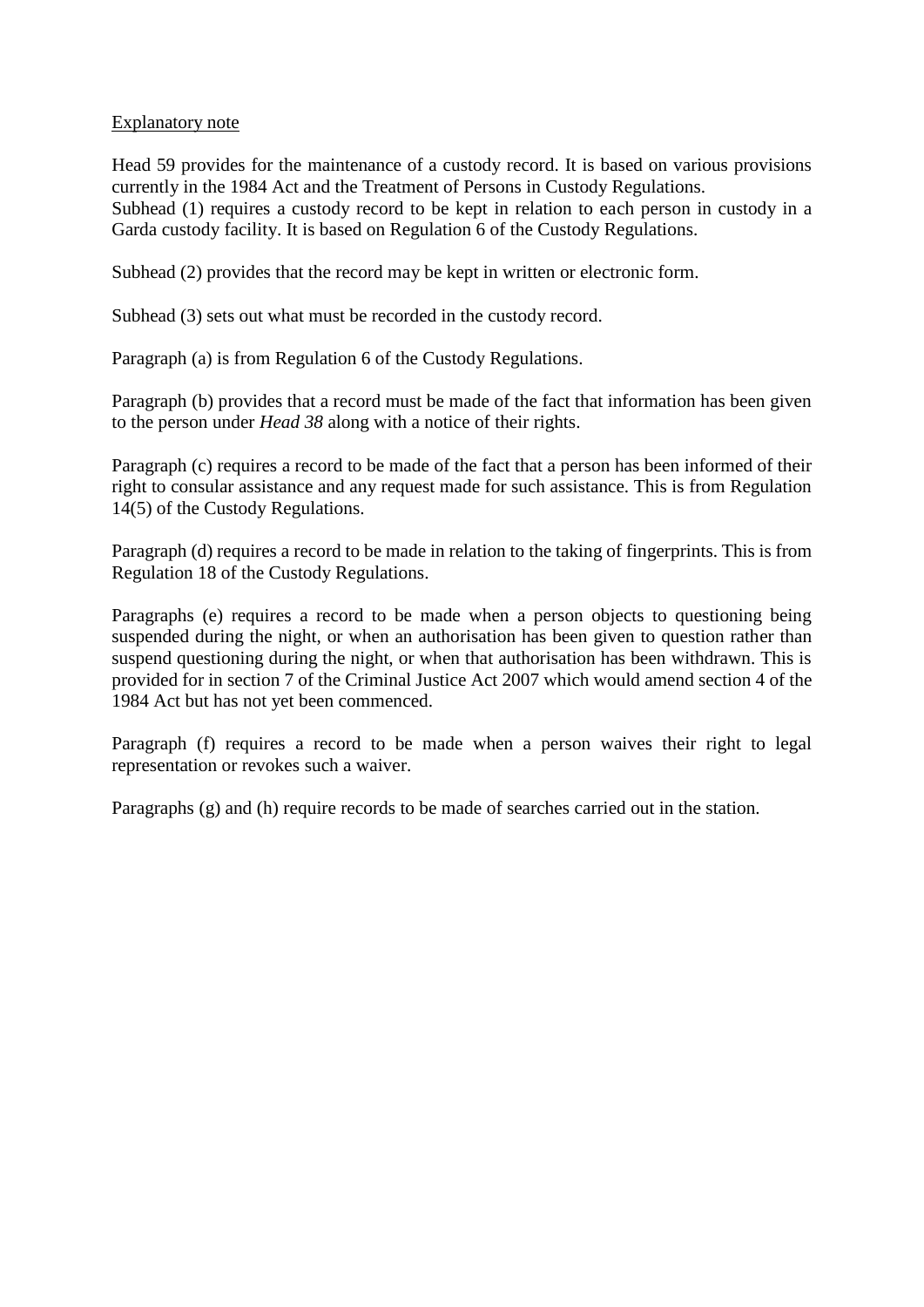### **Head 60 – Electronic Recording of Interviews**

(1) Subject to *subhead (2)*, any interview conducted at a Garda custody facility of a person detained under this *Part* shall be made by electronic recording.

(2) If the recording equipment or a recording medium is not available for use or fails to work at the commencement of an interview or through the course of the interview, a member of the Garda Síochána present at the interview shall make a written note of that interview.

(3) Nothing in this Head precludes the recording by electronic means of any interview or statement not referred to in *subhead (1)*.

### Explanatory Note

Head 60(1) expressly provides for the recording of interviews at Garda Stations or other places of detention by electronic recording.

Head 60(2) provides for those instances where electronic recording equipment, recording devices or recording mediums may fail at the start of an interview or mid-interview. In such circumstances, a member shall make a written note of the interview.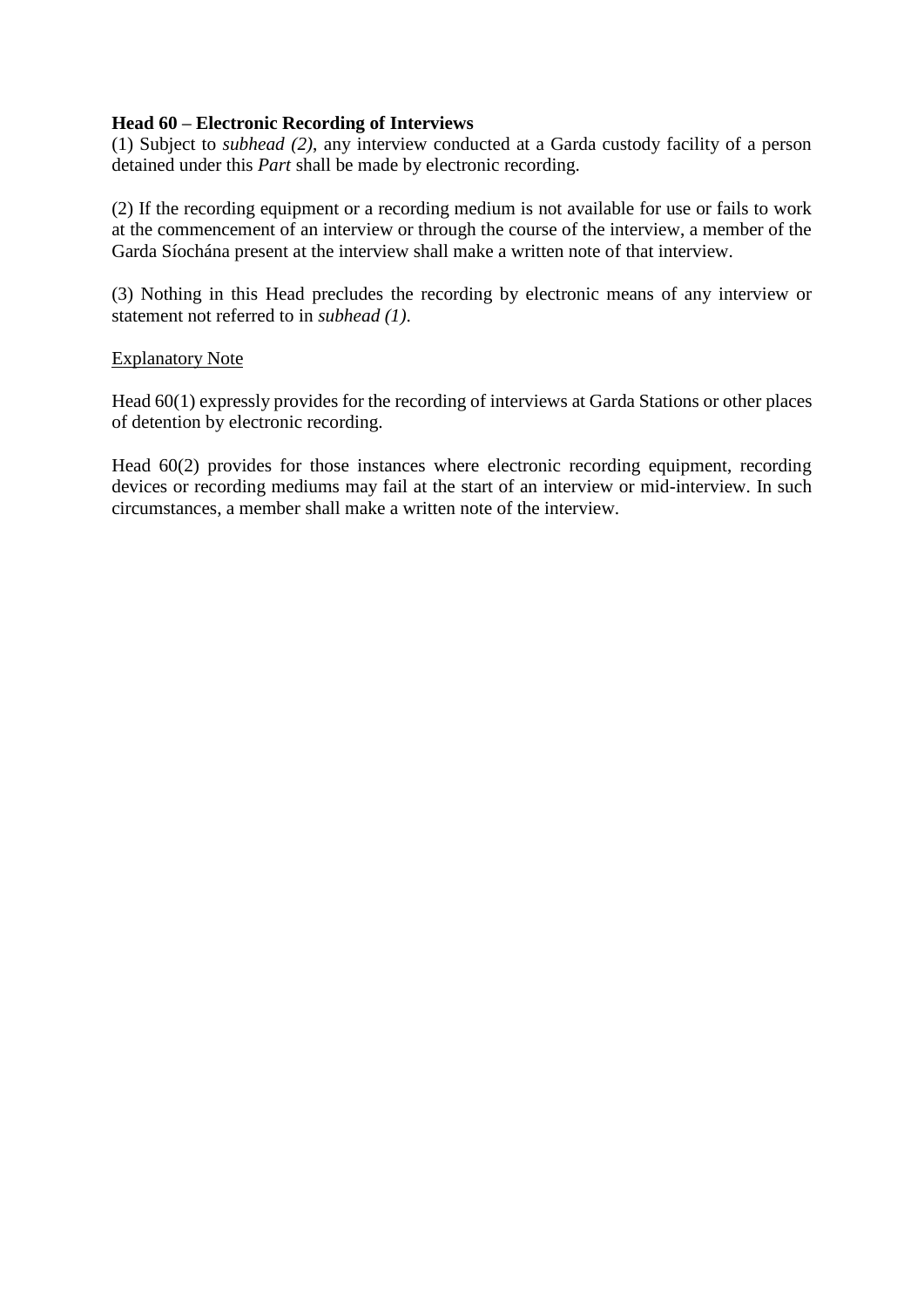## **Head 61 – Supplementary Note**

(1) At the conclusion of any interview made by electronic recording, a member of the Garda Síochána present at the interview shall make a supplementary note of that interview.

 $(2)(a)$  A supplementary note shall include—

(i) the name of the person interviewed,

(ii) the names of any other persons present at the interview,

(iii) the date, time of commencement, duration and the place of the interview,

(iv) the identification number, filename or other reference of the electronic recording,

(v) any admission of guilt or admissions of guilt made during the course of the interview with a time entry or time entries of the admission or admissions from the electronic recording, and

(viii) the name, rank and signature of the member making the supplementary note and the date and time of signature.

(b) A supplementary note may include any other relevant information from the interview with a time entry or time entries of the information from the electronic recording,

(c) Any time entry or time entries made should be recorded in hours, minutes and seconds using the clock shown from the electronic recording.

### Explanatory note

Head 61 provides for a 'supplementary note' post-interview to assist the DPP in deciding whether there is sufficient information to prosecute. The supplementary note should be included in the Book of Evidence.

Head 61(2) provides the detail to be included in any supplementary note made.

Head  $61(2)(a)(iv)$  has been based on the wording of Paragraph 4.13 – Code E of the PACE Act.

Head  $61(2)(a)(v)$  provides that a supplementary note should include any admission of guilt made.

Head  $61(2)(a)(viii)$  has been provided to validate or authenticate any supplementary note made and is based on the wording of Regulation 12(11)(b)(iii) of the Custody Regulations.

Head 61(2)(b) has been added to allow a member to add any standout or noteworthy detail or details from an interview.

Head  $61(2)(c)$  provides any time entry or time entries made should be recorded in hours, minutes and seconds using the clock shown from the electronic recording.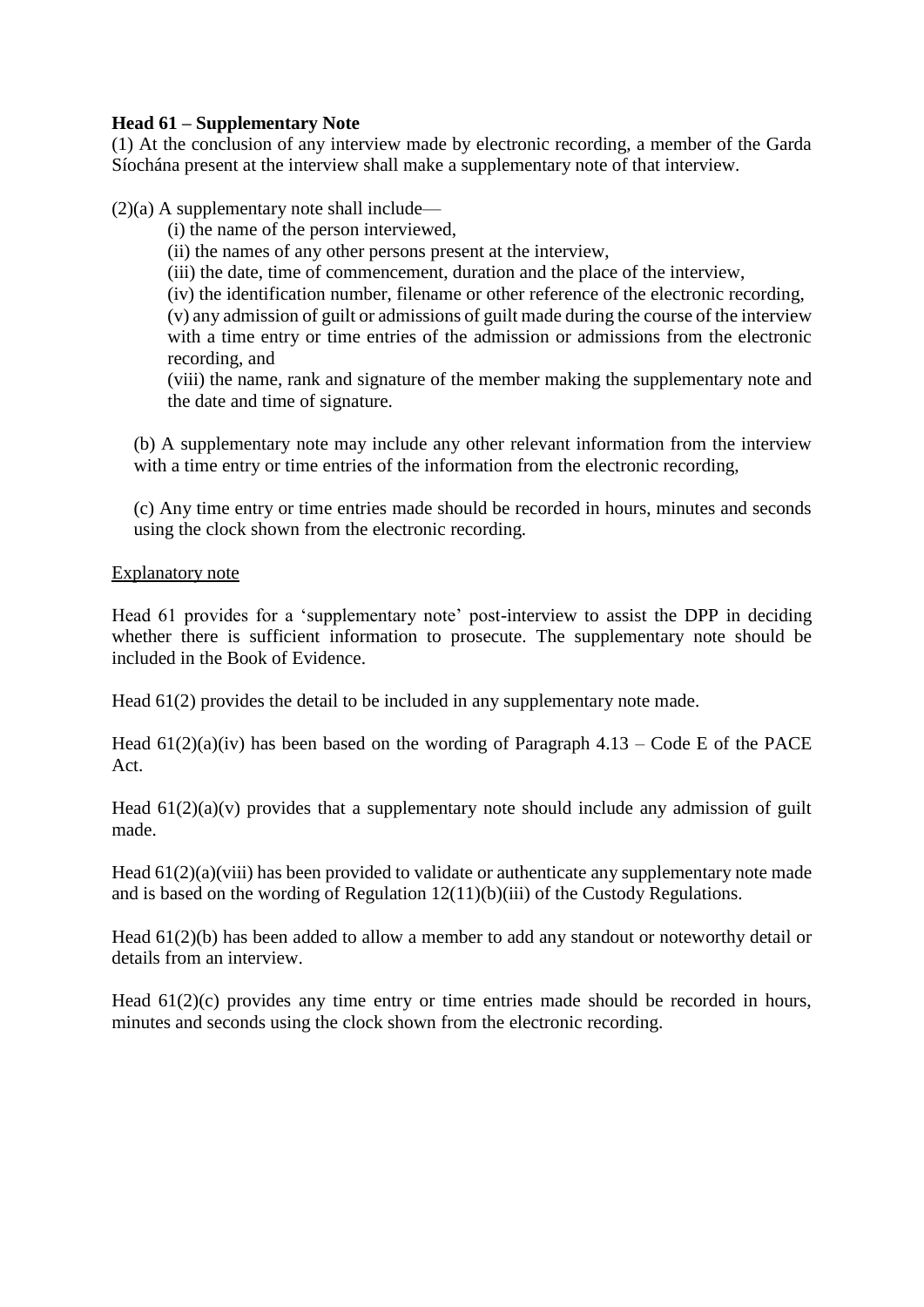# **Head 62 – Authorised Officers**

## **Provide that:**

(1) An authorised officer may, if and for so long as he or she is accompanied by a member of the Garda Síochána, attend at, and participate in, the questioning of a person detained pursuant to *Head 44, Head 56* or *Head 57* in connection with the investigation of an offence but only if the accompanying Garda member is satisfied that the attendance at, and participation in, such questioning by an authorised officer is necessary for the proper investigation of the offence concerned.

(2) Any authorised officer who attends at, and participates in, the questioning of a person in accordance with *subhead (1)* may not commit any act or make any omission which, if committed or made by a member of the Garda Síochána, would be a contravention of any Code of Practice made under *Head 64*.

(3) An act committed or omission made by an authorised officer who attends at, and participates in, the questioning of a person in accordance with *subhead (1)* which, if committed or made by a member of the Garda Síochána, would be a contravention of any Code of Practice made under *Head 64* shall not of itself render the authorised officer liable to any criminal or civil proceedings or of itself affect the lawfulness of the custody of the detained person or the admissibility in evidence of any statement made by him or her.

(4) Sections 56 and 57 of the Criminal Justice Act 2007 are amended by the insertion of "or by an authorised officer under Head 62 of the Garda Síochána (Powers) Act 2021" after "member of an Garda Síochána" in each place it occurs.

### (5) In this Head—

"authorised officer" means—

- (a) any officer who is an officer of the Revenue Commissioners
- (b) any officer of the Competition and Consumer Protection Commission, or
- (c) any officer of the Minister for Social Protection.

### Explanatory note

Head 62 mirrors section 58 of the Criminal Justice 2007, which amends section 8 of the Criminal Assets Bureau Act 1996 to provide for the attendance by an officer of the Revenue Commissioners or the Minister for Social Welfare at the interview of an accused person, in addition to a Garda member, at a CAB investigation. Head 62 similarly permits authorised officers, accompanying Garda members, to participate in the questioning of a person detained under this Bill. In this Head, "Authorised officer" is defined as an officer of the Revenue Commissioners, an officer of the Competition and Consumer Protection Commission (CCPC) or an Officer of the Minister for Social Protection.

This Head will replace provisions of the Criminal Assets Bureau Act 1996, the Taxes Consolidation Act 1997, and the Competition and Consumer Protection Commission Act 2014, which allow for the attendance of bureau officers, revenue officers and officers of the CCPC to attend at interviews and participate in questioning.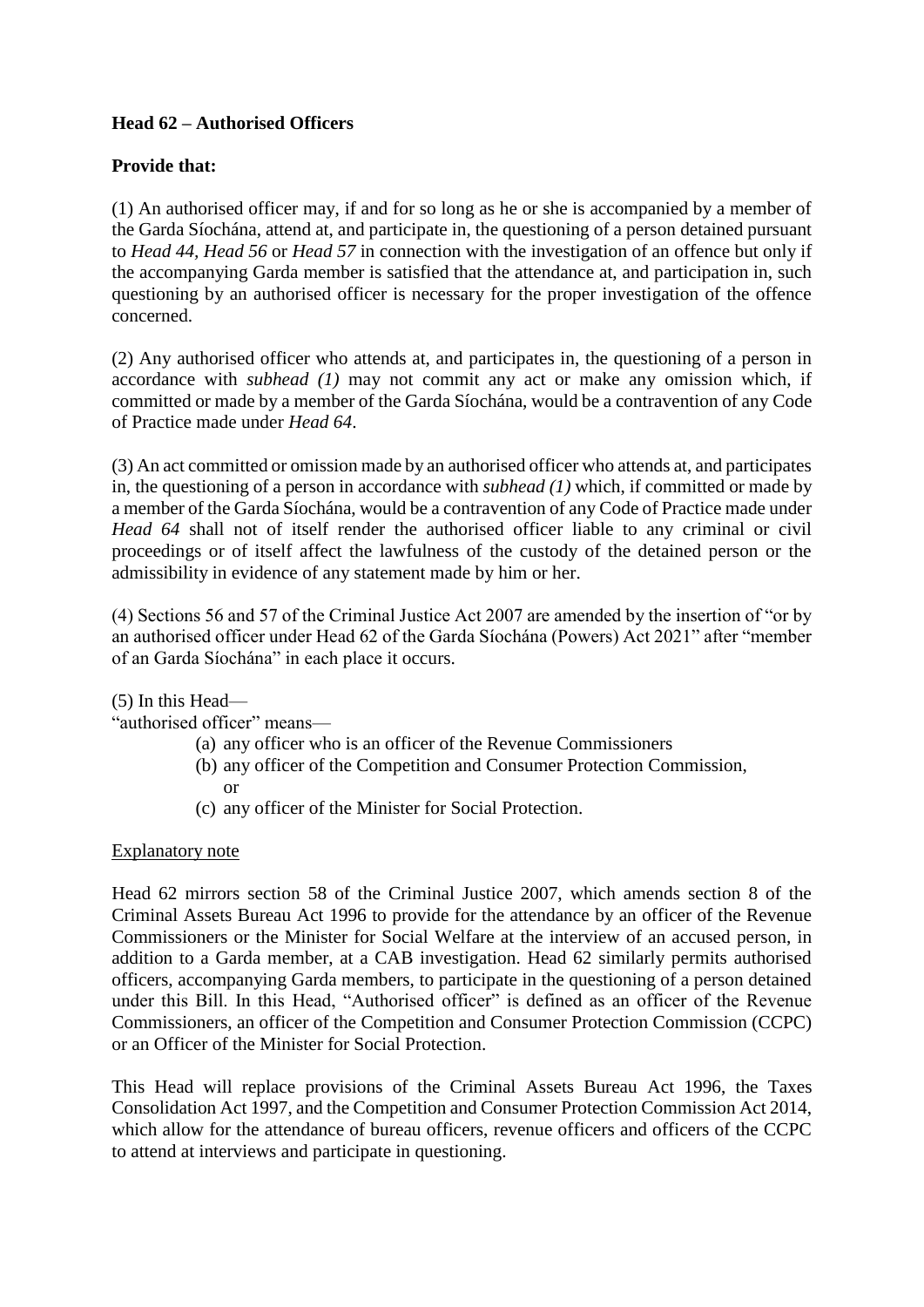Subhead (4) amends sections 56 and 57 of the Criminal Justice Act 2007. Section 56 provides for a copy of the recording of questioning by a member of the Garda Síochána to be given to a person. Section 57 provides for the admissibility in evidence of an electronic recording of the questioning of a person by a member of the Garda Síochána. The purpose of these amendments is to ensure that these sections also apply where questioning is carried out under this Head by authorised officers.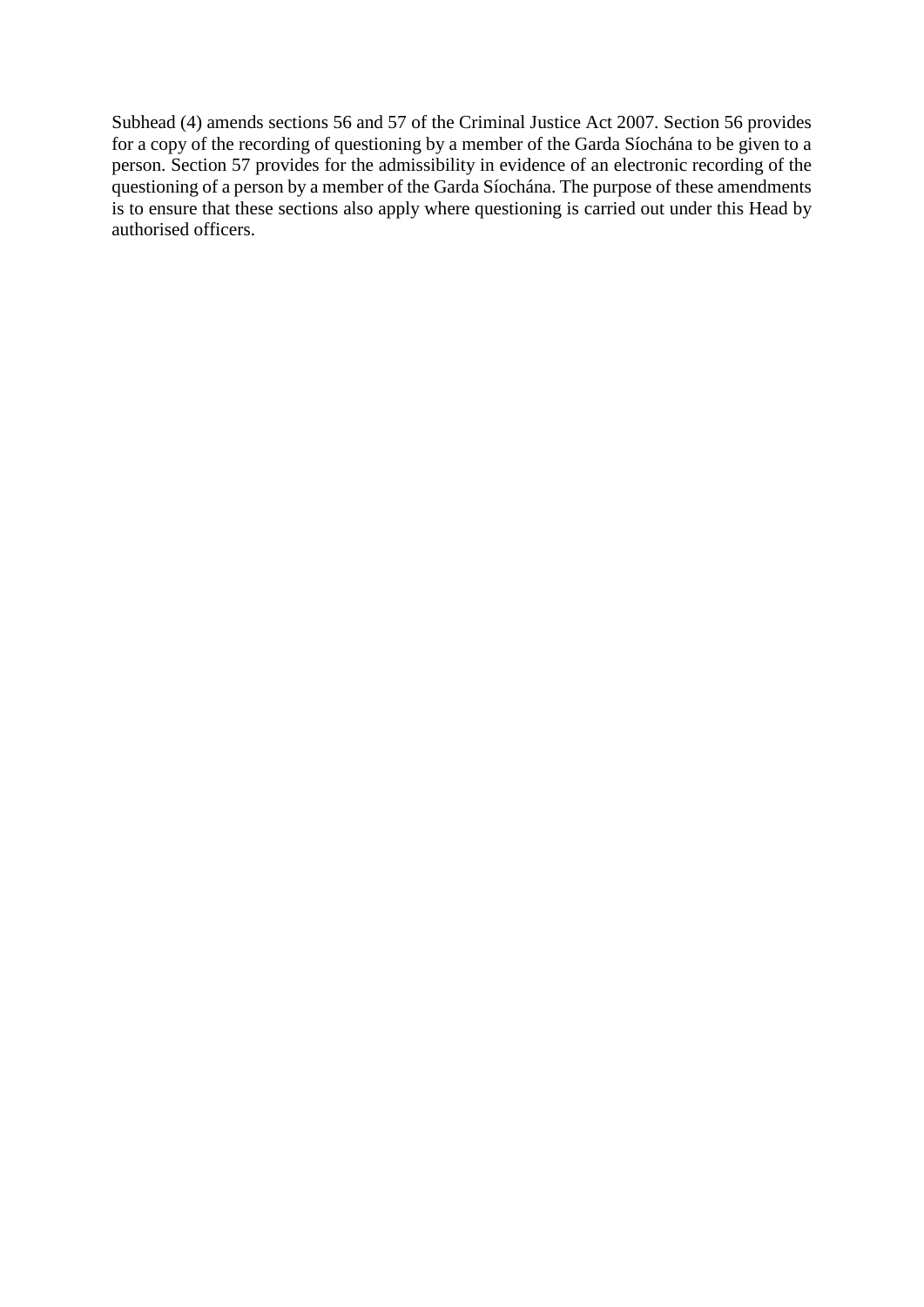# **Head 63 – Savings and exceptions**

## **Provide that:**

(1) Nothing in this *Part* shall affect the operation of section 30 of the Act of 1939.

(2) The powers conferred by this *Part* are without prejudice to any powers exercisable by a member of the Garda Síochána in relation to offences other than offences to which this Part applies.

### Explanatory note

This Head provides that nothing in this Part will affect the operation of the Offences Against the State Act 1939. This provision will need to be examined in the context of the review of that Act currently underway.

Further savings and exceptions will also need to be considered in relation to this Part during drafting.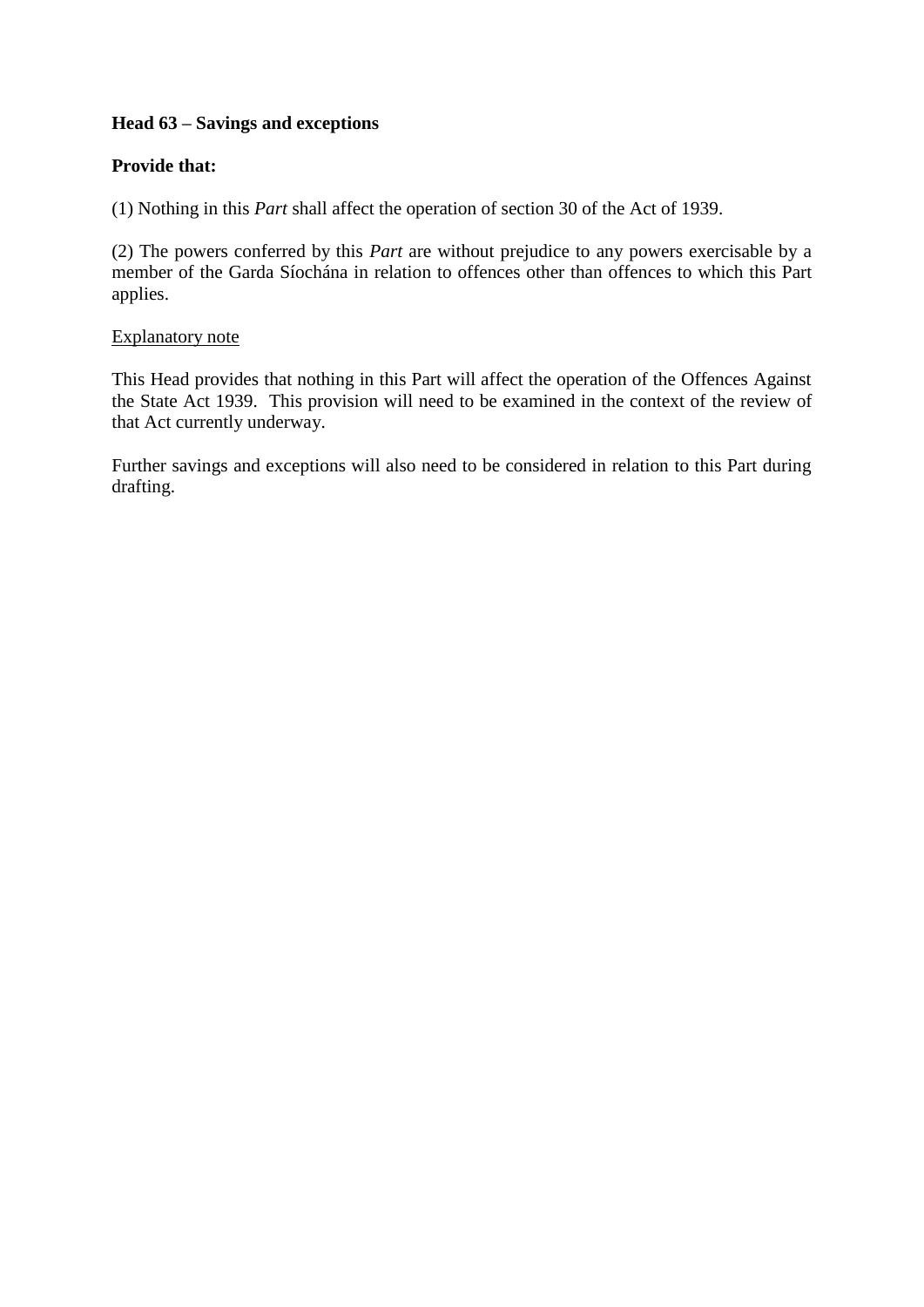### **Head 64 – Code of Practice on custody and detention**

(1) The Commissioner shall, as soon as practicable after the commencement of this section and following consultation with—

(a) the Policing Authority,

(b) the Garda Síochána Inspectorate, and

(c) the Irish Human Rights and Equality Commission,

prepare for submission to the Minister a draft Code of Practice for the purposes of providing practical guidance for the carrying out of the powers under this *Part* by members of the Garda Síochána.

(2) The Code of Practice shall provide for the following—

(a) the treatment of persons detained in Garda custody on suspicion of the commission of an offence;

(b) such other matters related to the detention as the Minister deems appropriate.

(3) The Code of Practice shall provide for procedures in relation to access to a legal representative by persons detained in Garda custody facilities and, without prejudice to the generality of the foregoing, the Code may make provision for the maximum period of time which may be be excluded in reckoning a period of detention under *Head 42(2).*

(5) For the purposes of *Head 59*, the Code of Practice shall prescribe—

- (a) the information to be recorded,
- (b) the means of recording and storing the information,

(c) the circumstances under which the record may be retained, disclosed and destroyed and the procedures for such retention, disclosure and destruction.

(6) When preparing a Code of Practice under this Head, the Commissioner shall have regard to the following—

(a) the obligation on members of the Garda Síochána to act with diligence and determination in the investigation of crime and the protection and vindication of the rights of victims and the protection of the public;

(b) the fact that every instance where a person is detained in Garda custody is an interference with right to liberty of the person;

(b) any such detention must be necessary and proportionate to the legitimate objectives to be achieved; and

(c) any decision to detain a person must be based on fair and objective grounds that do not discriminate between persons on the basis of personal characteristics*.*

(7) A Code of Practice prepared under this Head shall be submitted to the Minister for approval.

(8) The Minister may approve, or approve subject to modifications, a Code of Practice submitted to the Minister under *subsection (7)* and, when a Code of Practice has been so approved, it shall apply and have effect in accordance with its terms.

(9)(a) A Code of Practice approved under this Head may be amended or revoked.

(b) Amendments to such a Code of Practice, other than amendments of a minor or technical nature, shall be submitted to the Minister for approval.

(c) If it is proposed to revoke a Code of Practice approved under this section, the proposed revocation shall be submitted to the Minister for approval.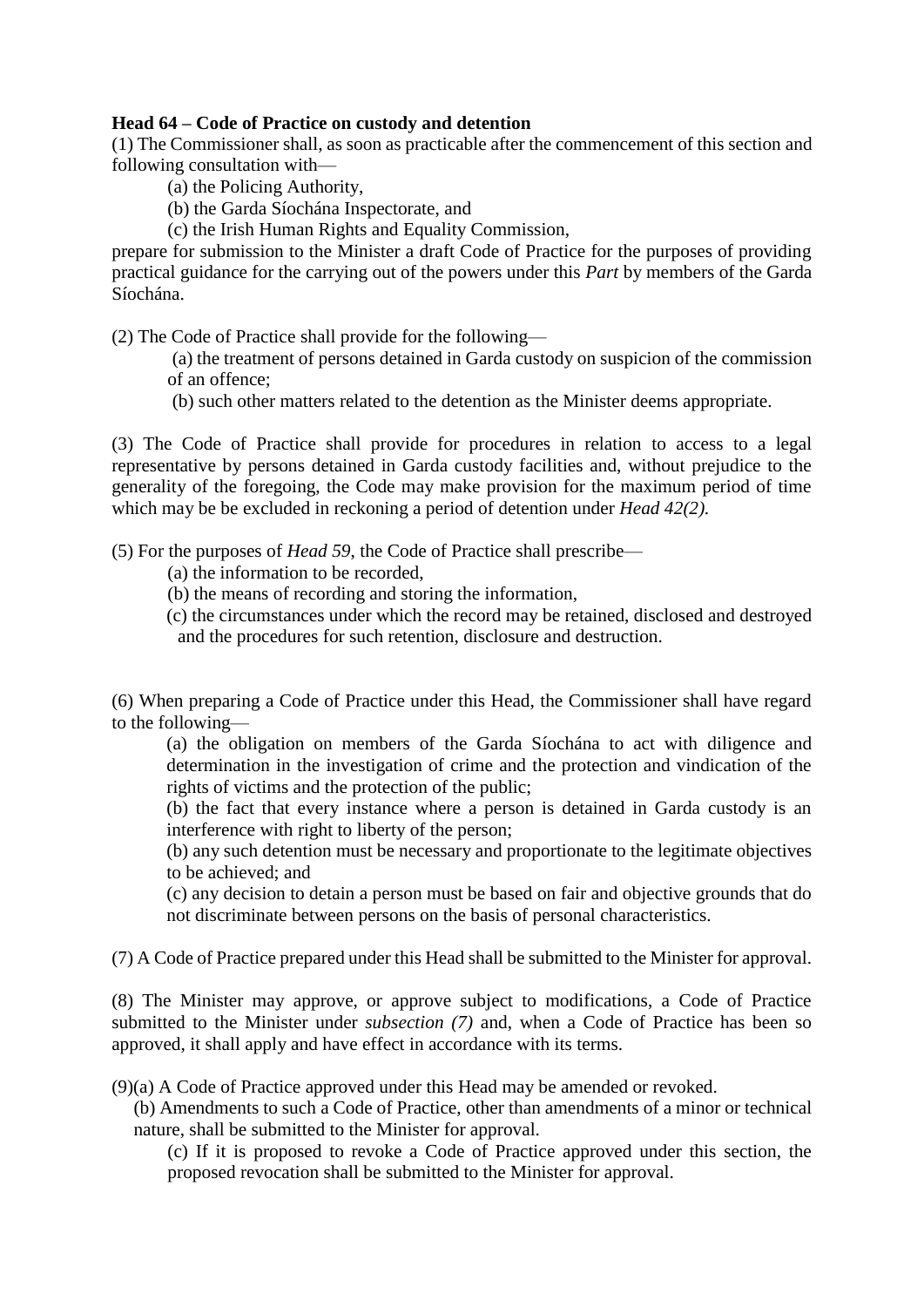(10) The Minister may approve, or approve subject to modifications, an amended Code of Practice submitted to the Minister under *subsection (9)(b)* and, when such a Code of Practice has been so approved, it shall apply and have effect in accordance with its terms.

(11) The Minister may approve the revocation of a Code of Practice.

(12) A Code of Practice, or an amended Code of Practice, approved by the Minister under this Head shall be made publicly available by the Commissioner.

(13) A failure on the part of any member or civilian staff of the Garda Síochána to observe any provision of the Code of Practice shall not of itself render that person liable to any criminal or civil proceedings or of itself affect the lawfulness of the custody of the detained person or the admissibility in evidence of any statement made by him.

(14) A failure on the part of any member or civilian staff of the Garda Síochána to observe any provision of the Code of Practice shall render him or her liable to disciplinary proceedings.

### Explanatory note

This Head requires the Commissioner to prepare, for the Minister's approval, a Code of Practice to be followed by members of the Garda Síochána in the exercise of detention powers.

It is based on section 157 of the Criminal Justice (Forensic Evidence and DNA Database System) Act 2014. Subhead (1) provides for the power. Subhead (2) provides that the Code will include provisions relating to the treatment of persons detained in Garda custody and will effectively replace the existing Custody Regulations. Subhead (3) provides for procedures on access to a lawyer and subhead (4) requires the Code to set out the information which will be contained in the custody record. Subhead (6) provides for the principles which govern the making of the codes. Subheads (7) to (12) relate to the approval, modification and revocation of codes of practice, and their publication. Subheads (13) and (14) are based on section 164 of the 2014 Act, and section 7 of the Criminal Justice Act 1984.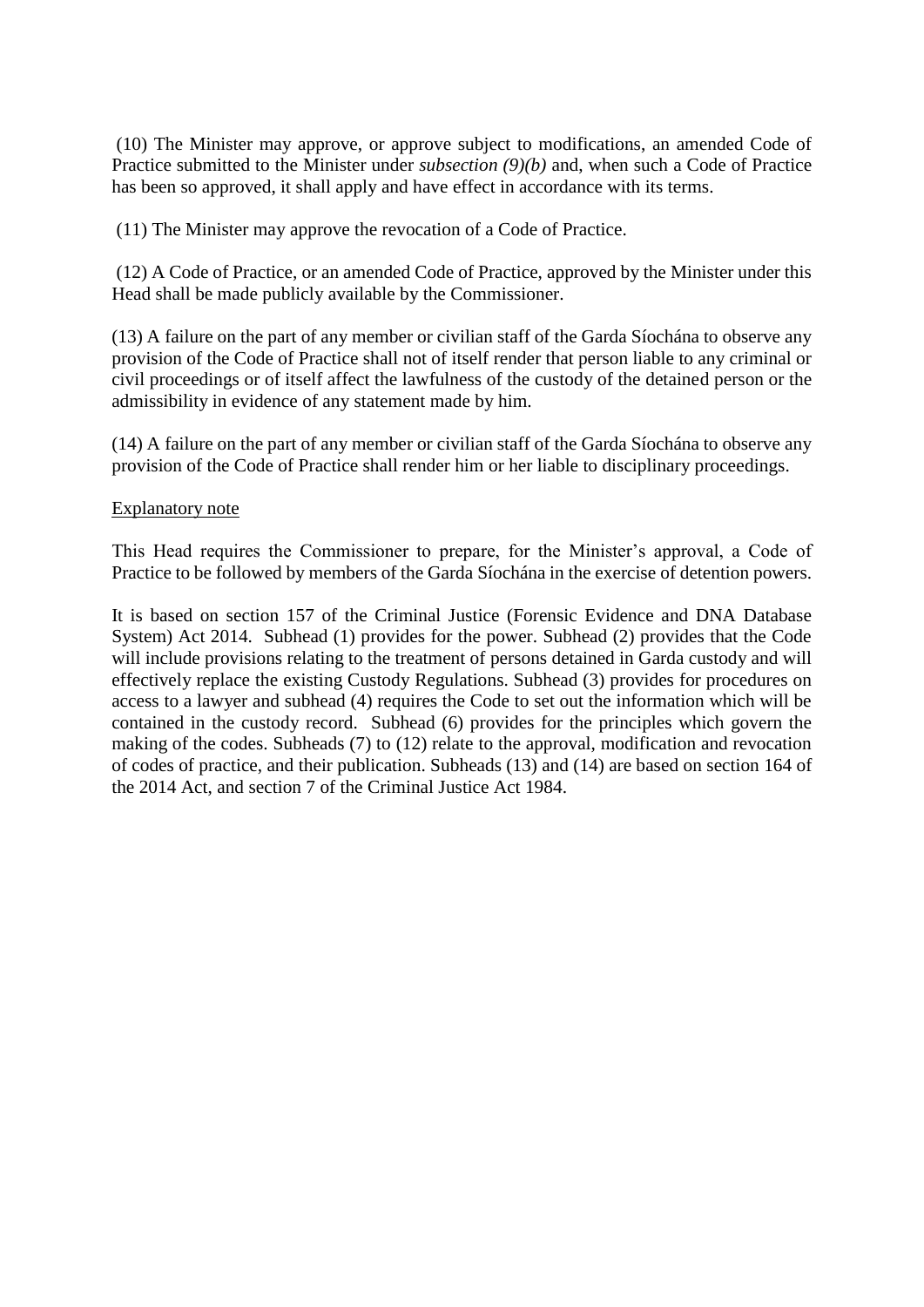### **Part 7 – Miscellaneous provisions**

### **Head 65 – Use of Reasonable force**

(1) Subject to this Head, when acting in the course of his or her duty, under any provision of this Bill, a member of the Garda Síochána may use such force as is reasonably necessary–

- (a) in order to compel a person to comply with a requirement to stop a vehicle, and such force may include the placing of a barrier or other device in the path of vehicles; or
- (b) To enter a premises or any part of a premises, or to open or inspect any container, where such entry, opening or inspection is authorised by any provision of this Bill or by a warrant issued in accordance with *Head 16*;

(2) Subject to this Head, an applicant may use such force as is reasonably necessary to enter a premises or part of a premises where such entry is authorised by a warrant issued in accordance with *Head 16*.

(3) Subject to this Head, a member of the Garda Síochána may use such force as is reasonably necessary to effect or maintain an arrest under this Bill.

(4) Subject to this Head, any person may use such force as is reasonably necessary to effect an arrest under *Head 25* or assist in an arrest.

(5) Force may only be used, in accordance with subheads (1), (2), (3) and (4) where in all the circumstances as the person believes them to be -

- (a) force is reasonably necessary to achieve the legitimate objective being pursued; and
- (b) the degree of force is no more than is reasonably necessary for that purpose.

(6) Where the circumstances in subhead (3) are such that the member believes -

- (a) a person is doing, or is about to do, something likely to cause serious harm to, or the death of, another person; and
- (b) he or she cannot prevent the serious harm or death in another way,

the force used may include force likely to cause serious harm to a person or the person's death.

(7) If the member believes it is necessary to use force likely to cause serious harm to a person or the person's death, the member must, if practicable, first call on the person to stop doing the act.

(8) For the purposes of this section the question as to whether an arrest was lawful under this Bill or whether paragraph (a) or (b) applies shall be determined according to the circumstances as the person using the force believed them to be.

(9) For the purposes of *this Head—*

(a) a person uses force in relation to another person or property not only when he or she applies force to, but also where he or she causes an impact on, the body of that person or that property;

(b) a person shall be treated as using force in relation to another person if—

(i) he or she threatens that person with its use, or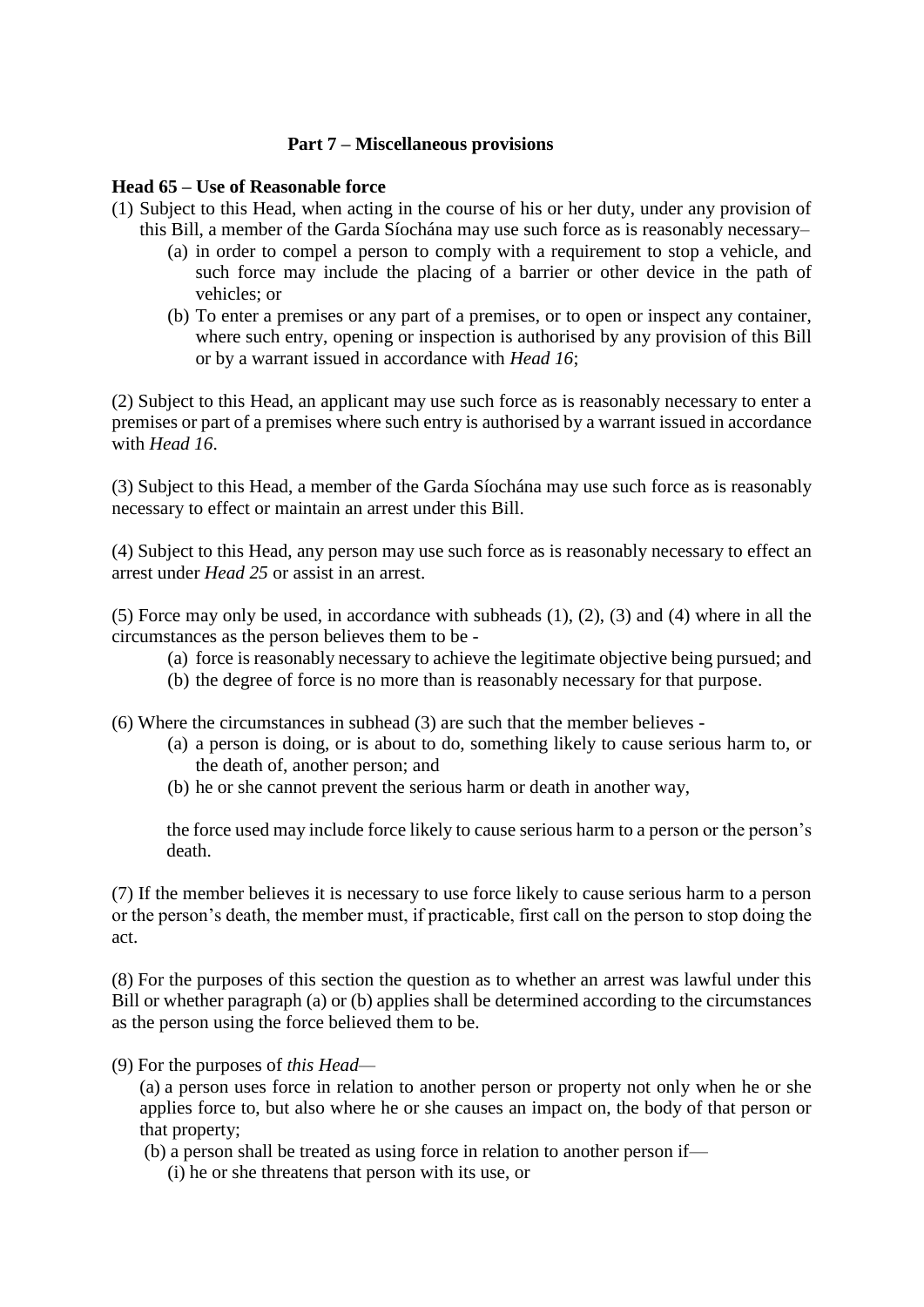(ii) he or she detains that person without actually using it; and

(c) a person shall be treated as using force in relation to property if he or she threatens a person with its use in relation to property.

(10) This Head shall apply in relation to acts immediately preparatory to the use of force as they apply in relation to acts in which force is used.

(11) A threat of force may be reasonable although the actual use of force may not be.

(12) The fact that a person had an opportunity to retreat before using force shall be taken into account, in conjunction with other relevant evidence, in determining whether the use of force was reasonable.

### Explanatory note

The purpose this Head is to provide for the use of force in the exercise of the powers set out in the Bill.

These include replacing existing statutory provisions on the use of force including:

- in subhead  $(1)(a)$ , the use of force to stop a vehicle, vessel, aircraft in provisions permitting the stopping of such (e.g. provision in sec. 8 of the 1976 Act); and
- in subhead (1)(b), the use of force in the exercise of a search warrant.

Subhead (3) allows persons other than members of the Garda Síochána who are executing a search warrant under Head 16 to use reasonable force to enter a place.

Subhead (3) and (4) provides for a further codification of the common law power to use force when effecting and maintaining, and assisting in an arrest. It is intended that this will replace section 19 of the Non-Fatal Offences Against the Person Act 1997 as it is not clear whether that provision applies to lethal force given that it is contained in the Non-fatal Offences Against the Person Act.

Subhead (4) provides for the use of force by any person when effecting an arrest under Head 25 (which relates to citizen's arrest). This is also currently covered by section 19 of the Nonfatal Offences Against the Person Act 1997.

Subhead (5) provides a number of safeguards to be exercised when using force e.g. where the use of force is authorised under any provision of this Act, force may only be used where reasonably necessary and the degree of force shall not exceed that reasonably required in the circumstances. The aim is not to change the law here but to clearly state it. There is a subjective element, as in the Non-fatal Offences Against the Person Act, in that what is reasonable is to be determined by the circumstances as the person using the force believes them to be.

Subheads (6) and (7) deal with the use of lethal force in effecting and maintaining an arrest.

Subhead (8) is based on section 19 and 18(5) of the Non-fatal Offences Against the Person Act 1997.

Subheads (9) to (12) are based on section 20 of the Non-fatal Offences Against the Person Act 1997. They define what is meant by 'force'.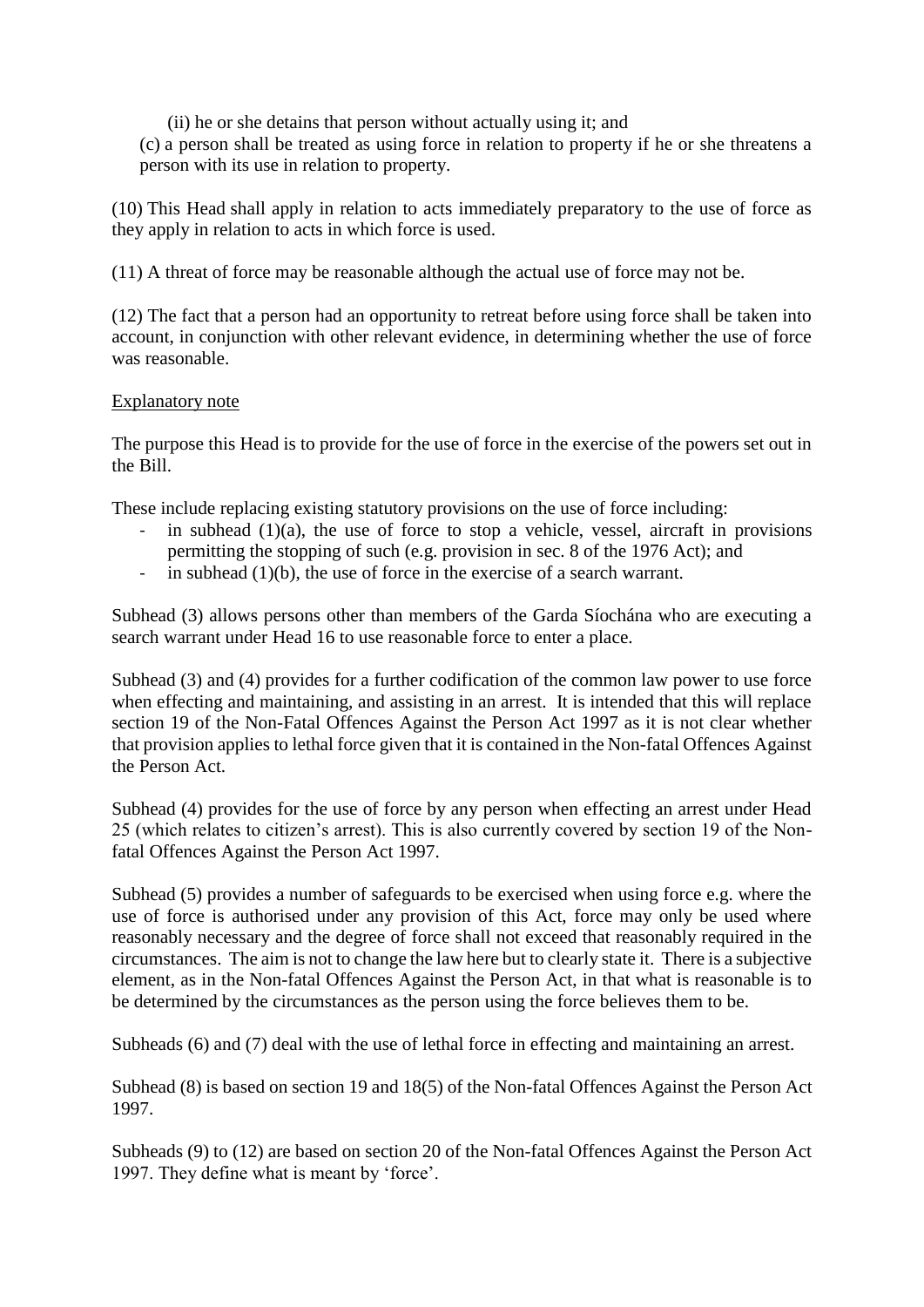This Head does not provide for the use of force in taking photographs, fingerprints and samples currently under the provisions of the 1984 Act. This is provided for separately in Head 56.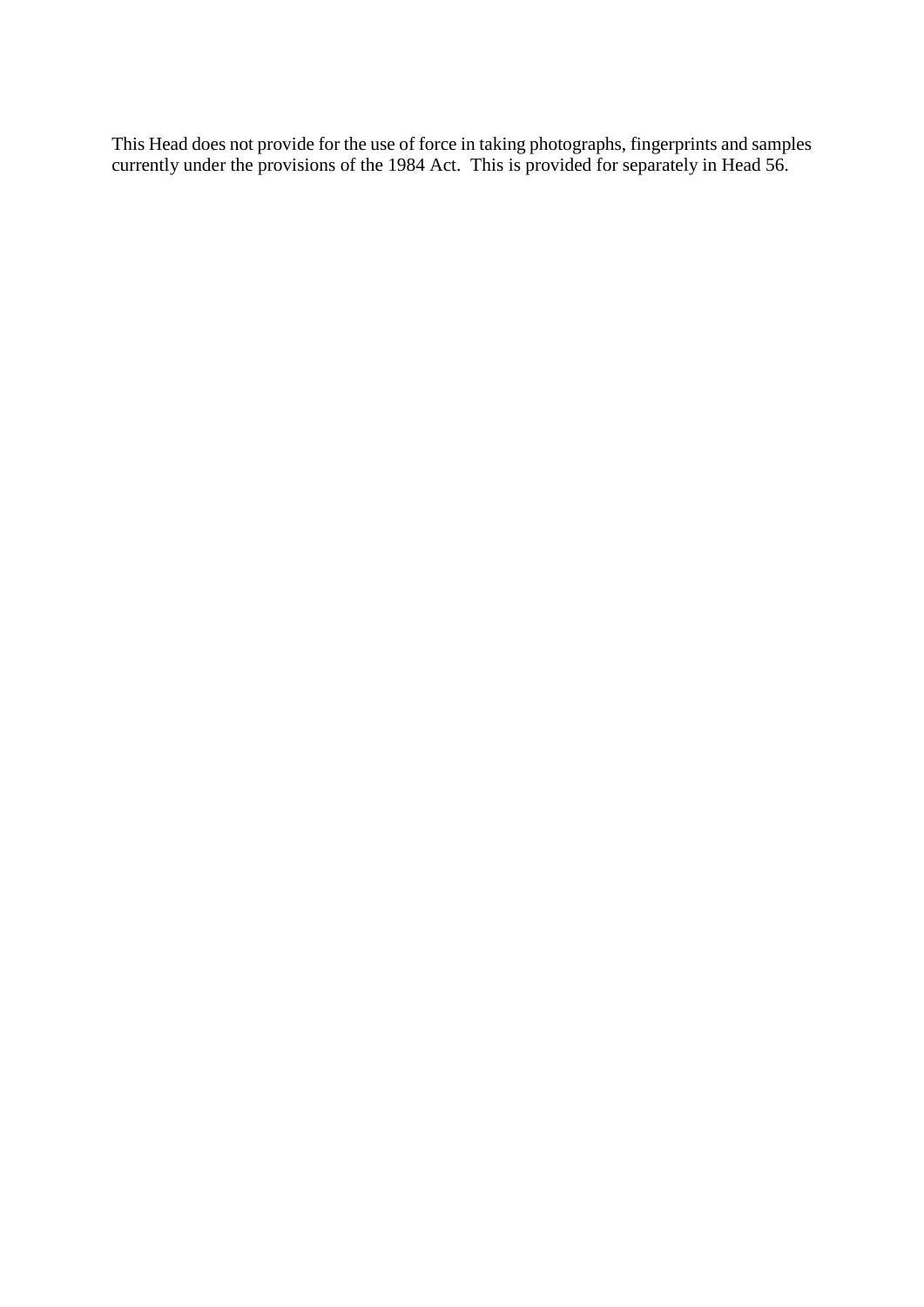### **Head 66 – Power to seize and retain evidence**

### **Provide that:**

(1) Where a member of the Garda Síochána who is in—

- (a) a public place, or
- (b) any other place under a power of entry authorised by law or to which or in which he or she was expressly or impliedly invited or permitted to be,

finds or comes into possession of anything, and he or she has reasonable grounds for believing that it is evidence of, or relating to, the commission of an offence, he or she may seize and retain the thing for use as evidence in any criminal proceedings for such period from the date of seizure as is reasonable or, if proceedings are commenced in which the thing so seized is required for use in evidence, until the conclusion of the proceedings, and thereafter the Police (Property) Act 1897 shall apply to the thing so seized in the same manner as that Act applies to property which has come into the possession of the Garda Síochána in the circumstances mentioned in that Act.

(2) If it is represented or appears to a member of the Garda Síochána proposing to seize or retain a document under this section that the document was, or may have been, made for the purpose of obtaining, giving or communicating legal advice from or by a barrister or solicitor, the member shall not seize or retain the document unless he or she suspects with reasonable grounds that the document was not made, or is not intended, solely for any of the purposes aforesaid.

(3) The power under this section to seize and retain evidence is without prejudice to any other power conferred by statute or otherwise exercisable by a member of the Garda Síochána to seize and retain evidence of, or relating to, the commission or attempted commission of an offence.

### Explanatory note

Head 66(1) provides a power to seize and retain any items found by a member of the Garda Síochána which he or she reasonably suspects may be evidence of an offence, for use as evidence in proceedings for that offence.

Head 66 is based on section 7 of the Criminal Justice Act 2006 which provides for seizure and retention. The provision retains the elements of the power in section 7 but is expanded to include non-arrestable offences, whereas section 7 applies only to arrestable offences. This provision will also replace the seizure power under [section 9 of the Criminal Law Act 1976](http://www.irishstatutebook.ie/eli/1976/act/32/section/9/enacted/en/html) which provides a similarly broad power and does applies to non-arrestable offences. If the latter is to be repealed, provision will need to be made for seizure and retention by prison officers and members of the defence forces.

Subhead (2) is based on section 7 of the Criminal Justice Act 2006 and provides for retention of items seized for such time as is reasonable or for as long as the criminal proceedings continue, after which they become subject to the provisions of the Police (Property) Act 1879. This is the same wording as is used in section 7 of the Criminal Law Act 1976.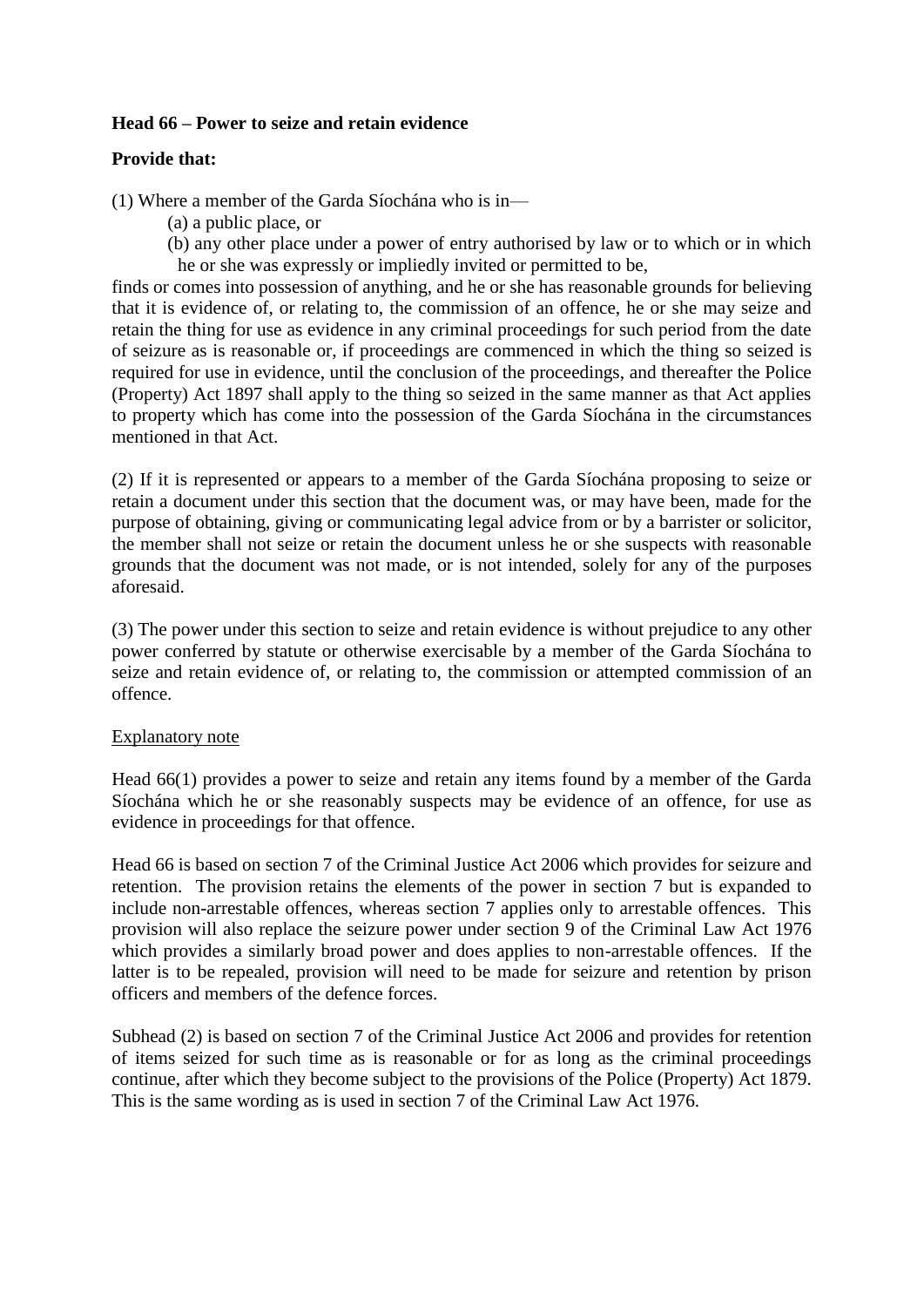Subhead (3) is identical to section 7(2) of the Criminal Justice Act 2006 and the comparable paragraph of section 9 of the Criminal Law Act 1976. It prohibits the seizure of documents which appear or are represented to be legal advice.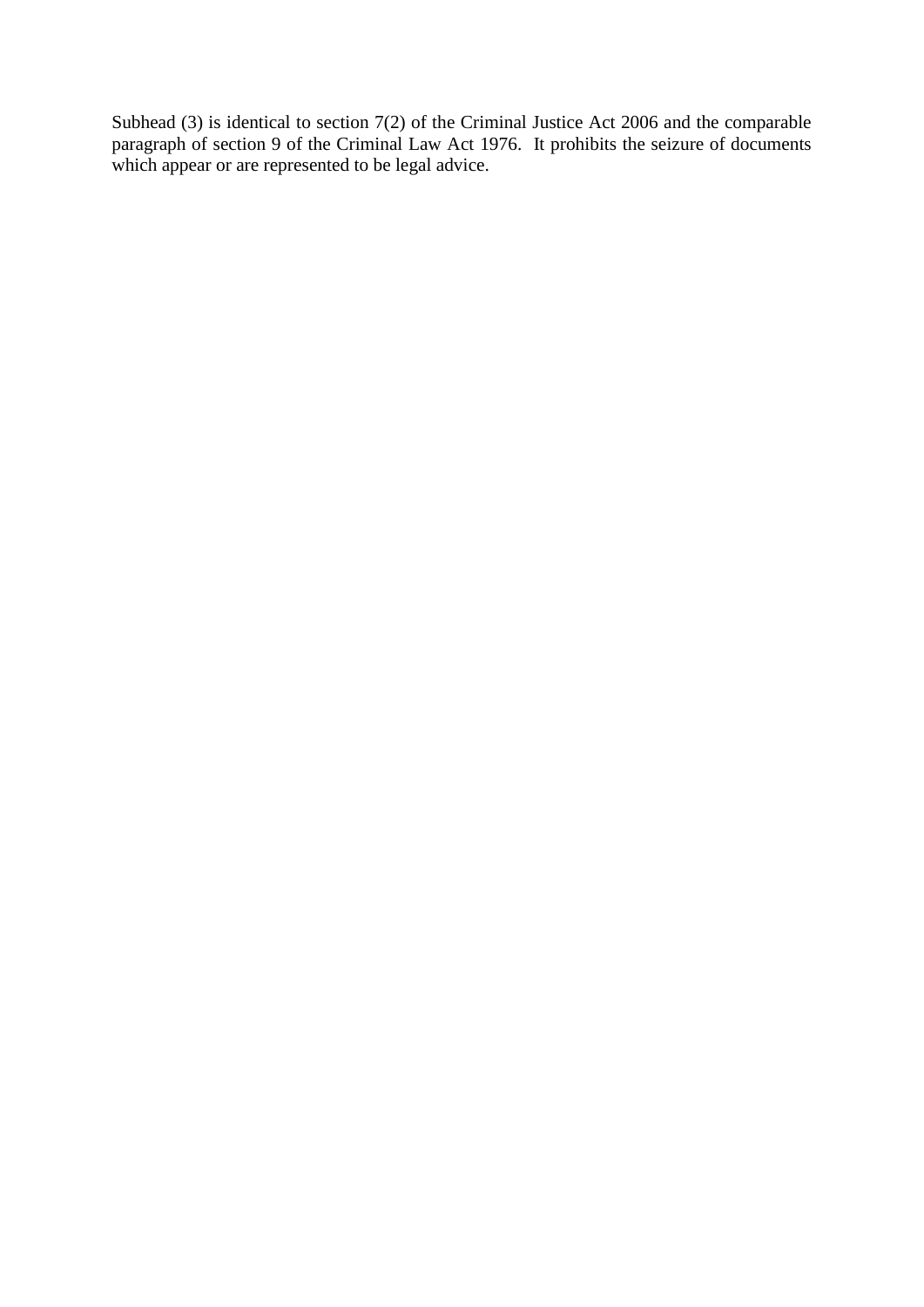## **Head 67 – Provision of information and obstruction**

### **Provide that:**

- (1) Where a member of the Garda Síochána has reasonable grounds to suspect that a person has committed, or is committing, an offence or is in possession of a relevant article within the meaning of *Head 9*, the member may require the person to provide his or her name, address and date of birth.
- (2) A person who—
	- (a) in relation to a requirement under *subhead (1)*, gives a name, address or date of birth which is false or misleading in a material respect,
	- (b) obstructs or attempts to obstruct any member of the Garda Síochána acting under powers conferred by this Bill;
	- (c) obstructs or attempts to obstruct a member or designated person acting under the authority of a search warrant under *Head 15*, or
	- (d) fails to comply with a requirement under *Head*  $9(1)$ ,  $(2)$  or  $(3)$ , or *Head 16(1)*.
	- is guilty of an offence and is liable—

(i) on summary conviction, to a class A fine or imprisonment for a term not exceeding 12 months or both, or

(ii) on conviction on indictment, to a fine not exceeding  $\epsilon$ 30,000 or imprisonment for a term not exceeding 5 years or both.

### Explanatory note

This Head creates a power for a member of the Garda Síochána to require the name, address and date of birth of a person who the member suspects has committed or is committing any offence. This is power Gardaí currently have in respect of many offences on the statute book, but not all. It is necessary to apply this power to all offences so that Gardaí can prosecute a person for an offence by way of summons, without effecting an arrest under the new general arrest power. Gardaí will also have a power to seek the name, address and date of birth of a person whom they reasonably suspect to be in possession of a relevant article under Head 9.

It shall be an offence for a person to fail to give his or her name, address and date of birth to a Garda when requested to do so under this Head.

The Head also creates an offence for obstructing a Garda in exercising his or her powers under the Bill or following specific directions given by a Garda under Heads 9, 15 or 16 of the Bill.

The penalty for an offence under this Head is set at a maximum of a class A fine or imprisonment of up to 12 months on summary conviction which is typical for most obstruction offences. However, a higher level penalty of  $\epsilon$ 30,000 or imprisonment of up to 5 years is available on conviction on indictment (the same level as that available for a similar offence under the Criminal Justice (Forensic Evidence and DNA Database) Act 2014, to account for circumstances where the obstruction offence relates to a very serious offence.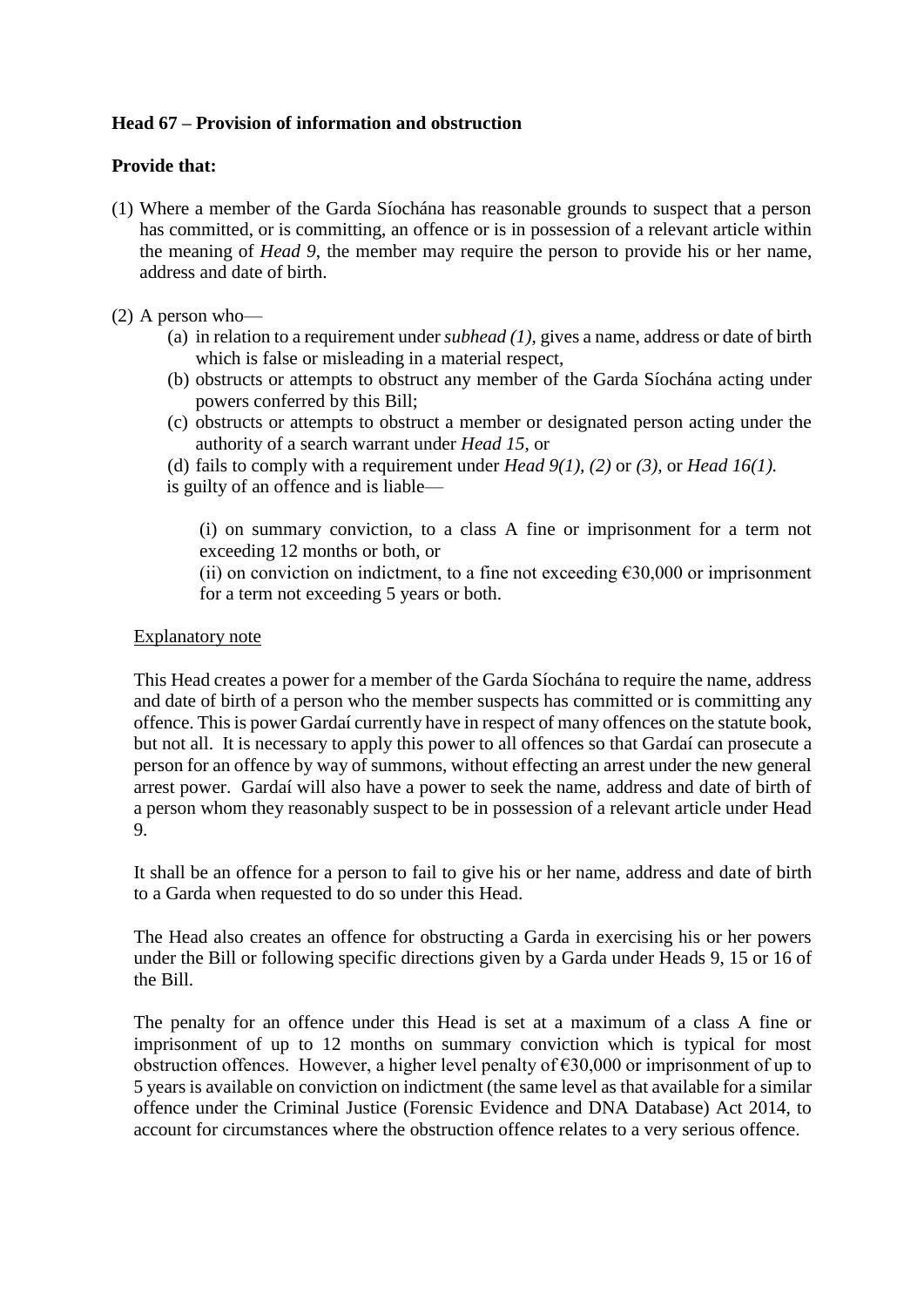## **Head 68 – Effect of failure to comply with Act on admissibility of evidence**

### **Provide that:**

A failure by a person exercising any powers under this Bill to comply with any provision of this Bill shall not, of itself, affect the admissibility in evidence of any evidence seized or otherwise obtained through the use of that power.

### Explanatory note

This Head provides that a failure to comply with a provision of the Bill does not necessarily affect the admissibility of evidence. The admissibility of evidence is a matter for the Court to determine during the course of trial and the purpose of this Head is to ensure that remains the case.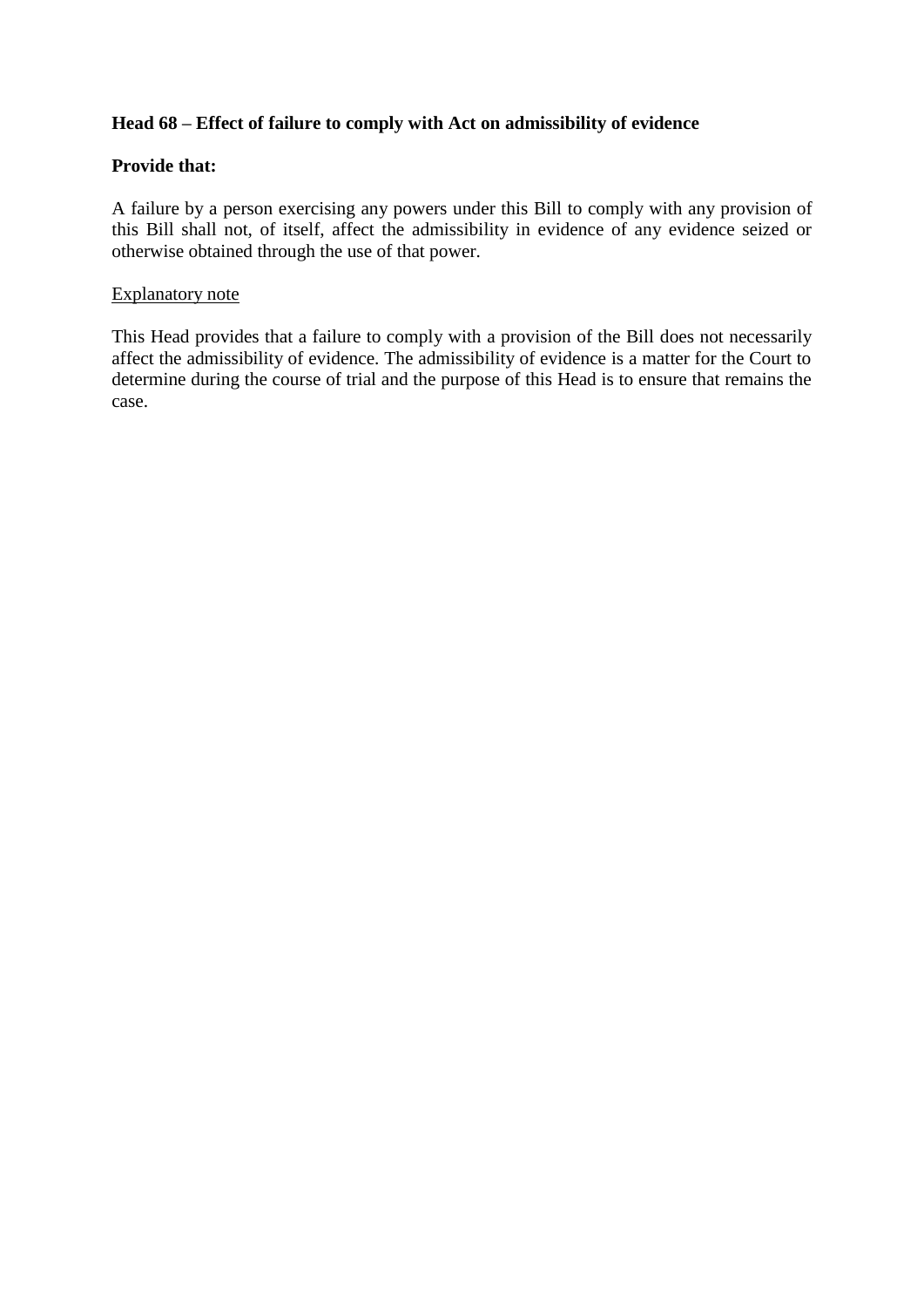# **Schedule 1 – Repeals**

## *Section 4*

| Session and                | <b>Short Title</b>                        | <b>Extent of Repeal</b>                                              |
|----------------------------|-------------------------------------------|----------------------------------------------------------------------|
| Chapter or                 |                                           |                                                                      |
| Number and Year            |                                           |                                                                      |
|                            |                                           |                                                                      |
| 5 & 6 Vict., c. 24         | Dublin Police Act 1842                    | Stop and search element of section                                   |
| Number<br>24<br>of         |                                           | 29 (but not arrest without warrant<br>provision or power/duty of any |
| 1842                       |                                           | person to apprehend and detain                                       |
|                            |                                           | person offering stolen goods unless                                  |
|                            |                                           | these are replaced elsewhere in the                                  |
|                            |                                           | Bill).                                                               |
| Number<br>93<br>of         | Petty Sessions<br>(Ireland)               | Section 6                                                            |
| 1851                       | Act 1851                                  |                                                                      |
| Number<br>69<br>of         | (Ireland)<br>Licensing Act                | Section 24                                                           |
| 1874                       | 1874                                      |                                                                      |
| 17<br>Number<br>of         | Explosives Act 1875                       | Section 73                                                           |
| 1875                       |                                           |                                                                      |
| Number 3 of 1883           | <b>Explosive Substances Act</b>           | Section $8(1)$                                                       |
|                            | 1883                                      |                                                                      |
| Number<br>of<br>69<br>1885 | <b>Criminal Law Amendment</b><br>Act 1885 | Section 10                                                           |
| 17<br>Number<br>of         | Firearms Act 1925                         | Sections 22(4) and 24. Section 25.                                   |
| 1925                       |                                           |                                                                      |
| 45<br>Number<br>of         | Wireless Telegraphy Act                   | Section $8(1)$                                                       |
| 1926                       | 1926                                      | [References to AGS only, as this                                     |
|                            |                                           | applies to other authorities].                                       |
| Number 6 of 1935           | Criminal<br>Law                           | Section $19(1)$                                                      |
|                            | (Amendment) Act 1935                      |                                                                      |
| Number 1 of 1946           | Censorship of Publications                | Section 17                                                           |
|                            | Act 1946                                  |                                                                      |
| Number 2 of 1951           | Criminal Justice Act 1951                 | Section 15                                                           |
| Number 2 of 1956           | Gaming and Lotteries Act<br>1956          | Section 39                                                           |
| 21<br>Number<br>of         | Intoxicating Liquor<br>Act                | Section $26(9)$                                                      |
| 1962                       | 1962                                      |                                                                      |
| Number 1 of 1963           | <b>Official Secrets Act 1963</b>          | Section $19(6)$                                                      |
| 10<br>Number<br>of         | Copyright Act 1963                        | Section 27(5)                                                        |
| 1963                       |                                           |                                                                      |
| Number<br>32<br>of         | Criminal Law Act 1976                     | Sections 8 and 9                                                     |
| 1976<br>12<br>Number<br>of | Misuse of Drugs Act 1977                  | Sections 23 and 26                                                   |
| 1977                       |                                           |                                                                      |
| 22<br>of<br>Number         | Criminal Justice Act 1984                 | Sections 4, 4A, 4B, 4C, 5, 5A, 5B,                                   |
| 1984                       |                                           | 6, 6A, 7 and 10                                                      |
| 32<br>Number<br>of         | Control of Dogs Act 1986                  | Section 26                                                           |
| 1986                       |                                           |                                                                      |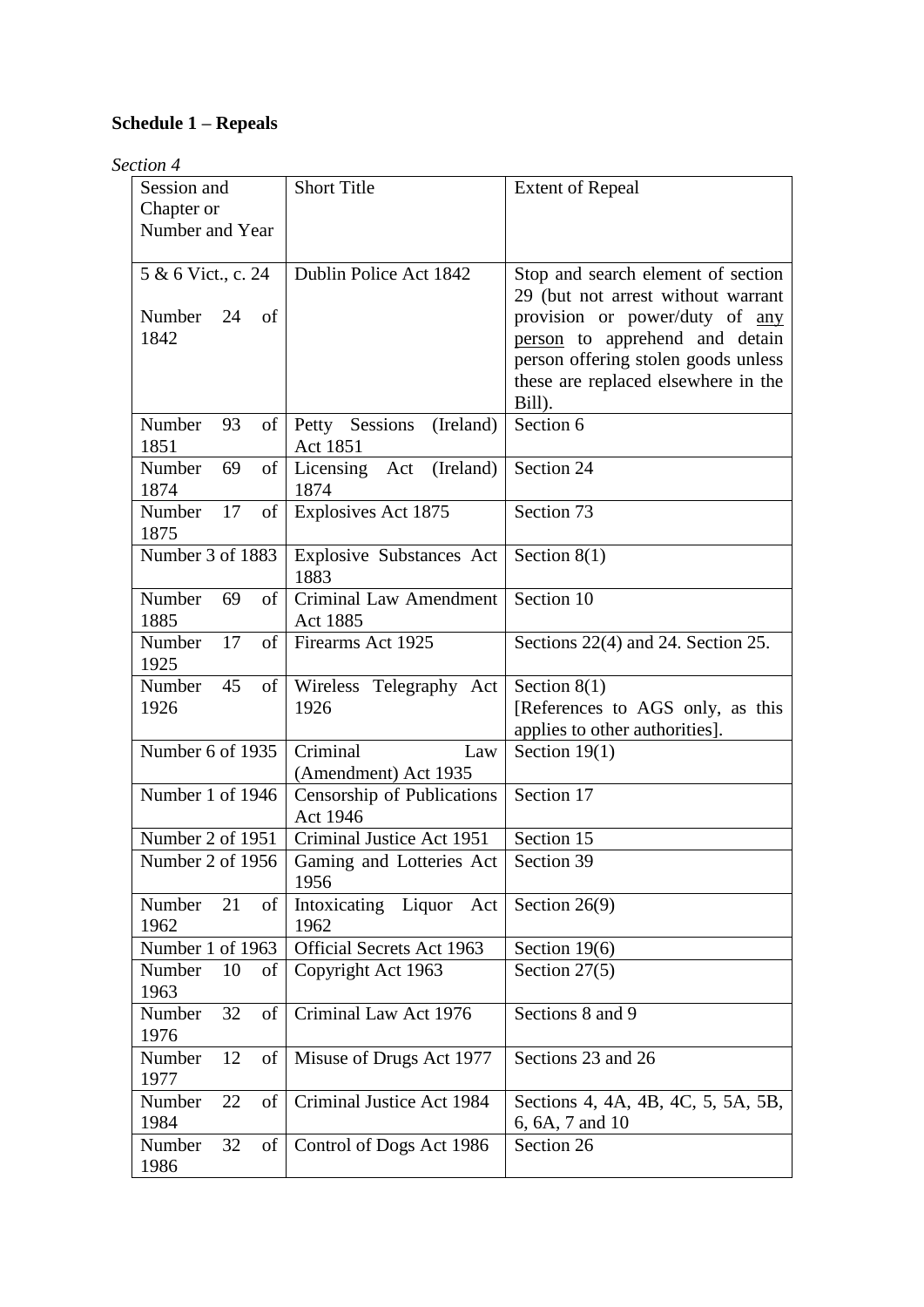| Number           | 17 | of | National<br>Monuments                  | Section $22(1)$           |
|------------------|----|----|----------------------------------------|---------------------------|
| 1987             |    |    | (Amendment) Act 1987                   |                           |
| Number.          | 22 | of | Video<br>Recordings<br>Act             | Section 25                |
| 1989             |    |    | 1989                                   |                           |
| Number           | 12 | of | Offensive<br>Firearms<br>and           | Sections 15 and 16        |
| 1990             |    |    | Weapons Act 1990                       |                           |
| Number           | 24 | of | Broadcasting Act 1990                  | Section 14                |
| 1990             |    |    |                                        |                           |
| Number           | 31 | of | Criminal Damage Act 1991               | Section $13(1)$           |
| 1991             |    |    |                                        |                           |
| Number           | 20 | of | Criminal<br>Law<br>(Sexual             | Section $10(2)$           |
| 1993             |    |    | Offences) Act 1993                     |                           |
| Number           | 11 | of | Investment Intermediaries              | Section $75(1)$           |
| 1995             |    |    | Act 1995                               |                           |
| Number           | 24 | of | Consumer Credit Act 1995               | Section 106               |
| 1995             |    |    |                                        |                           |
| Number 6 of 1996 |    |    | <b>Trademarks Act 1996</b>             | Section $25(2)$           |
| Number           | 29 | of | Criminal<br>Justice<br>(Drug           | Sections 2, 4, 5 and 8    |
| 1996             |    |    | Trafficking) Act 1996                  |                           |
| Number           | 31 | of | Criminal Assets<br><b>Bureau</b>       | Section $14(1)$           |
| 1996<br>Number   | 37 | of | Act 1996<br>Control of Horses Act 1996 | Section $35(1)$           |
| 1996             |    |    |                                        |                           |
| Number           | 38 | of | Sexual<br><b>Offences</b>              | Section $10(1)$           |
| 1996             |    |    | (Jurisdiction) Act 1996                |                           |
| Number 4 of 1997 |    |    | Criminal<br>Justice                    | Section 10                |
|                  |    |    | (Miscellaneous Provisions)             |                           |
|                  |    |    | Act 1997                               |                           |
| Number           | 14 | of | Criminal Law Act 1997                  | Sections 4, 5 and 6       |
| 1997             |    |    |                                        |                           |
| Number           | 26 | of | Offences<br>Non-Fatal                  | Sections 7(2) and 19      |
| 1997             |    |    | Against The Person Act                 |                           |
|                  |    |    | 1997                                   |                           |
| Number           | 10 | of | Criminal Justice Act 1999              | Section 42                |
| 1999             |    |    |                                        |                           |
| Number           | 28 | of | Copyright<br>and<br>Related            | Sections 143 and $261(1)$ |
| 2000             |    |    | Rights Act 2000                        |                           |
| Number           | 29 | of | Illegal<br>Immigrants                  | Section $7(1)$            |
| 2000             |    |    | (Trafficking) Act 2000                 |                           |
| Number           | 39 | of | Industrial Designs<br>Act              | Section 70                |
| 2001             |    |    | 2001                                   |                           |
| Number           | 50 | of | Criminal Justice (Theft and            | Section $48(2)$           |
| 2001             |    |    | Fraud Offences) Act 2001               |                           |
| Number 7 of 2003 |    |    | Employment Permits Act<br>2003         | Section 2                 |
| Number           | 26 | of | Criminal Justice Act 2006              | Sections 7 and 68         |
| 2006             |    |    |                                        |                           |
| Number           | 30 | of | International<br>Criminal              | Section $51(5)$           |
| 2006             |    |    | Court Act 2006                         |                           |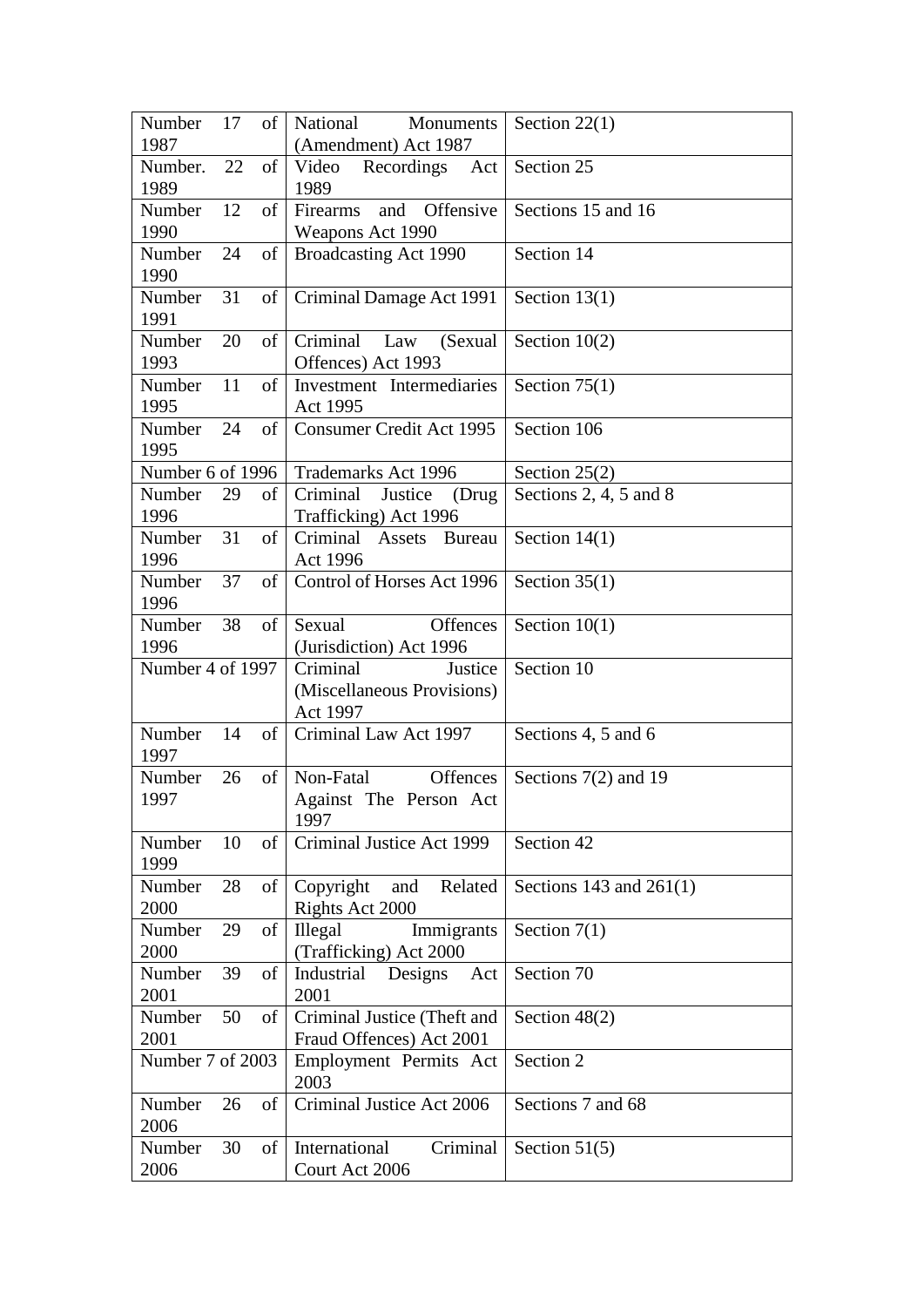| Number<br>29<br>of<br>2007 | Criminal Justice Act 2007     | Section 50                             |
|----------------------------|-------------------------------|----------------------------------------|
| Number 7 of 2008           | Criminal Justice (Mutual      | Section $47(8)$                        |
|                            | Assistance) Act 2008          |                                        |
| 22<br>of<br>Number         | Criminal<br>Justice           | Section 12                             |
| 2010                       | (Psychoactive Substances)     |                                        |
|                            | Act 2010                      |                                        |
| Number<br>27<br>of         | Criminal Procedure<br>Act     | Section $18(2)$                        |
| 2010                       | 2010                          |                                        |
| Number<br>of<br>29         | Competition<br>and            | Provisions<br>relating<br>search<br>to |
| 2014                       | Consumer<br>Protection        | warrants to be repealed to the extent  |
|                            | Commission Act 2014           | that they are in substance covered by  |
|                            |                               | the Bill                               |
| of<br>38<br>Number         | Companies Act 2014            | Provisions<br>relating<br>to<br>search |
| 2014                       |                               | warrants to be repealed to the extent  |
|                            |                               | that they are in substance covered by  |
|                            |                               | the Bill                               |
| $\sigma$<br>Number<br>11   | Criminal Justice (Offences    | Section 7                              |
| 2017                       | Information<br><b>Against</b> |                                        |
|                            | Systems) Act 2017             |                                        |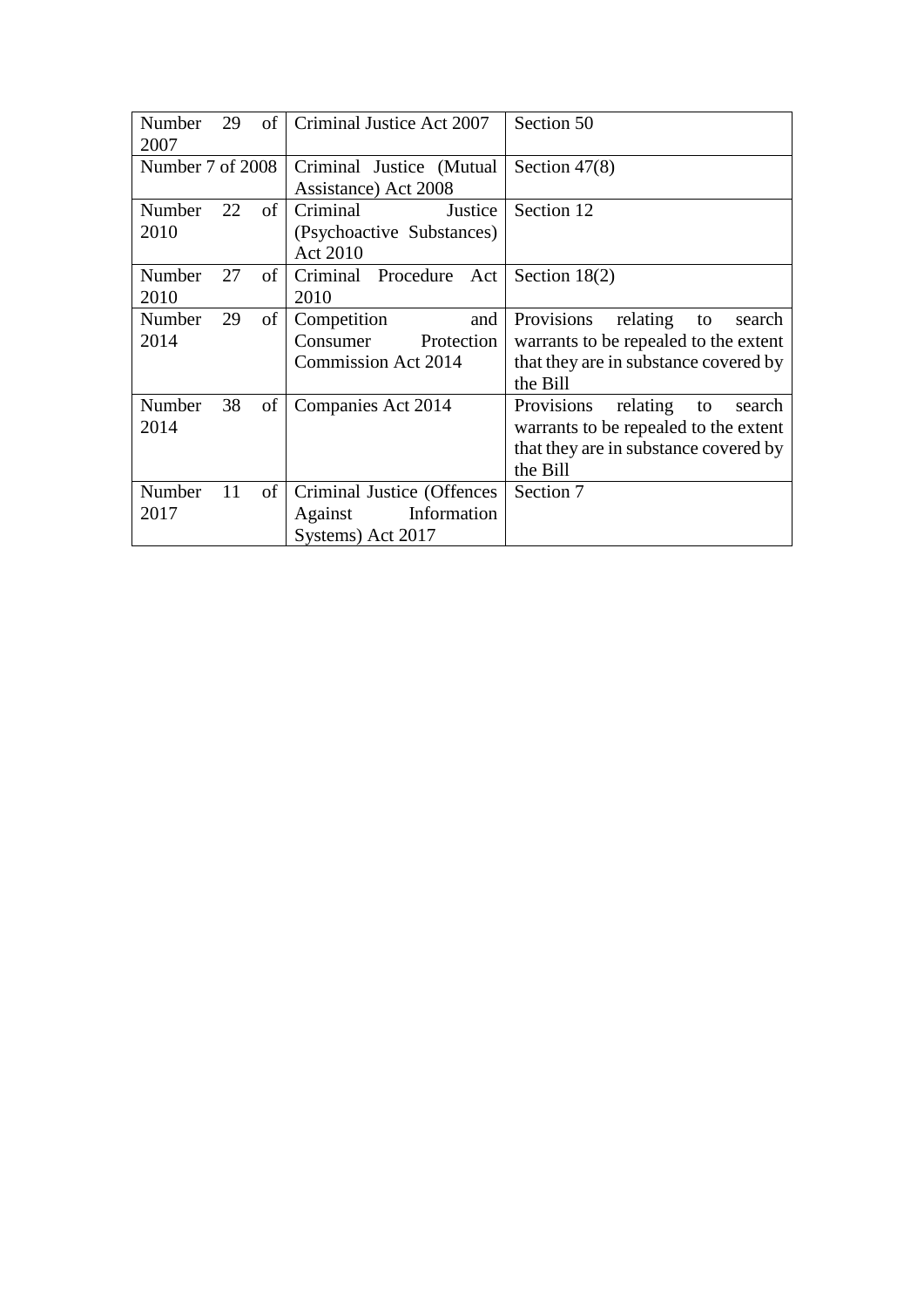### **Schedule 2**

- (a) an offence under the [Act of 1939](http://www.irishstatutebook.ie/eli/1939/act/13/enacted/en/html) or an offence that is for the time being a scheduled offence for the purposes of [Part V](http://www.irishstatutebook.ie/eli/1939/act/13/section/35/enacted/en/html#partv) of that Act;
- (b) an offence under [sections 2](http://www.irishstatutebook.ie/1976/en/act/pub/0014/sec0002.html#sec2) or [3](http://www.irishstatutebook.ie/1976/en/act/pub/0014/sec0003.html#sec3) of the Criminal [Law \(Jurisdiction\) Act, 1976;](http://www.irishstatutebook.ie/1976/en/act/pub/0014/index.html)
- (c) murder, manslaughter or an offence under [section](http://www.irishstatutebook.ie/eli/1861/act/100/section/18/enacted/en/html) 4 of the Non-fatal Offences Against the Person Act 1997;
- (d) an offence under sections 12, 13 or 14 of the Criminal Justice (Theft and Fraud Offences) Act 2001;
- (e) an offence of malicious damage to property involving the use of fire or of any explosive substance (within the meaning of [section 7\(](http://www.irishstatutebook.ie/1976/en/act/pub/0032/sec0007.html#sec7)1)(e) of the Criminal Law Act 1976;
- (f) an offence under the Firearms Acts, 1925 to 2009;
- (g) escape from lawful custody;
- (h) an offence under section 112 (2) of the Road Traffic Act, 1961;
- (i) an offence under [section 11](http://www.irishstatutebook.ie/1973/en/act/pub/0029/sec0011.html#sec11) of the [Air Navigation and Transport Act, 1973,](http://www.irishstatutebook.ie/1973/en/act/pub/0029/index.html) or under [section 10](http://www.irishstatutebook.ie/1976/en/act/pub/0014/sec0010.html#sec10) of the [Criminal Law \(Jurisdiction\) Act, 1976;](http://www.irishstatutebook.ie/1976/en/act/pub/0014/index.html)
- (j) an offence under the [Criminal Law Act 1976;](http://www.irishstatutebook.ie/eli/1976/act/32/enacted/en/html)
- (k) an offence under section 12(1) of the Firearms and Offensive Weapons Act, 1990;
- (l) an offence under sections 15, 16 or 17 of the Non-fatal Offences Against the Person Act 1997;
- (m)an offence under section 3 of the Child Trafficking and Pornography Act 1998;
- (n) an offence under section 2 of the Illegal Immigrants (Trafficking) Act, 2000; and
- (o) an offence under section 2 or section 4 of the Criminal Law (Human Trafficking) Act 2008.

#### Explanatory note

This Schedule sets out the offences to which Head 10 (stop and search of vehicles) applies. It is taken from the Criminal Law Act 1976, but with some changes. Some references to legislation have been updated. The application of the Head is to be extended to false imprisonment, abduction and human trafficking offences.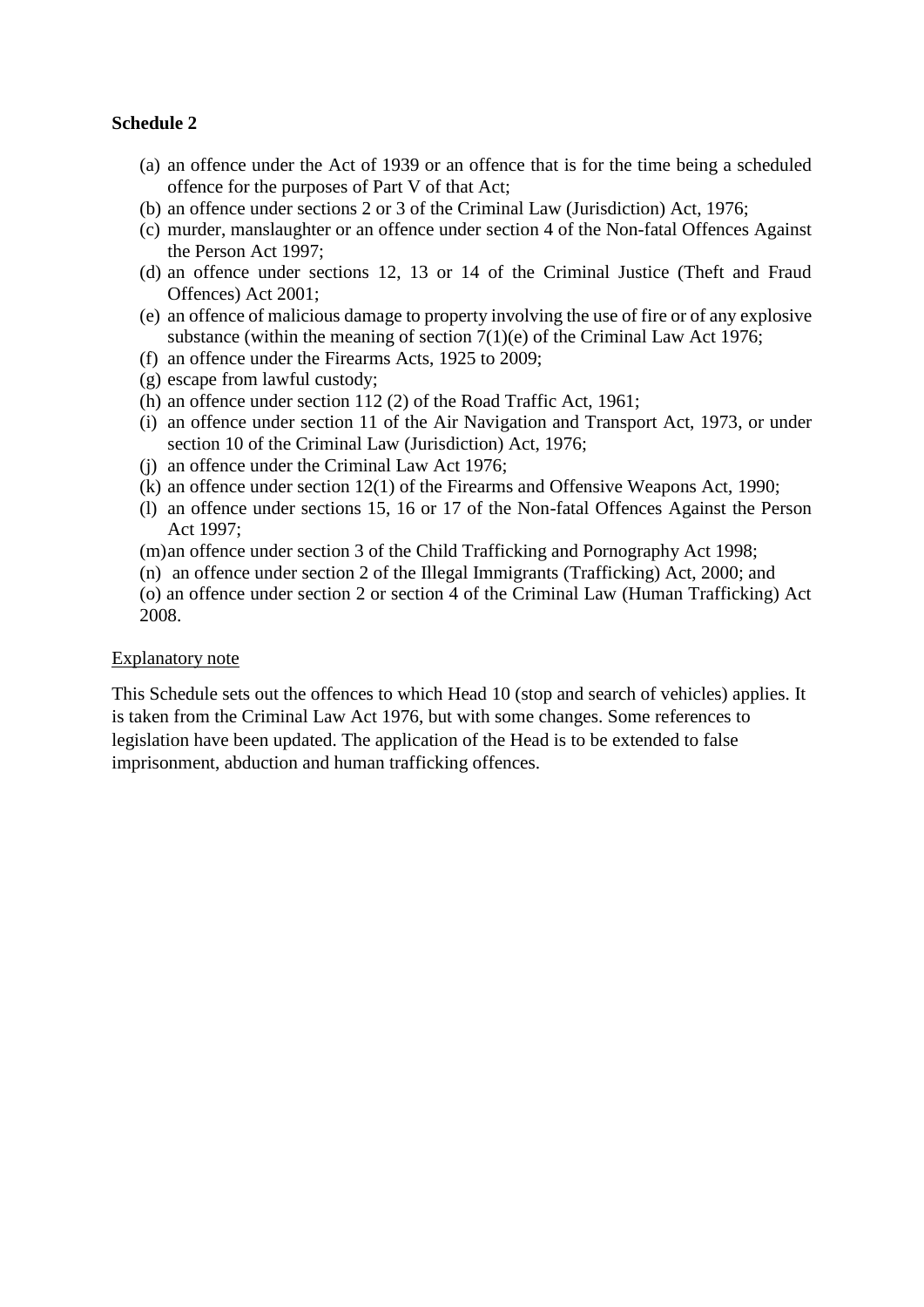# **Schedule 3 – Summary offences for which a search warrant can be obtained**

| Session and                | <b>Short Title</b>                             | Section number [to refer to sections |
|----------------------------|------------------------------------------------|--------------------------------------|
| Chapter or                 |                                                | providing for offences for which a   |
| Number and Year            |                                                | search warrant can be obtained       |
|                            |                                                | under existing legislation]          |
| Number<br>49<br>of         | Licensing<br>(Ireland)<br>Act                  |                                      |
| 1874                       | 1874                                           |                                      |
| 17<br>of<br>Number         | <b>Explosives Act 1875</b>                     |                                      |
| 1875                       |                                                |                                      |
| 17<br>of<br>Number         | Firearms Act 1925                              |                                      |
| 1925                       |                                                |                                      |
| Number<br>45<br>of         | Wireless Telegraphy Act                        |                                      |
| 1926                       | 1926                                           |                                      |
| Number 1 of 1946           | Censorship of Publications                     |                                      |
|                            | Act 1946                                       |                                      |
| Number 2 of 1956           | Gaming and Lotteries Act                       |                                      |
|                            | 1956                                           |                                      |
| 21<br>Number<br>of         | Intoxicating Liquor<br>Act                     |                                      |
| 1962                       | 1962                                           |                                      |
| Number 1 of 1963           | <b>Official Secrets Act 1963</b>               |                                      |
| Number<br>10<br>of         | Copyright Act 1963                             |                                      |
| 1963                       |                                                |                                      |
| Number<br>12<br>of         | Misuse of Drugs Act 1977                       |                                      |
| 1977                       |                                                |                                      |
| 17<br>of<br>Number         | National<br>Monuments                          |                                      |
| 1987                       | (Amendment) Act 1987                           |                                      |
| 22<br>Number.<br>of        | Video<br>Recordings<br>Act                     |                                      |
| 1989                       | 1989                                           |                                      |
| 24<br>of<br>Number         | <b>Consumer Credit Act 1995</b>                |                                      |
| 1995                       |                                                |                                      |
| 20<br>$\sigma f$<br>Number | $\overline{\text{Criminal}}$<br>(Sexual<br>Law |                                      |
| 1993                       | Offences) Act 1993                             |                                      |
| Number 6 of 1996           | Trade Marks Act 1996                           |                                      |
| Number 7 of 2003           | Employment Permits Act                         |                                      |
|                            | 2003                                           |                                      |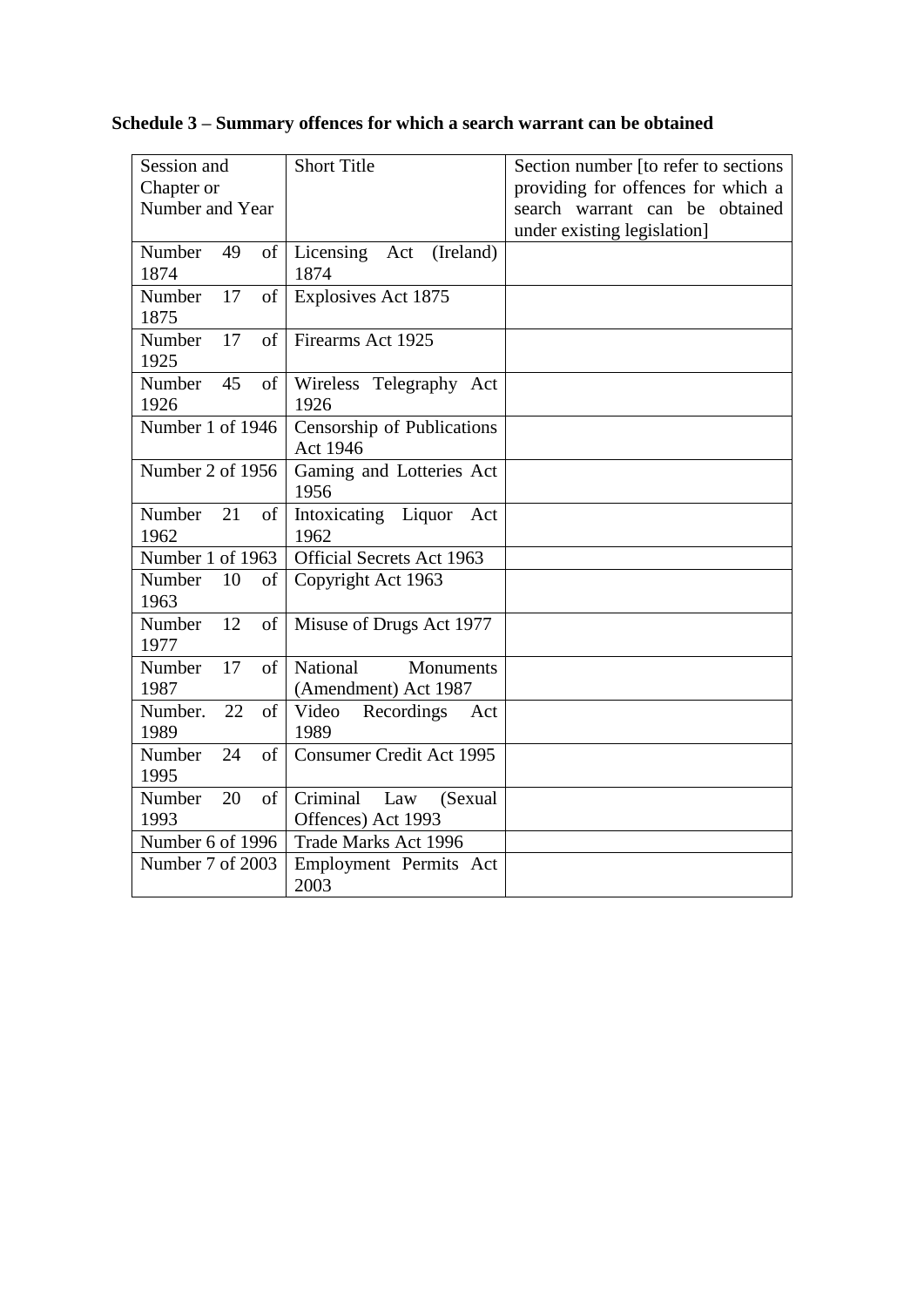# **Schedule 4 – Regulatory search warrants**

| <b>Session and Chapter</b><br>or Number and Year | <b>Short Title</b>                                      |
|--------------------------------------------------|---------------------------------------------------------|
| Number 29 of 2014                                | Competition and Consumer Protection Commission Act 2014 |
| Number 38 of 2014                                | Companies Act 2014                                      |